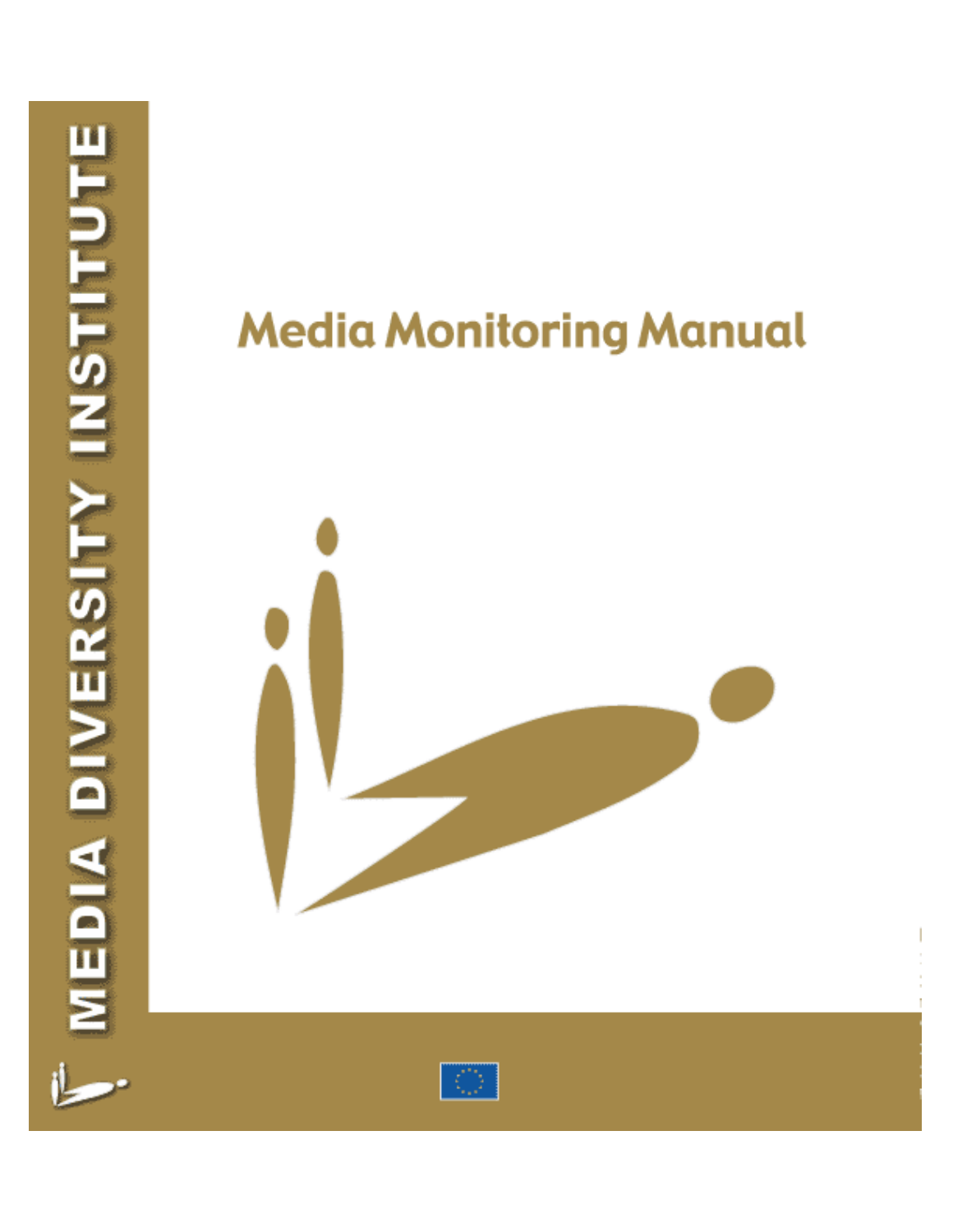## Snježana Milivojević **Media Monitoring Manual**

London, 2003 A Media Diversity Institute publication with the support of the European Commission

Media Monitoring Manual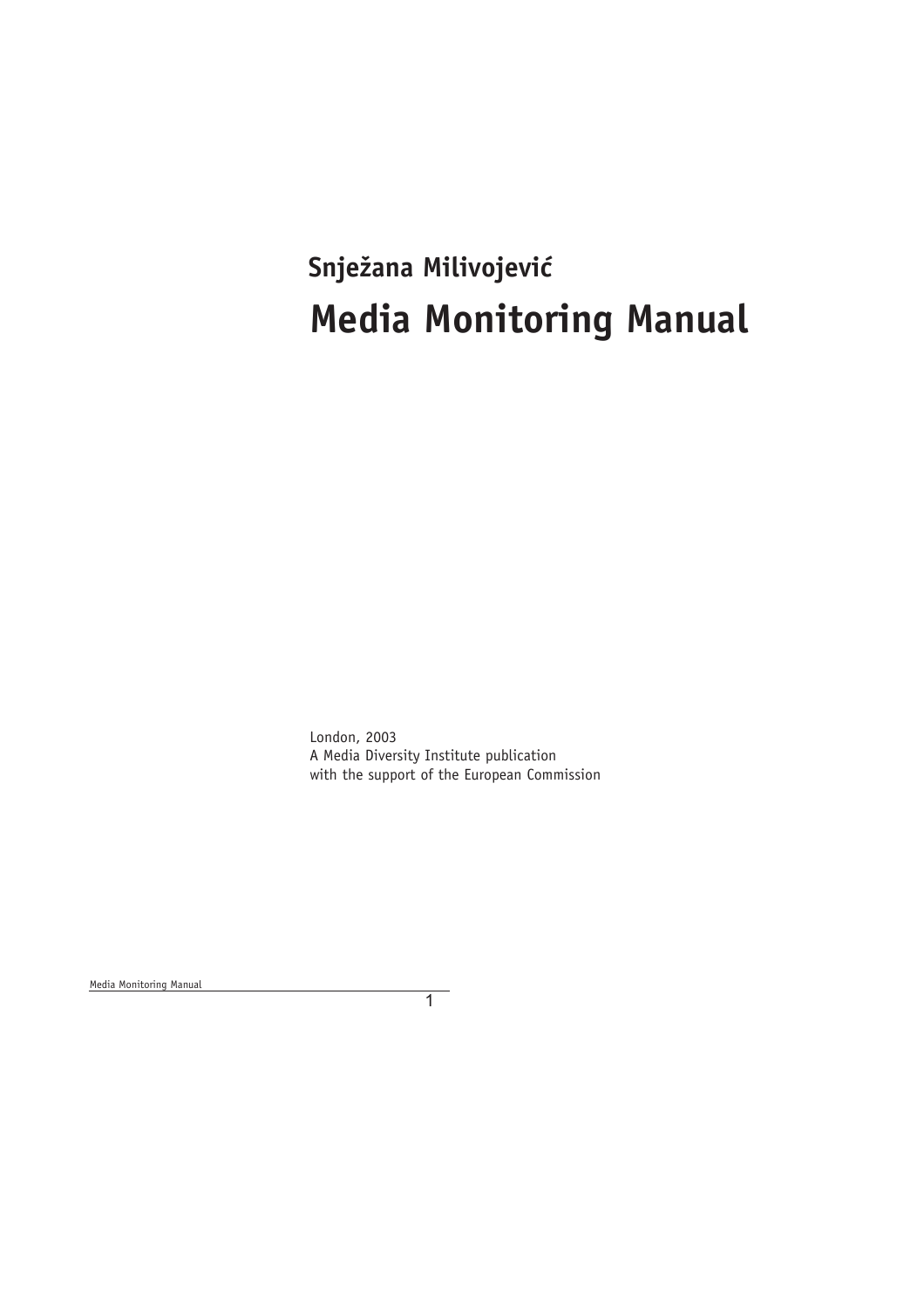Media Diversity Institute & Samizdat B92, 2003

Media Monitoring Manual

 $\overline{2}$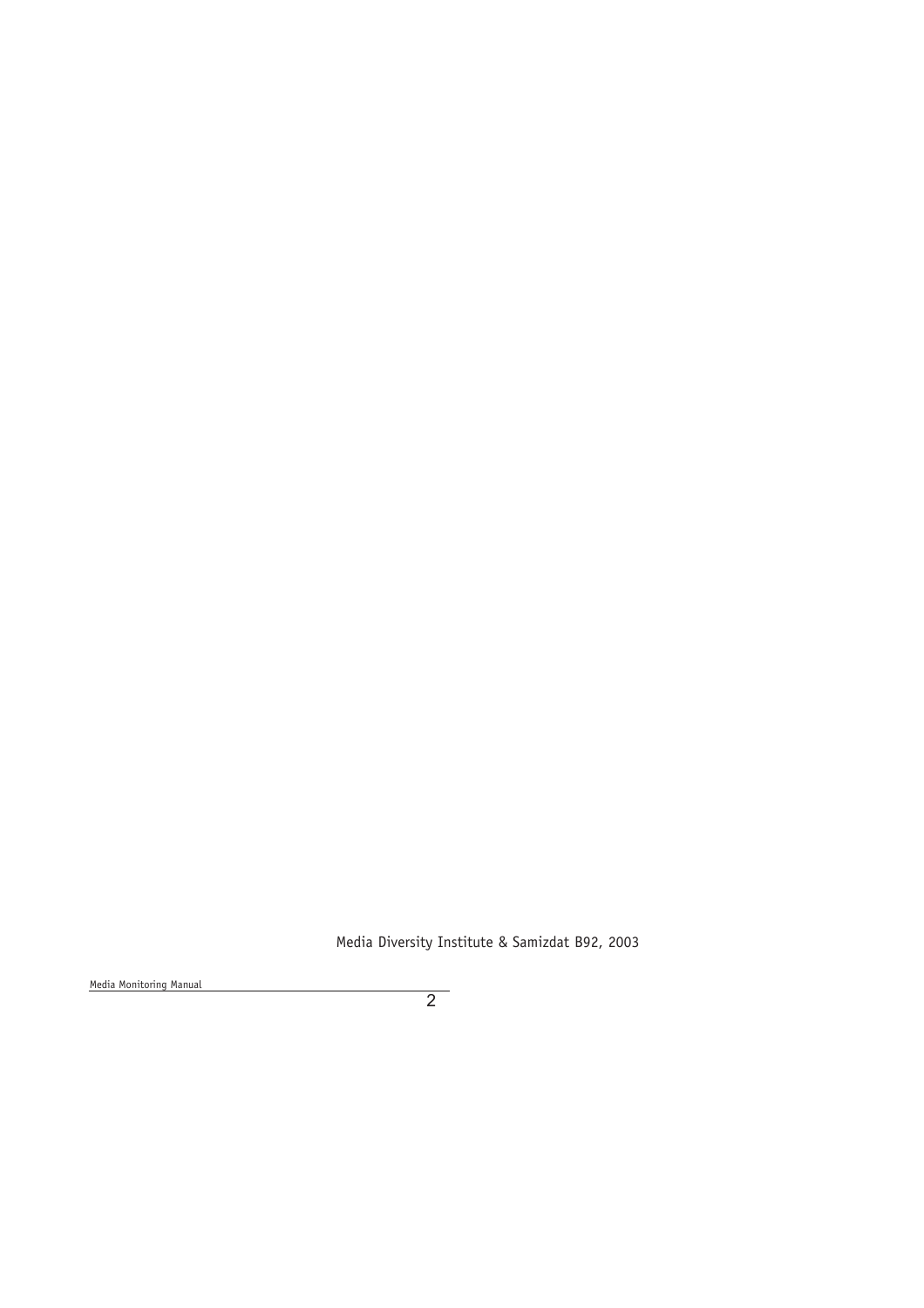Commissioned by the Media Diversity Institute Any enquiries regarding this publication should be made to the Media Diversity Institute 100 Park Village East, London NW1 3SR, UK Tel: + 44 207 38 00 200 Fax: +44 207 38 00 050 Email: info@media-diversity.org Website: www.media-diversity.org

Author: Dr. Snjezana Milivojevic for the Media Diversity Institute



This document has been produced with the financial assistance of the European Community. The views expressed herein are those of the Media Diversity Institute and can therefore in no way be taken to reflect the official opinion of the European Community.

Media Diversity Institute

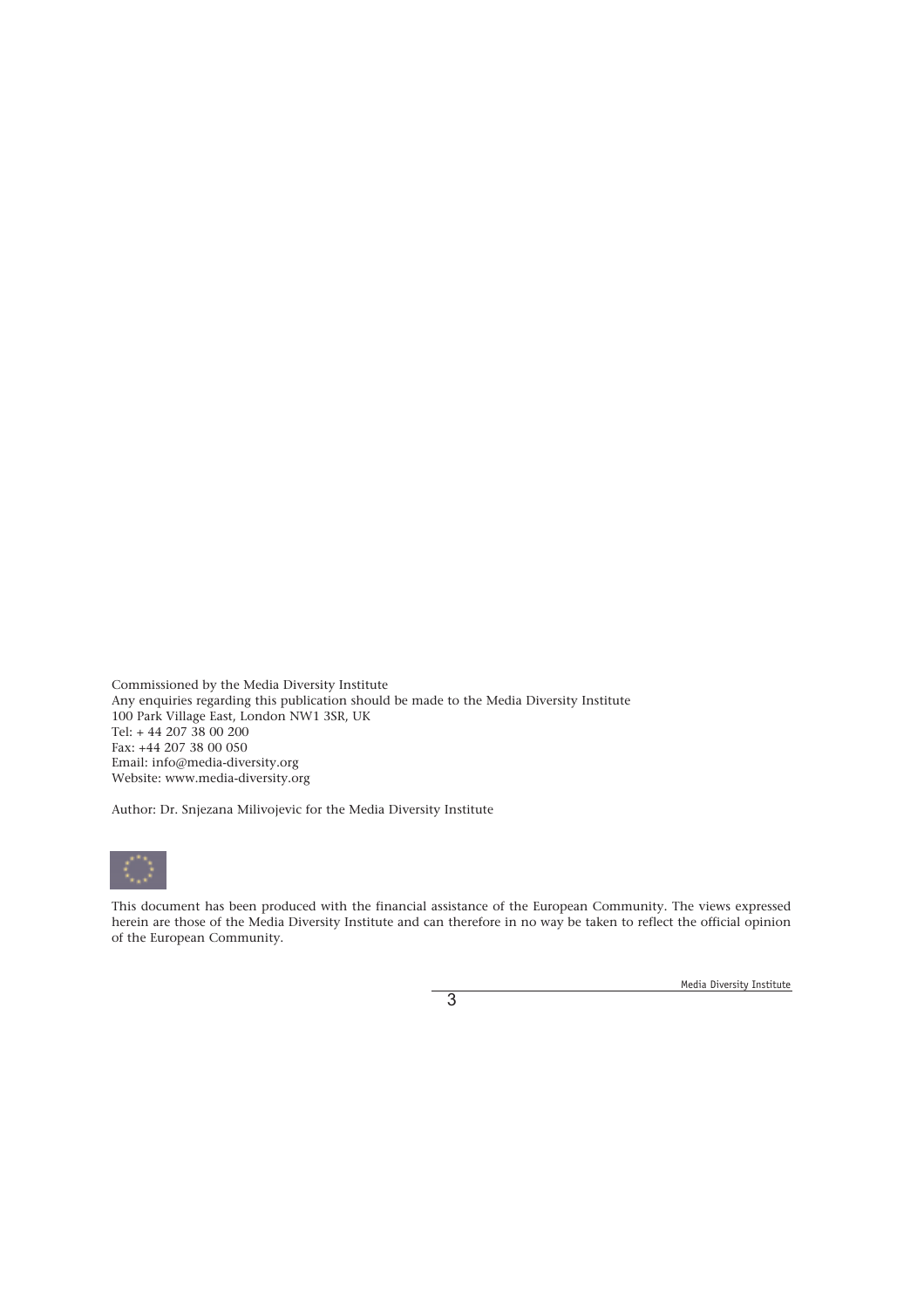#### *Acknowledgements*

We would like to thank:

Vera Messing, Center for Independent Journalism, Budapest; Professor Terhi Rantanen, London School of Economics; Professor Colin Sparks, Westminster University, London; Professor Brian Winston, Westminster University, London; Ilda Londo, Albania; Nevena Rsumovic, Bosnia and Herzegovina; Danail Danov, Bulgaria; Igor Kanizaj, Croatia; Anton Berishai, Kosovo; Antoaneta Ivanova, Macedonia; Georiana Ilie, Romania, and Ana Solovic, Montenegro and Serbia.

We would also like to thank our Reporting Diversity Network Partners from South East Europe for their help in putting this manual together and their constant and kind cooperation throughout.

Remzi Lani, Albanian Media Institute, Tirana; Veran Matic, Association of Independent Electronic Media (ANEM), Belgrade; Dragan Janjic, Beta News Agency, Belgrade; Ioana Avedani, Center for Independent Journalism, Bucharest; Sandor Orban, Center for Independent Journalism, Budapest; Angela Siribu, Center for Independent Journalism, Chisinau; Kim Mehmeti, Centre for Multicultural Understanding and Cooperation, Skopje; Milica Lucic-Cavic, Independent Journalist Association of Serbia, Belgrade; Stjepan Malovic, International Center for Education of Journalists, Zagreb; Zaneta Trajkoska, Macedonian Institute for Media, Skopje; Boro Kontic, Media Centre, Sarajevo; Ognian Zlatev, Media Development Center, Sofia; Zoran Udovicic, Radenko Udovicic, Media Plan Institute, Sarajevo; Gabor Bernath, Roma Press Center, Budapest; Stojan Obradovic, STINA News Agency, Split; Zeljko Ivanovic, Vijesti, Podgorica.

Media Diversity Institute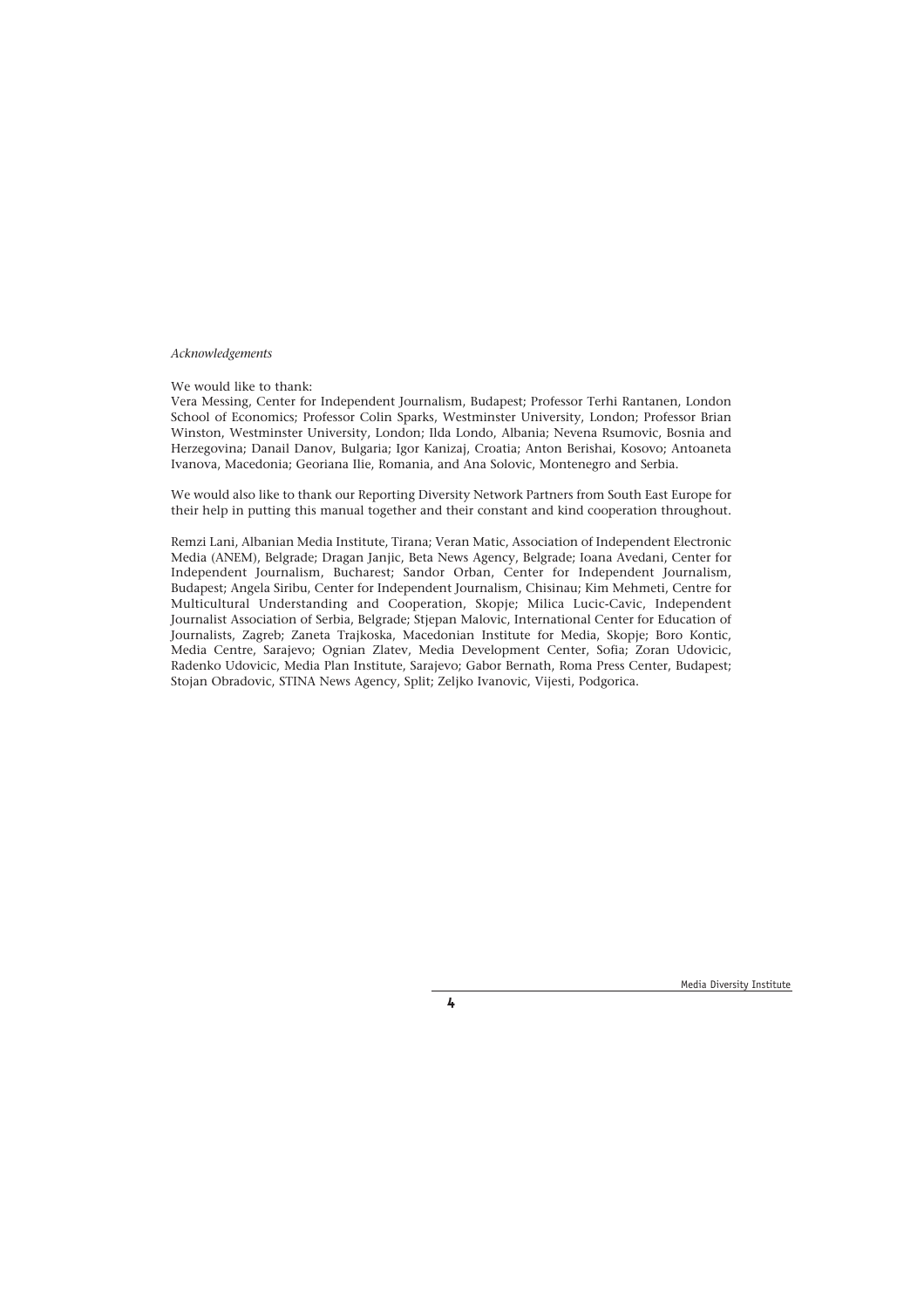## Media Monitoring Manual Contents

|    | 1.                                 |
|----|------------------------------------|
| 9  | <b>Introduction</b>                |
| 11 | 1.1. About the Project             |
| 13 | 1.2. Structure of the Manual       |
|    | 2.                                 |
| 14 | Project design                     |
| 15 | 2.1. Why Monitor the Media?        |
| 17 | 2.2. Focusing on Diversity         |
| 18 | 2.3. Monitoring Assignment         |
| 19 | 2.3.1. Regional Scale              |
| 21 | 2.3.2. Mainstream Media            |
| 22 | 2.4. Problem Definition            |
| 23 | 2.4.1. Major Objectives            |
| 24 | 2.4.2. Research Hypotheses         |
| 25 | 2.4.3. Selection of the Material   |
| 26 | 2.4.4. Unit of Analysis            |
| 26 | 2.4.5. Selection of Categories     |
| 27 | 2.5. Constructing the Coding Sheet |
|    | C                                  |

#### 3.

| 40 | Collecting data                  |
|----|----------------------------------|
| 41 | 3.1. Training the Monitors       |
| 43 | 3.2. Pilot Study                 |
| 43 | 3.3. Data Control                |
| 44 | 3.4. Finalizing the Coding Sheet |

Media Monitoring Manual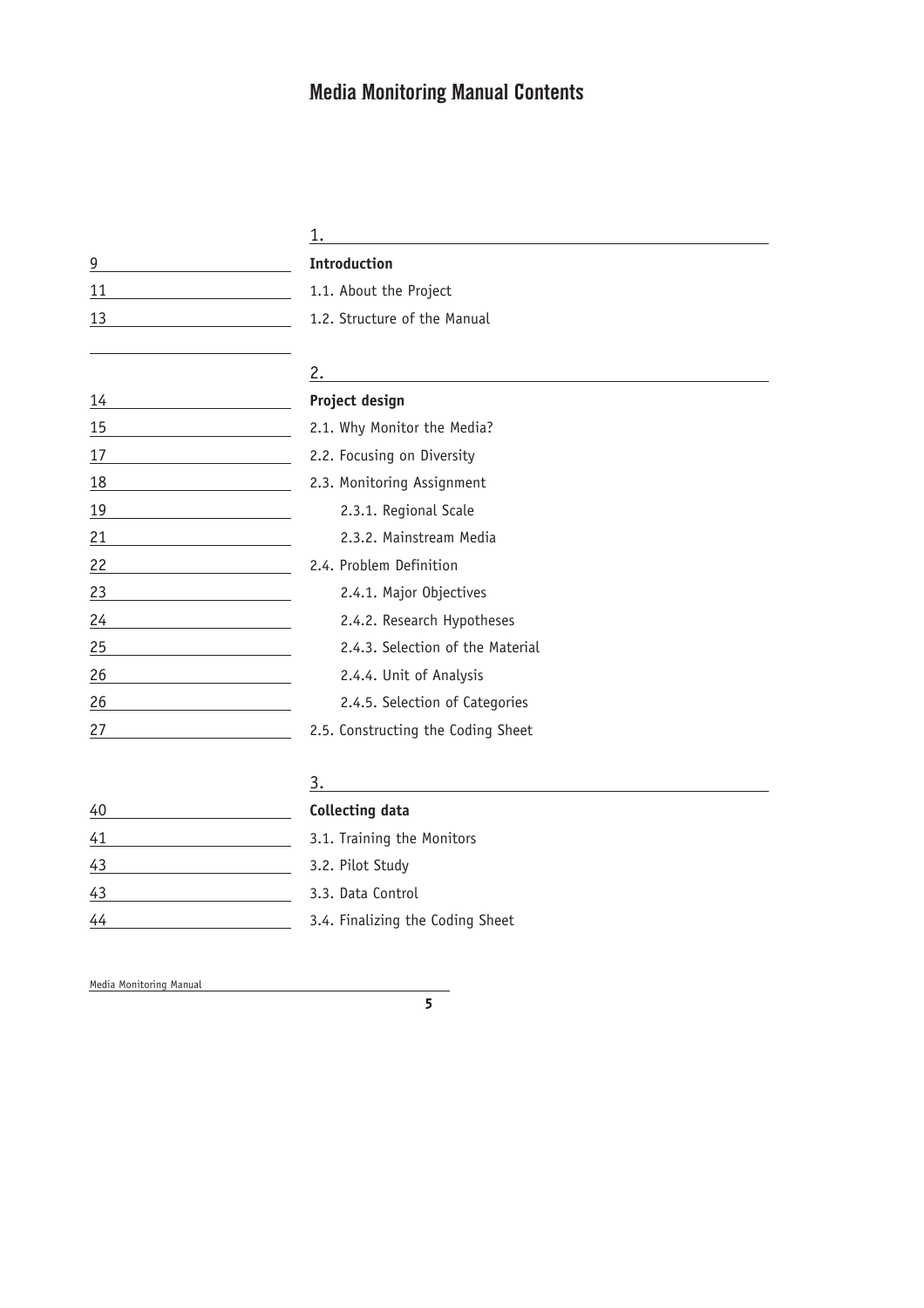|                                               | 4.                                                     |  |
|-----------------------------------------------|--------------------------------------------------------|--|
| 46                                            | Data processing                                        |  |
| 47                                            | 4.1. Data sheets                                       |  |
| 48                                            | 4.2. Cross-referencing                                 |  |
| 50                                            | 4.3. Text Analysis                                     |  |
|                                               | 5.                                                     |  |
| 52                                            | <b>Monitoring report</b>                               |  |
| 53                                            | 5.1. Research Report                                   |  |
| 54                                            | 5.2. Research findings                                 |  |
|                                               | 6.                                                     |  |
| 56                                            | Conclusion                                             |  |
| 58                                            | <b>Selected literature</b>                             |  |
|                                               |                                                        |  |
|                                               | $\sqrt{ }$ .                                           |  |
| 60                                            | <b>Appendices</b>                                      |  |
| 61<br><u> 1989 - Johann Barbara, martxa a</u> | Appendix 1: Coding Sheet                               |  |
| 67                                            | Appendix 2: List of newspapers                         |  |
| 68                                            | Appendix 3: List of ethnic minorities                  |  |
| 70<br><u> 1980 - Johann Barbara, martin a</u> | Appendix 4: Data sheet                                 |  |
| 71                                            | Appendix 5: Coding instructions                        |  |
| 75                                            | Appendix 6: Coding instructions after the testing week |  |
| 77                                            | Appendix 7: Data processing examples                   |  |
| 80                                            | Appendix 8: Research report                            |  |
| 104                                           | Appendix 9: Research findings                          |  |

Media Diversity Institute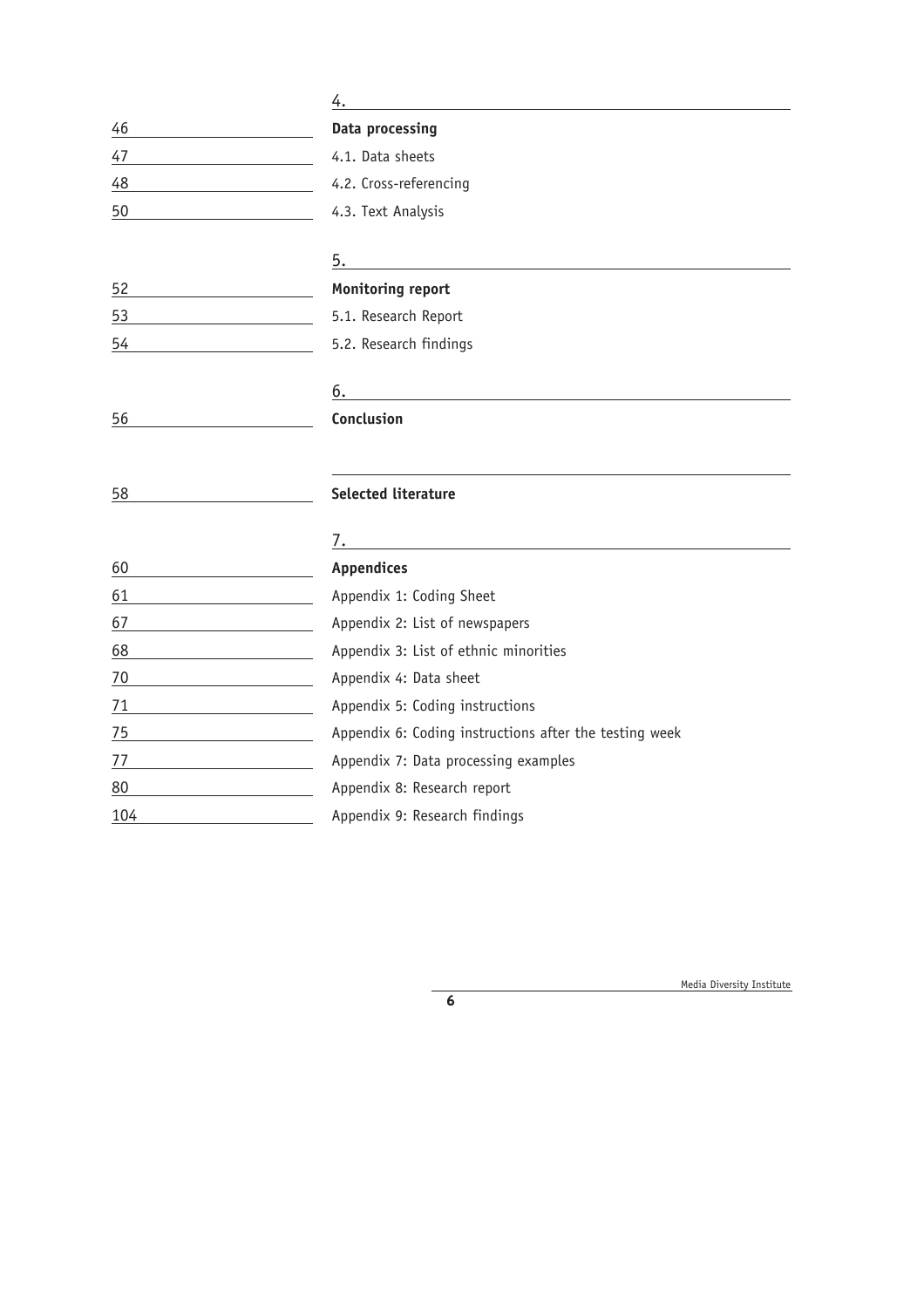## **Media Monitoring Manual**

Media Monitoring Manual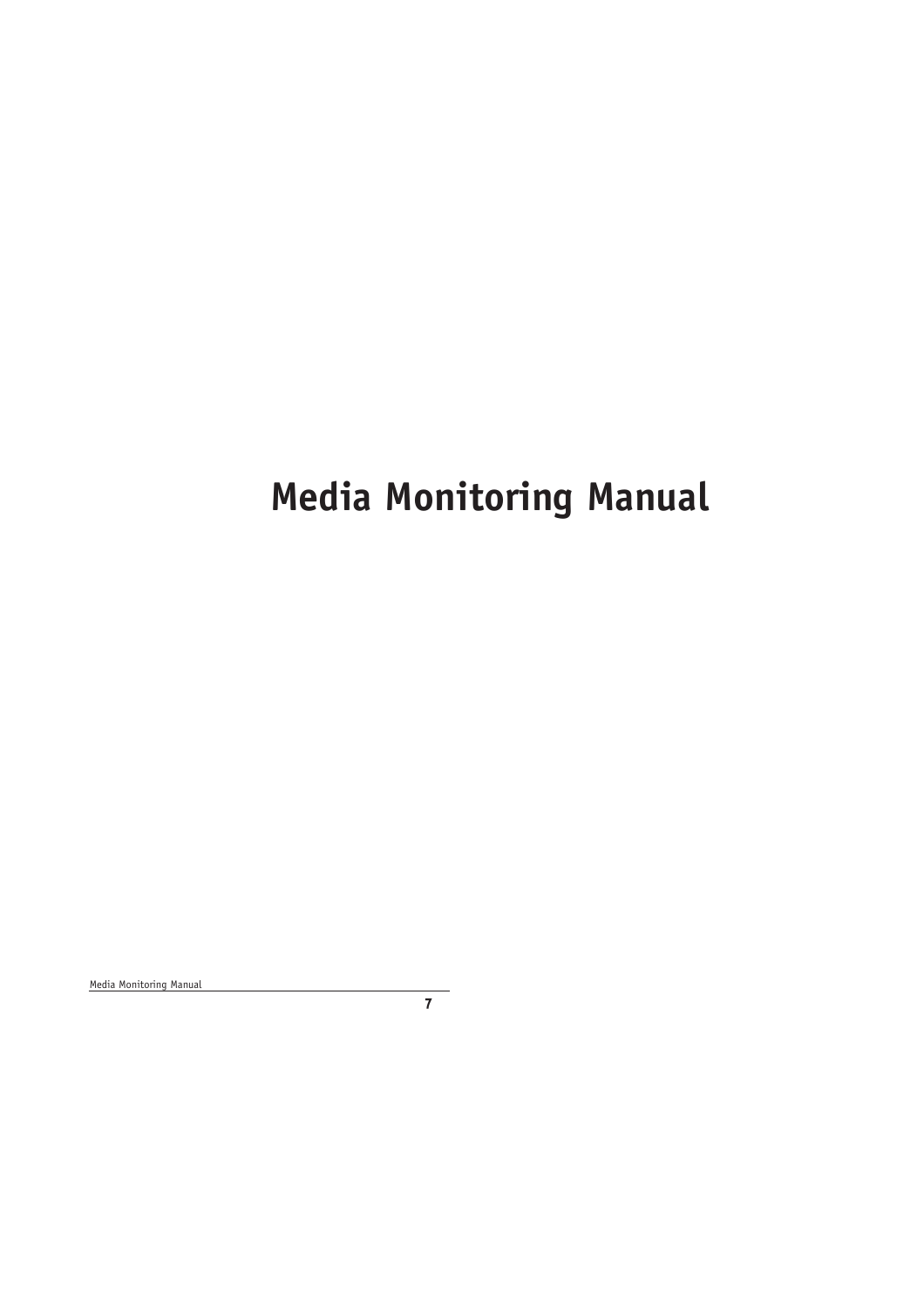1. **Introduction**

Media Diversity Institute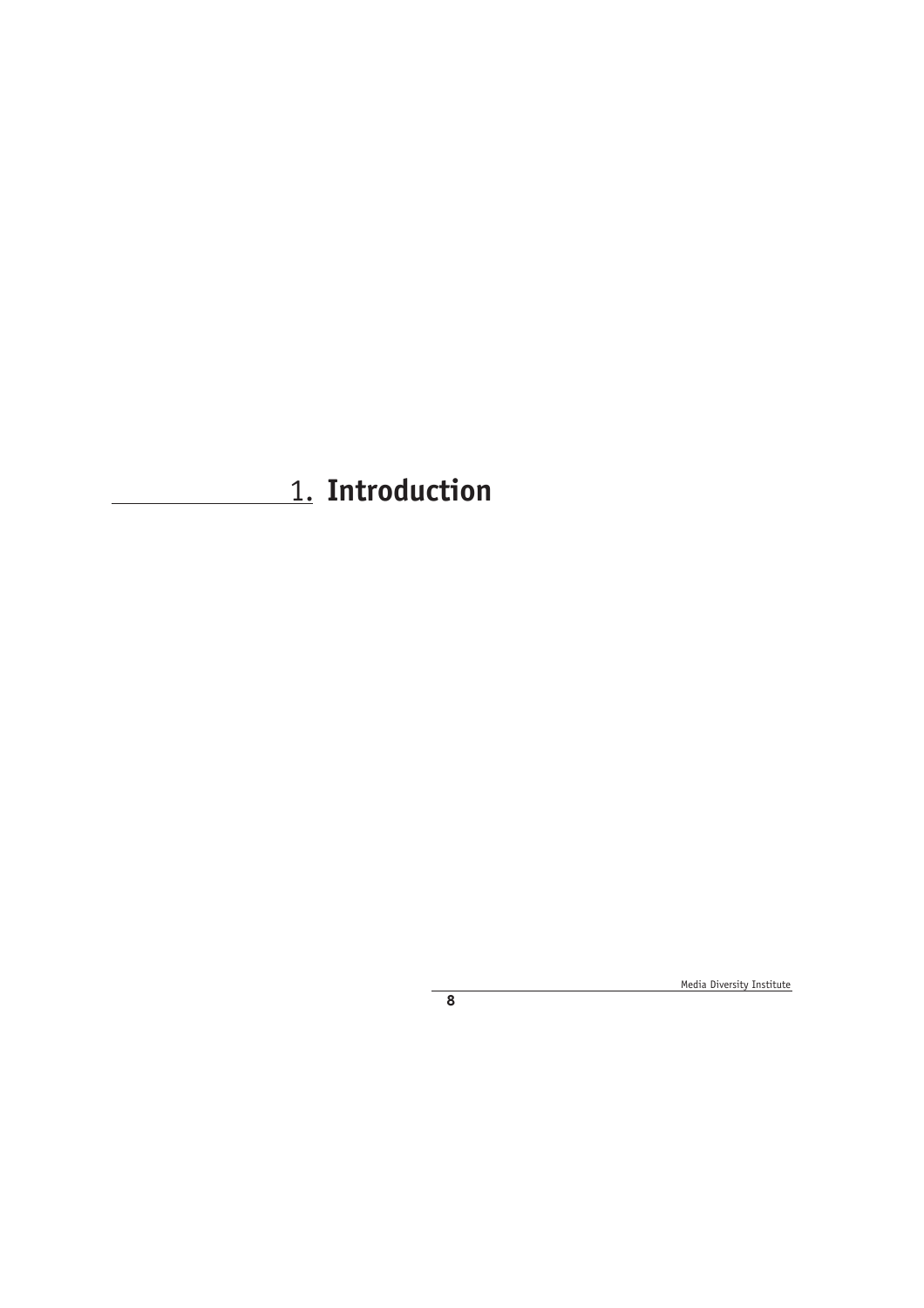### Introduction

The writing of this manual occasionally resembled a work permanently under construction. For it was shadowed by many dilemmas, two of which were quite fundastruction. For it was shadowed by many dilemmas, two of which were quite fundamental: what is the value of content analysis for media monitoring and how should one appreciate research work conducted by non-academics? Both had a strong bearing on the manual.

Ever since the beginning of the twentieth century, content analysis has been a standard method of media research. Yet, the idea that content can be neatly divided, classified and measured to conclude something about its nature or influence has attracted many critics. They believe that fragmenting the content also changes the way it normally works, and so the analysis generates problematic results. They also dispute that the mere presence, or absence, of certain dimensions of the text is enough to conclude something about media representations.

In Eastern Europe, quantitative research in media-related subjects, as in other social sciences, was avoided, and knowledge about its reality hardly referred to any empirical evidence. After the fall of the Berlin Wall in 1989, the importance of quantitative analysis visibly increased. Particularly content analysis which, in many cases, was discovered as a highly standardised, analytical instrument, and often uncritically presented as an 'objective' reading of what the media say and do. Ten years ago, after initiating the first media election study in Serbia, myself and some colleagues had to explain why it is important to analyse messages instead of the social conditions under which they originate. During the decisive 2000 election campaign in Serbia, five teams regularly monitored the media. It was hard to explain that focusing on how much airtime or coverage each candidate received was not the best way to analyse election communication.

So how important is quantitative analysis of media content?

As the media construct rather than reflect realities, the nature of those realities is very much revealed through media messages. I find content analysis particularly useful in identifying and quantifying various content dimensions, offering them for further analysis and interpretation. More importantly, its evidence confirms that media realities are human products and as such are produced by complying with certain standards and norms. By observing the content, patterns and practices that media professionals use become more accessible. The media is trusted to organise texts and images for an audience that generally lacks the first-hand experiences of those events they nevertheless find important. Therefore, analysing content according to selected categories quite often shows another dimension to the text, other than that of the author's intention. Frequently, it shows strategies of exclusion, isolation and discrimination: human made inequalities as opposed to 'objective' reflection of 'reality of the situation as it is'. Content analysis is important to generate this data but it is not

Media Monitoring Manual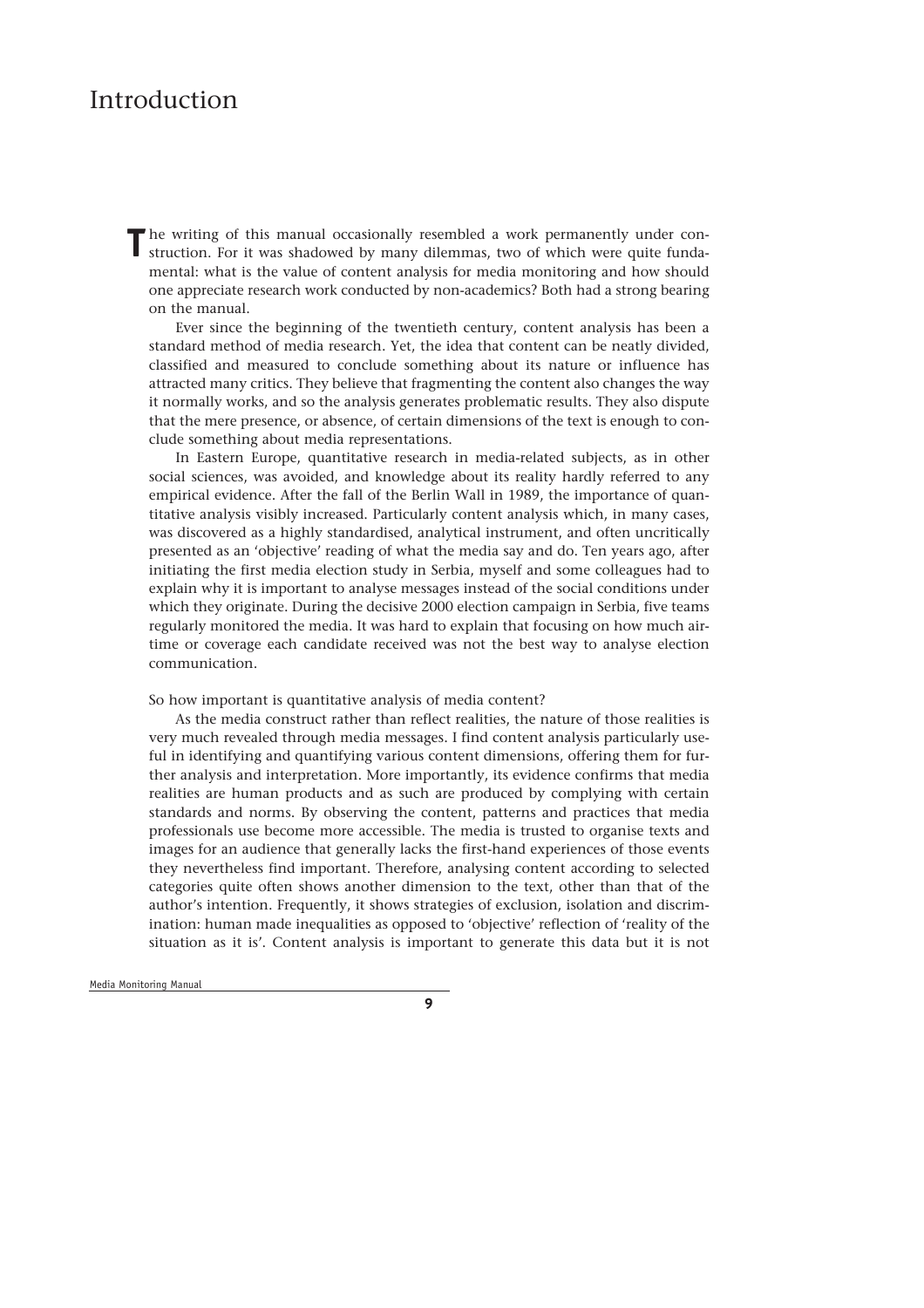enough to explain it. Interpretation of the phenomena must follow from a wider understanding of it.

Much of the interest in analysing media content in South East Europe comes from the conviction that by improving journalistic performance, media might become fairer. But, during difficult years of transition, leading academic institutions have often proved unable to respond to the social and theoretical challenges posed by the changing environment. In the absence of certified knowledge, many of the new non-governmental organisations and media institutions have struggled to fill in the knowledge gap, or compensate for the lack of competence in understanding changes. Most of these organisations emerged as a response to the needs of the public for increased media literacy. Some of them initiated research projects that often lack academic scrutiny but brought a new enthusiasm to media debates: primarily because they care about media quality rather than market imperatives. The Media Diversity Institute's project comes from this perspective – it assists easier access to professional education and stimulates networks among those who care about it. Writing this manual not only for media students, but for all those concerned about media quality, made me realise just how important it is to adjust the highly technical skills to different demands for knowledge. While traditional institutions with the resources failed to help the public understand this new reality, it is encouraging to see so many new organisations trying to do just that.

The project's topic was a constant reminder of its importance. In a region that has suffered extensively from ethnic conflicts and an inability to accept, respect or tolerate differences, it is vital to detect the variants of exclusion and discrimination. Sensitive and socially responsible reporting about diversity is needed in every part of the world. But the horrific experience of regional conflicts over the past decade has made it even more urgent here. Of course, not all South East European countries witnessed the same amount of violence in the 1990s. But mere geographical proximity to the violence has meant that the consequences of the tragedy have reverberated throughout the region. Even without these recent conflicts, all these countries have some dark and muted history of minority-majority relations. They are usually not part of common, mainstream knowledge and are absent or suppressed in public memory. This manual is dedicated to the visibility of suppressed experiences, and to a celebration of the differences that bring a higher quality of life to all people.

Media Diversity Institute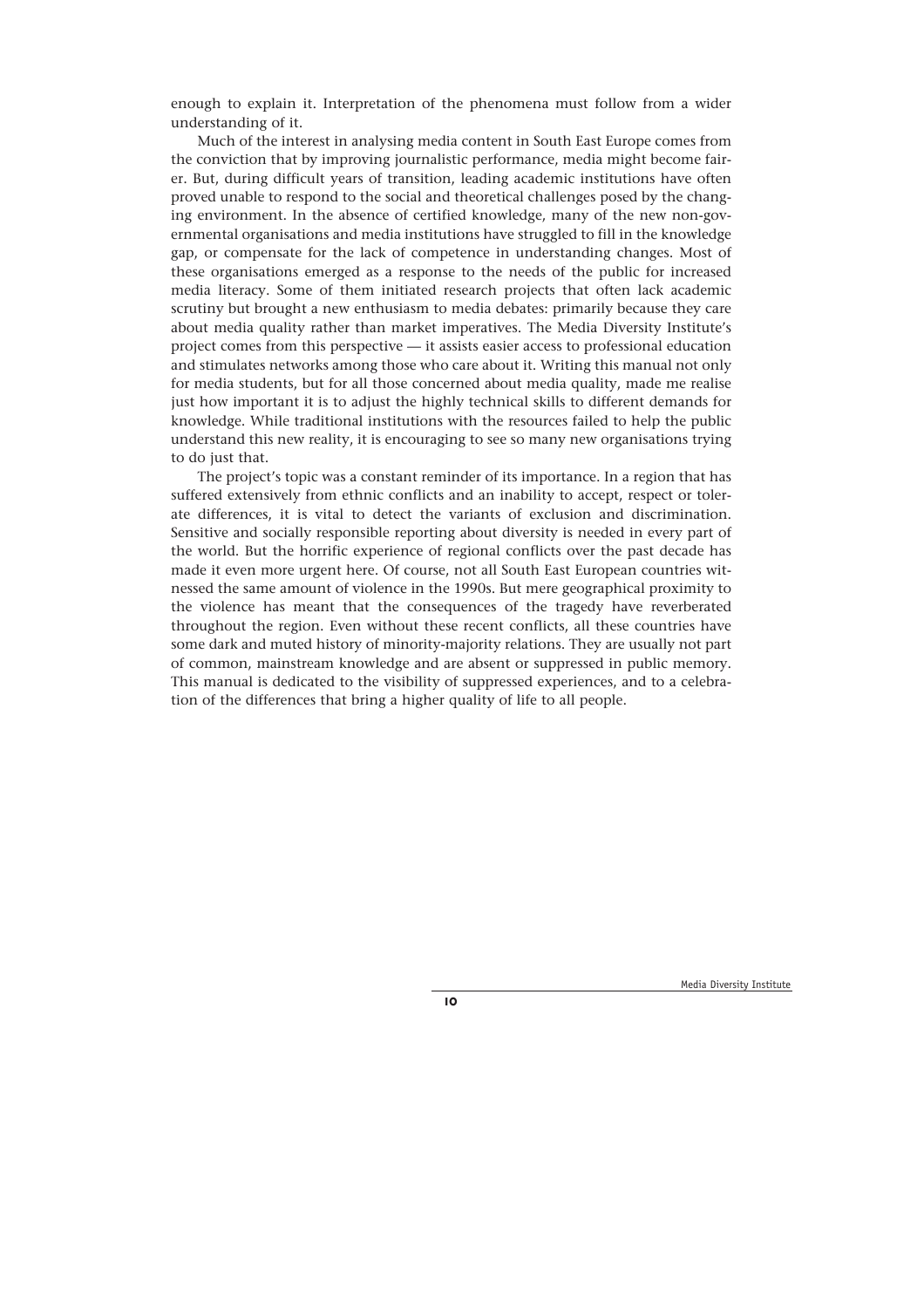## 1.1. About the project

his Media Monitoring Manual is part of a larger educational project for the Media This Media Monitoring Manual is part of a larger educational project for the Media Diversity Institute, which is aimed at the capacity-building of different media, research and NGOs interested in diversity reporting. One of the project objectives was the development of a research manual as an instructive guide to media monitoring. The idea was to assist in a research design that could be utilised across various regions and diversity-relevant topics. Instead of merely writing an instruction book, however, it seemed more appropriate to undertake a media monitoring study as a part of interactive training in itself. For that purpose, a multi-national team of analysts from South East Europe assembled to monitor the media coverage of ethnic minorities for one month.

This procedure was designed to highlight possible monitoring problems, address and discuss them with the team, and propose a research protocol that has been tested under real circumstances. Also, it initiated a network of media analysts from various countries suitable for future comparative research. An important aspect of the capacity-building of media and NGOs in the region is their ability to work together to develop both projects and methodologies that work across borders.

Monitoring focused on the coverage of ethnic minorities in twenty selected mainstream newspapers in ten South East European countries during November 2001. The standard of ethnic minority coverage was analysed to compare forms of discriminatory treatment of diversity and the journalistic practices that sustain it. Ethnic minorities constitute a significant part of the population throughout South East Europe, but ethnic differences have been exploited and transformed into sources of violent conflicts during the past decade. The objective of this comparative analysis was to reveal the underlying similarities beneath country differences regarding:

 $\star$  relations between social stability, levels of discrimination and press intolerance

\* similar journalistic standards and practices resulting in unfair treatment and intolerance, and

\* widespread, deeply-rooted stereotypes and prejudices that govern common understanding of minority-majority relations.

Two major daily newspapers per country were analysed. They were chosen because of their large circulation, non-state, non-party ownership and as representative of press diversity in their respective countries. The following newspapers were analysed : Albania, *Albania* and *Shekulli*; Bosnia and Herzegovina, *Dnevni Avaz* and *Nezavisne Novine*; Bulgaria, *Trud* and *24 Casa*; Montenegro, *Vijesti* and *Dan*; Croatia, *Jutarnji List* and *Vecernji List*; Kosovo, *Koha Ditore* and *Bota Sot*; Hungary, *Nepszabadsag* and *Metro*; Macedonia, *Dnevnik* and *Utrinski Vesnik*; Romania, *Adevarul* and *Libertatea*; Serbia, *Politika* and *Blic*.

Media Monitoring Manual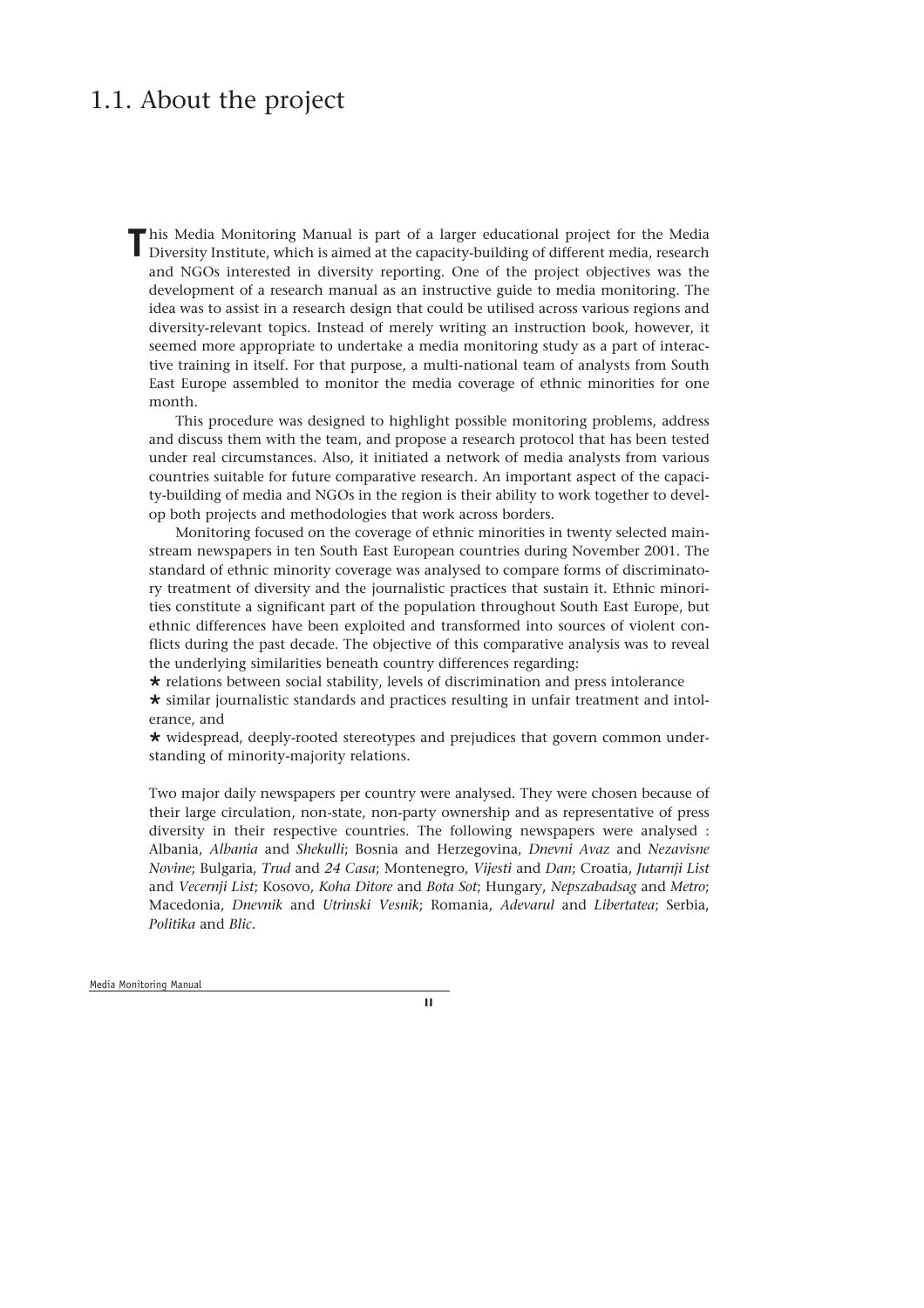The newspapers' entire contents were analysed and coverage of all ethnic minorities was monitored. The methodology was designed to provide a comparative insight into regional characteristics but, also, to capture the specifics of minority coverage in each country. Project author, Dr Snjezana Milivojevic (Institute of Social Sciences, Beograd) received expert help from the following project advisory board members: Dr Vera Messing (Center for Independent Journalism, Budapest), Professor Terhi Rantanen (London School of Economics), Professor Colin Sparks (Westminster University, London) and Professor Brian Winston (Westminster University, London). The monitoring team consisted of nine highly-qualified and equally motivated analysts: Ilda Londo (Albania), Nevena Rsumovic (Bosnia and Herzegovina), Danail Danov, (Bulgaria), Igor Kanizaj (Croatia), Vera Messing (Hungary), Anton Berishai (Kosovo), Antoaneta Ivanova (Macedonia), Georiana Ilie (Romania) and Ana Solovic (Montenegro and Serbia). Nevena Rsumovic additionally monitored one week of the press in Serbia as a part of an inter-coding reliability test.

Media Diversity Institute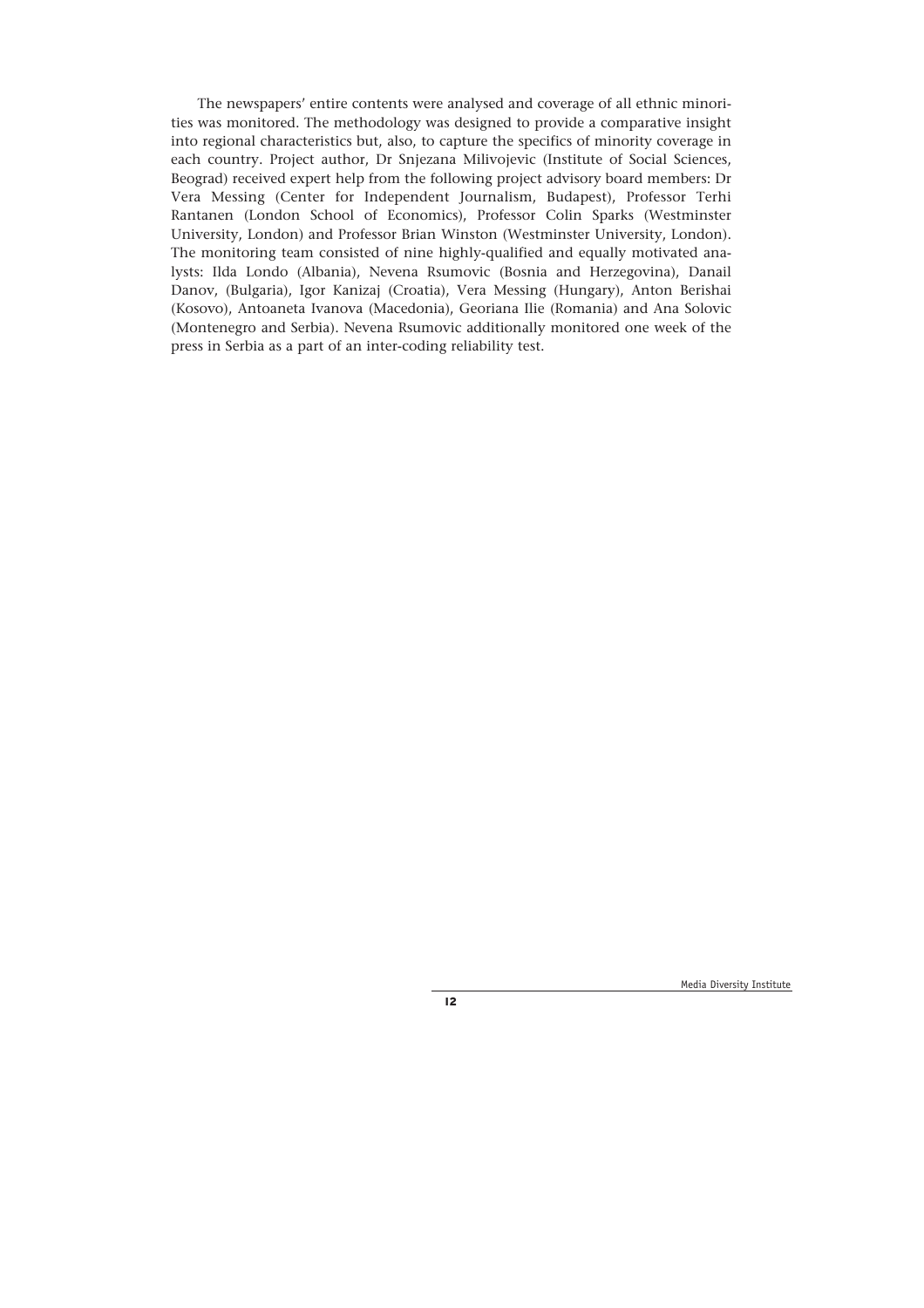### 1.2. Structure of the manual

The manual is organised to follow the major phases of the monitoring process chronologically. Its first aim is to present and discuss a possible way of developing a research instrument appropriate for the content analysis of the newspaper press. References throughout the text relate the monitoring conducted as a part of manual preparation. The introduction provides elementary information about that research. **T**

The second section of the manual deals with the project design. Setting up a monitoring mission is a complex process, which includes methodological considerations that have to be worked out in the initial phase. Along with project objectives, it deals with the formulation of research questions, material selection, sampling and the development of coding instruments.

The third section refers to organisation of the monitoring mission itself. It emphasises the importance of training, setting inter-coding reliability procedures and the pilot study. The data collection discussion concludes with control and data preparation for processing.

Data processing is a focus of the fourth section. It indicates how raw data is transformed into research findings, and explains procedures of cross-referencing. Once processed, data is ready for interpreting and reporting.

The final stage of the research is the report along with a finalised presentation of the major findings in an appropriate form*.* Its structure follows from the research purposes, and if necessary, there can be more than one report from the project.

The conclusion remarks on some of the experiences gathered along these stages, but one must keep in mind that each monitoring faces different challenges and requires many difficult decisions. They contribute to making every project a unique insight into the world, and worthy of the collective effort it demands.

Media Monitoring Manual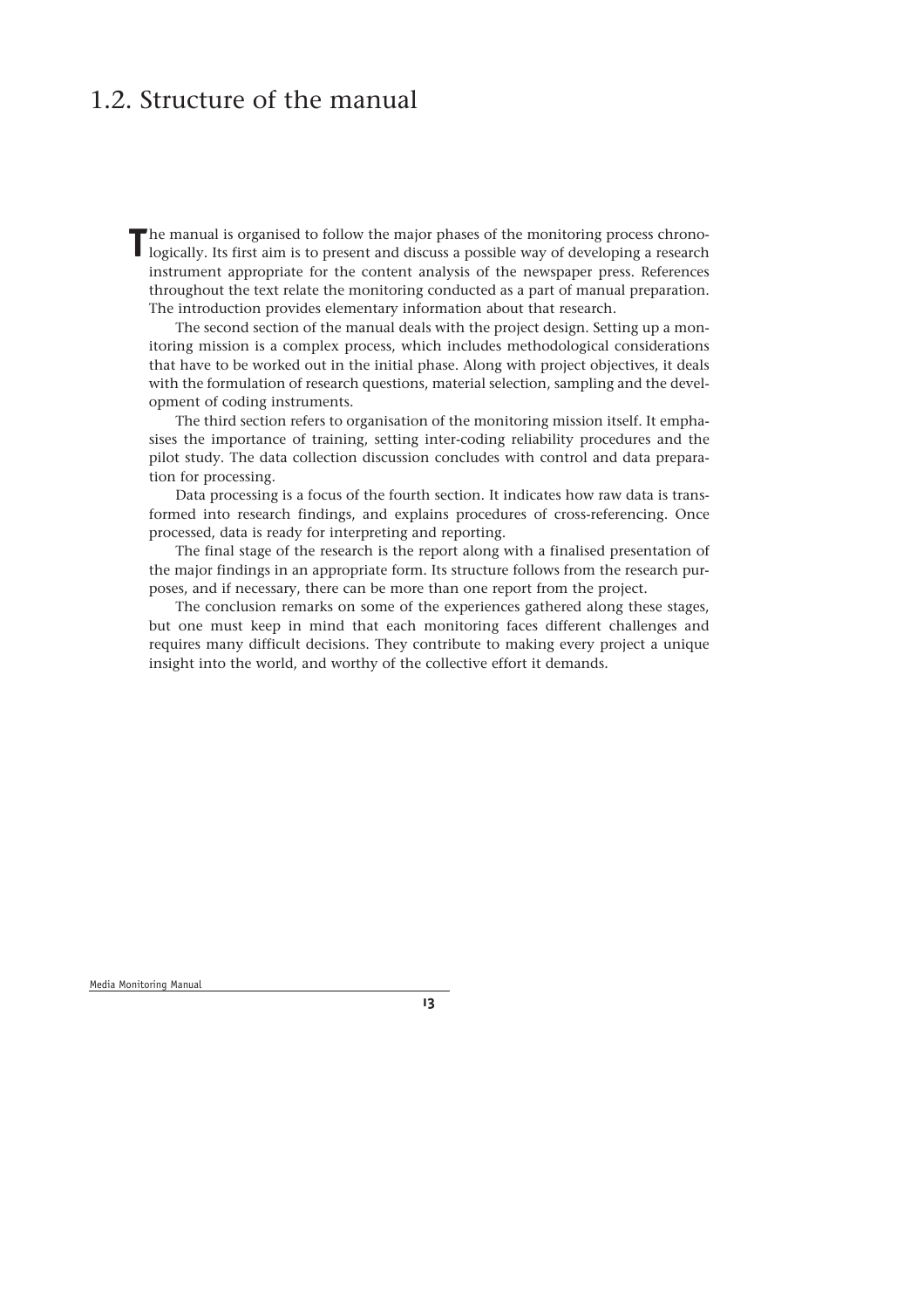2. **Project Design**

Media Diversity Institute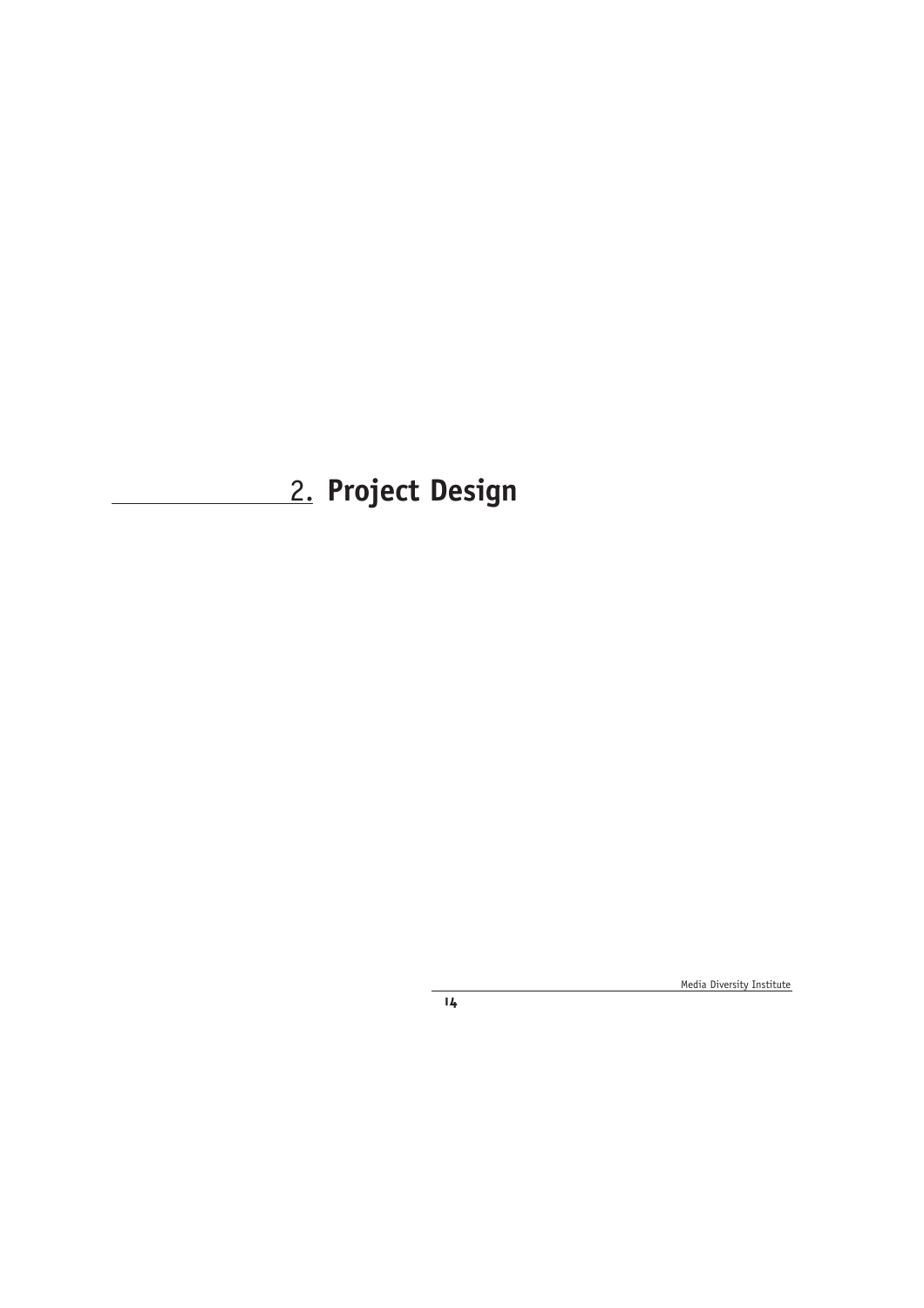## Project design

#### 2.1. Why monitor the media?

edia monitoring is only occasionally conducted even though it is a systematic surveillance of media performance for the purpose of its description and critical evaluation. Mostly, it generates knowledge about the media by focusing on content. Media messages can be observed for many different reasons: it may be an academic attempt to detect media changes over time, indicating shifts in cultural habits; or it may be a response to special attention that the media attract during periods of vivid political activities, like election campaigns. Social movements may want to compile evidence on certain types of coverage to raise awareness. Quite often, the media monitor the quality of their own work to improve standards or to introduce new guidelines, against discriminatory coverage, for example. **M**

Monitoring objectives can differ as much as their outcomes, and require a careful choice of appropriate methods to achieve their goals. Analysis may be interpretative or quantitative; it may be a special 'case study'; it may focus on the language or narrative of news stories; the duration of analysis may be short or long; it can include one medium and single country or it may be comparative. But, in each case, it has to be carefully designed, from defining a problem and research questions, to the selection of a proper sample. Those decisions have to be taken and major doubts cleared up before the monitoring begins. It is a difficult task, and invested effort can only be worthwhile when it brings relevant and reliable data.

There are various motives behind media observation, which express the rise in social interest in symbolic practices. By providing universally accessible products, the media perform an essential service for society. In doing so, journalists are granted professional autonomy as a result of 'media freedom', but their work is, nevertheless, widely debated. Discontent over media coverage is regularly expressed: ëCNN simplifies world news by Americanizing it', 'corporate media is biased because they care more about their advertisers than about audiences', 'Serbian TV served as a propaganda tool of the regime and manipulated the population', 'media coverage during the war on terrorism has been more about national security than objective and in depth reporting. Such criticisms suggest that there is lot more at stake than just a struggle for media attention. They confirm a conflict over resources and, as James Carey states, over one particularly deficient resource  $-$  reality. "Like any scarce resource it is there to be struggled over, allocated to various purposes and projects, endowed with various meanings and potentials, spent and conserved, rationalized and distributed. The fundamental form of power is the power to define, allocate and display this resource" (Carey, 1989, p. 87). Therefore, there is a confrontation over constructing reality into meaningful wholes, and the media are the main arena for this conflict, bringing it directly into everyday life.

Media Monitoring Manual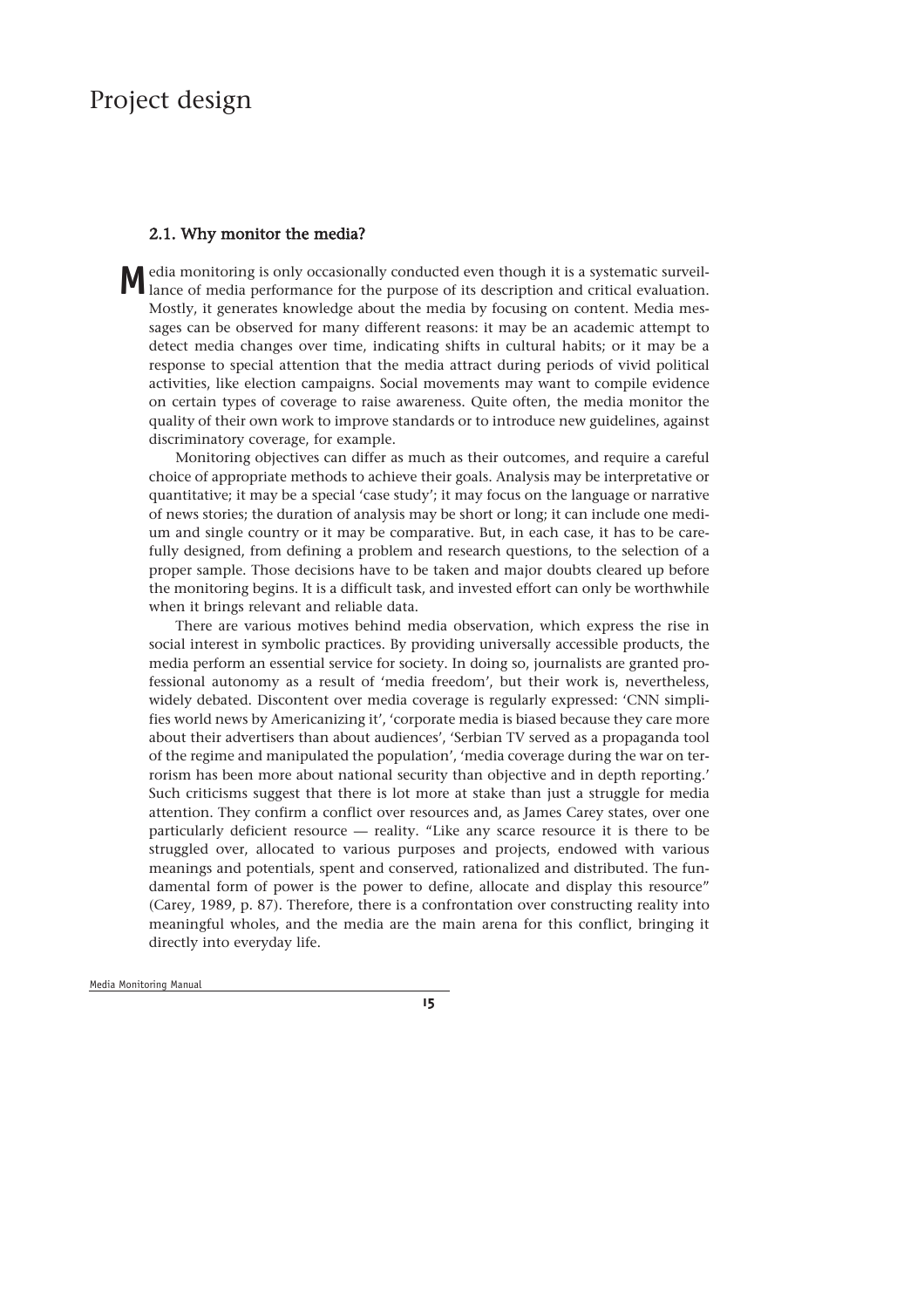So many recent events have proved the media limit understanding by repeating simplified stories which many accept as 'how things are'. These simplified pictures rely on stereotypes, fostering prejudices and uncritical opinion. Furthermore, simplified stories cast simple division of 'good' and 'bad' characters, as standard media practice to distinguish 'us' from 'them'. Time and attention is generously given to those like 'us' without even acknowledging how that deprives 'them'. The media secure this inequality by ignoring, under or misrepresenting amongst other devices. It also excludes various groups, and this exclusion is a form of discriminatory practice. It may range from inflammatory and derogative use of language to invisibility; from militant, hate speech against immigrants, foreigners and refugees to linguistic denial, for example, use of language that conceals gender differences by assimilating women into the 'universal' male standard. Studies on ethnic distance have shown that people often have negative attitudes towards neighbouring groups, especially those closest to them, even if they have never encountered them. Beautiful black girls confirm that they can only be successful models if their looks correspond to dominant white standards. Sometimes discrimination is even presented as a guardian of tradition, like using the term 'Gypsies' for Roma because 'that is what they have always been called'.

It is already common knowledge to demand equal access to the media and for various groups this is a major political goal. But 'reading' the media requires a level of literacy which needs to be constantly updated. Media analysis is often beneficial to understanding the inadequate treatment of diversity. Several times in the media's history, analysis of its content has redirected research by shedding new light on how the media work. For example, the seminal Glasgow Media Group's research on the BBC's coverage of political/industrial disputes, or the Cultural Indicators Project with its findings on how the media cultivate violence or the multitude of feminist media studies about the 'symbolic annihilation' of women. Or when Stuart Hall, thirty years ago, told a visibly shocked BBC television audience "... there is something radically wrong with the way black immigrants — West Indians, Asians, Africans — are handled by and presented on the mass mediaî (www.cronicleworld.org). Many things have since changed but 'difference' is still mostly presented as 'other' and essentialised through stereotypes (Hall, 1998, p. 223-291).

It follows from these examples, that media are expressive of reality in many ways. It is 'realistic', but not, as John Fiske rightly warns about television, "because it reproduces reality, which it clearly does not, but because it reproduces the dominant sense of reality... Realism is not a matter of fidelity to any empirical reality but of the discursive conventions by which and for which a sense of reality is constructed" (Fiske, 1987, p. 23). These conventions secure limits of reality  $\frac{1}{2}$  common, everyday understanding of the world and the place of us and others in it. Therefore critical monitoring and public debate about media content is crucial. Still, monitoring results cannot lead to direct conclusions about the effects of media exposure. Contemporary media studies often state that while reading, audiences do not depend on the content alone. Readers are guided by their background, amongst other factors, and people interpret the same message in different ways. Nor it is possible to claim that correcting under or over-representation is the solution to social inequality. But monitoring results can confirm that respect for diversity is essential for media quality. Even when engaged in

Media Diversity Institute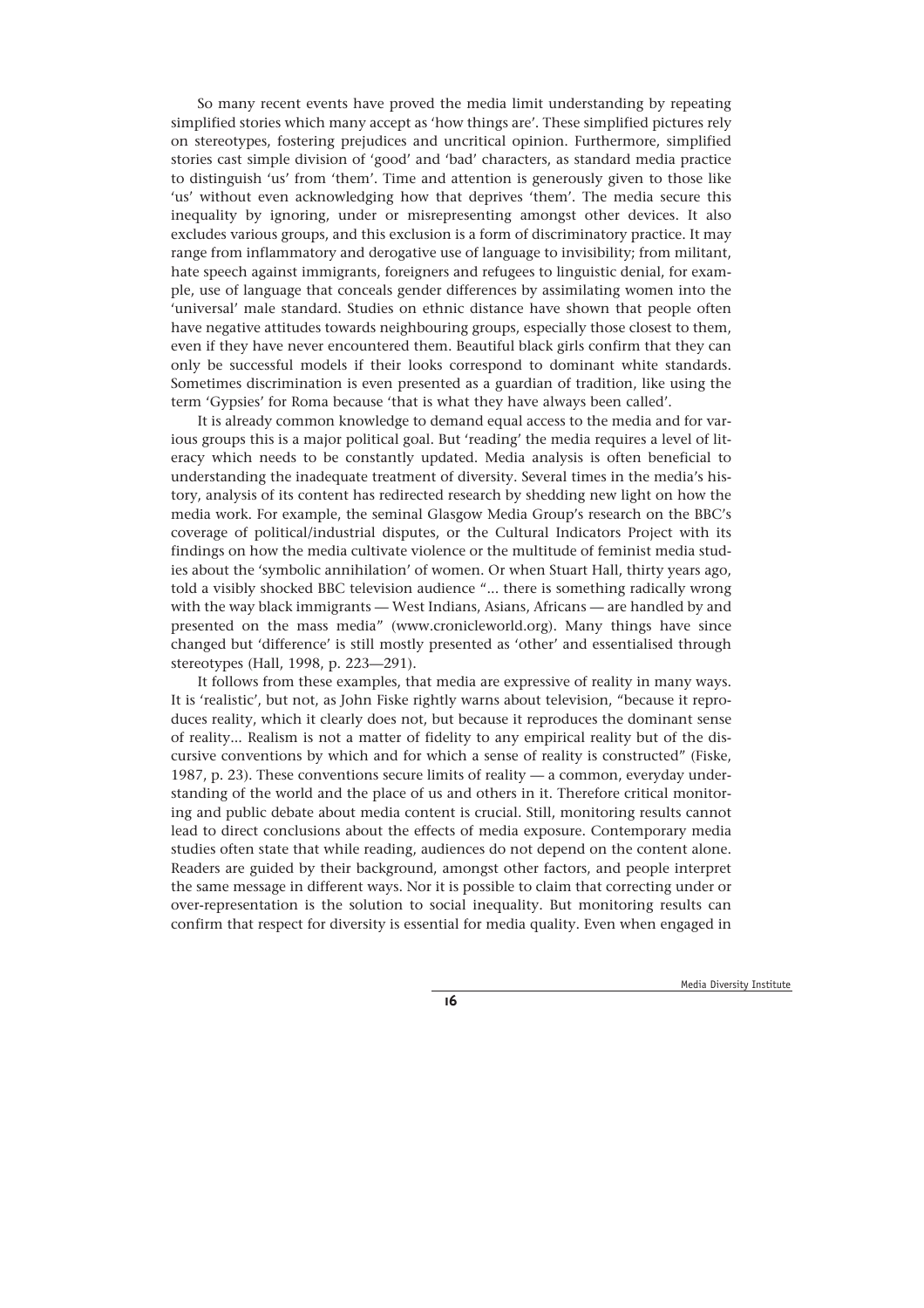negotiation about conflicting meanings, audiences start from the same media reality as common ground.

#### 2.2. Focusing on diversity

Diversity reporting refers to coverage of 'otherness' (qualities different from those we possess) to sensitivity and fair treatment of differences by the media. Ignoring, suppressing or excluding differences results in the domination of majority groups over those in the minority. Discrimination is a consequence of this domination and different groups may be discriminated in many ways. But the repercussions of that variety are always the same — minorities are excluded from the mainstream and their experiences go unheard.

Media representations are regarded by many contemporary theories as central to the process of identity formation. They also contribute to public perception of different groups and general social attitudes towards them, even their acceptance or rejection. The implications of media misrepresentations are both serious and considerable. Misrepresentations are dangerous not only because they are fallacious, but because they reassure people that there is nothing wrong with it and that 'others' may even deserve unequal treatment. Media representations sometimes even create an appearance of acceptance by claiming that inequality is a normal and acceptable response to difference. And then, even use this paradox to close the circle by justifying discrimination: 'Roma are uneducated because their parents do not want to send their children to school, and that is why they cannot achieve positions as respected members of society.' Muslims are often called Turks and the name is a reminder they should never be allowed to forget or be forgiven for centuries of Turkish occupation.

The media create desirable models of behaviour and colours our understanding of how a member of society *should* be. That also extends to perception of differences. Public debate is the best means of getting those differences expressed, discussed and accepted; otherwise they become invisible and devalued. Such a debate is equally important for both majority and minority groups. Members of socially deprived groups are socialized under conditions that encourage them to accept their inferior social position as 'normal', self evident indication of how things are. Even when unhappy, they find it hard to change and sometimes even internalise their victimised position as 'deserved'. A long chronicle of discrimination, as documented by the women's movement, for example, proves how difficult it is to break the cycle.

Media equality for ethnic minorities does not solely concern the quantity of coverage devoted to them. It requires a more comprehensive set of conditions that provide for equal access and fair treatment to all people. When fair coverage is denied to some, they are deprived of active participation in society. The consequences of this exclusion are particularly important if it is strategic. Exclusion creates an expected norm, making it very difficult for alternative views, cultures or behavioural patterns to thrive. Media images can contribute to this fortification of status quo in many ways: from ignoring minority members, not appreciating their accounts of events, presenting them in socially less significant roles, devaluing their opinion to openly stimulating intolerance and incitement to hostility. Media images can even 'ethnify' certain

Media Monitoring Manual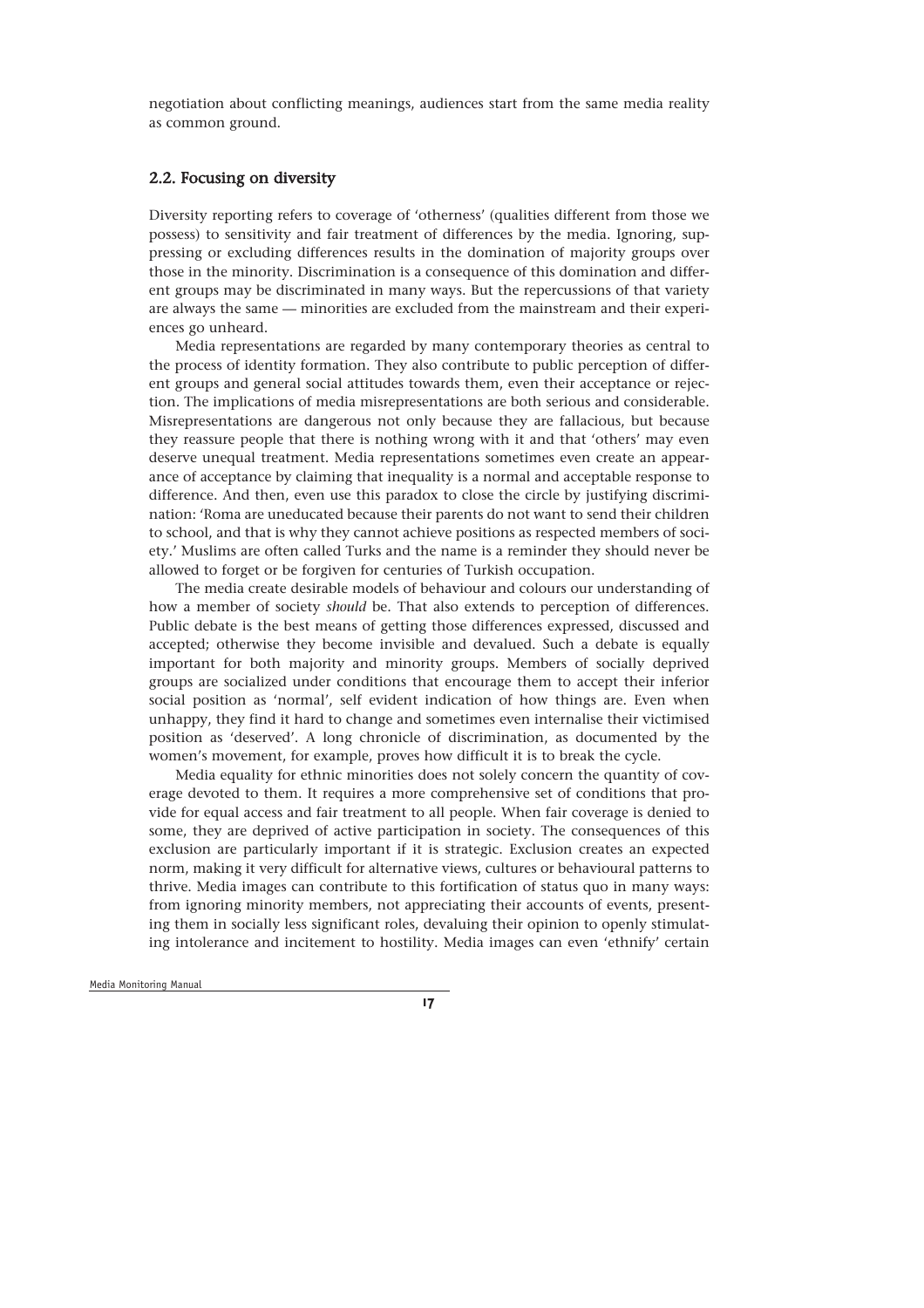issues, place minorities in isolation by treating them exclusively with regard to specific issues and depriving them of appearance in all others. From that perspective, media images do tell stories that go beyond the actual everyday content — stories of exclusion and inclusion, stories about how societies represent themselves.

Discrimination is the practice of preserving injustice and inequality. "From topics to local meanings, style, rhetoric, argumentation and conversational strategies, we find the implementation of the overall strategy of positive self-presentation of 'us' and negative other-presentation of 'them'. Obviously, such strategies are not merely mental.... They should be understood also as socio-cultural and political forms of interaction in a societal context of ethnic inequality, that is as enactment and reproduction of dominant group power.î (van Dijk, T.,1997. p. 175). Discrimination secures the acceptance of social disparities by justifying it, making it acceptable and 'normal'.

But prejudicial media practices can be changed. To supply evidence about it, research must be approached in a clear and critical manner. Discriminatory strategies can be discerned by systematically observing the media. Not only to point to individual occurrences but to consistent patterns of how media select and present reality. Content analysis in this respect is a vital analytical tool  $-$  it brings quantifiable evidence about media messages that under same conditions most analysts would come up with. It is not just one of many possible readings, it is an objectified description of the content based on ëquantitativeí evidence. But aspects of the content are not easy to transform into measurable units and this is one difficulty that each media observation is faced with. Quality of monitoring largely depends on how this difficulty is solved.

#### 2.3. Monitoring assignment

The need for monitoring arises because 'problems' are identified which need to be explained, remedied and documented. Media monitoring always starts within predefined, preliminary assignments. Usually they involve a particular area of interest, territorial location, and choice of media, a specific duration of study or all of the above. These conditions can be as stimulating as they are constraining. The monitoring protocol focuses precisely on what needs to be explained and how to provide quality evidence for it. In the example used in this Manual, the monitoring objective was to develop a research design appropriate for monitoring the quality of diversity reporting in the South East European mainstream press. The territorial scope and type of media was predetermined but everything else had yet to be defined.

The first task was to decide on how to monitor diversity reporting. How were we to focus on coverage that is in itself 'representative' of how newspapers treat diversity? There are many social groups that experience prejudice on the basis of their difference from the majority. But similar political, cultural, ethnic or sexual minorities may be treated differently by the media across countries due to different social conditions, political culture or tradition. Documenting them would reveal some forms of discrimination but not how widespread it is. Thus, it was necessary to detect not only how certain minorities are treated in the region, but to find a minority group whose media coverage is representative of 'being a minority', who best represents how media representations depend upon difference from majority.

Media Diversity Institute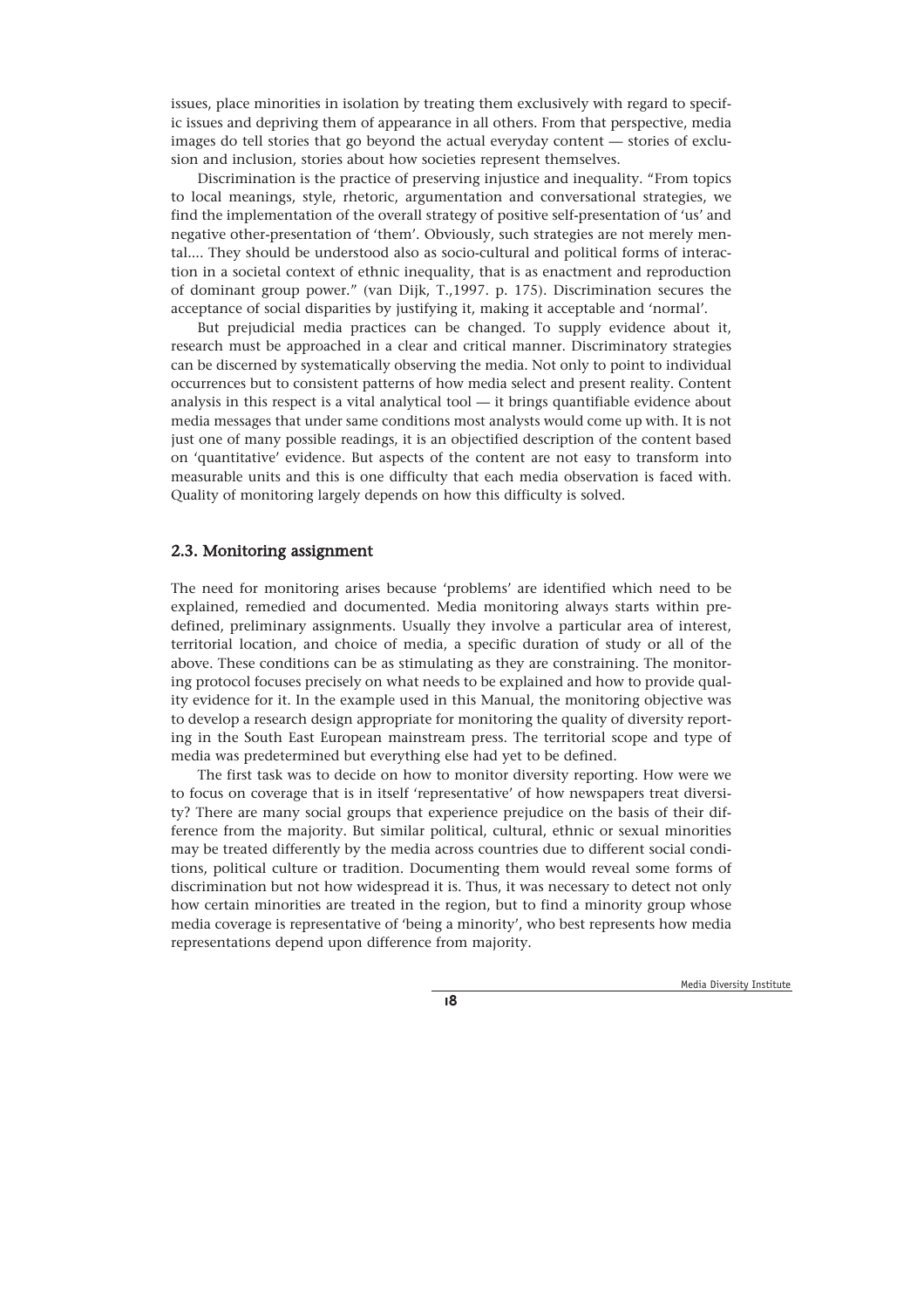Ethnic minorities were the most obvious choice. Excluding Albania, ethic minorities constitute a significant part of the population in all countries. South East Europe is one the most ethnically diverse parts of Europe. Just a decade ago in pre-war Yugoslavia, Bosnia and Herzegovina was so ethnically mixed that it was likened to leopard skin. This fusion should have provided a warning that any attempts at 'territorial homogenizationí would result in ethnic cleansing, yet this did not prevent the bloody conflict. The Albanian population lives in a relatively compact territory but still dispersed between several neighbouring countries. Therefore, conflict in one country soon affects the others. There are eighteen recognised ethnic minorities in Romania and most other countries in the region share the same ethnic make-up. But instead of benefiting from diversity, the region has suffered extensively from ethnic conflicts. Inter-ethnic hostility has assumed violent forms in the past decade, revoking centuries old ënegative memoriesí. But recent political changes have brought about new institutions which have initiated a new awareness about the importance and possibilities of co-existence. Social transition requires democratic and tolerant minority policies in South East Europe as they are faced with European Union standards and human rights demands. Therefore, coverage of ethnic minorities would be indicative of diversity reporting regionally, as well as in individual countries.

#### 2.3.1*. Regional Scale*

South East Europe, as a location for this particular research assignment, bore three clear implications for research design: it would be a comparative study, based in a specific region and in selected group of countries.

#### *Comparative study*

Comparative monitoring is always more difficult than a single country study. It requires the constant adaptation of standards to cultural differences. Even selected research techniques have to be cross-culturally verified and accepted. The comparative demands of the project meant more than simply monitoring in several countries. The objectives had to be set up to detect both country-specific and widespread media characteristics. But it is difficult to locate something widespread unless one goes into the details of its each individual appearance. Many studies have demonstrated the racist coverage of the Roma but this variety must be documented in each country to see how it compares. Also some ethnic groups are written about more often than others, while others are ignored altogether. Sometimes, very different groups in different countries are treated in a similar manner because their minority status is similar or because others perceive them in the same way. Comparative monitoring had to capture all of these aspects and to identify the manner of minority representation in its various forms.

#### *Regional identity*

South East Europe is a newly emerging region, one of the political outcomes of the post Berlin wall. Though countries in the region share some historic, cultural or political commonalities, they also differ significantly. Remnants of what was once Eastern

Media Monitoring Manual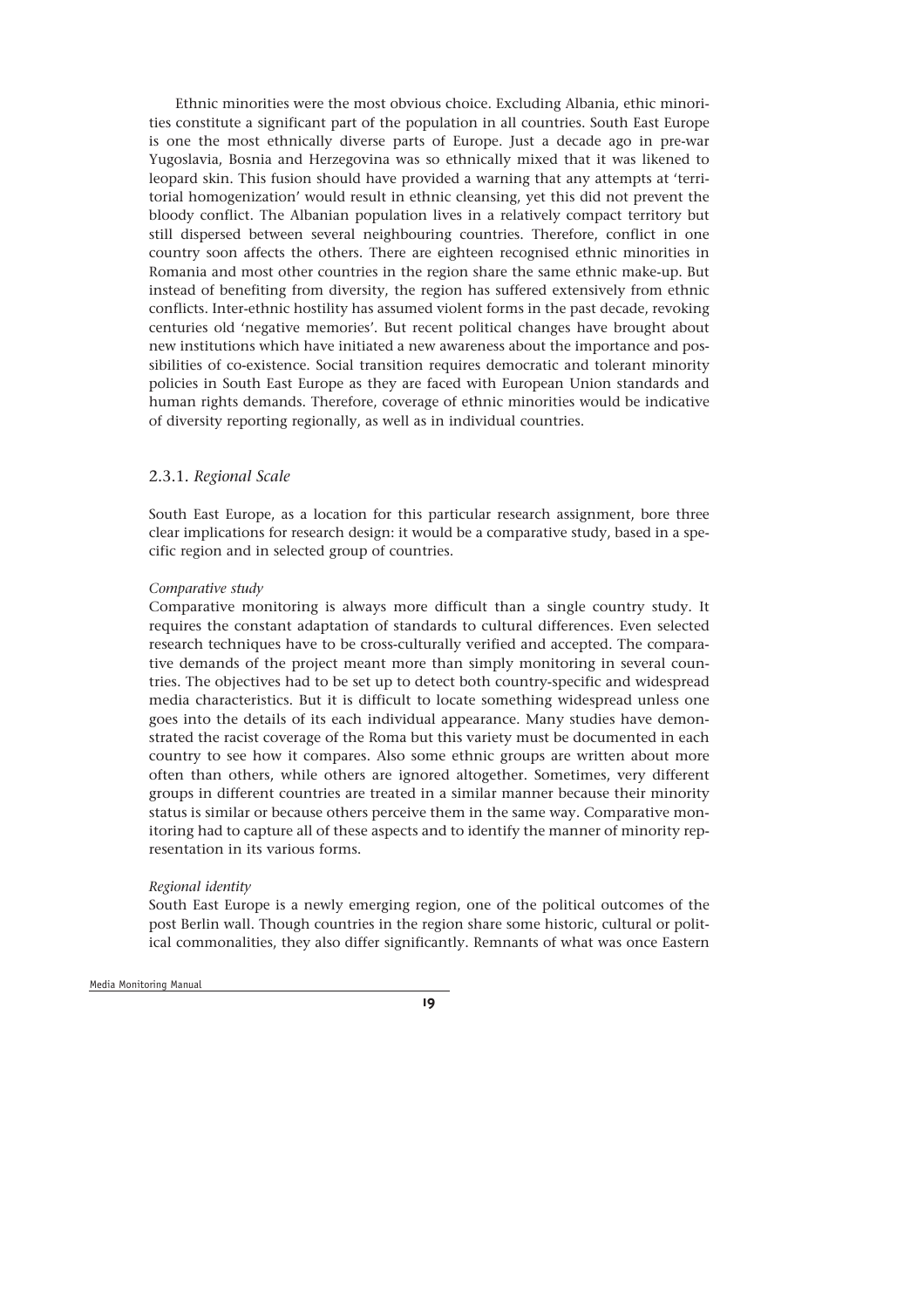Europe are now being divided in many ways and this new direction goes some way to distance these countries from their common past. The Stability Pact (1999) is one recent political initiative designed to coordinate regional development. All countries in the region are members, although in different capacities. In spite of the many differences between the region's countries, Hungary and Montenegro, or Romania and Bosnia for example, political initiatives can be powerful instruments in helping to shape more harmonious future of a region. New political structures sometimes serve as an impetus for new or restored communication. In many respects, the region does not have a common identity, but within this new European context, it may be a region where similarities replace the political conflicts and disparities of the past.

#### *Countries*

The process of selecting countries as sites of monitoring was somewhat problematic. The research assignment included ten countries: Albania, Bosnia and Herzegovina, Bulgaria, Croatia, Hungary, Kosovo, Macedonia, Montenegro, Romania and Serbia. Although one can justify their selection as separate 'entities' not all of the selected areas are ëcountriesí. Some parts of the region still have unsettled borders, or their political status is not yet clearly defined, as in case of Kosovo, which affects its immediate neighbours of Serbia, Montenegro, and to some extent Macedonia and Albania. Kosovo is under the special protection of the UN and the social conditions there are quite different from rest of Yugoslavia, which it is still officially a part of. Additionally, Yugoslavia is experiencing a change of name and the possible redefinition of federal structure and relations between Serbia and Montenegro. Macedonia was entering a process of constitutional change as a consequence of violent inter-ethnic conflict around the time of monitoring.

So the project required a workable definition of a ëcountryí. We decided to include analysis of the press in each territory that was a distinct, political unit, which meant having Kosovo, Montenegro and Serbia as three 'countries' although they are officially one. They not only differ politically, but their media systems also diverge, and therefore should be monitored separately. Also the minority-majority status of various ethnic groups would have been impossible to capture if an official definition of a 'country' was accepted — Albanians are the majority in Kosovo but they would have been a minority in Yugoslavia, had we treated it as one country. However, Bosnia and Herzegovina, where there are also great disparities between the political and media circumstances between the two entities was treated as a single country, primarily because there is no dispute over this solution among the constitutive parts.

#### *How did all this influence the monitoring?*

More than anything else, it provided a very interesting research frame. This was probably one of the first comparative endeavors of the sort in this area. Since it did not focus on the former Yugoslavia the research did not concentrate on the recent wars which usually dominate any attempt to compare realities in South East Europe. Also, many countries share population of the same ethnic origin and it made sense to map the media practices concerning them. As the most positive aspect of this regional framework it was clear that minorities connect these countries and there is a common interest in broadening mutual understanding.

Media Diversity Institute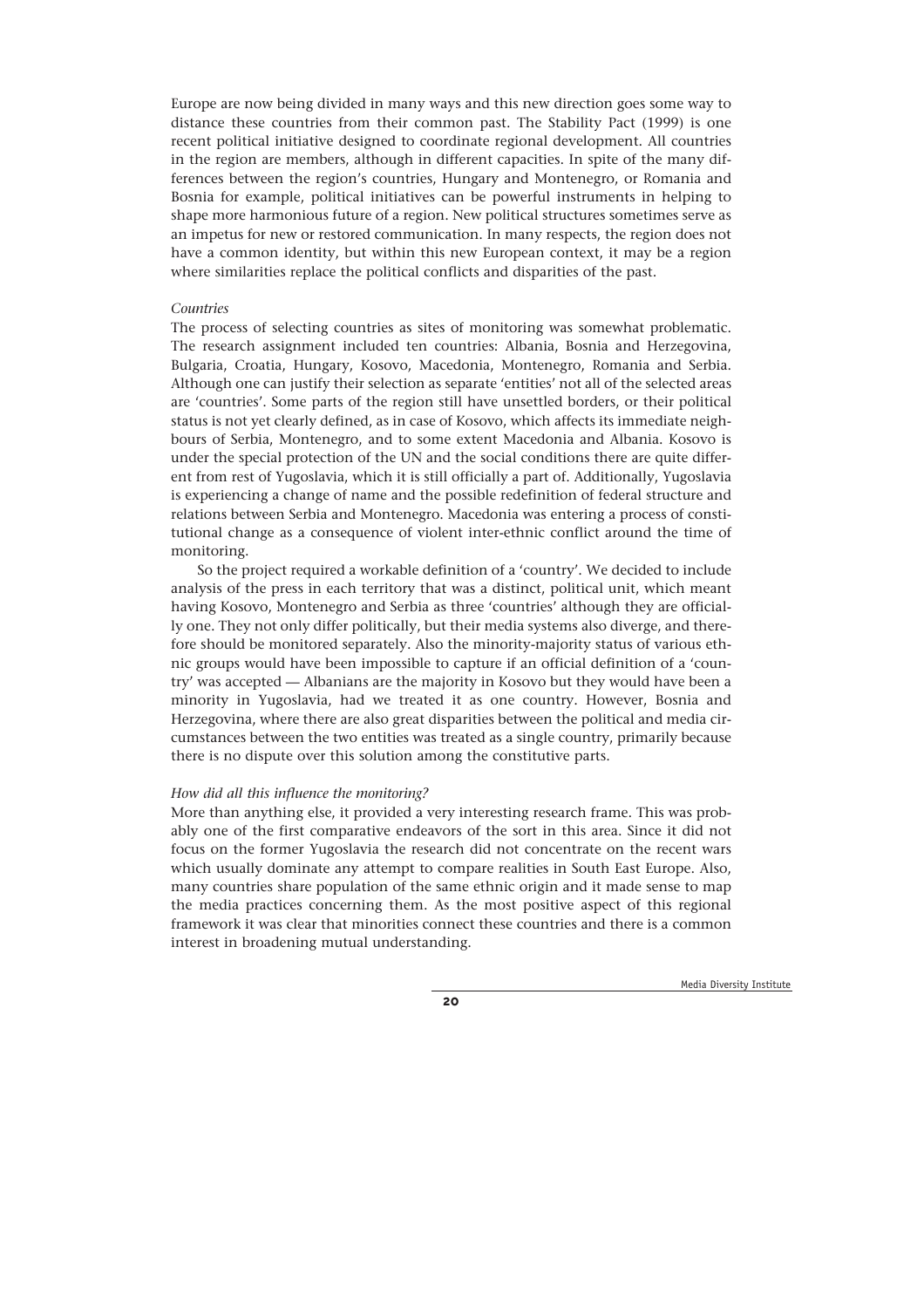There were, however, many difficulties with working in a loosely affiliated group of countries. Linguistic differences posed initial problems, although English was employed as the lingua franca, offering some redress. Still, some semantic subtleties were lost in multiple translation. Also, it is technically very difficult to run a comparative study. Electronic mail aids communication but it is still difficult to sort all problems by long distance discussion.

#### 2.3.2. *Mainstream Media*

Although monitoring does not provide complete evidence of media influence, it assumes media importance, and so it is aimed at media organizations considered influential*.* This project targeted the mainstream press, allowing us to monitor the way in which ethnic minorities are a part of mainstream discourse by analysing how they are represented in the major daily newspapers. There are many ways of understanding the meaning of the 'mainstream media' and it is not easy to select media that belong to it. Nevertheless, major daily newspapers traditionally supply information about current events and exercise great interpretative power just by being a key source of information.

Major daily newspapers help form a dominant political discourse that is usually close to official policy position. Newspapers are also vital in providing common, everyday understanding of events. Admittedly, the power of the press is not as potent as that of television, though it is still influential, mostly because it caters for and is received by the literate classes, who are most active in a public debate. Also, due to political changes, daily newspapers in South Eastern Europe have, unlike the rest of the continent, increased in number. There are numerous national dailies in each country – there are twenty in Romania, sixteen in Albania, nine in Hungary, six in Macedonia or six in Bulgaria. The media scene is very dynamic, with some old newspapers being usurped by newer ones. In a few countries even the influential broadsheets from Communist times have survived but with very different levels of success. Some are on the verge of extinction like *Pobjeda* in Montenegro or *Nova Makedonija* in Macedonia; some are struggling to keep up with the new competition, like *Vjesnik* in Croatia*;* while others such as *Nepszabadsag* in Hungary, and most recently, *Politika* in Serbia are still hugely influential and both have recently become subsidiaries of the powerful German media group, Westdeutsche Allgemeine Zeitung.

The real success in the post-communist newspaper market has been the new style semi-tabloid. It first appeared in the shape of *Blic*, an Austrian based company, and today several papers of this style are flourishing in almost all of the 10 countries. In Bulgaria both *Trud* and *24 Casa* top the circulation list, and as well as sharing the same format, both newspapers are owned by WAZ. Similarly, both *Jutarnji* and *Vecernji List* in Croatia are semi-tabloids with joint foreign and domestic ownership, while in Montenegro *Dan* and *Vijesti* share the same format but are very different in their political affiliation and ownership. Hungary became the first country in the region to circulate a free tabloid, the 'Metro', which is enjoying very high readership.

Media Monitoring Manual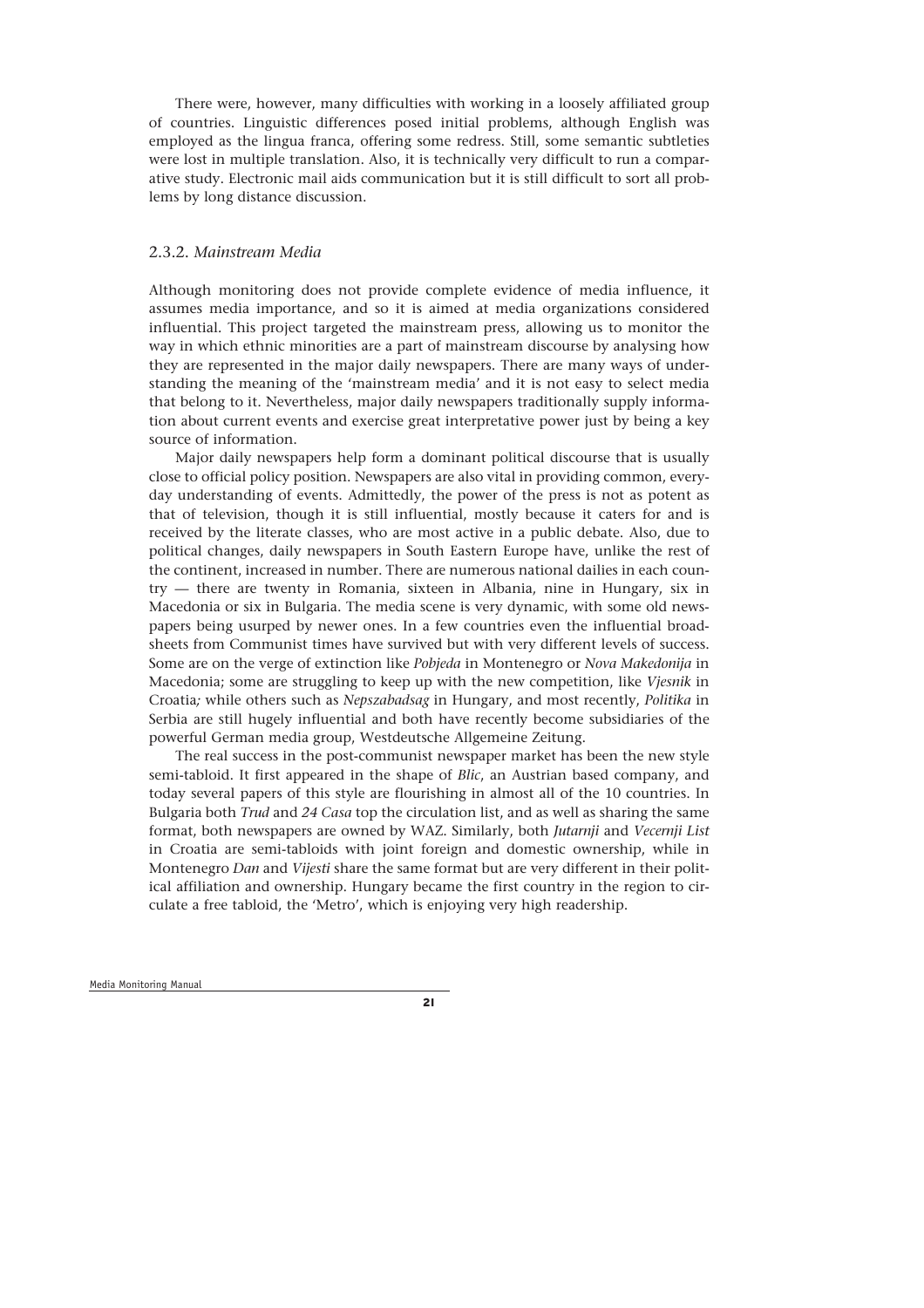From this assortment, two papers per country were selected. In selection, we attempted to capture the most prominent amongst them by setting out three main criteria:

1. The national dailies involved in the investigation must be in the top three for circulation in the country.

2. All participating newspapers must be free from party or state ownership. Monitored newspapers will be commercial, market-orientated units. Common ownership of the selected newspapers is acceptable as long as the ownership does not interfere with editorial policy.

3. Where possible, newspapers should be representative of what is available on the market, but ideally, they should vary in style and political orientation. Research may be conducted on a broadsheet and tabloid in one country or two semi-tabloids in another, if that is representative of their respective mainstream, commercial newspapers. Similarly, newspapers may differ in political orientation if that is what represents the situation in that country, as in the instance of Bosnia and Herzegovina where one paper was chosen from Republika Srbska and another was from the Croat-Muslim Federation.

Small adjustments to the criteria of newspaper selection were permitted as it was important to capture each country's respective 'mainstream' discourse within widely read and influential daily papers. These differences were even more important as another objective was to monitor journalistic practices, and newspaper variety offers more scope for analysis.

The final selection of newspapers was chosen by the Reporting Diversity Network partner organizations as they were familiar with the press in their respective countries. In Bulgaria both of the selected papers were of the same format and owner, WAZ. WAZ is increasingly becoming a major player in the region, and is buying papers in different countries, but it does have a policy of non-editorial interference. However, if two newspaper owned by the same company manage to attract such a high readership they clearly both belong in the mainstream. In Bosnia, the obvious choice was to include one paper from each entity; in Serbia, Kosovo, Albania and Romania a morning paper and a tabloid were chosen; in Croatia and Bulgaria, two semi-tabloids; in Montenegro and Macedonia, two papers of a similar format but differed in political orientation; and finally, in Hungary, the most influential broadsheet and a new, de-politicised, free of charge, highly-read tabloid were chosen.

#### 2.4. Problem definition

Media coverage conditions public perception of 'otherness'. It also highlights broader political strategies of inclusion or exclusion of minorities from political life. The media contributes significantly to minority issues and actors, as well as influences public debate about it. Critical analysis of discriminatory media practice is therefore vital for the development of a more responsible press. This monitoring aimed to analyse common depictions of ethnic minorities as produced by the print media. But it also tried

Media Diversity Institute

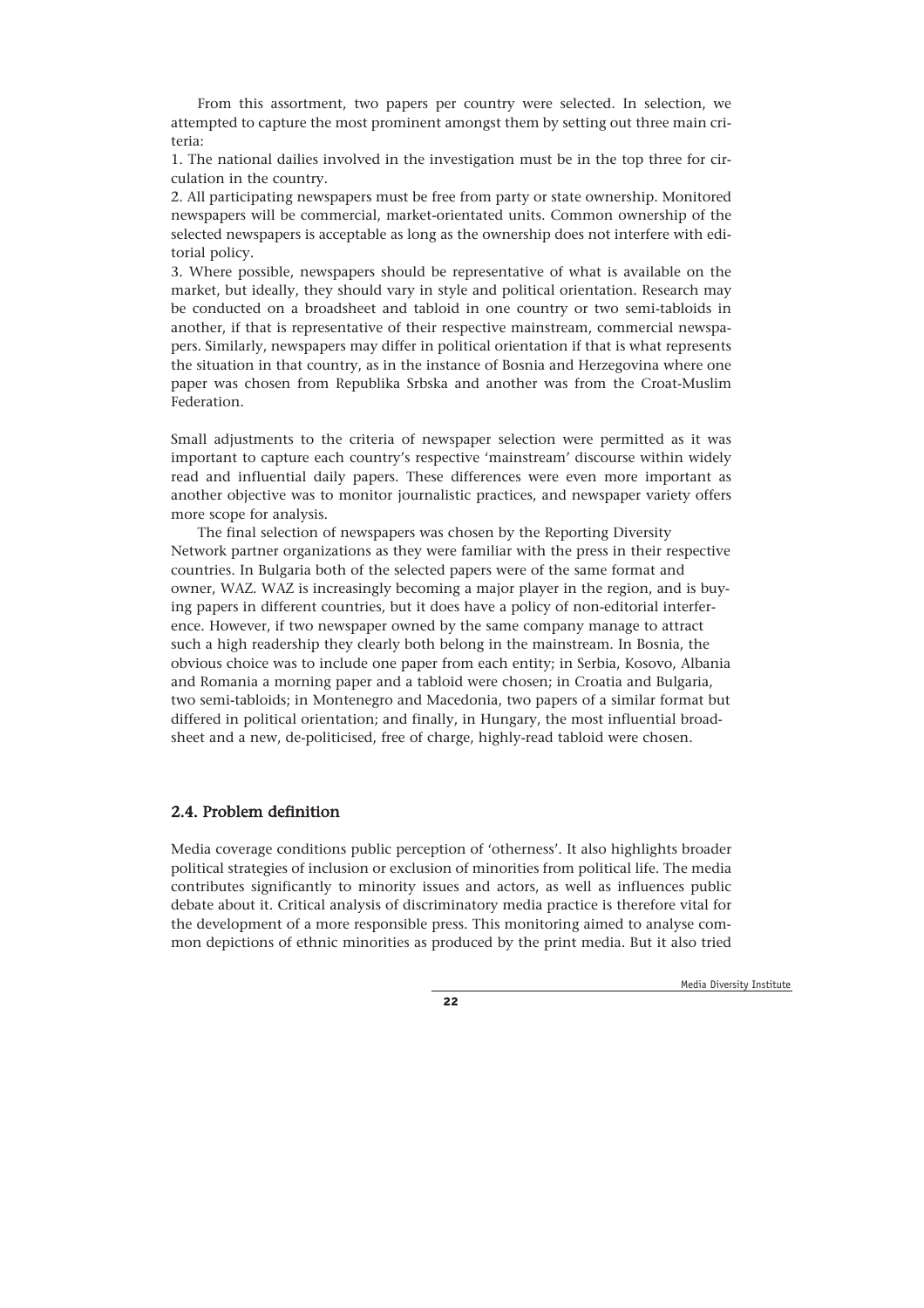to reveal some prevailing ethnic stereotypes and prejudices common throughout the region and to point out how they are sustained by routine media practices.

#### 2.4.1. *Major Objectives*

One major objective of the monitoring process was to reflect the manner in which the mainstream press presents ethnic minorities in South East Europe. We wanted to draw some general conclusions about media coverage by analysing the quality of its content and presenting its comparative value. We hoped to generate evidence by observing several newspapers for a fixed period of time, analysing what the press said about ethnic groups, how it represented them and what general perception about minorities it promoted as well as maintained. In turn we hoped to provoke discussion about the journalistic practices that help create newspaper stories.

All these goals presented major research questions: how much ethnic minority coverage is there in the mainstream press of South East Europe, what is the comparative quality of the coverage between the different countries and newspapers, what elements of the coverage are common to all countries and what elements are specific to certain countries? We also wanted to see if those messages were reflective of the prejudice, stereotyping and common opinion about ethnic minorities. The perception of certain groups and subsequent responses to them is often symbolic of the misunderstanding, misconception, fear and ignorance that shroud minority-majority relations in society. Even when unspoken, this is a part of the social arrangements underlying everyday life. And media messages both reflect and maintain them.

Take the example of Roma press coverage in the region. Almost without exception, they are depicted as a 'social danger' made up of pimps, prostitutes and drug dealers. They are depicted as dirty and their cultural habits are seen as strange - quite simply they are viewed as a threat to a way of life the majority accepts as 'normal'. Discrimination against them is justified by these irreconcilable differences that make their' position so incompatible with 'ours'. It is also argued that part of the problem is their unwillingness to assimilate, and adopt a 'normal' life. But the dehumanization of others and the presentation of them as a threat is just an attempt to justify discrimination.

Or look at the coverage of large ethnic minorities. In each country they constitute a 'significant minority' either because of their size or their long history of tensions with the majority. These groups are nearly always treated as threat to 'national unity', as a danger to national homogeneity, weakening the 'national cause' and endangering 'national identity'. They are 'dangerous' in a different sense than the 'threat' posed by the Roma. Their difference is clearly exploited for political motivations. Sizeable minorities have constructed their difference, and given it political expression in the form of political parties. Their status is an issue of political debate and a possible source of conflict. When this occurs, even international coverage is sometimes used for domestic purposes (as in case of Kosovo or Macedonia) to either discipline domestic minorities, or to present a regional dimension of ethnic 'threat'.

Media Monitoring Manual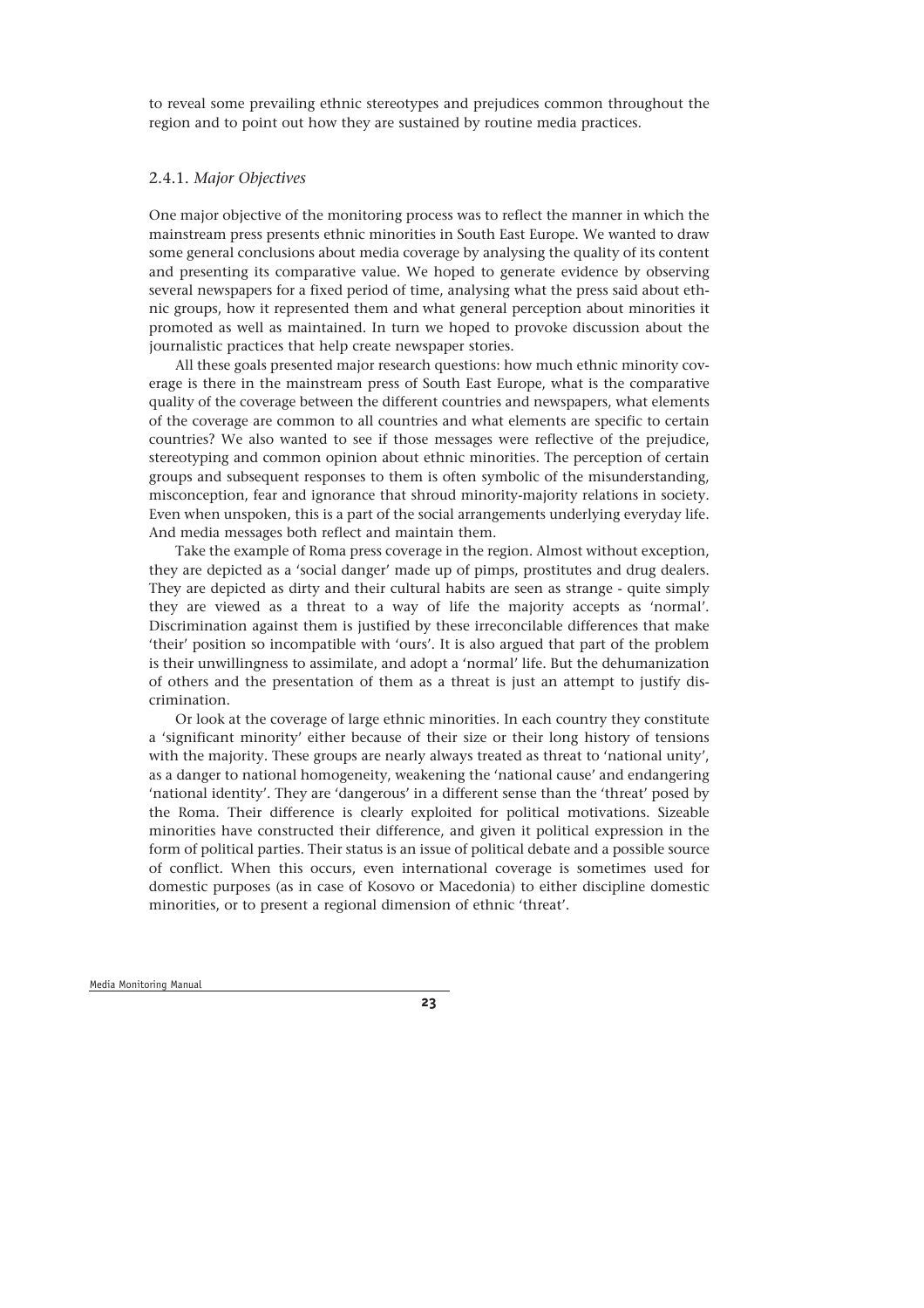#### 2.4.2. *Research Hypotheses*

According to various newspapers in the region, all issues regarding ethnic minorities are primarily political. In more settled media environments, forms of discrimination are far more 'sophisticated', and increasingly moved to criminal section or sports pages of newspapers. They are sometimes more relevant for analysis than the front pages. But, in this region, the political perspective still dominates minority coverage. This is because minority issues are 'open', concerning either undefined minority status or rights, or their involvement in the wars that have been fought in the area over the past twelve years.

It is common knowledge that ethnic coverage is often related to general social conditions, to level of tolerance to differences and to inter-ethnic hostility or harmony. But what is the nature of this relation? In what sense is the print media representation of minorities 'expressive' of it, and how does it differ with changing levels of social stability? What aspects of media representation are relevant to indicate this relation? Press monitoring may answer some of these or similar questions when they are formulated hypothetically and then carefully verified by evidence. For our study this major questions were summarised in three following hypotheses:

(1) Ethnic minorities coverage is related to the political stability and quality of interethnic relations in the country, therefore:

a) coverage of ethnic minorities tends to be more positive, more inclusive and less discriminatory as general social conditions stabilise or improve, but

b) during and immediately after open conflict, ethnic minority coverage tends to be more politicised, aggressive and discriminatory.

(2) Ethnic minorities living across South East Europe tend to receive the same type of mainstream press coverage, featuring, among other things, deeply rooted stereotypes. This indicates the common cultural patterns of majority-minority relations.

(3) The mainstream press in South East Europe shares journalistic standards that do not accommodate for ethnic diversity or tolerance.

Each of the hypotheses was to be tested through. Probably the most difficult to document was the second, as it could not be based solely upon direct evidence. It required further inferences about widespread, deeply rooted stereotypes and the prejudices that govern common understanding of minority-majority relations. These relations are in fact patterns of perceiving 'otherness' which influences general approaches to ethnic diversity, as well as the image of major ethnic groups regardless of political conditions. In the study, this was recognized by: the portrayal of minorities in socially less significant roles; the use of various derogatory names; the generalisation of minority activities, especially criminal, as typical of the entire group; only focusing upon 'political' and 'conflict related' coverage; and ignoring 'normal' aspects of life. Mostly, this was also supported by inadequate journalistic practices which linked the investigation of the two hypotheses. There are many ways in which social stereotypes and prejudices sneak past professional standards and contribute to misrepresentation: the number of sources used, and their relevance; placement of the article; the scarcity of visuals; the

Media Diversity Institute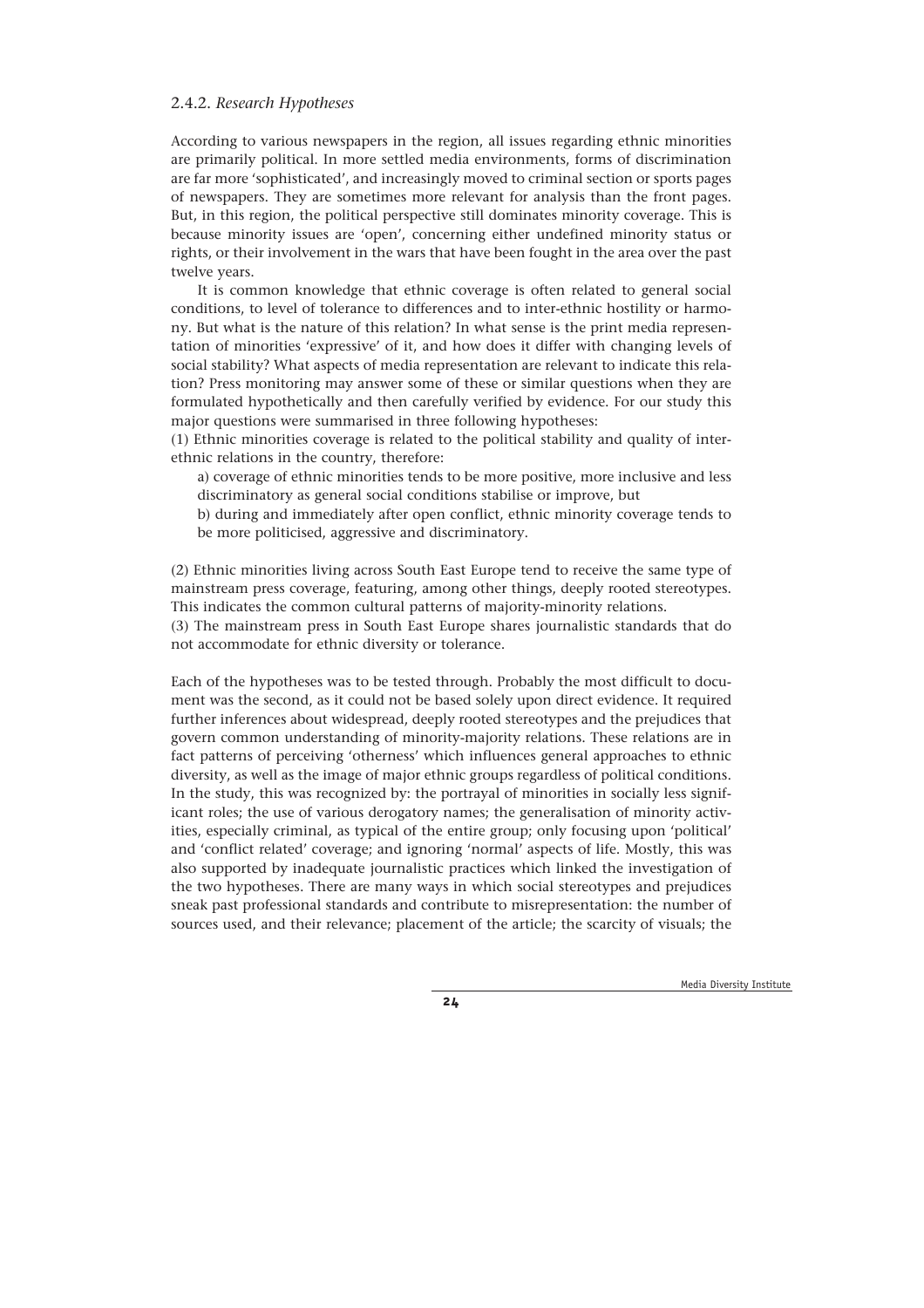predominance of small articles; and the victimization of minorities through highly interpretative reporting, editorials and letters to the editors.

#### 2.4.3. *Selection of the Material*

Before monitoring can begin selection and sampling of material chosen for analysis needs to be completed. One can only select a portion of material as total media production cannot be studied, and would be unnecessary even if it could. A sample of the content, if properly chosen, provides enough evidence about all the structural features. Selection of such samples depends upon the nature of research, but should include the selection of media examples, time limits of the monitoring, and definition of the unit of analysis*.* 

When monitoring refers to a specific event the observed period coincides with the time 'period of the event' and it is usually easy to select the start and finish dates. But sometimes it is useful to include a period of time before or after the event for it is not an isolated extract in time, but one with a history and a future. These periods might be selected differently, but are usually sampling dates that proceeded the event  $$ some regularly chosen dates within a month or a year before it, or some dates from events that in retrospect can be seen as being part of the same process.

Depending on the objective, monitoring can refer to a real period of a week, a month, a season or a year, or it can be a number of issues selected and later combined into a 'constructed' period. For example, a constructed week consists of rotating days from different weeks, starting with Monday from one, Tuesday of the following, Wednesday of the week after that, and so on, until a full 'week' has been completed. It has become standard procedure to construct time samples and the advantage of this method is that it contains the normal media attributes of consecutive days, but the days do not relate chronologically to the same news events. For example, a constructed month can cover for a whole year and bring seasonal, monthly, weekly variation within a sample of twenty eight days.

In our monitoring one 'real month' was selected. This was decided because another intention of the monitoring was to train the team to monitor the press in real time, rather than working with archive material. This is important for cases when monitoring refers to events as they are happening, for example election campaigns. The problem with a real-time time period is that it always reflects events happening which might not be reflective of normal coverage. There might be particularly intensive events, like an individual accident, but incidents are regular press material, and if monitoring compiles data about structural features of coverage and not the actual stories, then this does not pose a problem. Also, a period of four weeks, although of consecutive days, is long enough to reveal the usual journalistic standard regardless of events-specific situations.

Media Monitoring Manual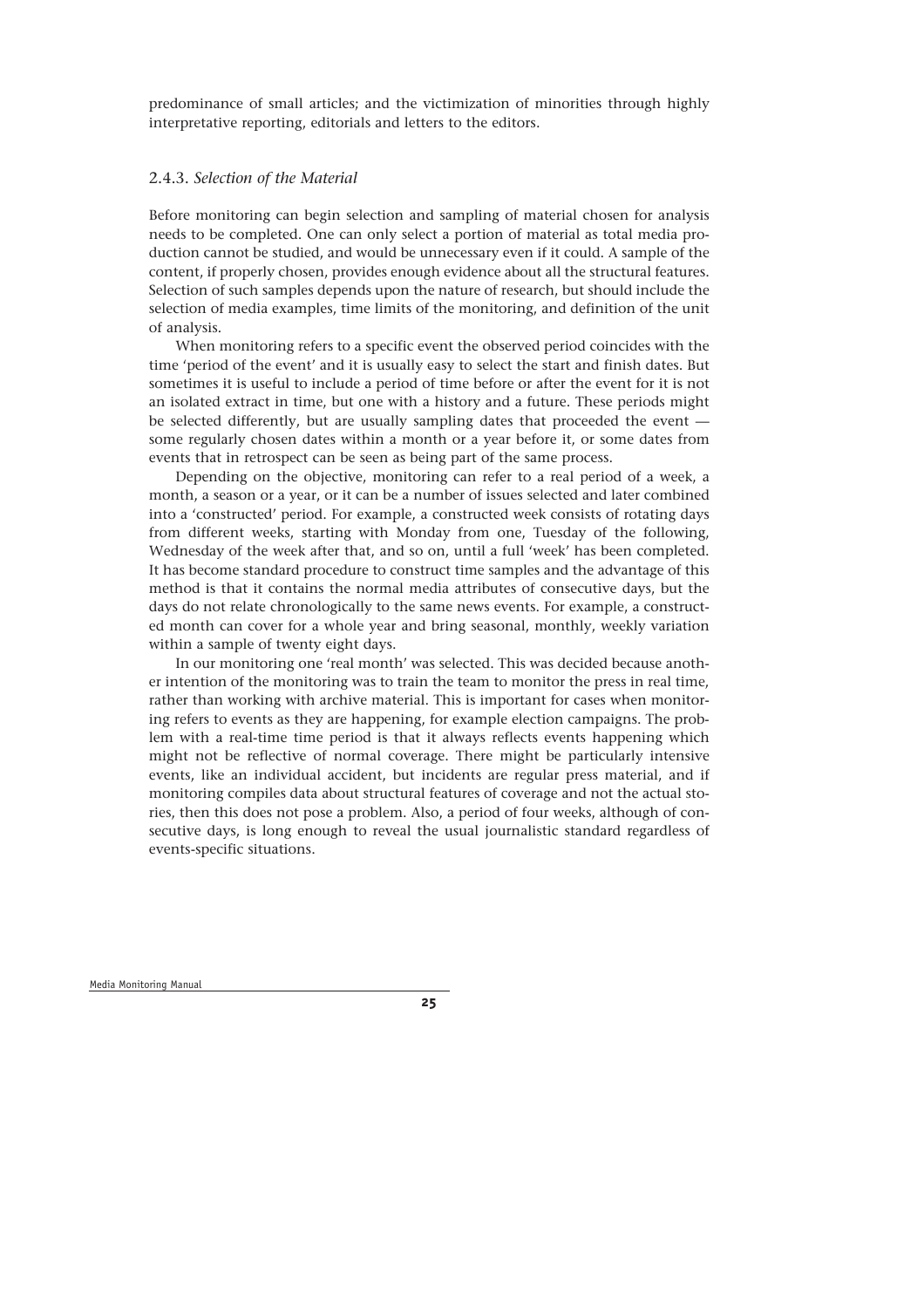#### 2.4.4. *Unit of Analysis*

Finally, the sample of material ended with a decision about the 'unit of analysis'. This refers to the portion of material that will be used as an individual 'item' for detecting content qualities. It can be an entire text, a whole article, a sentence, a paragraph, a programme — whatever is appropriate for analysis and as long as it can be standardised. For content analysis, it is important to select and define what is a standard 'item' to be searched and measured throughout the material. For a large survey type analysis, like ours, which detects how certain groups are represented, as well as journalistic standards, it is quite common to select a whole newspaper text as a unit. It is an individual newspaper text, regardless of its length, journalistic genre and placement etc. It is not only the text but everything that is graphically within its boundaries: headlines, photographs, frames etc.  $-$  the whole space occupied by the 'item'. It is easy to identify it by its visual and textual distinctness from the rest of the page.

Next, it is necessary to determine what part of the coverage will be analysed. It could be certain sections, like political coverage, or entertainment, or it could be the whole content of the selected medium. In our example the whole newspaper was included, from the front to the back page. As the unit of analysis was an individual text it was also necessary to establish some criteria of selecting actual articles for analysis. For our purposes there were two qualities that would determine inclusion for textual analysis: material referring to a particular ethnic minority or minorities in general; or articles containing a topic directly related to minority issues e.g. legal changes, minority policies, general debate about discrimination etc.

#### 2.4.5. *Selection of Categories*

Content analysis is a method of systematically investigating the manifested content. It only calcifies and measures 'what is there', recognizes the presence or absence of certain elements and establishes the frequency of its occurrences. So it requires very clearly defined categories for analysis and a definite number of options for their classification. Its major strength is in dividing content into units of analysis that can be later measured and interpreted according to standardized procedure. The coding sheet (book, schedule) is an instrument, a blue print on how it is going to be done.

The final choice of categories depends on the logic of the coding sheet. This logic follows from research questions and the proposed way to reach important answers. In matters as complex as the representation of ethnic minorities, some categories cannot always be easily identified in the content, such as derogatory statements and discriminatory context. They can be understood by detecting a number of characteristics. Agreeing on what to code comes after deciding exactly by what characteristics of the content some of the hypothesised qualities can be verified. This has to be consistently followed throughout the coding schedule. For example, the logic of our coding sheet evolved around three groups of data — the first related to the format of the article, the second related to the topics, and the third related to the actors (the persons in the story)*.* Data about the media format directly relates to the media standards and professional instruments that favor certain ways of presenting minorities

Media Diversity Institute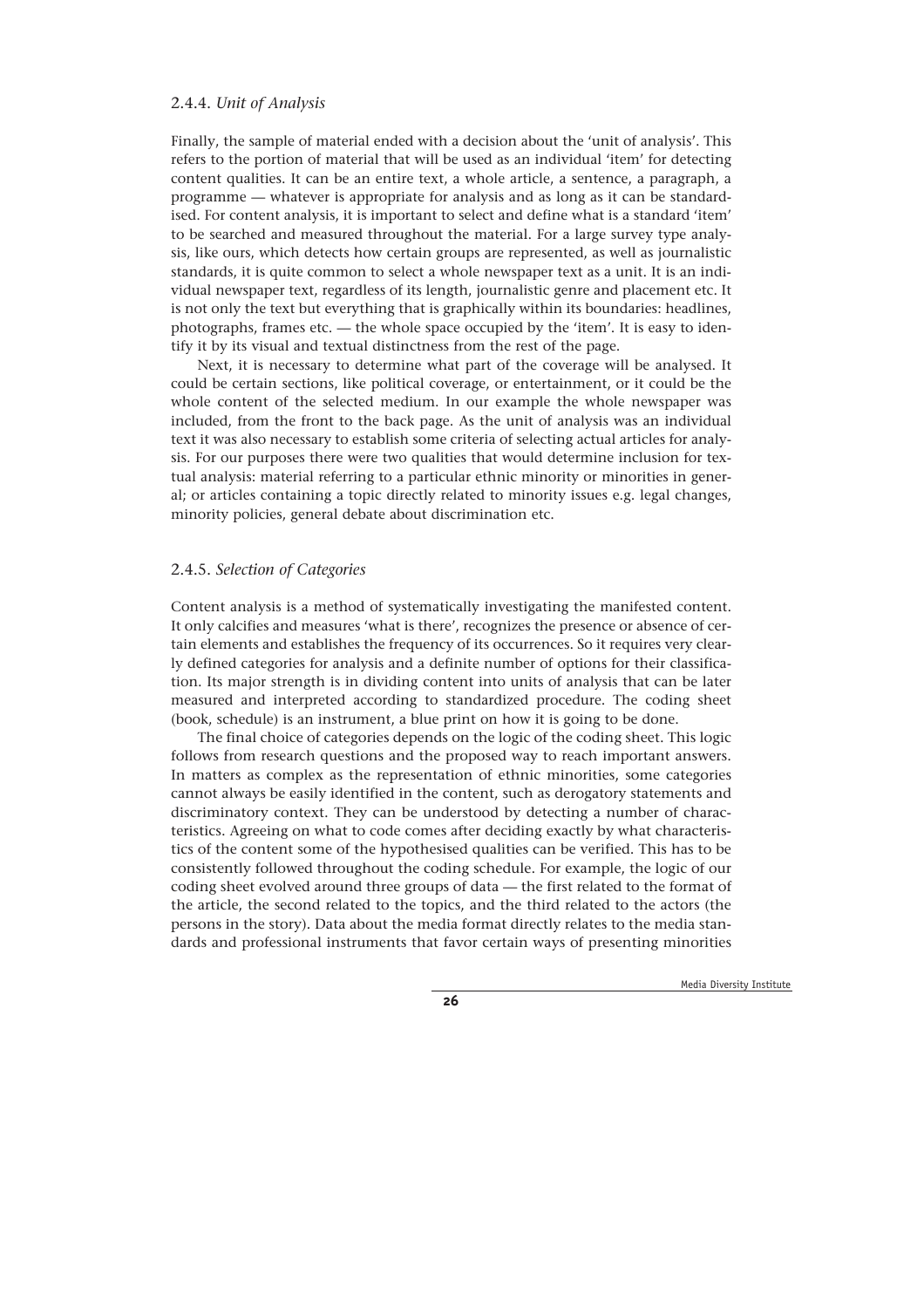over others; data about *topics* map the issues by which ethnic minorities are most commonly associated, placing them into certain relational contexts; while data about the actors detects the qualities that members of ethnic minorities are said to embody when covered by the press. Altogether this provides information on the representation of ethnic minorities and therefore guides the construction of the coding sheet.

#### 2.5. Constructing the coding sheet

#### Categories 1<sup>-4</sup>

IDENTIFICATION OF ARTICLES: *country ID, newspaper, date, page of publication* 

The first set of categories helped identify or locate selected articles. Identifiers are a standard part of the coding schedule but are adjusted according to analytical requirements. In our example, they were: 'country' including the 'identification number' of the article, 'newspaper', 'date' and 'page of publication'. The 'ID number' and 'page of publicationí were purely for identification purposes, allowing easy and quick access to a particular article. By adding the article number, starting from 001 (as total amount was not expected to exceed a three digit number per paper) to the country code, from 1 for Albania to 10 for Serbia, both the country and article ID could be recognized within the same code. A means of tracing each text easily is essential during analysis, but it is equally helpful after research, if the data is going to be used further.

The three remaining categories had additional analytical potential besides identification. Ten countries and twenty newspapers each had a separate code so it was easy to distinguish data for a country or newspaper in the whole data set, like number of discriminatory articles or headlines per country, or frequency of editorials in each newspaper. Selected newspapers usually differed in orientation and style, and, where judged important, these differences served for more comparison. For instance, the tabloidisation of newspapers is changing the media landscape of the region, and apart from the political, historical or cultural determinants of the coverage, it seemed relevant to detect possible similarities imposed by this new developments. In some countries, coverage between two papers reflected clearly their political orientation and called for more analysis. With a small number of newspapers it was relatively easy to classify them according to different interpretative purposes.

'Date' is one of the standard identifiers in every analysis. It is more important in long lasting studies, when it not only locates articles temporarily, but also reveals distribution of material over weekdays and weekends or by months or seasons. By establishing a daily average of the articles, topics, actors, etc., it is easy to calculate a total average ('mean value') for the observed period, if necessary. When analysis refers to coverage of particular events, then daily frequencies also reflect the density of coverage and its relation to event developments. Short periods are not enough to recognize distribution of patterns in time, and date variations are not so relevant.

Media Monitoring Manual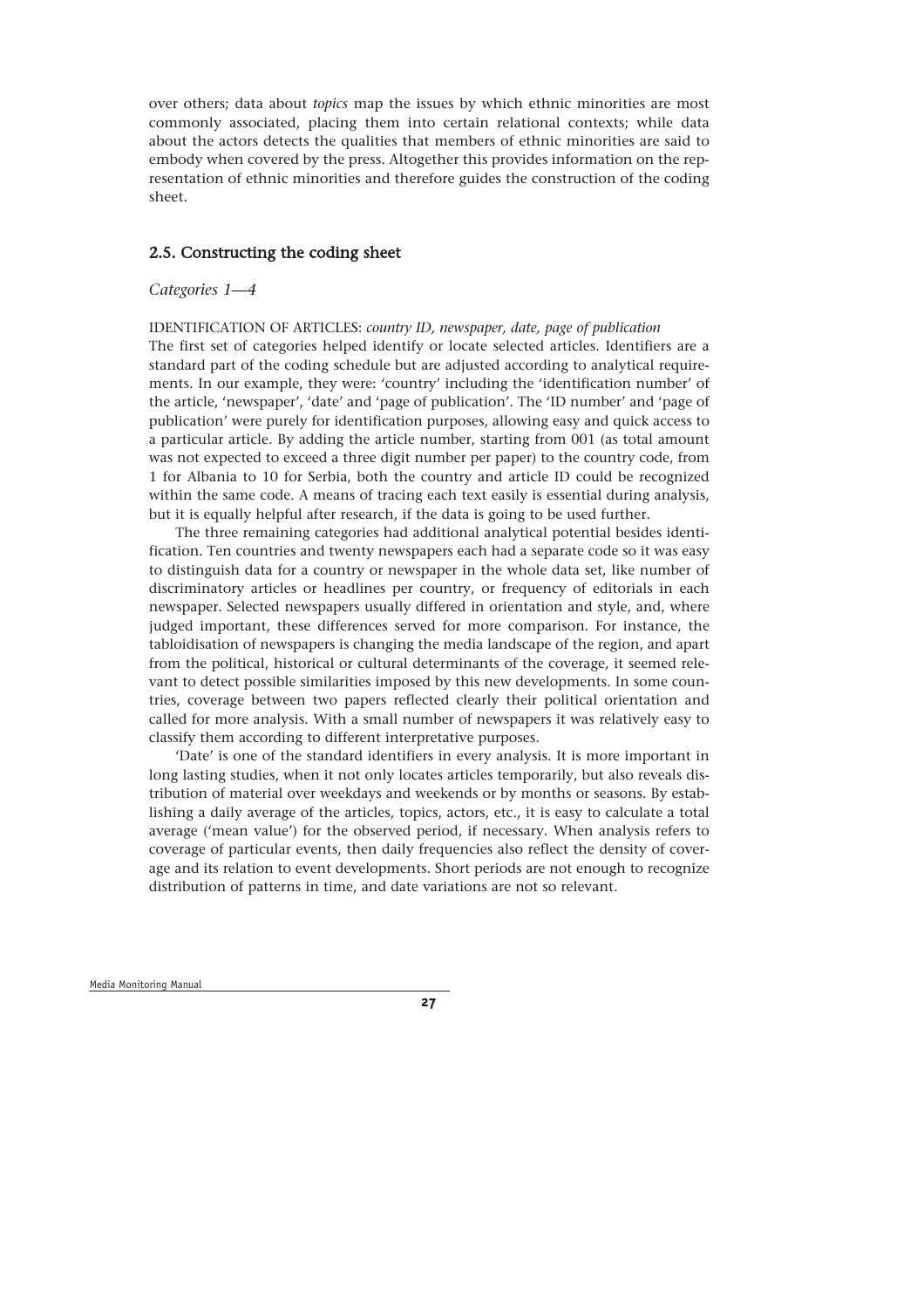#### Categories 5-12

ABOUT ARTICLES: *headlines, section, type of article, salience, focus and visuals* Among an articles many dimensions, it is not easy to select those which are essential for analysis. In some respects, all data is indicative as an index of the newspaper's content. But not all of it allows for qualified conclusions about the nature of the coverage. Conceptual work is mainly aimed at selecting and defining categories and using them to measure the presence or absence of certain dimensions in selected texts. Once categories are identified, their forms of appearance are classified and offered as options for coding. Classification of options directly relates to study objectives, as it differentiates between possibilities that tell something about the observed problem.

Categorization begins with selecting what is going to be measured and by what instrument. For instance, if the study objective is to compare newspapers formats, then a newspaper 'section' might be defined as the headings on various pages indicate ó ëworldí, ëpoliticsí, ënews of the dayí. Analysis would then turn to the implications of a particular division, ratio between sections, international and domestic politics for instance, or the presence or absence of certain sections. But in some comparative studies that might not be enough as newspaper styles do not always correspond and comparing very different sections can simply bring misleading results. Or, for particular analysis it might be irrelevant to detect the exact section but very important to see the ratio between them, like political and business news about ethnic minorities, for example. So the category 'section' should be defined adequately to provide for meaningful classification of differently divided newspapers. Most of the conceptual work in comparative studies includes some preliminary qualitative research on how to define what is meaningful and measurable in the context of different cultural standards.

*Headlines.* The first article feature important for analysis is the headline. Headlines are so important part of newspapers that it often warrants separate investigation. Their relevance comes both from the fact that they are the product of an editorial decision about what constitutes the core of event, and from their importance in attracting the reader's attention. What 'hits the headlines' is determined by the newspaper's style more so then by the events of which they refer to. Often, headlines are as expressive as the rest of article. But, language differences make extensive headline analysis very difficult in a comparative study. Headlines usually play with words and require context-dependent readings, or carry multiple meanings which can easily be lost in a cross-language analysis. And this can only be captured when headlines are the major focus of study. But, this is not such a problem when the goal is not to analyse what the headlines say exactly, but rather to treat them as an element of the text. If they are one feature of an article, then analysis aims to determine their relation to the rest of content, and if, and in what way, they contribute to the quality of coverage.

Even at such an elementary level, the relation of the headline to the article's content can be tested in many ways. In our monitoring, it was done in two steps: firstly, by establishing the level by which it corresponds to the text, whether it is related or not to the rest of its content; and secondly, by determining its particular 'type'. The informative contribution of the headline to the rest of the story was the criterion in both cases.

Media Diversity Institute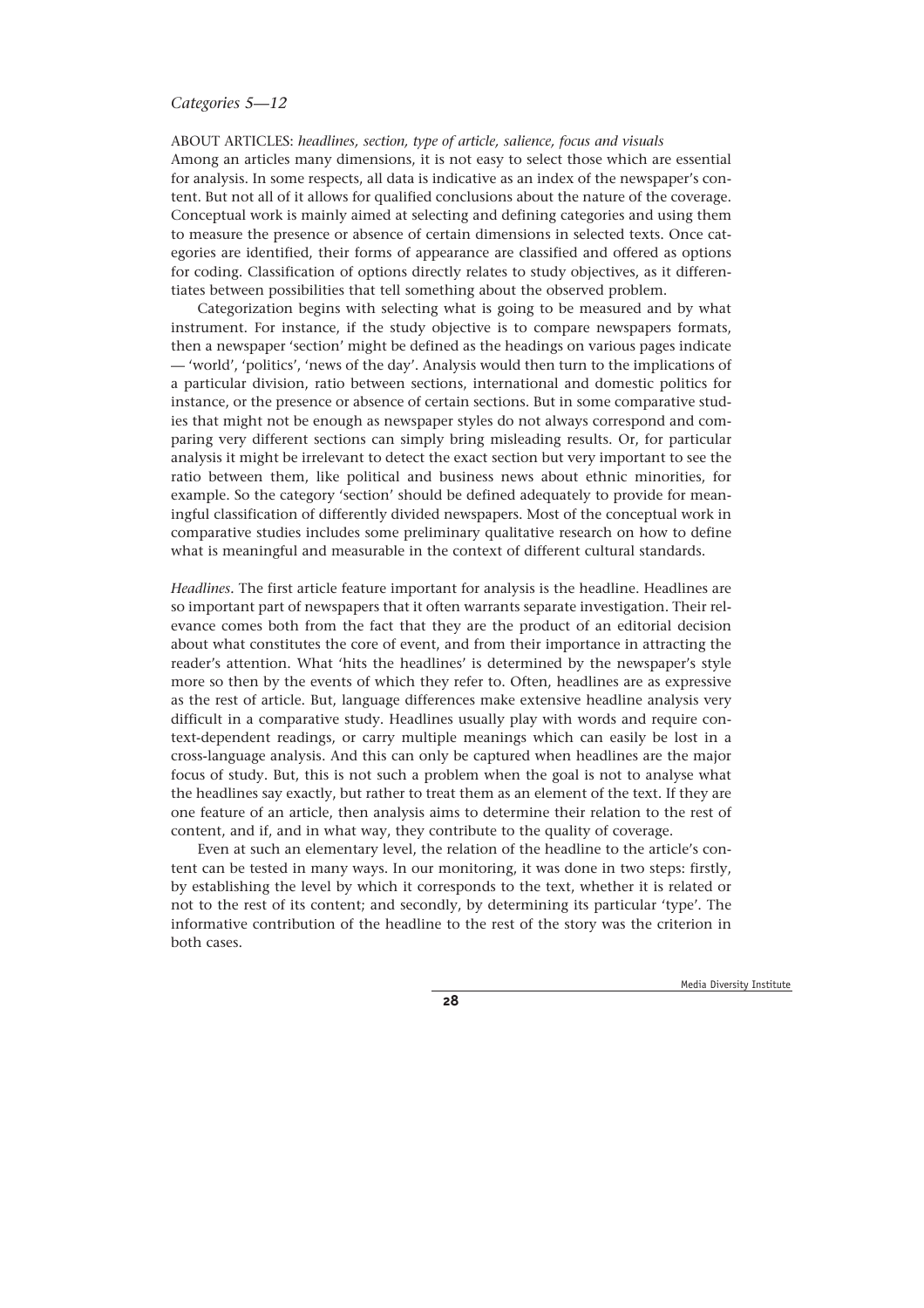The headline and the article correspond when they send the same message about the same thing. That is, when the headline coincides with the content, either as a quote or when it is clearly referring to events or participants in the same manner as the article. Correspondence does not have to be expressed in the same choice of words but it must be directly related to the rest of text. Headlines are not related to the content if they refer to something other than the article, or they are too evaluative, implying something that is not apparent in the story.

According to our results, 15% of all headlines were discriminating or sensational, but among headlines that did not correspondent with the article's content — this percent went up almost to fifty. The fact that journalists and editors put discriminating remarks in headlines that are not even relate to the actual story, only proves the point that many newspaper stories have little to do with what actually happens.

The second selection task was to identify the headline 'type'. Most articles in the daily press are not very large nor complex. Their aim is to inform more than interpret. This classification, therefore, referred to the informative contribution of headline to the article – was it sensational/bigoted or descriptive/informative? From this we wanted to provide systematic documentation of how minorities are represented through headlines. If the headline basically described the article it was put in the first group. And if it merely pandered to populist ignorance and prejudices then it went in the second. There were more differences between the couple attributes of the first group, as these two types of headlines are very different. But they were put together as sensationalism, particularly when related to minorities, is effectively dicriminative. It oversimlifies the truth, stereotypes and recycles 'comon sense' explanations, though it fails to inform or describe what is actually written about minority groups.

Some of headlines from this group were openly prejudiced; those which featured words and meanings designed to denigerate, libel, harass or incite negative emotions towards the group mentioned. This group also includes a large number of interpretive headlines, again designed to be intrepreted negatively towards an individual or group based on his or her ethnicity. Some of this interpretation is, of course, context dependent. A coder from Kosovo included headlines that he termed 'mobilizational' — those who clearly mobilise the majority population into direction which is offensive or threatening to minorities. 'And Now Straight to the State of Kosova' is one example. It clearly sends out a threatening message to the non-Albanian population as it informs them that international forces and UN resolution will not secure Kosovo as international protectorate for the limited period, but after the elections an independent Kosova state will be formed*.* As international forces and fragile agreements are the only forces of protection for ethnic minorities living mostly in protected 'enclaves', this headline is especially disturbing and threatening. In other countries, most racist headlines also refer to whole ethnic groups, such as ëAlbanians are Becoming a Problem of Balkans and Europe', or 'Zagreb wants new ethnic clensing' in the Serbian press, or 'They Were Killed Because They Were Serbs', or 'This summer Ulcinj looked like Banglades' in the Montenegro press. In countries without violent ethnic conflicts, racist implications are made in a very different manner. For example, in an article about 'Roma rapists and thieves' the headline quotated an MP saying 'Cut the Rapist's Penis'.

Headline analysis is very important and has a lot of potential for further study. Therefore, it is best when they are studied separately, allowing deeper observation. In

Media Monitoring Manual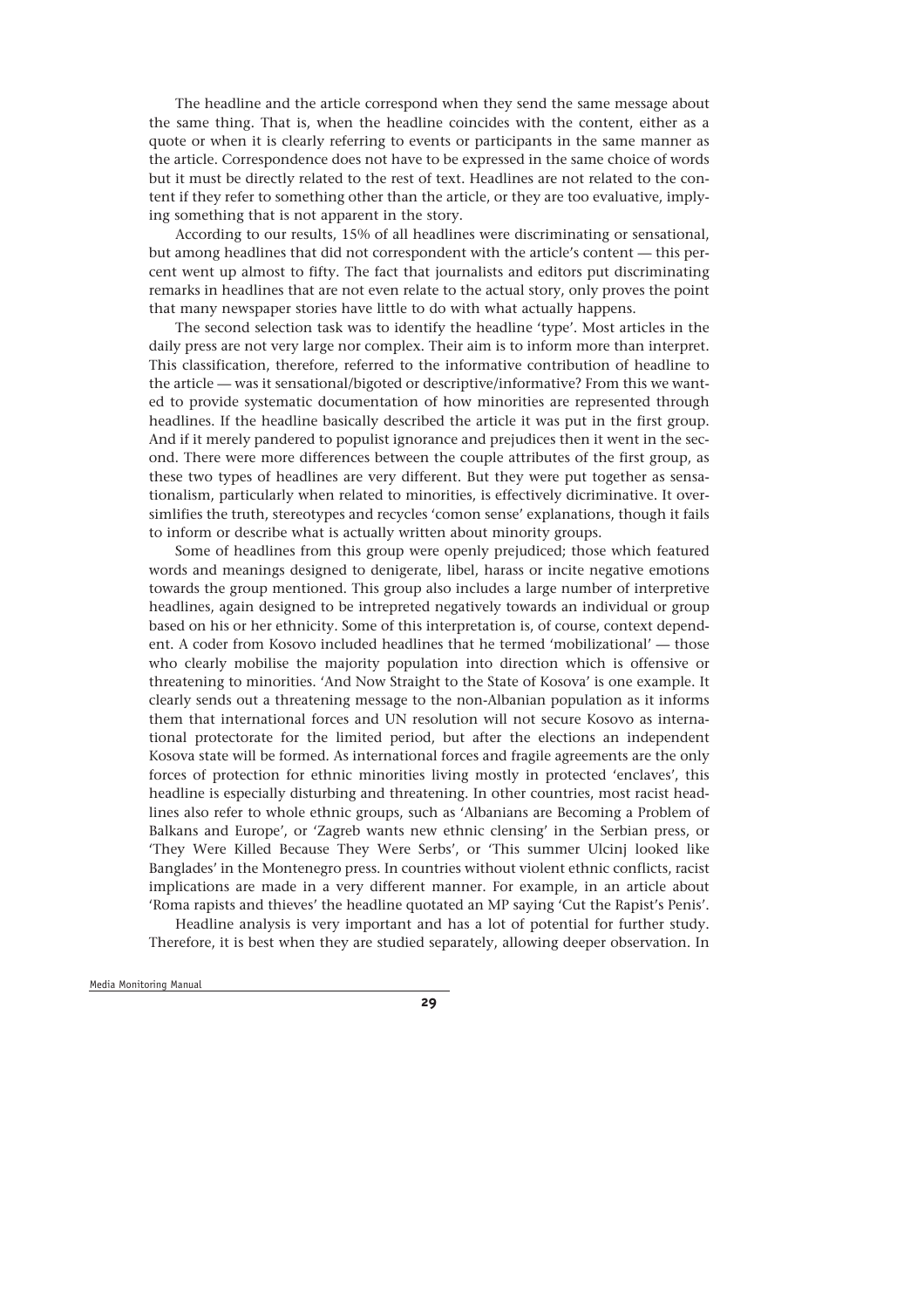that instance, headlines should be the unit of analysis allowing researchers to focus on issues such as what the headline is about, in what context, using what choice of words and to what informative value. This would require a very different coding sheet than in our example where the headline was analyzed only as one aspect of the article.

Only during analysis primarily devoted to headlines can one focus on the linguistic subtleties that are so important to them. During our study, it was not the main task. Therefore, monitors were instructed to write down and translate only cases of clearly discriminatory headlines. Eventually, further analysis could be easily performed on this selected group as it is potentially a very rich area of study in terms of both vocabulary and editorial selectivity.

*Section*. Within this research the 'section' refers to where an article is placed and the importance it is given by its overall presentation. Because there are significant differences between newspaper layouts, it usually is not enough to classify 'sections' merely by the headings they are originally given. Some newspapers have the traditional categories of 'politics', 'sports', 'culture' and such, some have divisions according to 'events of the day', 'latest news' and 'exclusives', while other divide by territories, focusing on 'regional news' and the 'city page' for example. But in terms of content, most newspapers follow the standard division between political, economic, social, entertainment etc. Regardless, newspaper sections are never purely about layout. Locating an article in a particular section contextualizes the occurrence as a 'political', 'social' or 'business' event.

So some uniformity between criteria was necessary in order to be able to locate where substantial coverage of ethnic minorities was placed. A combination of 'content' (politics, finance, sports etc.) and 'layout' (front page, supplements, etc.) in our classification indicates that instead of clearly distinguished 'sections' it was more appropriate to locate 'pages' of article placement. This classification seemed suitable for all countries involved. It was important to differentiate whether minority issues were usually brought up in the political, cultural or crime pages of the paper. Some new research suggests that in democratic societies, racism and xenophobia has moved from the political pages to the crime and sports pages. But according to preliminary reading, it appeared that in this region, ethnic coverage still mainly falls in the political and cultural pages. Even though most minority issues are highly politically relevant, concerning either conflicts or status issues, much of its coverage is also about folklore, tradition and exotic culture. Where it appeared, the leisure, TV and various entertainment pages, would go under 'supplement', as not much coverage was expected.

The other important piece of information found by locating an article by 'section' allows one to see if the article attracts special attention from being either placed or mentioned on the front page. Although the front page is not a 'section', it is worth classifying it separately as either front page article placement or article mention indicates its special importance. The former was only coded in cases where the article was announced because of its content reference to ethnic minorities; if it was about something other than ethnic minorities but mentioned minorities somewhere in the body of the text, then it was not. Technically, in case of announcement the number of relevant sections was doubled and differentiated from the cases when the whole article was at the front page in which case it had a separate code.

Media Diversity Institute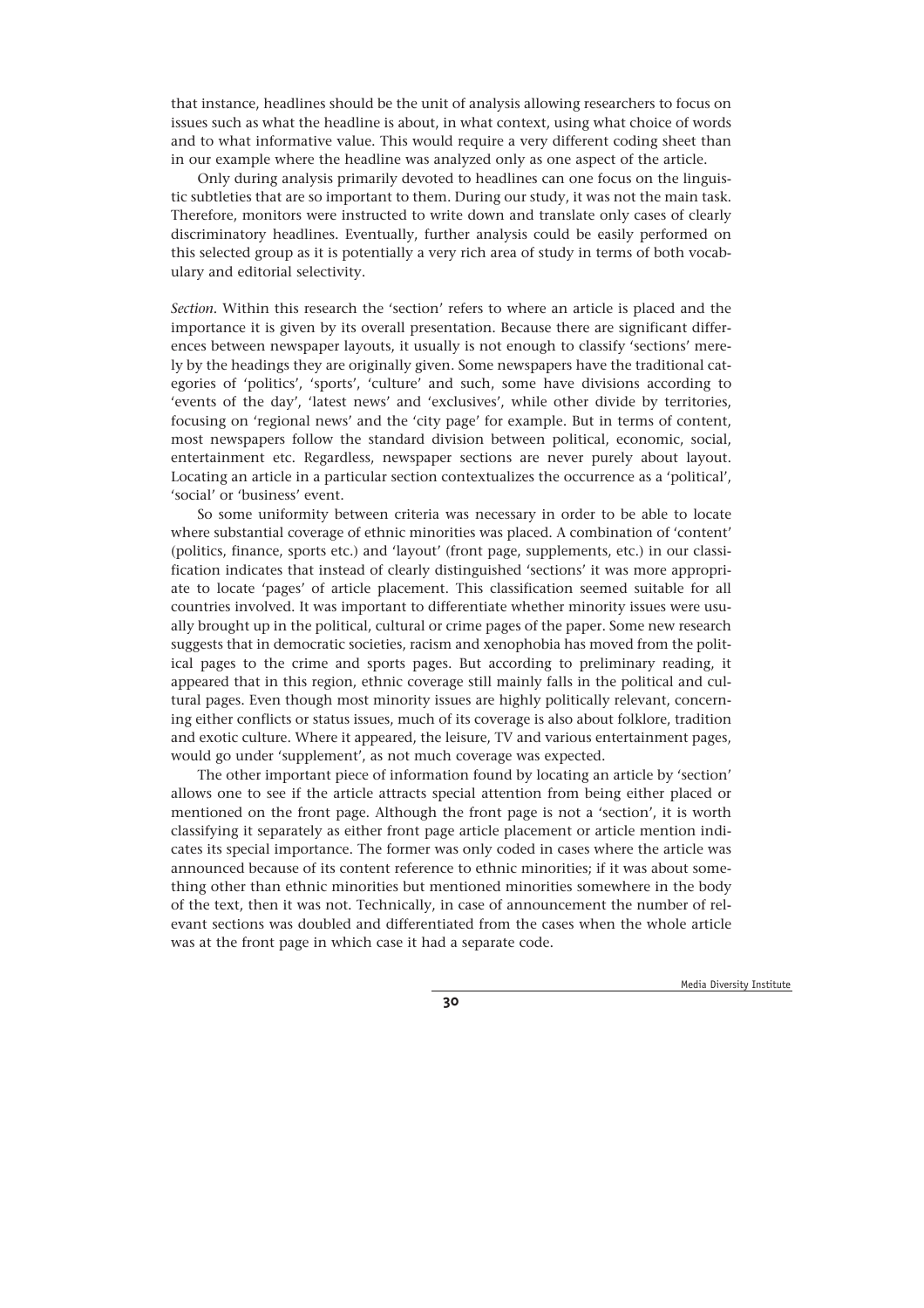Salience. 'Salience' is a category used to measure the overall importance assigned to an article. Again, this category can be adjusted according to the study objectives and in our example differed from usual monitoring practice as it did not measure the exact size of the article. Content analysis, almost unavoidably, measures the article length. As a quantitative technique it offers several choices to measure length precisely, either in square centimetres, or by the number of columns, lines or words. Although easily done, this is a very time-consuming operation and one should carefully considered if it is really necessary before commencing. In a single country or single newspaper analysis, it can provide some very intersting and important evidence. It is also worthwhile if, in some comparative cases, a huge difference in amount of coverage is expected. But for largely comparative studies, with lots of items from a number of newspapers, where exact length is impossible to compare, such measuring is often pointless.

In this case, even the number of appearances, although varying in length and form, might be more indicative of overall coverage than exact number of lines or words. For our purpose, it seemed best to somehow quantify articles so they could be compared by their relative size in their respective papers. Therefore 'salience' was defined not only as length of the text, but as everything that belongs graphically to one article – including photographs, headlines, and adjoining text boxes. This was measured by how it compares to the newspaper page. For each paper, a 'medium' article was identified by being between a quarter and a half of the page (approximately), and then a five-scale classification was introduced, starting from very long and ending with the brief. It was more effective to compare articles from different newspapers by their 'salience' rather than their exact length.

*Type*. Article 'type', along with 'salience', indicates the general importance of the article. There is a variety of types and they can be classified in a number of ways, but again, it is important to build up a method of classification that can provide data most relevant for your particular study objectives. What is it about the type of article that is important for the way minorities are represented? First, one needs to decide if it is a ënews storyí, a story from any of the informative genres, or from another more interpretative or evaluative type of story. 'Story' was a general term for all the news genres that may be distinguished differently in different countries — report, interpretative report, news, etc. It was only important that it was a 'news' story, i.e. of the informative (as opposed to evaluative or interpretative) genre. So there was no further distinction between news genres. Only news 'briefs' were coded separately, because they are extremely short and it was important to see what proportion of the coverage they made.

There was no need for detailed classification of other article types grouped under ëfeatureí either. They all had to be specially produced, ordered or requested by the newspaper and the timing of these articles was not directly affected by the events they referred to in the same way news stories are. The selection of people to interview for reportages, background and feature articles depends very much on editorial choices and are mostly intended to interpret events.

For the same reason, articles expressing opinion such as editorials, commentaries, columns and all other evaluative texts by journalist or invited authors, were classified separately. Letters to the Editor and readers comments were also separately classified

Media Monitoring Manual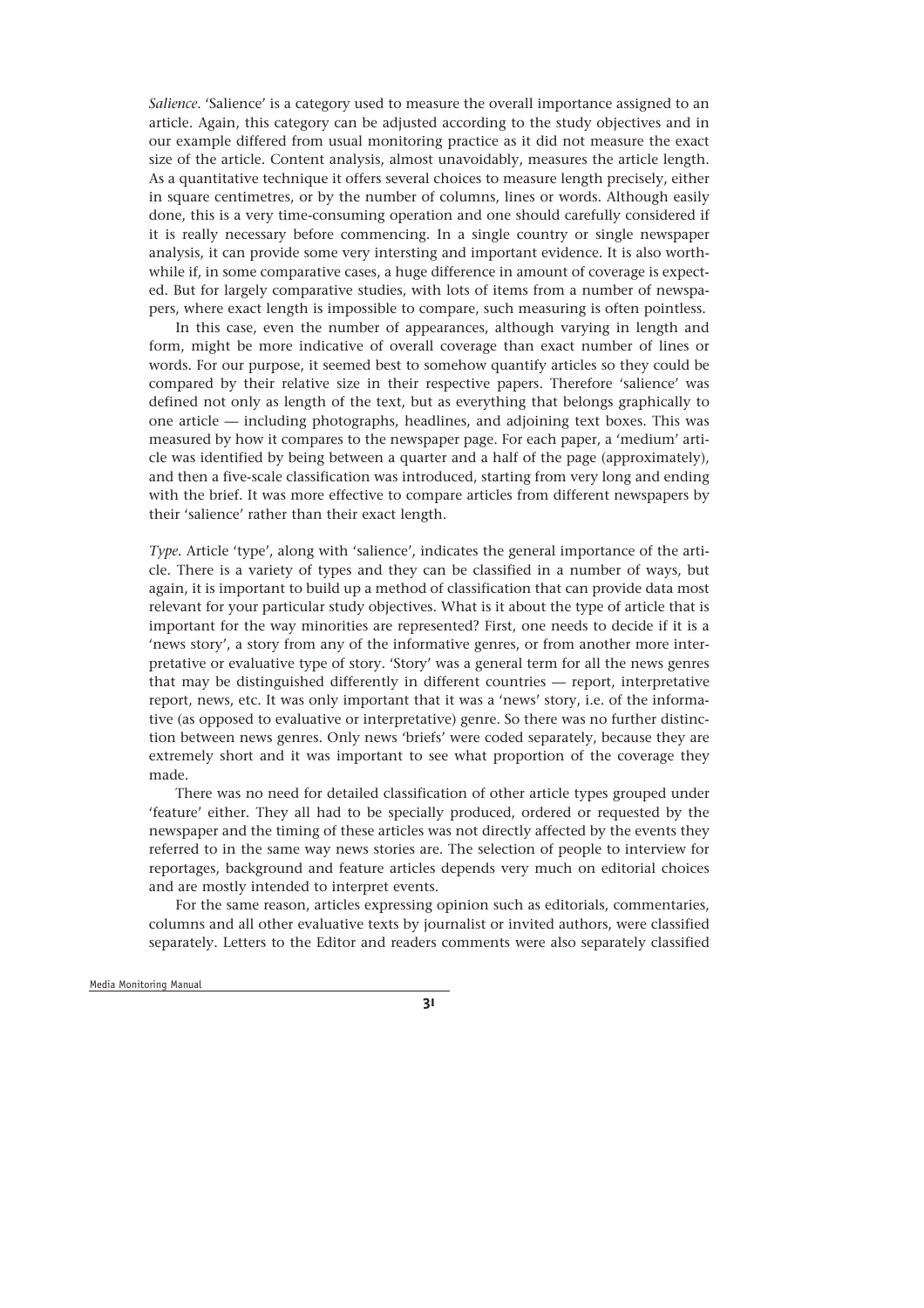as they demonstrated a different interpretative procedure. In some countries they are important tools for legitimizing official points of view, offering a populist voice rather than a more expert or journalistic type of opinion as offered in colums and editorials. All over South East Europe, the tradition of opinionated journalism is still strong, and this selection was aimed at capturing this informative-interpretative ratio in regards to ethnic issues.

*Focus.* This category deals with the way in which the article focuses on a minority issue. Ethnic issues are quite often covered within items dealing with other topics, therefore it was important to classify those that were focusing primarily on ethnic themes. They were coded as 'main focus' if ethnic issues made up more than half of the article in terms of content and importance. It was only a 'secondary focus' if it was not dominant and made less than half of the article content or importance. It was regarded as 'only related to the major focus' if an ethnic theme or issue was only mentioned, indicated or included but not elaborated in any way. These findings were also expected to be important for further analysis, to detect the topics and ethnic groups which usually attract 'major focus', and those that are only treated as 'secondary'. It was also worth noting how much coverage, which was not expected to be extensive, was only remotely related to ethnic issues. Like when it is mentioned as one of many themes in a Parlimanetary reports, or when one of the quoted sources happens to be a minority politician. Even though it is 'minority coverage' it does not substantially contribute to the representation of ethnic minorities.

*Visual prsentation.* Visual presentation, both substantially and methodologically, holds a similar analytic importance to headlines. The two can be analysed separately and quite often are, so they require different coding schemes as visual analysis is very different from textual analysis. Some say that a picture speaks a thousand words, but the quality of visuals cannot be measured by the same standards as words. In depth visual analysis would require that a selected photograph, illustration or sketch is in itself a unit of analysis. In our case it was more acceptable to observe visual presentation as one segment of an article (as we did with headlines) and code it as another category such as 'article type' or 'salience'. But what dimensions need to be highlighted when the visual is observed as only complementary to the text? How important, for example, is the visual material of an article, when looking at minority coverage?

Aside from its aesthetic values, visual presentation is a largely non-textual complement to the content, that stresses the importance of the events or people written about. Visuals are highly informative of media approach, even in the sense that newspapers have to prejudge the importance of events that can decide whether to assign a photographer to capture the event or photograph to illustrate the article. Important personalities and events always get visual coverage, and all those already deemed important enough to deserve a large article also get visual enhancement, as large texts always include photos or illustrations. So, for our analysis, it was initially important to establish if there is a visual, and if so, what 'type' it was, and afterwards what was the content of the article, and what did it present? This would capture whether the photos actually featured ethnic minorities, or whether they referred to other actors or objects.

Media Diversity Institute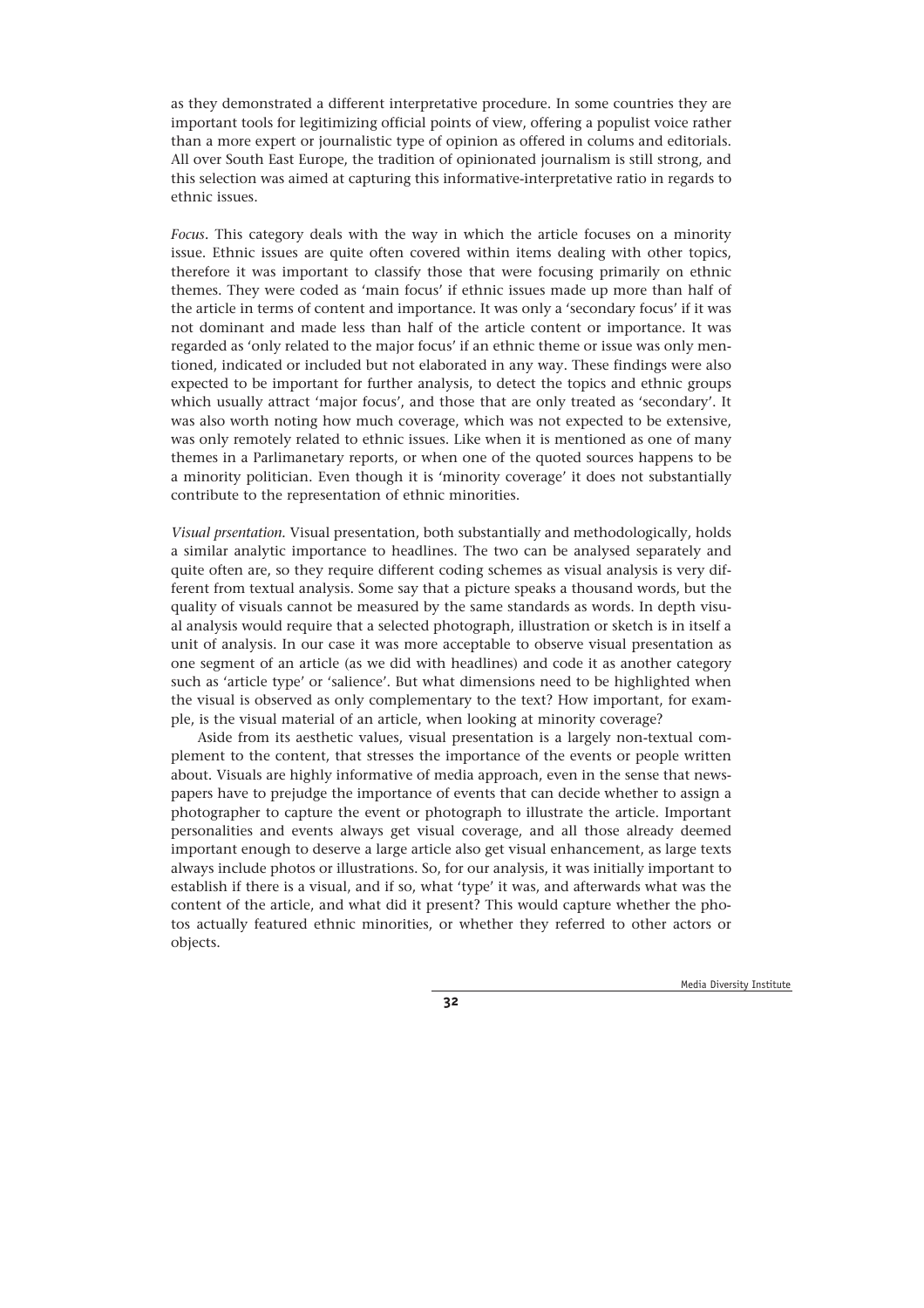In the first case, if there was any visual material it was coded. It was important to distinguish photographs from other types of visuals: sketches, drawings, comics or graphics. As this report was not a visual analysis, further classification was unnecessary; we only need to know if the article contained a photograph as a relevant piece of visual material. Quite often, ethnic minority coverage is not deemed important enough to have visual emphasis. Symbolically, it is an important form of visibility, as visual recognition highlights the importance of certain people(s). In absence of fresh photos, newspapers quite often use maps, photos of objects, archive shots, or some visual substitutes. In the case of detailed visual analysis these factors would all provide very significant data.

Illustrative 'content', what is presented visually, was also classified at an elementary level. As our study objective was the coverage of ethnic minorities, the only important data is that about them. So classification only broadly distinguished between 'individual', 'crowd' and 'objects' (inanimate things). Differentiation between an 'individual' and 'crowd' followed the logic of other categories aimed at determining how much of the coverage treated minority members as individual actors and how much presented them as a 'collectivity'. As in the previous case this variable also generated two types of data: how many photographs were of individuals and which of these individuals were from a minority. This could have been done with two properly selected categories, one establishing who is in the photo, and the second classifying minority individuals. Further cross-referencing of these two sets of data would produce a number of individual minority actors that were presented visually. But, instead these two were achieved within the same category, as only individuals who were ethnic members were coded under the option 'individual'. All the other individual photographs were classified as 'other', including the author of the article or anybody speaking on behalf of minorities who was not from an ethnic group, for instance. This differentiation was very important as visual presentation of minorities is often 'noninformative'. It is either unrelated to the content, does not refer to the same event, or it pictures other actors than minority members when the article is about minorities. It also demonstrated how the matter of who 'speaks' and who is 'visible' transfers importance from minority members to more authoritative or respected members of society, such as lawyers speaking on their behalf, or politicians commenting on an incident involving ethnic minorities, or the other person/people referred to in the article. Visual presentation in ethnic coverage is usually scarce, and it is made even more so by journalistic practice of covering this scarcity with substitute material.

#### Categories 13-16

TOPIC OF ARTICLES: *conflict, minority policy, everyday life, ethnic issues in the region* The topic, issues and themes which dominate coverage are very important in media monitoring. It is important to discern what topics are being written about, in what kind of events do ethnic groups most commonly appear and regarding what issues are they usually being quoted for. The subject matter of articles is indicative of many things, but above all it signposts the arenas in which minorities are expected to appear. The subject matter is also vital for further contextual analysis of the inclusion or exclu-

Media Monitoring Manual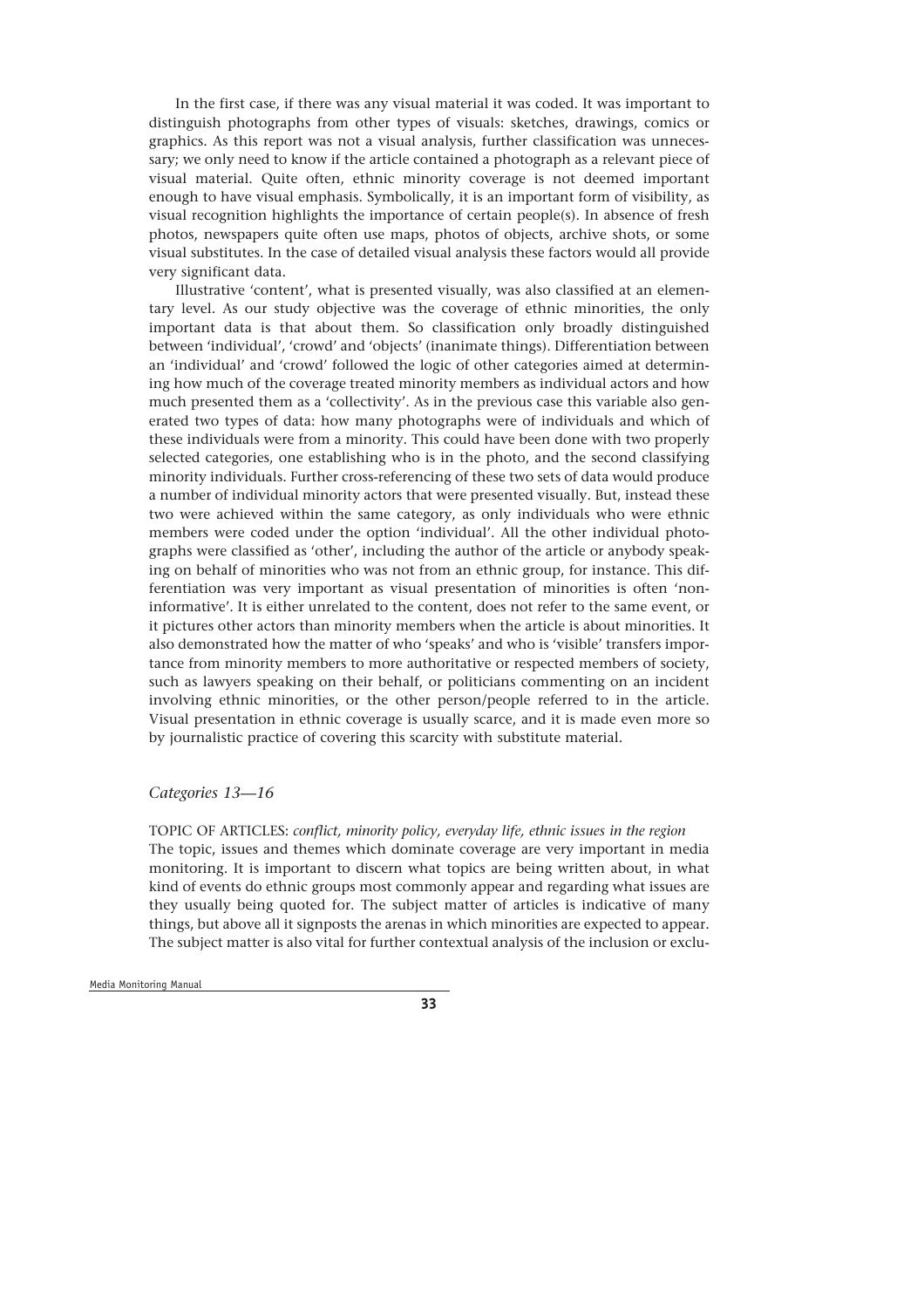sion of ethnic groups. Topical classification is the mapping of areas of interest exclusively associated with minorities as minority rights, education, culture, or forms of their contextualization as conflict, incident or dispute. Conversely, topics indicate the areas of life where minorities are rarely or never presented and the issues which they never speak about.

Preliminary research indicated that usual newspaper diversity regarding other areas of life does not translate to minority coverage*.* On the contrary, minority coverage is limited to a very small number of issues. Devising a list of topical possibilities to code, however, is a very difficult, even contradictory task. If the list is too extensive the classification will become difficult to generalise, but if it is too limited it becomes pre-evaluative and frames the newspaper content according to the researcher's ideological positioning. Though one needs to classify, one cannot just classify all the possible issues appearing in the text. It needs to be done in a manner that helps answer research questions. Our goal was to observe the presentation of minorities and to point out particularly discriminatory coverage, therefore the classification of topics had to serve to explain that.

Hence, it was irrelevant for the purpose of our monitoring, to list all individual topics. It was more important to detect the 'structure' of issues and their common ethnic relevance, rather than provide a register of all topics. Secondly, according to the preliminary reading, conflict context, the negative, disturbing and incidental approach towards minority presentation, dominates the press. Violent conflict in Macedonia and the omnipresence of the recent wars in the Former Yugoslavia have contributed to this general impression. But even in countries away from the core of this huge inter-ethnic hostility, such incidental approach was present. For example the introduction of the Status Law, which proposes certain rights for people of Hungarian origin regardless where they live, has had resonance in neighbouring countries, particularly in Romania. In identifying topical structure, it was equally important to identify the manner in which the issue had been approached. For that reason, the category 'topic' was further subcategorized into four major groups that would allow for classification based on both pure 'topical' (overall meaning) and contextual ('how was the topic approached') classification.

In defining these four broad groups or topic frames, the relevance of selected issues for the comparative nature of analysis was also taken into account. So 'conflict', 'everyday life', 'policy issues' and ' ethnic issues in the region' were terms used to classify articles ranging from violent confrontation in Macedonia to minority participation in the Kosovo elections to a trial for war crimes in Croatia. Each of the four topic frames included a diversity of issues that captured the type of majority-minority relations as presented within these broadly defined groups of issues. When there is a story about a conflicting relationship, it is more important to classify the relationship then the 'content' of the conflict. For press analysis, in an article about an individual incident it is more relevant to detect this pattern in negatively contextualising 'them' being in a conflicting mode with the majority, than the actual causes or 'theme' of the incident.

The four topics were four frames defined by content attributes, therefore only one option within each of them could be coded per article. But the same article could have more than one topic, if each of them was from a different one of the four major groups. If the story was primarily about conflict but also presented possible conflict-

Media Diversity Institute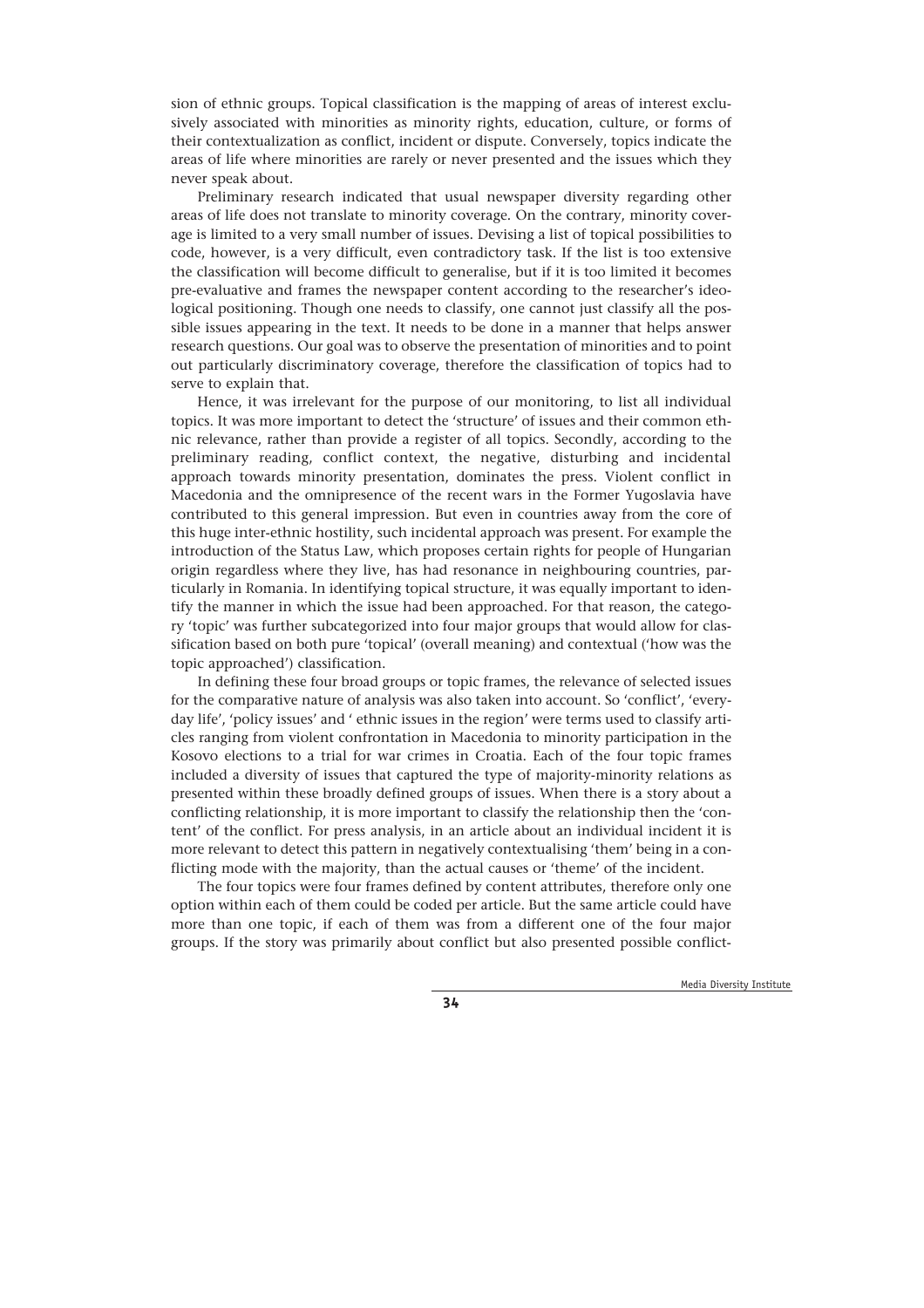solving measures, the more dominant of the two had to be selected. But if apart from conflict some policy measures were discussed, than additionally an option from this other topic group – 'minority policy' – could also be selected. It is not always important to capture all topics in the article, unless the analysis focuses specifically on the topic or content attributes, or monitoring is about a particular event which is being observed through its 'topic'.

This rather unusual manner of categorization was adjusted to the research purposes of identifying ethnic representation, and the comparative nature of monitoring. In the case of different goals, topic categorization would have been done differently. If monitoring is concerned with a particular event, or it was comparative monitoring taking place over a long period of time, then detailed topic classification of all the relevant aspects of the major issue may have be necessary. As it is very important for the overall meaning of the article, topics classification really needs to be carefully adjusted according to the study purpose.

*Conflict.* This topic group was designed to classify articles by the type of relationship they focused upon regardless of the nature of the conflict and its 'sources'. No matter the essence of the conflict (ethnic, social, political or economic), its intensity or duration (long-lasting or sporadic, individual incidents) all articles presenting minoritymajority relation in a conflict perspective were classified in this topic group. The reason for analysis was not to detect whether the conflict was over financial, political, social or educational resources. 'Content' of the covered issue was not particularly important as the monitoring lasted for one month and therefore, concerned a group of 'randomly' selected issues within it.

'Conflict' is not just a part of minority-majority relations. It is also a means of creating a context in which the activities of minority individuals is labelled ëconflictingí*.* The manner of presentation coupled with the polarization of ethnic issues, probably contributes to negative coverage of minorities most significantly. As 'conflicts' were not classified by type, the typology offered a variety of conflict-related, sustaining or solving, activities to identify. Especially because of the recent wars in the Former Yugoslavia, there was a possibility to code 'truth and reconciliation' activities as well and detect attempts to improve ethnic relations by providing a critical evaluation of the past. And finally, individual incidents, that do not compare in scope but trigger possible negative emotions in case of more serious hostility. That build negative feelings, produces minorities into roles that oppose, contradict, stand on the other side as conflictingly perform social activities.

*Minority Policy.* This second topic group included a cluster of issues referring to 'minority policyí. A significant chunk of ethnic coverage concerns government activities, general political initiatives regarding minority policy, new legal proposals, policy measures and the public debate about them. In more stable conditions, this allows for official initiative over ethnic issues. It was important to detect how many policy initiatives concerned general political 'status' and how many referred to social or cultural, educational or similar issues. Coverage of this kind of political activity, in comparison to unofficial, minority initiated policy demands, is an interesting indication of who 'frames' the minority issues for public debate.

Media Monitoring Manual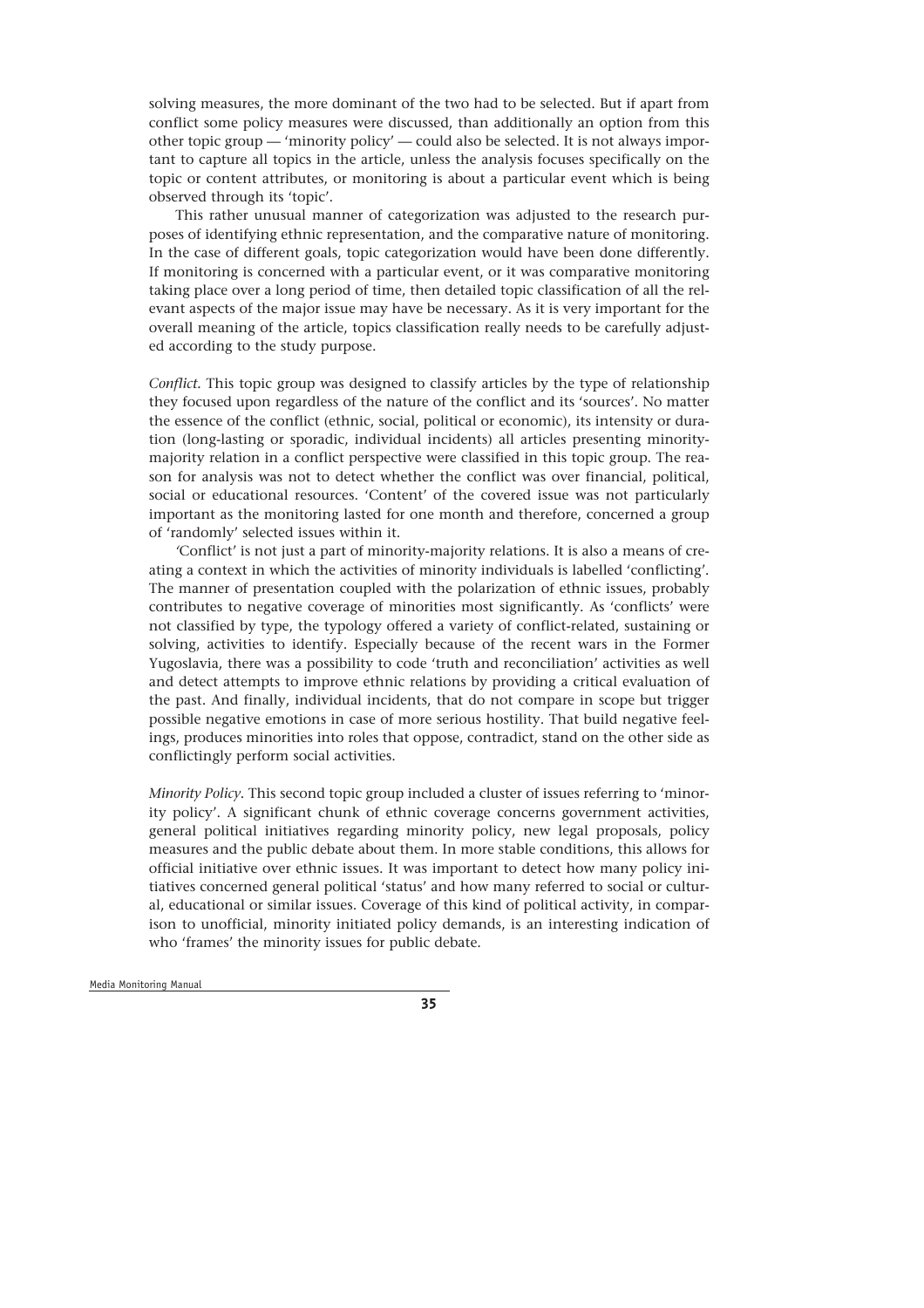*Everyday Life.* This category was an attempt to identify the media coverage of the everyday activities of ethnic minorities. It included issues referring to affirmative and inclusive coverage, presentation of minority issues within ordinary settings or areas, such as business initiatives and regular political or cultural activities. It even referred to criminal activities, when they were not used to 'ethnify' crime or to project criminal behaviour onto some or all ethnic groups. But, there are also discriminatory possibilities within normal coverage. One particularly frequent strategy is that of 'exceptional achievement', typifying an example of 'good' minority behaviour in a negative context. This device is not only used in conflict situations; one article in a Montenegrin newspaper featured a lengthy story about a man who happily changed his religion entitled 'Omar becomes Nikola'.

*Ethnic Issues in the Region.* Finally, there was a separate group of topics concerning minority coverage in the region. Since a number of minority groups live in most of the ten countries such as the Roma and the Jews, regional coverage was expected to have a great impact on domestic situations. At the time of monitoring, the conflict in Macedonia was still intense and its impact was felt in the neighbouring countries, at least. Apart from providing information about what is happening in the region, coverage of minority issues or ethnic disputes in other countries usually has some 'exemplary' value. By typifying roles and evaluating activities of people 'over there' the press can indirectly define the domestic ethnic situation. Also, for countries that cover their ëowní minorities in other countries, such as Hungary and Albania, this was an important topic.

#### Categories 17<sup>-24</sup>

ABOUT ACTORS: *social role, gender, generalization, identification, defining role, voice* Another essential dimension of coverage usually refers to the actors of the events presented. In monitoring concerned with representation of ethnic groups, its importance resulted in the classification of a number of attributes. Any minority group which was written about was treated as 'actor'. It did not have to be a 'source' or have any 'defining role'. Every minority group that was covered was analyzed, by first being identified by a code from the 'list of actors' and then by the exact forms in which its members appeared. But complying a 'list of actors' was not an easy task. It consisted first of defining an 'ethnic minority' and then selecting the ethnic groups to be listed on the coding sheet:

(1) Only minority groups of an ethnic origin different to that particular countries traditional majority were defined as ethnic minorities. There were some groups of ethnic origin which differed from that of the majority that were still not analysed. Groups from distant countries, like Chinese and Arab immigrants who had recently arrived and are already numerous in some countries, were not included. Neither were the illegal workers, including victims of sex trafficking, who came from nearby countries like Romania, Moldavia, Ukraine. A third large 'minority' are refugees, many of whom are still trying to settle down after the conflict in the Former Yugoslavia. While refugees

Media Diversity Institute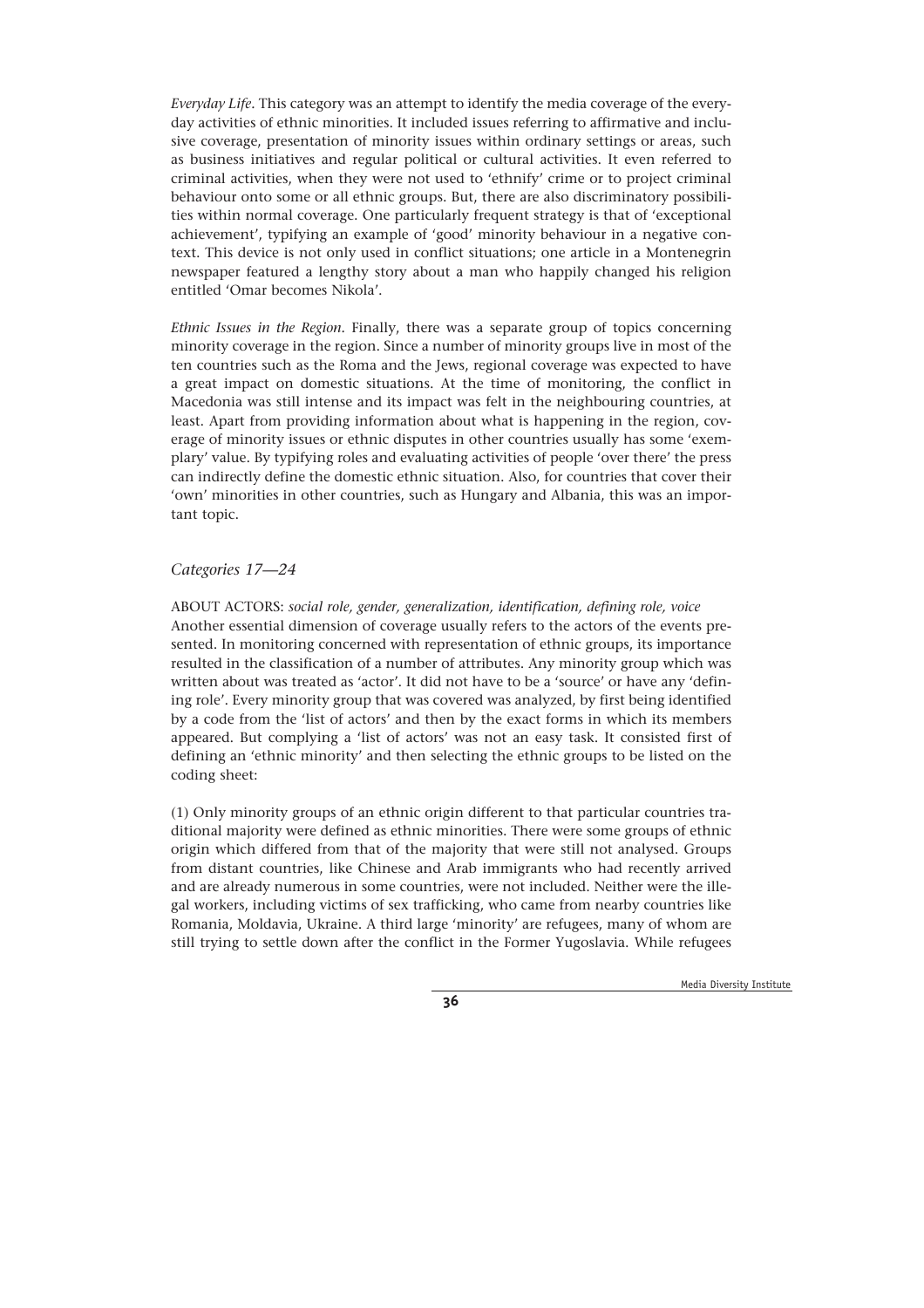are occasionally written about, the two former groups are rarely covered and are almost invisible in the press. All of them are, nevertheless, often victims of discrimination but as ënewí groups, sometimes in forms that yet have to be recognized. They differ from the established patterns, stereotypes and modes of behaviour towards traditional ethnic minorities, and as a result, we were unable to include them in this study.

 $(2)$  The second question was how to select and list 'actors' for analysis. There were several options for the selection of criteria. One obvious choice was to go by the results of an official population census. That way the largest groups would be included from each country. Unfortunately, for most countries of the Former Yugoslavia, the last census took placed over a decade ago. During the monitoring period, Croatia was preparing for one, the first since a war which had dramatically altered the ethnic structure of the population. But Kosovo still have not had one, as it did not even participate in the last census held in 1991. So this was not a reliable source of data.

Another possible criterion was to select officially recognized minorities. But this was equally difficult as some groups are recognized minorities in some countries but not in others, such as the Roma. Or some groups are considered religious minorities in some countries but ethnic in others, such as the Jews. Even further, some minorities are not even acknowledged although they clearly exist, like Macedonians in Bulgaria. Clearcut distinctions about ethnic minorities are very difficult to make in the Balkans.

Since the monitoring objective was to analyse representation of ethnic minorities, it was not important to select them in advance, but was crucial that we did not exclude any. The research was about how certain groups were represented, not about selecting groups whose representation would exclusively be analyzed. So it was acceptable to list them extensively and then analyse those that appear in the press.

But even the listing of minorities was difficult. Unsolved territorial questions had implications on who is a minority and who is in the majority. For example, Kosovo is officially part of FRY (Federal Republic of Yugoslavia) although it is under the protection of international forces. Therefore, the Albanian majority in Kosovo is an Albanian minority for the Serbian press, but it is also different than Albanian minority living in Yugoslavia but outside Kosovo. The only methodologically consistent solution was to list every minority group for each country and code it separately. For example, if Romanian press was covering story about the Roma in Hungary, they would be coded by a different code than if the same Roma story was covered by the Hungarian press. Then, in data processing, all codes for the same ethnic groups would be aggregated together. There were other problems with the precise definition of minority groups but some of the solutions were very project specific and probably only worked for the complicated minority puzzle of the Balkans.

Finally, selected minority groups appearing in an article were treated as a single 'actor', and up to three 'actors' could be coded in one article. If they were from the same ethnic group, for example, a politician, a witness and a criminal in the same story, they would all be coded under the general code for that particular minority, but then separately in their individual social or gender roles, for example. But they could also be from different minorities, like in case of Turkish-Roma dispute in a Bulgarian

Media Monitoring Manual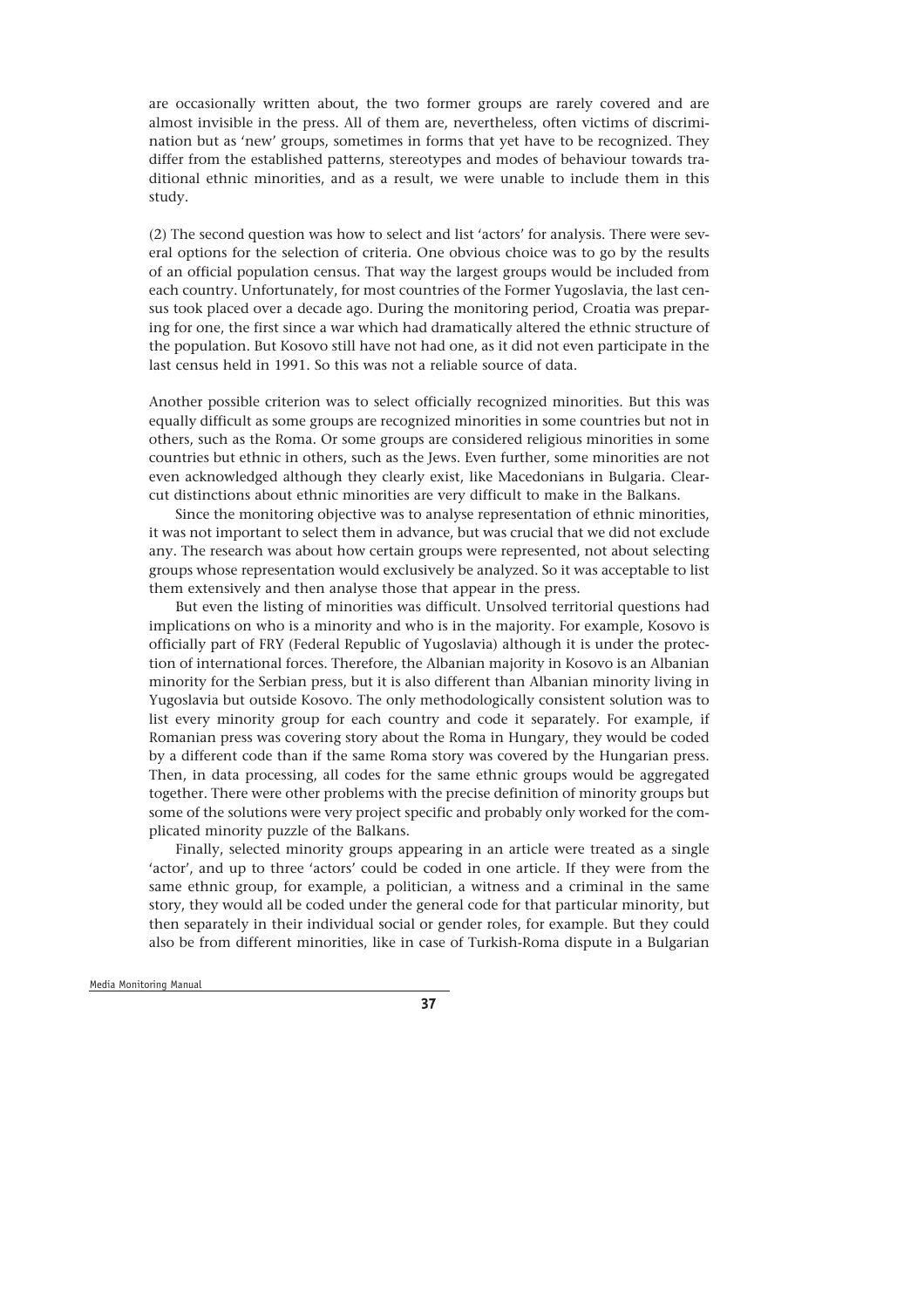village. If, after that extensive listing, some minority group was still not included, it would be given the code 99, and the name of the group would be tagged.

#### *What was important to determine about the ethnic actors? What selected attributes are relevant for their media representation?*

First of all it is the actor's social role. It refers to the role of the individual who is being singled out in the article. If the 'actor' refers to a collectivity and not a single person, then it is coded as collectivity, with reference in the 'identification' about its collective 'identity' such as the 'Turkish business community' or the 'Bosnian people' or the ëAlbanian National Armyí. If there is an individual selected and identified, his or her social role is coded as a 'witness', a 'political party leader', a 'singer' etc. Social roles were broadly classified as it was important to differentiate individual from collective roles, and major type of roles but not their whole repertoire. The other important 'real' attribute of actors was their gender. It was only coded in clearly identified cases, i.e., for identified individuals. All the collective actors were coded as 'other' meaning unspecified gender, even when the gender could be assumed as in 'terrorists' or 'freedom fighters'. Gender was coded only when explicitly stated.

Other 'actors' attributes were assigned by the newspaper presentation. They included the level of generalising the actors' activity, identification, defining role and voice. All of these features indicate media treatment and journalistic practices in presenting individual occurence as typical and general cases. Or in supporting socially insignificant roles of minority members by endorsing their passive position, depriving them of the right to define their own activities and situations. If their social roles are less important and authoritative, as witness, partcipant or victim, then it is almost a rule that their 'media' role is also less significant. This means they are being defined by others more often then being in a position to define the events they particpate in. Accompaning this passivity is silence. Only occasionally are ethnic actors given a 'voice' by being directly quoted or paraphrased. This subject-object distinction reveals how actively the ethnic individual or group actor defines major position in the article and how often this primary defining role is given to others, authorities, experts and journalists.

The classification of roles attributed to actors follows from credit-claiming or blame-placing activity of the newspaper, attribution of responsibility and positive-negative evaluation of actors' behaviour by assigning them particular roles within the event covered.

#### Categories 24<sup>-25</sup>

#### OVERALL ASSESSMENT OF ARTICLES: *attributes, frames*

These two evaluative categories required particular attention and overall assessment. Firstly, 'attributes' referred to the characterisation of the whole event, not only to the actor's activity but to the explanatory model that author used in setting the context of ethnic members action. Sometimes it relied on clear and obvious stereotypes, but sometimes it was the interpretative context that stimulated a particular reading of the event. In some cases it was a metaphor easy to identify, recognisable in common-sense

Media Diversity Institute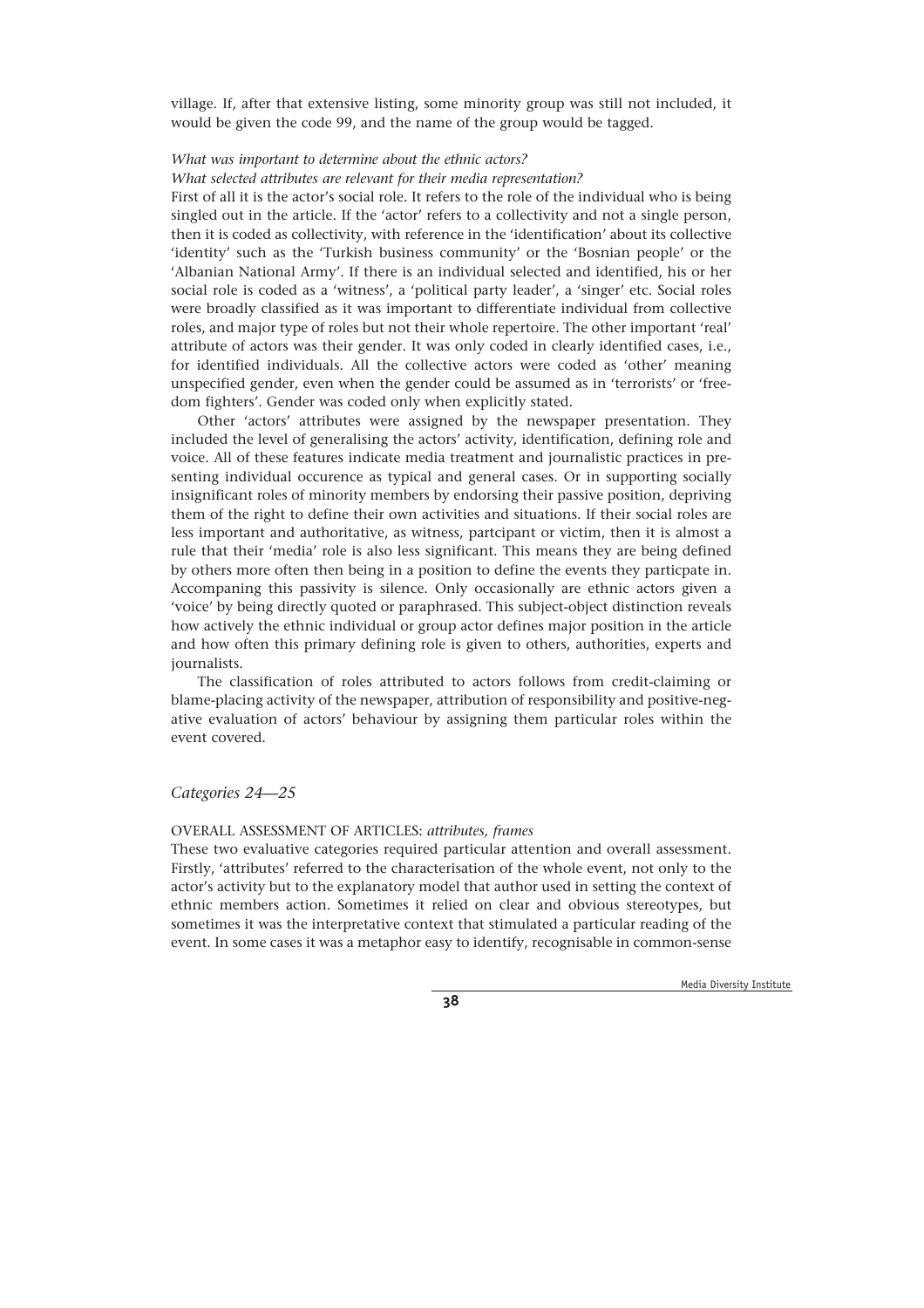understanding indication like, 'Serbs and Albanians cannot live together in Kosovo', or ëMuslims have a very high birth rate and will soon be majority of the populationí. But sometimes none of these could be recognised and none of the 'attributes' were detected. As it partly involved evaluative stance, the monitors were instructed to notify them only when clearly recognisable. But 'frames' were obviously easier to identify. They referred to the general approach to the topic taken in the article, general understanding that underpins the reporting both in terms of media selectivity, placement, focus, choice of rhetoric and presentation. This required an overall coderís assessment of the authors approach to the minority. Distinguishing articles as framed to be mostly 'descriptive/diagnostic', or 'prognostic', or 'evaluative/interpretative' or 'mobilisational' or 'discriminatory' provided data about their qualities and journalistic practices in their making. Although it is not always easy to differentiate, the coding guidelines provided instructions on how to classify different frames. If properly coded, evidence provided by these two evaluative categories would coincide with the findings of several other individual categories clustered together. Once the categories are selected and coding options for each of them defined the coding sheet can be designed.

Media Monitoring Manual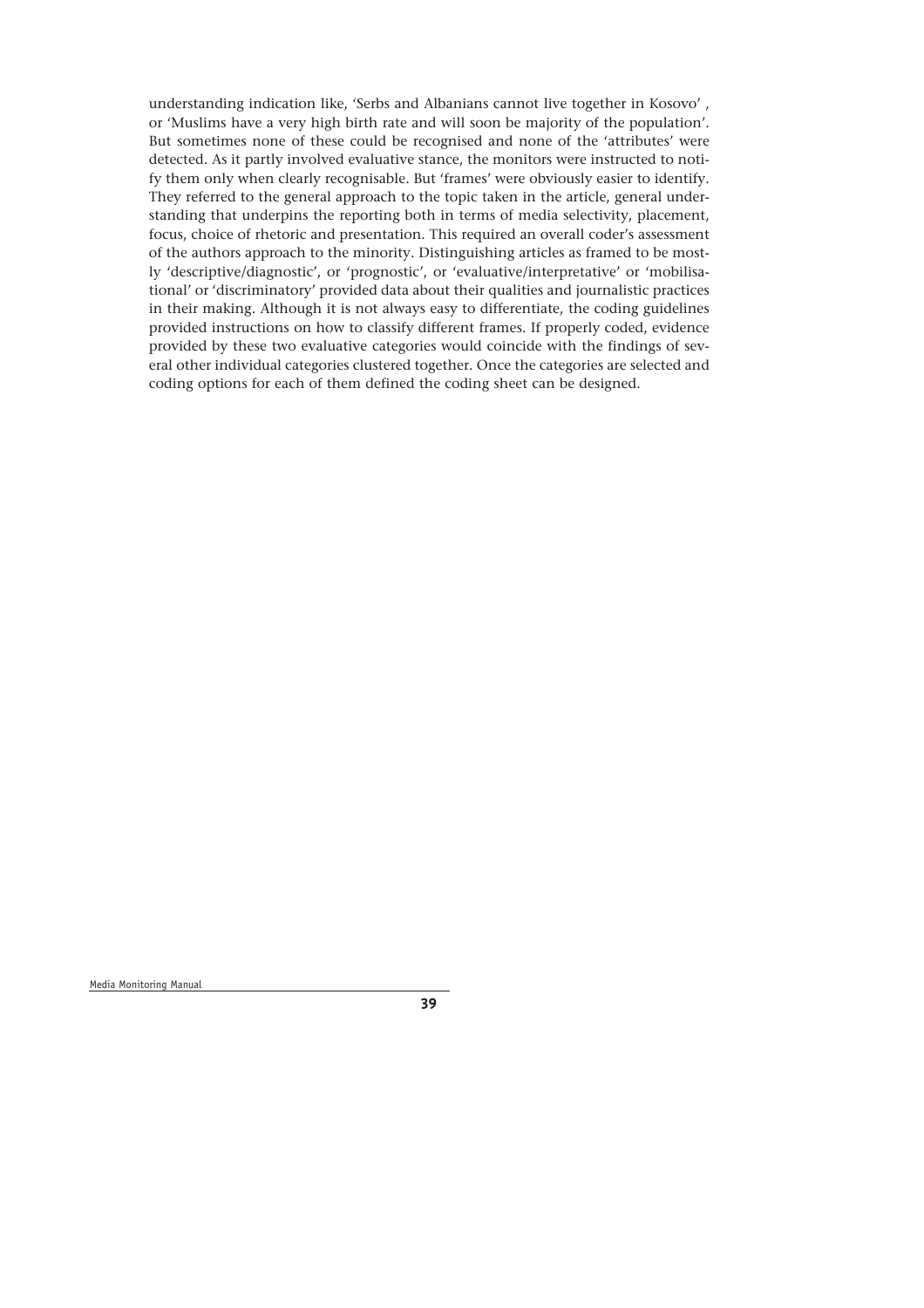3. **Collecting data**

Media Diversity Institute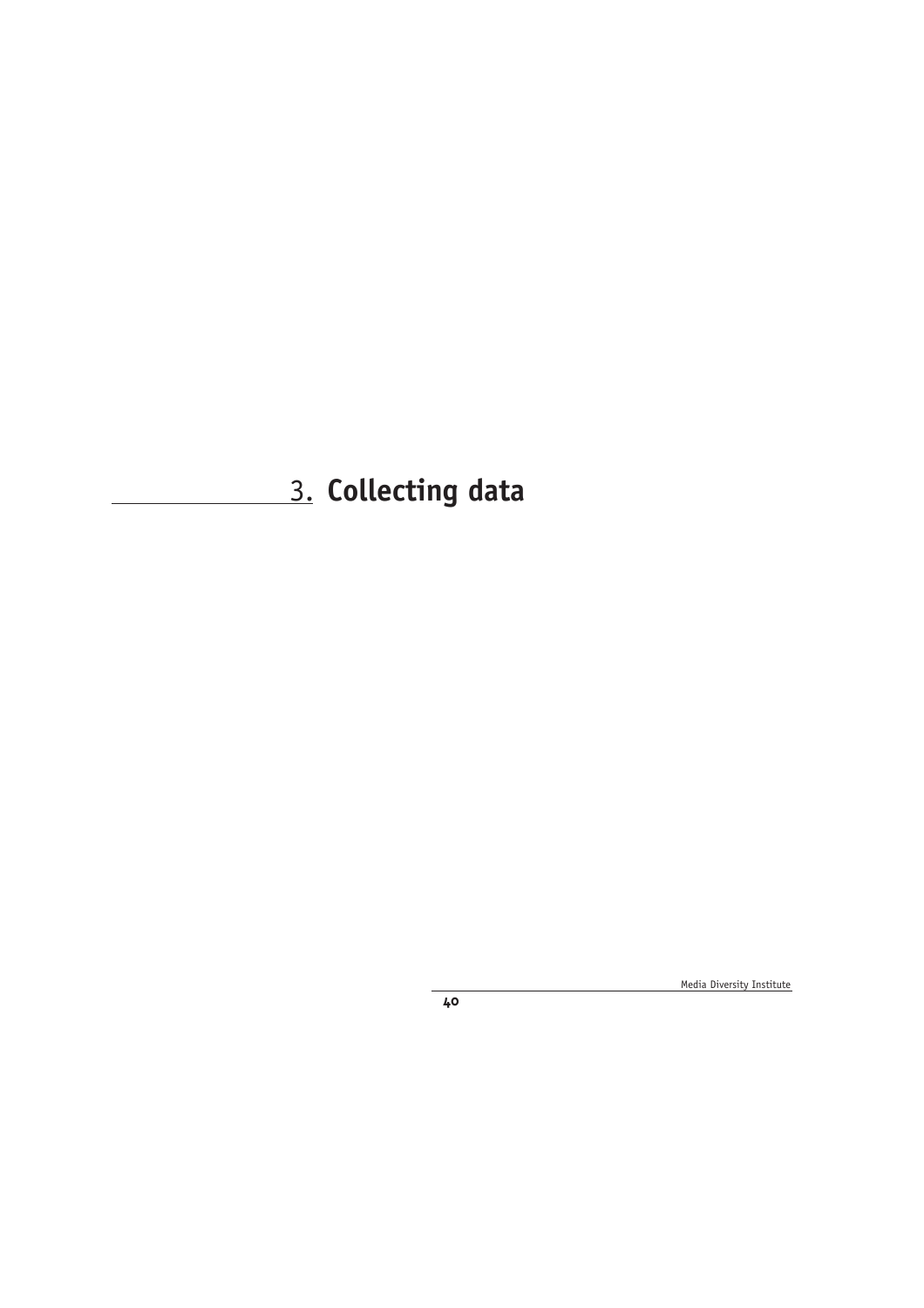# Collecting data

ctual analysis starts with data collecting which is the most essential part of monitor-A ctual analysis starts with data collecting which is the most essential part of monitoring. If the categories are carefully defined they will be easily recognised by monitors and their absence or presence detected in the text. Then, their type of appearance is identified according to the proposed classification. In case of 'salience of the item', for example, possibilities are:

- 1. Very long item.
- 2. Long item.
- 3. Medium item.
- 4. Short item.
- 5. Very short item.

Once the appropriate option is selected, its respective code is inserted in the data sheet. So, code 1 becomes substitute for a 'very long item' and data for further processing. But, data collecting is a complex part of monitoring which includes several stages  $$ from training monitors to data control.

#### 3.1. Training the monitors

Analytical work practically starts with training the monitors. They have to master the monitoring procedure and adjust to the demands of the coding schedule. Even in academic studies, conducted by experienced analysts, the coding instrument is to be carefully introduced and a precise instruction guide developed.

Systematic observation of media content differs from the interpretative or selective overviews of casual readers. Monitoring, when based on content analysis, is an objectified expression of what is in the text. Different coders should come up with the same results and not with variety of insights into its hidden meanings. The object of analysis is a manifest content — obvious, identifiable, quantifiable dimensions of the text and not implicit, assumed or latent content. For less experienced coders, this is a particularly challenging task, as they tend to read in characteristics that might not exist. Sometimes, they are afraid that the newspaper articles will lose their complex meanings — particularly expressive choice of words, or obvious cases of discrimination when transformed into numerical codes. This is not a weakness, however, but one of the advantages of quantitative analysis. It deals with large bodies of text and by recognising the same features over periods of time, or in different media it provides evidence about patterns, and not individual cases. Some other techniques, like narrative or discourse analysis that focus on less text can produce more in-depth interpretations. Content analysis seeks visible, repeatable, structural features of the selected material.

Media Monitoring Manual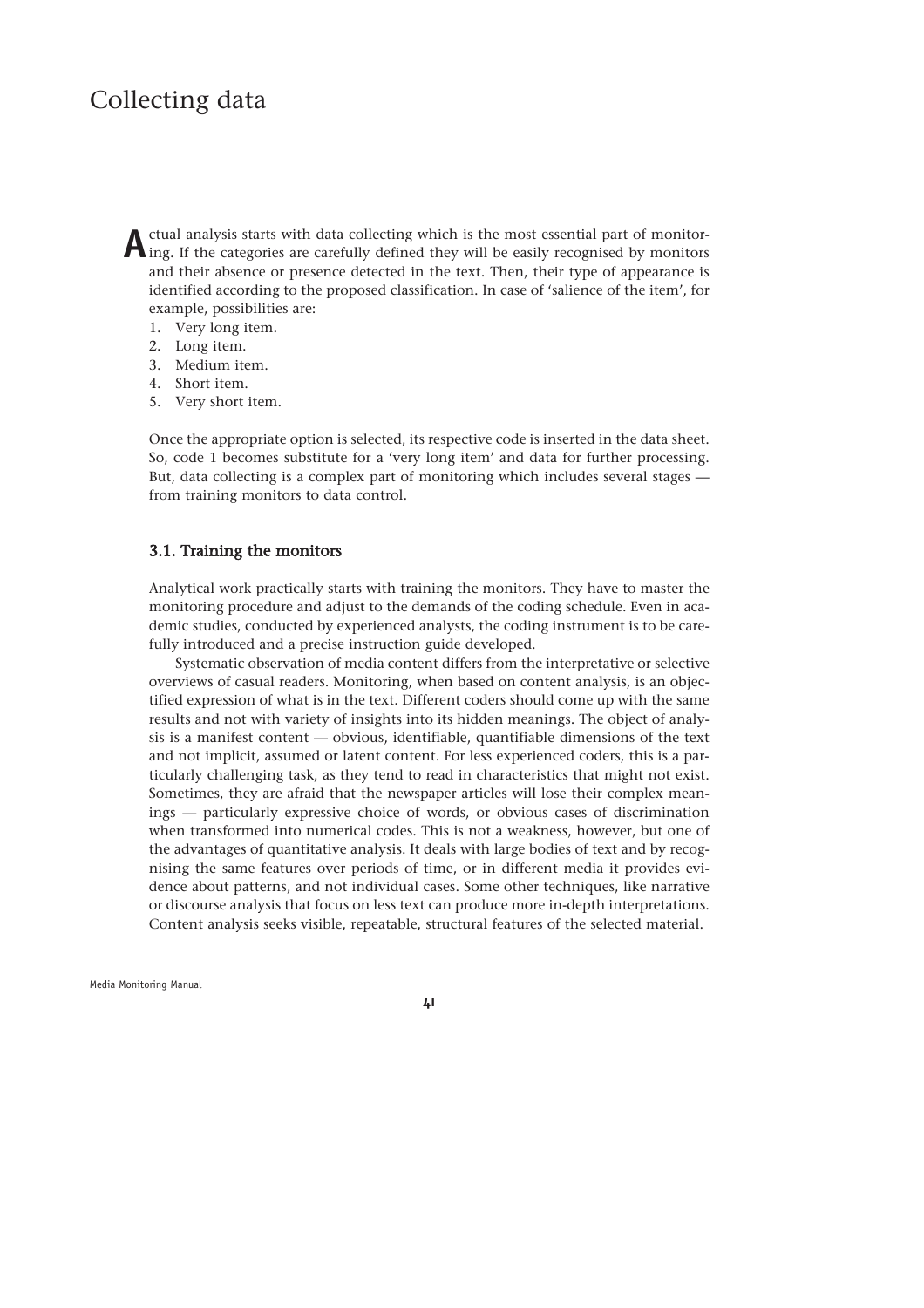Training of coders is by no means routine part of the project. Analysis is not only about counting and classifying things that can easily be found and counted. It is in fact, about making decisions on identifying and classifying a variety of content on the basis of selected criteria. They have to be fully accepted by coders before the work starts. It is important to make sure that analysts come up with the same decisions about selection of material or coding requirements. Analytical categories have to be precisely defined so the coders understand them clearly and do not find cases that cannot fit the proposed classifications. The second aspect of the training refers to an adjustment of different coders stiles contextually determined by their social, cultural, educational or other differences.

In a comparative study with coders from different countries, harmonisation of standards is more difficult. Common standards have to be introduced to make data comparable. Every project requires this standardisation  $-$  both operative definitions and proper criteria follow from the theoretical framework of the research. For the same reason, evaluative categories should be avoided whenever possible, as they leave lots of room for interpretative coding. But if they are included, very tight instructions as how to objectify coders evaluations should be given, and a very careful control over their application exercised.

Monitoring should be performed by properly trained analysts. This is very demanding work and standards for selecting monitors should be very high. So, the training can not compensate for absence of their research education or experience. Training starts from this assumption and mostly addresses project-specific issues, but it is always very helpful to have some initial general methodology instruction. Coders should also be familiar with the broader project picture; its context, purpose, objectives or problems and that should help them understand where their work fits in. In large-scale studies, that often include long periods of many years, or many volumes of material, coding is generally more technical work. In many academic studies it is even recommended that analysts should not be burdened with this information as it may influence their objectivity. But in media monitoring of a smaller size it may well stimulate the collective effort.

A major part of the training is the introduction of the coding instrument. Definitions of coding categories, clear instructions on how to employ them, and coding guidelines should be discussed as extensively as possible. Everything about the coding sheet is to be clear in detail and a range of coding varieties are to be debated. Coding technique, data handling and other necessary skills should also be practiced. It is crucial to provide enough time for discussion and common practical coding sessions. Therefore, workshops are the most suitable form of these sessions as coders need to practice individually or in small groups and discuss their findings. Written instructions should follow training and will help the monitors. Finally, regular contact with the project coordinator provides a form of security that coders normally find useful. They are very likely to encounter difficulties that will be easier to solve with this help. No motivation can compensate for lack of experience, but the technical sophistication and detachment of professional coders is not necessarily an advantage. Even if this prolonged training seems very time consuming, it usually pays off by the quality of research that it facilitates.

Media Diversity Institute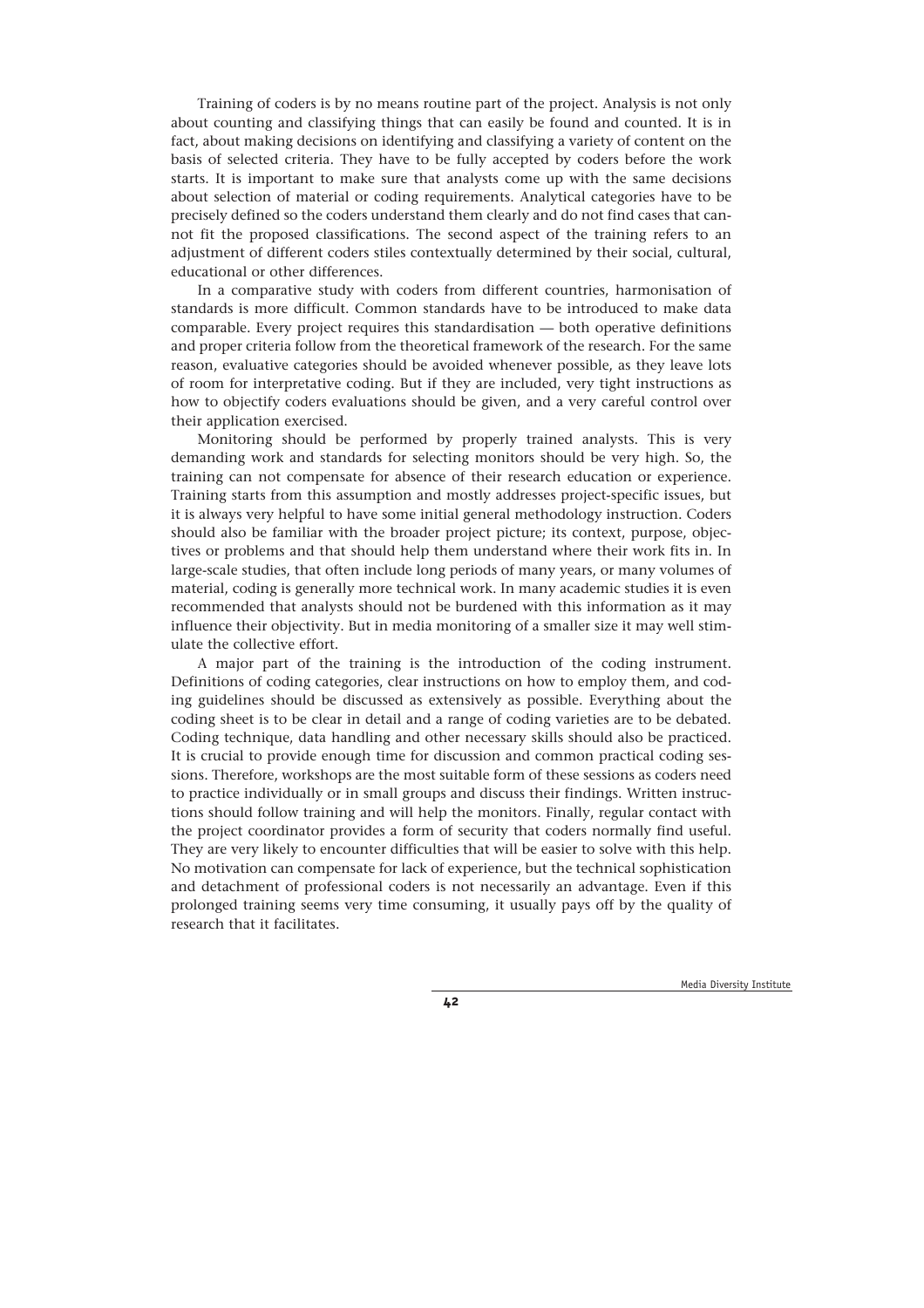#### 3.2. Pilot study

Monitoring has to generate reliable data. Although based on quantitative methods, every research bears a mark of personal design. Solid instructions should provide for consistency in coders work but coding differences can never be completely avoided. Therefore, strict forms of control should be applied throughout the process to avoid unsound data and misleading results. They begin with the pilot study. A pilot study tests work on a small sample of material, but its relevance is multiple: the monitors face the real material they will be dealing with. The pilot study gives an early indication of differences between them and helps set up an inter-coding reliability procedure. The study also helps set course for final improvements and precision of the coding sheet. As coding always means plenty of work, this material is not to be wasted. In some cases, like election campaign, this is not possible and the pilot study, if at all, should be conducted in advance. But if monitored material is sampled from old publications it does not present a problem.

As ours was four-week monitoring, the first week was a testing period. After completing a weekís coding, monitors sent data sheets for control and stopped working but continued collecting newspapers. Each of them received back sheets with meticulous instructions for corrections and what to change in future work. As soon as they confirmed understanding everything, they resumed work. They also received instructions about corrections of the coding sheet on the basis of testing week experiences. This added significant pressure, but the procedure also saved time. Every subsequent week was set for control and with this week-of-control-after-week of work method, difficulties of extensive after coding control were avoided.

Both monitoring and control were finalised three weeks after the final coding date. Mastering the working rhythm is also very important. In short, or time-constrained monitoring, as is the election campaign, when results quite often provide evidence that might be politically relevant before the election day, work has to follow media production daily. When monitoring concerns material over certain periods of time  $$ i.e. ethnic minorityís coverage in the previous decade, the material is sampled from the archives which is much easier. But in the later case it is quite difficult to choose a representative sample of articles. Each type of constraint affects the work differently. We tried to simulate a particular combination of them as we conducted everyday monitoring on a randomly selected sample of twenty-eight consecutive days.

#### 3.3. Data control

Data control is not only the supervision of individual monitor's work but also a help to other team members. They are all informed about problems, and how they were solved, in case they face something similar. There are two types of regular control of data sheets: logical, which points out to contradictions in the coding, and substantial, which indicates that the coders possibly misunderstood certain instructions or encountered cases that did not fit proposed classification. Logical control is the easier of the two, and it detects obvious, logical errors regardless of the analysed content. It

Media Monitoring Manual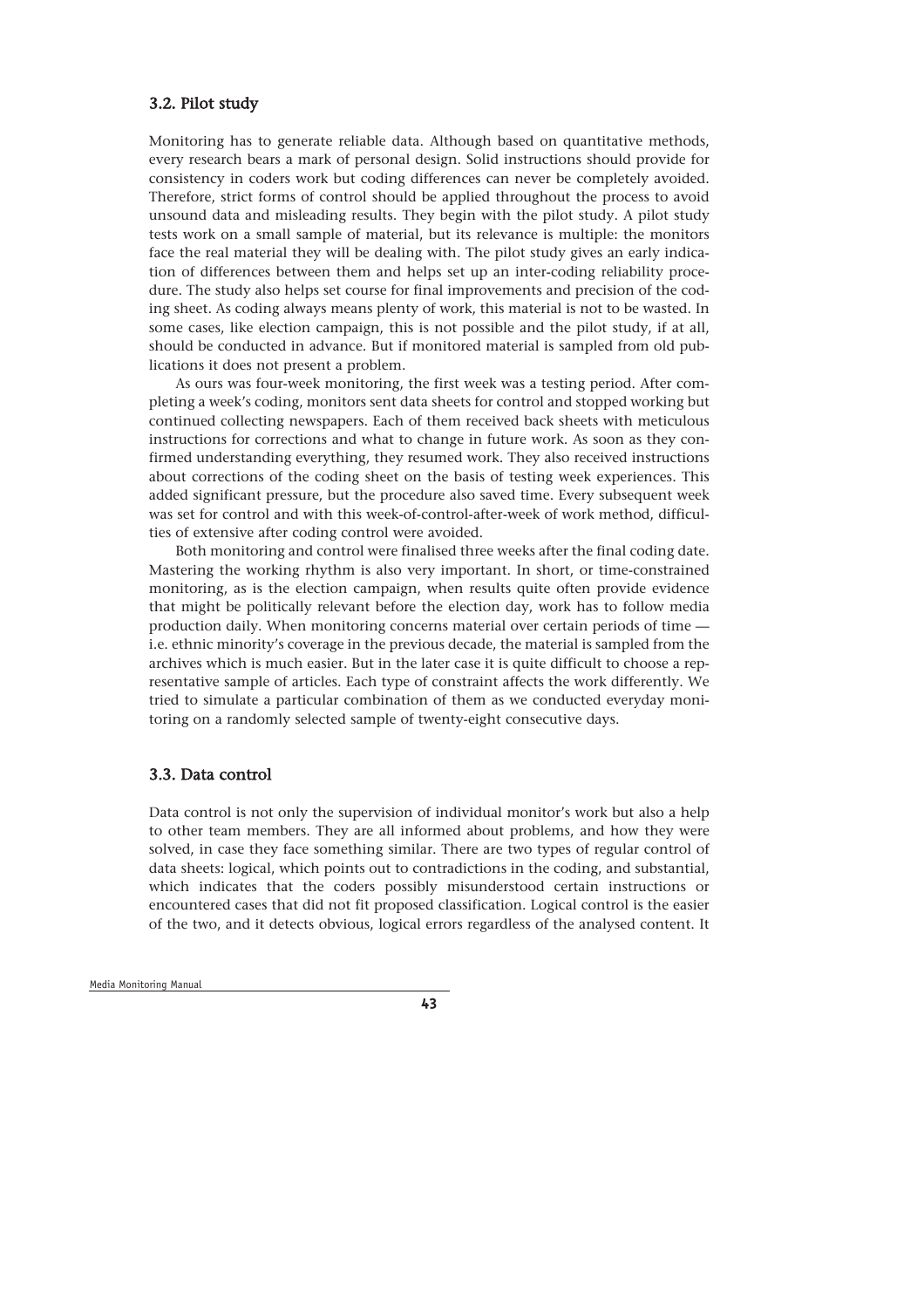is an initial check up based on spotting clear contradicting information, for instance, an item type coded as a brief can not be coded as very long in the salience column. Or, if the item does not contain visuals then visual presentation content cannot be anything else but none. This routine checkup shows accidental mistakes that may be caused by anything like accidentally switching numbers to typing mistakes. Individual mistakes are most difficult to detect, as they do not follow any logic but they are also not as damaging as they are sporadic. Most of them can be avoided with thorough care. Substantial control includes overseeing monitors decisions about incorrect coding. It detects consistent errors made throughout a data sheet. Systematically repeated errors are more serious but observable through their consistency. For example, if identification refers to a minority in general  $-$  Bulgarian Muslims, Roma parents, Hungarian minority, the gender can not be coded male or female but always as other, as in the case for actors whose gender is not specified. It was the same rule for cases when a collective actor was presumably only  $-$  male Albanian terrorists, Serbian Chetniks, or Turkish businessman. The ratio of female/male actors, therefore, refers only to cases of explicitly stated gender. Additionally, the high frequency of collective actors with non-specified gender and its relevance for gender relations had to be explained using other indicators as well.

One more procedure for checking the validity of data is inter-coding reliability. It measures the level of agreement between coding work performed by different coders on the same material. In reliable monitoring, two or more coders after the same instructions and using the same schedule sheet come up with the same data. If they produce very different data it may mean that the coding sheet is not precise, or is too evaluative, leaving room for different interpretations. A low level inter-coder agreement raises doubts about other coders' results and implicates that any change of monitors would affect the findings. It seriously questions the quality of data and all the interpretations upon them.

Inter-coding reliability can be tested in several ways. The easiest is to compare findings of two coders using a small sub-sample of articles. In cases of very strict academic studies, it is sufficient to test up to 10% of the material. In our study, because of the many language difficulties and with only one team of commonly trained coders, a monitor from one country (Bosnia and Herzegovina) was asked to inter-code one week of the press from Serbia. The overall inter-coder agreement was very high (95%), with some variations depending on the category. Although it was a small amount of the total material, it was still one quarter of one country's amount, and as such a very good indication of a high level of similarity in coding.

#### 3.4. Finalising the coding sheet

After the pilot study and the initial data control, coding sheet can be finally revised. In our monitoring there were three important implications of the pilot study: first, initially the number of ethnic minorities that could be analysed in each text was limited to three. But, cases of three actors in the same article were extremely rare, as there were only two such items in one country. The coding sheet therefore was revised to allow only for two minorities. As there were seven features about each actor that should be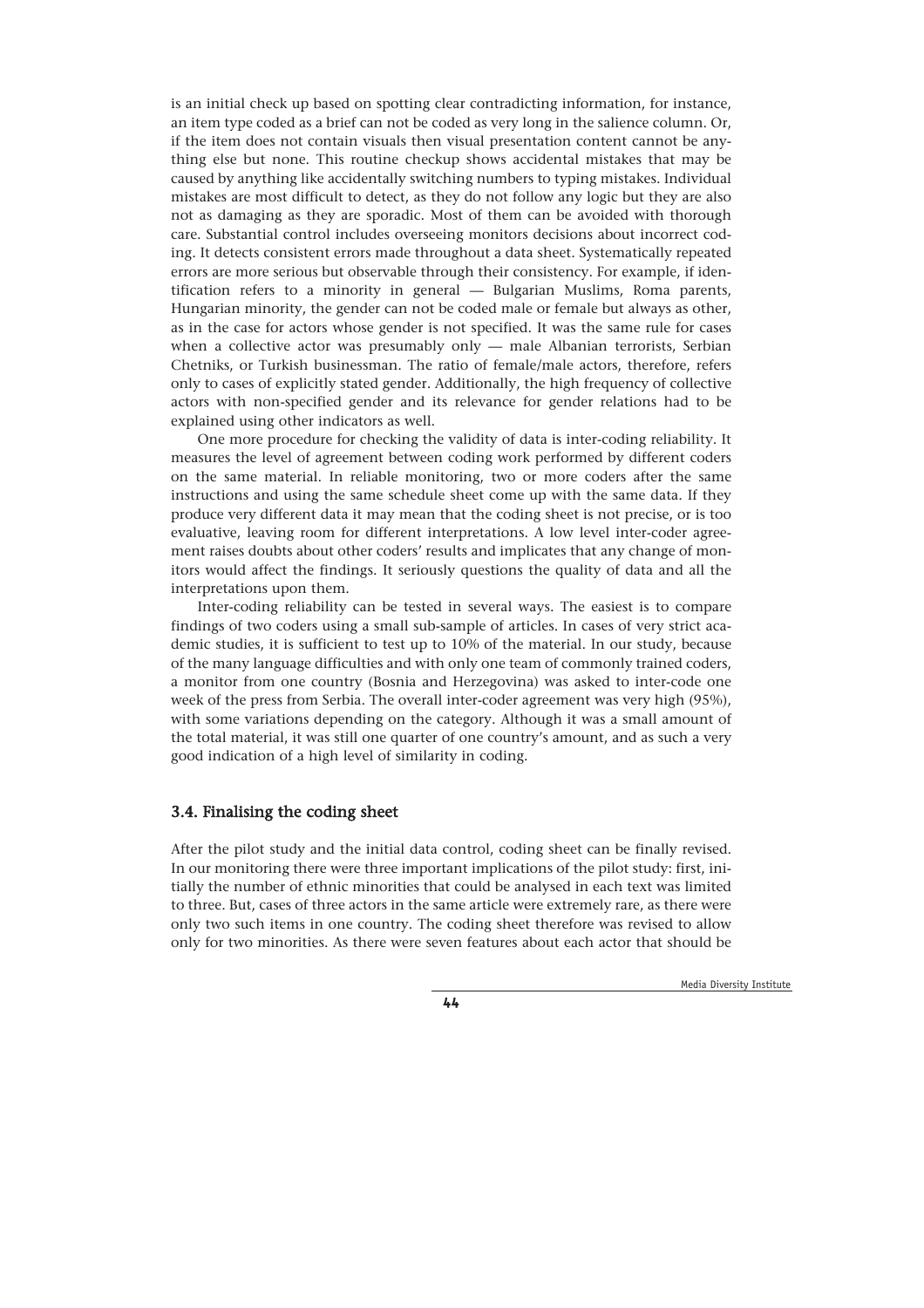identified, this also meant leaving them out. Seven columns less made the data sheet much easier for handling.

Second, even with a very extensive list of ethnic minorities it was difficult to standardise them as they were appearing under a variety of names. Close to two thirds of listed minorities appeared at least once, but many were coded under the option 'other'. This stayed unchanged as it was not possible to have codes for 'non-Albanians' or 'Balkan minorities' or 'minorities in Macedonia', etc. It was better to preserve this variety because that kept track of less frequently seen groups, which would have been lost, if they were just coded as 'other' without an indication who they were.

Third, there was confusion between 'identification' and 'attributes' as both referred to ethnic minorities covered. They were included to provide evidence of crosscountry differences in treating ethnic minorities by comparing different lexical choices and possibly the usual ways of naming certain minorities. But, unfortunately, it did not bring expected results. Identification captured how the newspaper identified actors. But open attributes about actors were quite rare, so it was changed to refer to the characterisation of the whole event covered and not only particular actor's activity within it. This provided data about major explaining-metaphors, and contextual features of minority coverage valuable for further analysis. The particular importance of these two categories was in their textual nature. Most content analysis tends to exclude those completely, as they are difficult both for coding and processing. But textual material is extremely useful for report writing.

Media Monitoring Manual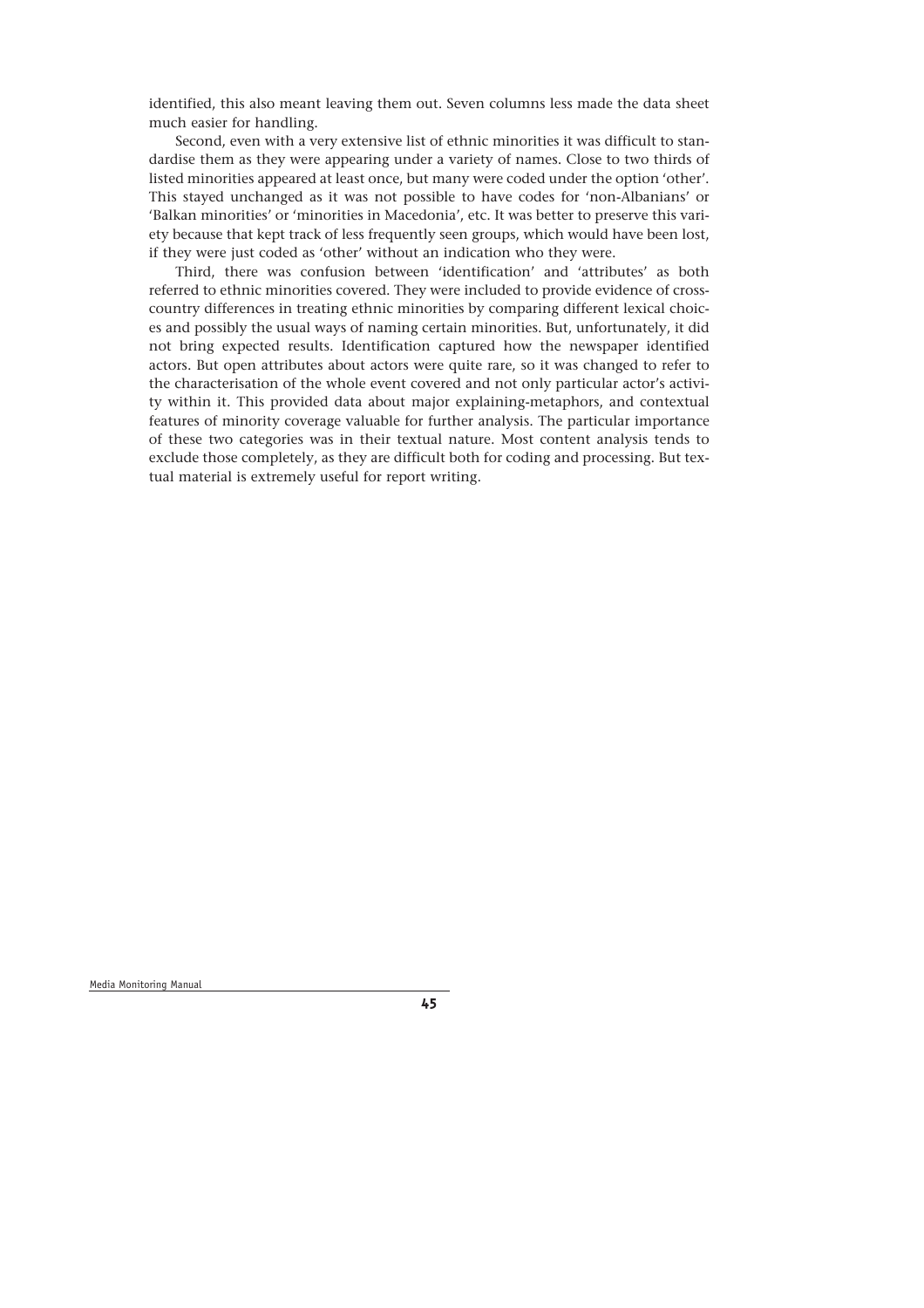4. **Data processing**

Media Diversity Institute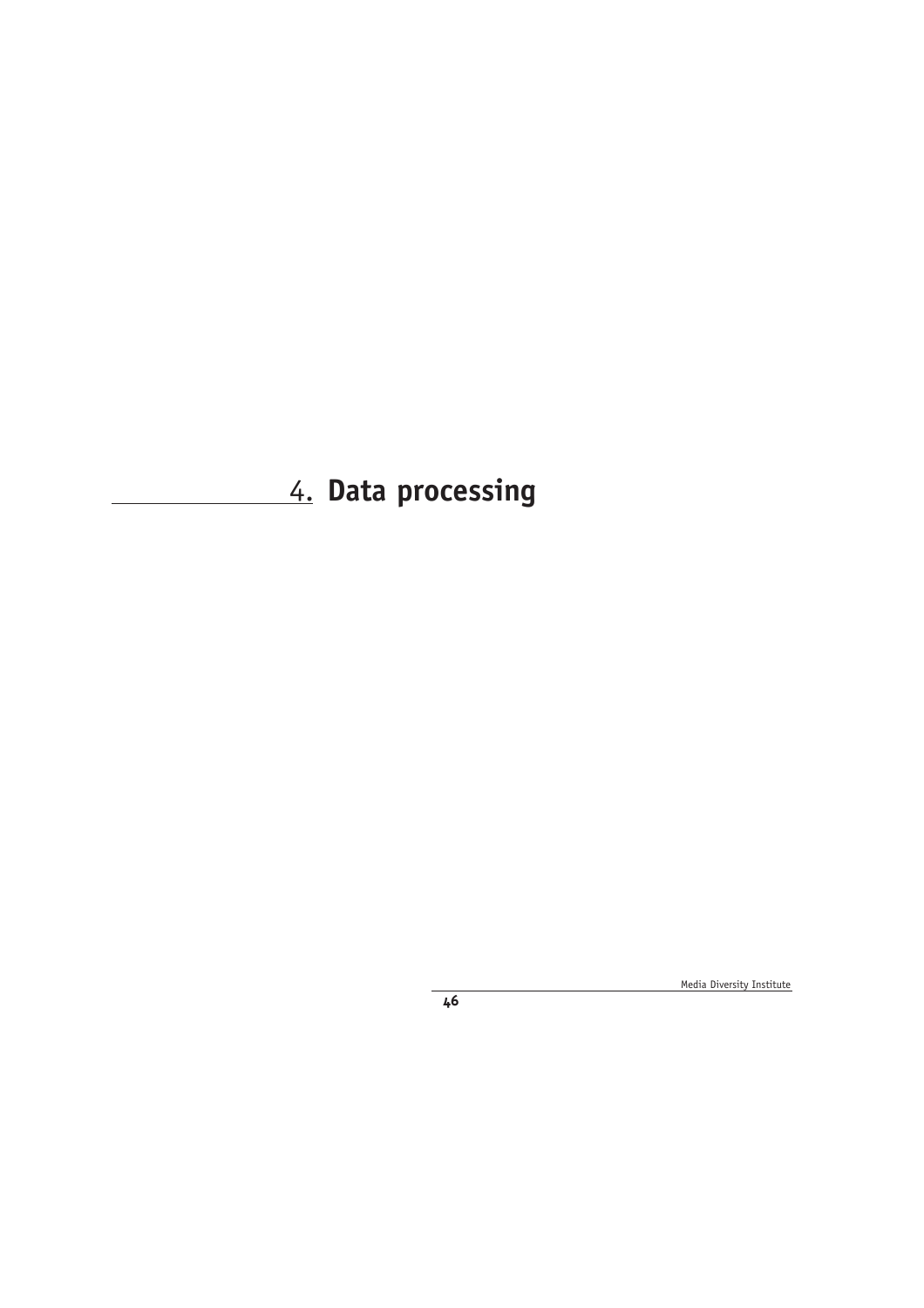## Data processing

onitoring always generates a huge amount of data, which has to be processed effi-**M** onitoring always generates a huge amount of data, which has to be processed efficiently and relate to study objectives. Some raw data might not even be used as studies sometimes tend to accumulate a lot of unnecessary data. An initial processing plan is already set up in the project design. But it is also a separate type of task which is usually performed by analysts with different skills. These require technical knowledge and an ability to handle data meaningfully. Processing became much easier, even more exciting work, thanks to the specialised computer-based programs available. Some of them are easy to apply and usually offer many possibilities. Though they guarantee accuracy and efficiency, they are not expected to generate 'results' by themselves. Processing requirements should follow from the major questions/hypotheses of the project. They frame the expectations and goals of data processing.

#### 4.1. Data sheets

Before commencing with the processing, data sheets filled in by monitors should be controlled and, if necessary, technically adjusted. The data sheet is a standardised data entry form. It is designed to coincide with the coding sheet, and to avoid any confusion, it has the same structure and naming. That makes data easy to handle for monitors and processing analysts. The rows on the sheet contain data for individual texts, while each column refers to a separate category. Any particularly complicated parts of the sheet should be explained to coders carefully and carefully controlled. For instance, if more than one minority can be coded in each article, as in our case, then it is recommended to complete the full cycle for one actor (gender, defining role, voice etc.) and then go back to the ëactorsí column and start a new cycle for the other actor. It makes the work easier and more visible that in the absence of a second actor, all columns referring to his/ her social role, gender, defining role etc., should be marked 'x'.

Data sheets should be filed in very carefully as a simple switch of numbers or columns can cause a lot of problems. More experienced monitors might decide to code straight on to the computer, but some still use working sheets first, and type in the data afterwards. All the monitors in our project were highly qualified and were competent users of Microsoft Excel, making it the obvious processing program of choice. There are other, more sophisticated, programs available, but these can be more demanding. One of the most widely used programs in social science research is the SPSS (Statistical Package for the Social Sciences) but studies can also use specially designed programs, which requires additional training. For our monitoring, like most of this scope and type, Excel was quite sufficient. Large scale studies must distinguish data collecting from processing work, but media monitoring is not the same as academic or market research, even if they might use same methods. Monitors are not just

Media Monitoring Manual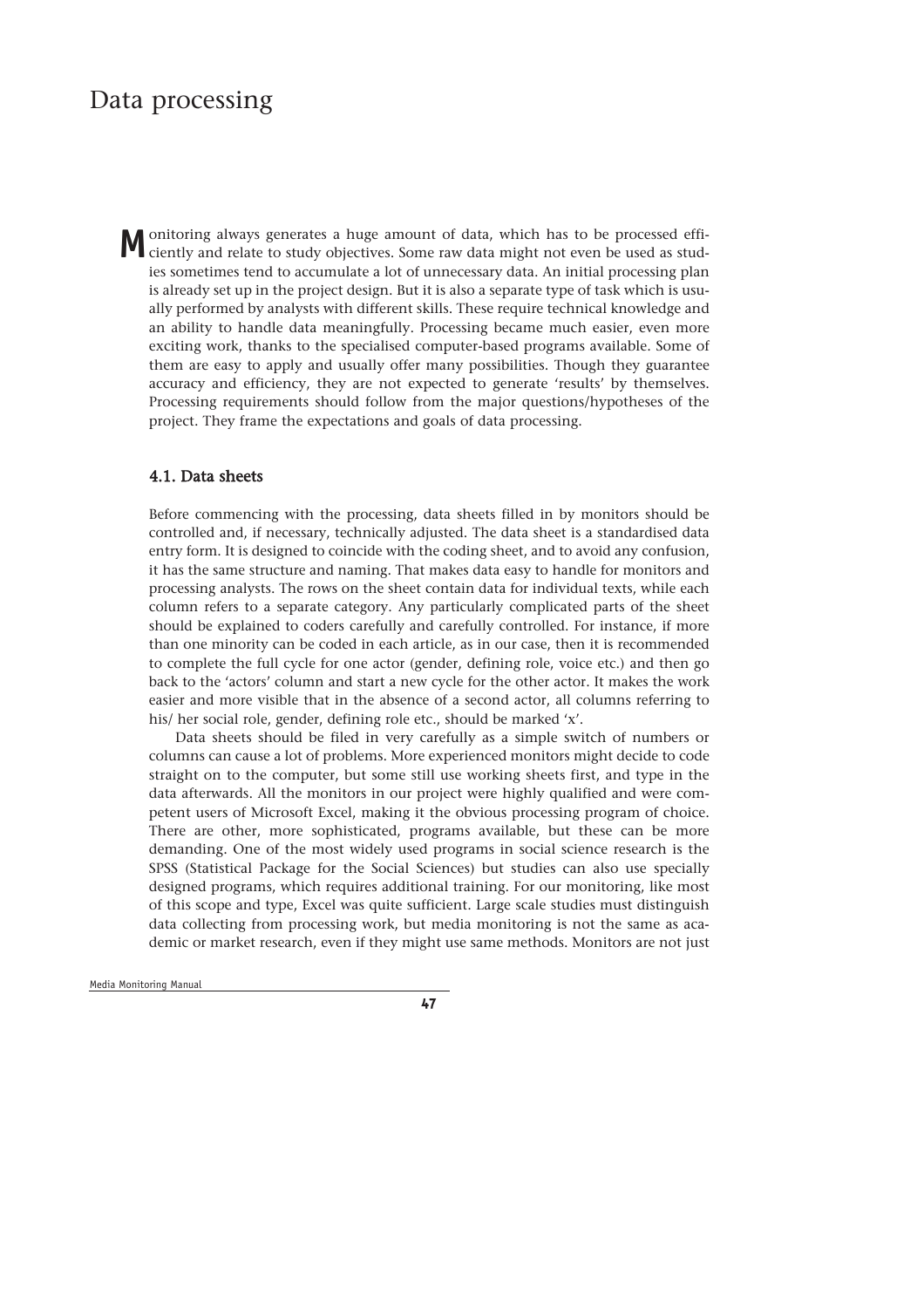coders or data collectors. They form a team of qualified media analysts that contribute to the project in several ways  $-$  by writing parts of the report, handling the database and writing separate essays for respective countries, for example. Encouraging them to master data processing is a worthwhile task, not just because it makes work more efficiently, but it also helps them become better team members.

#### 4.2. Cross-referencing

The first processing task is always to calculate the data for each of the analysed categories. This is an indication of the total data-set that will be dealt with and is useful to study it carefully, observe possible correlations and obvious 'messages' it sends. This should indicate both the frequency, how many times each of the individual options appeared, and if the nature of the category allows, one can establish its average value. For our study it was more important to establish frequencies, and to present them for each option, both in terms of absolute numbers and their percentage  $-$  for example, 'conflict' was a topic with 516 items  $(32.17%)$ , 'minority policy' had 277  $(17.27%)$ , 'everyday life' had 375 (23.38%) and 'regional issues' also had 516 (32.17%). Categories were defined so that they did not require a calculation of the general average value, although it is quite common to do so in some content analysis  $-$  like an average number of articles per day, or average number of lines/words/columns per article.

This first scanning also brings to one's immediate attention some unexpected results or some strikingly obvious findings. In our monitoring, one unexpected result was the very low ethnic coverage in the Kosovo press – almost three times less than in Serbia and more than four times lower than in Macedonia. An expected but nevertheless striking finding was an obvious under representation of women from ethnic groups, who made up less than three percent of actors. And media selectivity of sources when writing about ethnic minorities was also surprising — they are 'directly quoted' in less than a quarter of articles about them.

Further data processing tasks follow from the monitoring objectives. In a comparative study, it is common to aggregate data for the whole region first, and then find out all the findings, or most of them, for each country. If the monitoring objective is to compare certain problems in various countries then the data will be processed to best present country variations, such as maximum and minimum values, the 'average country' value etc., and how they relate to the regional framework. If the objective is to analyse a certain regional problem, then processing should focus on aggregating data about the various problem dimensions and only secondary country differences, which provides one set of problem varieties. Finally, the objective might suggest relating results between two or more of the sub-selected countries. In our example, it could be countries with common borders, or those sharing large minorities of common origin, like the Roma or Albanians, or it might be countries that were recently involved in violent ethnic conflicts, such as most countries of former Yugoslavia. Similarly, there could be many other choices in response to particular research questions.

The objective of our monitoring was to analyse the representation of ethnic minorities in the South East European mainstream press — how they are represented, what are the regional similarities and what are the country specific dimensions of the

Media Diversity Institute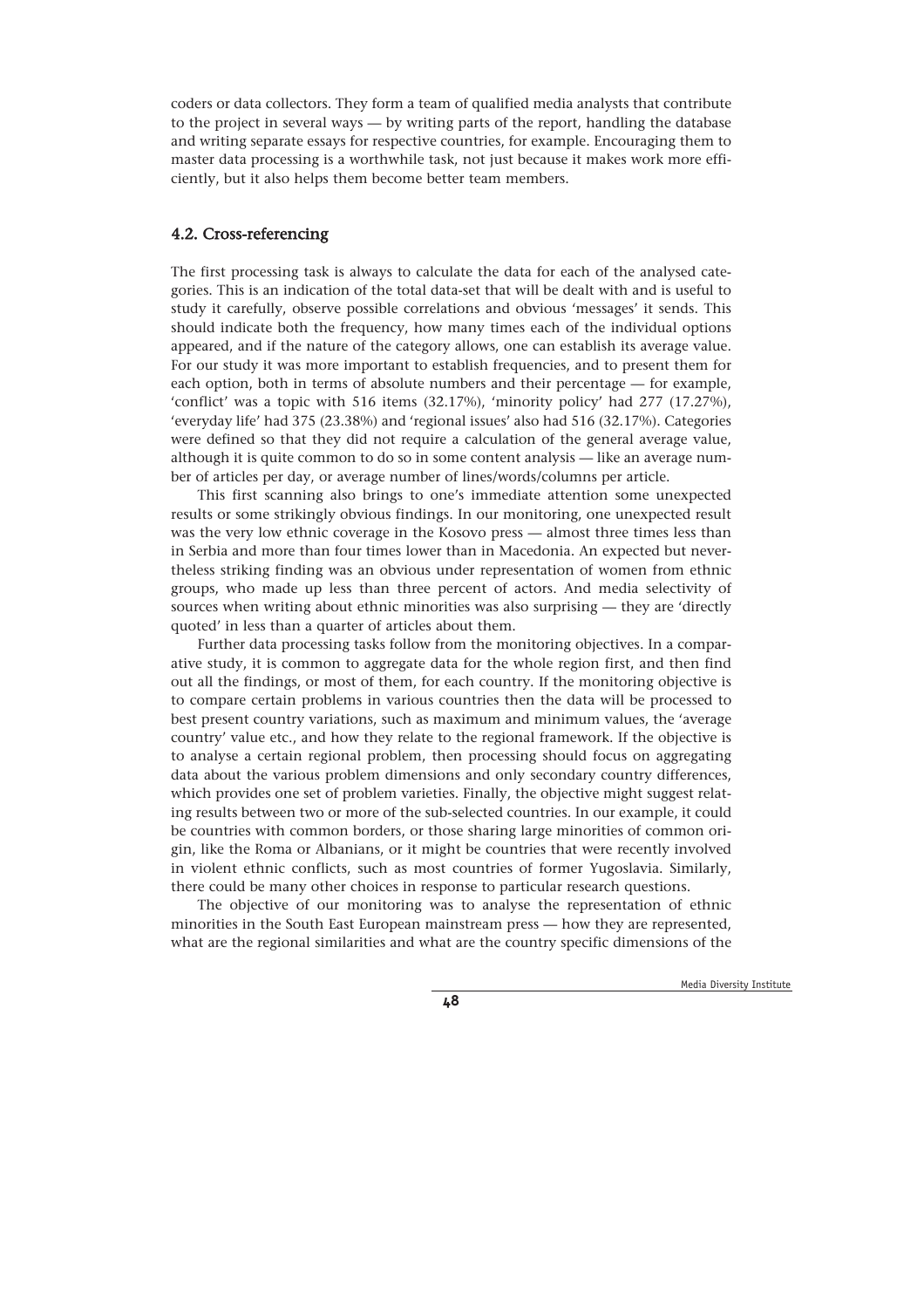coverage. There were three leading hypotheses postulating that (1) the type of coverage, primarily discrimination and press intolerance, are related to general social conditions, (2) that similarities in coverage indicate some common regional patterns in majority-minority relations and deeply rooted stereotypes, but also (3) some shared journalistic standards that do not accommodate for ethnic diversity and tolerance in the media. All three hypotheses defined very complex realities and could not easily be validated by elementary research data. Most of the data had to be additionally crossrelated and combined with findings that could support offered explanations and research conclusions.

In the case of the first hypothesis the 'overall' minority coverage is related to the quality of inter-ethnic relations and respective country stability. 'Stability', of course, can be interpreted in a number of ways but for this project it was defined in terms of the presence (or absence) of recent violent inter-ethnic conflict. Findings indicate that the amount of politicized and conflict-related coverage, along with intolerance and discrimination, increased in cases of open or recent violent conflicts. Overall coverage was synthesized from a variety of features, particularly the number of articles, their salience, topics, selection of minorities, discriminatory headlines and frames. Of course, these dimensions appeared in different combinations across countries. For instance, minority coverage in Kosovo is slight and very discriminatory, whereas coverage in Albania is not at all discriminatory but is completely devoted to ethnic conflicts involving the Albanian population in the region and is therefore entirely politicised and conflict-related. On the other hand, coverage in Hungary is considerable, more than Romania, for instance, but the former is less discriminatory and conflictrelated than the latter. So, findings imply that social stability does influence coverage of ethnic minorities but the nature of the influence and it's press 'expression' varies across countries. Interpretation of particular discriminatory strategies in different countries newspapers had to address this combination and its relation to press intolerance. To obtain this further evidence some data has to be inter-related. The example below shows a pattern of cross-referencing and how data becomes more relevant when related in a particular way:

Firstly, one needs to select the categories that will be useful to relate to each other. Usually, the frequency of particular options suggests how important they would be to process. In the category frames with the options of 'descriptive'  $(61.6\%)$ , 'prognostic' (5.61%), 'evaluative' (22.51%), 'mobilizational'(5.67%) and 'discriminatory' (4.61), it is probably most interesting to start with 'discriminatory' and see how it relates to ethnic groups in those articles. All minorities are listed by the number of appearances as coded in the 'actors' column. So, the value for one particular option in the first category is related to total amount of the second  $-$  as in the example offered in the Appendix, 'discriminatory' frames are cross-referenced with all 'actors'.

This is the first level of cross-referencing and it establishes the distribution of discriminatory articles about ethnic groups throughout the region. In this example, further grouping of actors would have a similar effect as additional cross-referencing. Each minority had a separate code in each country (Bosnians were coded separately in Croatia, Kosovo, Srbska Republic, Montenegro, Serbia and Macedonia, for example, so one ethnic group could appear under several codes). Therefore, further grouping reveals a clearer picture of the regional distribution of discrimination on the basis of

Media Monitoring Manual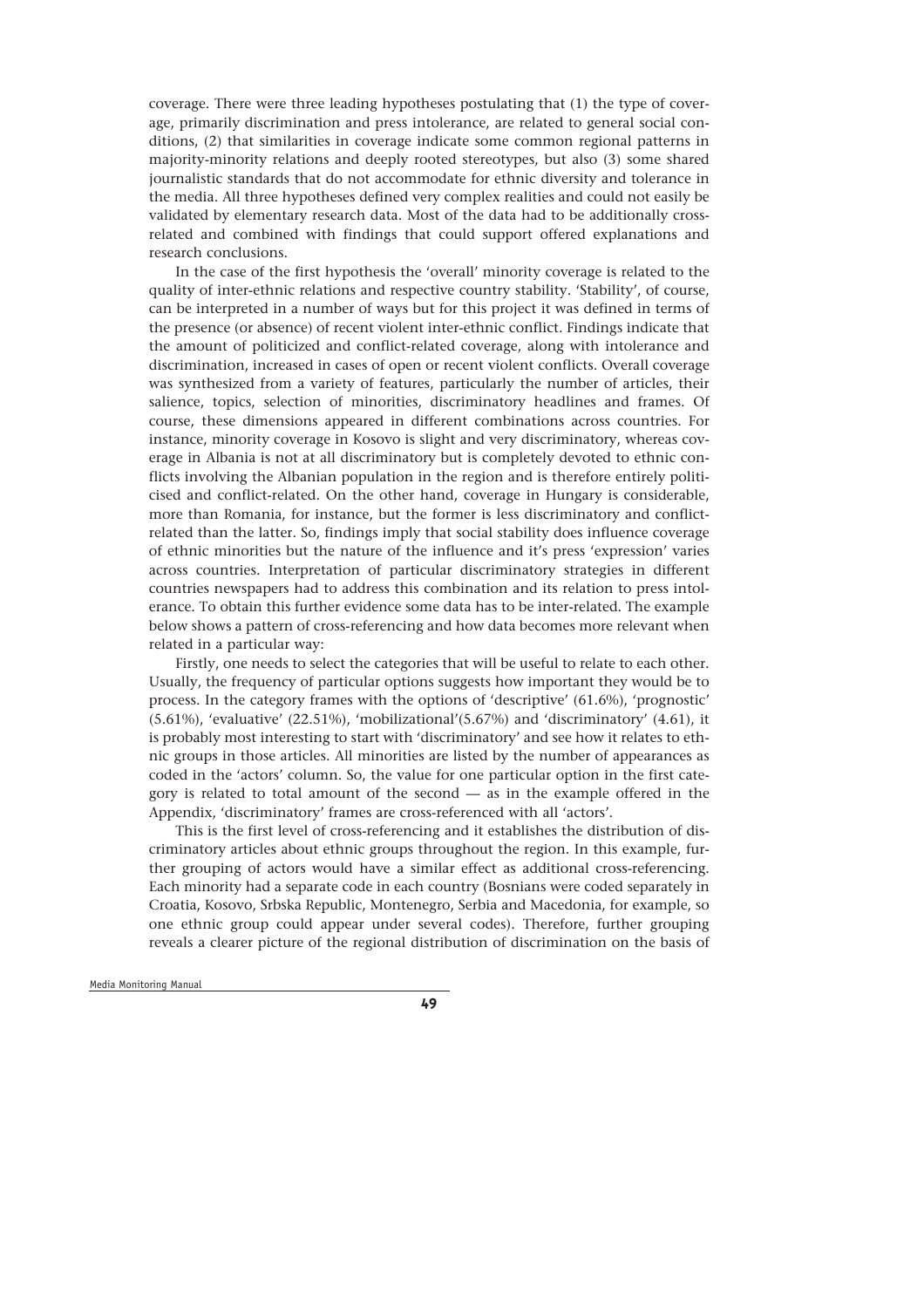ethnicity. It also singles out the most commonly discriminated ethnic minorities regionally.

The second level of cross-referencing relates one option in one category with only one option from another category  $-$  in our example, 'discriminatory' framing within a single ethnic group  $-$  Roma, for instance. This will show frequency of discriminatory Roma coverage in the regional press.

Following the same example, next level of cross-referencing would relate this result (discriminatory coverage about Roma) with options from the category 'gender'. or ëcountryí and provide data on how many of this articles were about Roma women or in a particular country. This crossing can include not only more options but also more categories – how many of these Roma women were politicians or had a direct 'voice' on events etc.

#### 4.3. Text analysis

Some interesting findings might call for additional cross-referencing in order to double check or support some results from a different angle. If those results coincide, the gain is multiple as this can later support analysis of more complex occurrences. It is, also, somewhat of a confirmation of the quality of monitoring. In our study, there were several co-occurrences of different dimensions pointing to similar conclusions. For example, in over 60% of the articles monitored, ethnic minorities were not 'quoted' or 'paraphrased': they were only 'referred to' by others. Effectively, they were not sources of news in those articles, even though they were spoken about. Their role was passive and they were presented through views of others without active participation or self-representation. Similarly, in over 60% of articles they had no 'defining role' but were 'defined' by others who had a direct 'voice' over the events presented. So, even in the daily press, and even regarding conflict-related and politicized events in which they were included, their views are mostly excluded from the coverage. This indicates inadequate journalistic practices which lead to an unequal and biased presentation of ethnic minorities by denying them active role. But, this professional conduct coincides with the marginalisation of minorities which has been made apparent by their very limited number of social roles. So, this co-occurrence implies consistency in the limited access to social resources for minorities, be it financial, educational or otherwise.

The last and most difficult task is the processing of textual data, such as headlines and other selected lines of text. Most content analysis excludes this data entirely since it cannot be analysed quantitatively. It is usually argued that the purpose of quantitative analysis is to transform texts into numerical codes that can be calculated. Also, language is an 'object' of more interpretative methods like narrative or discourse analysis, which is run by different research protocols. Multi-lingual and cross-cultural studies are particularly difficult in this respect and textual analysis cannot be done without language specialists. There are computer programs for textual analysis that can easily identify words, their frequency, location or context and analyse whole vocabularies. But it is difficult to combine qualitative (textual) with quantitative (numerical) processing when there are only some strings of text among numbers.

Media Diversity Institute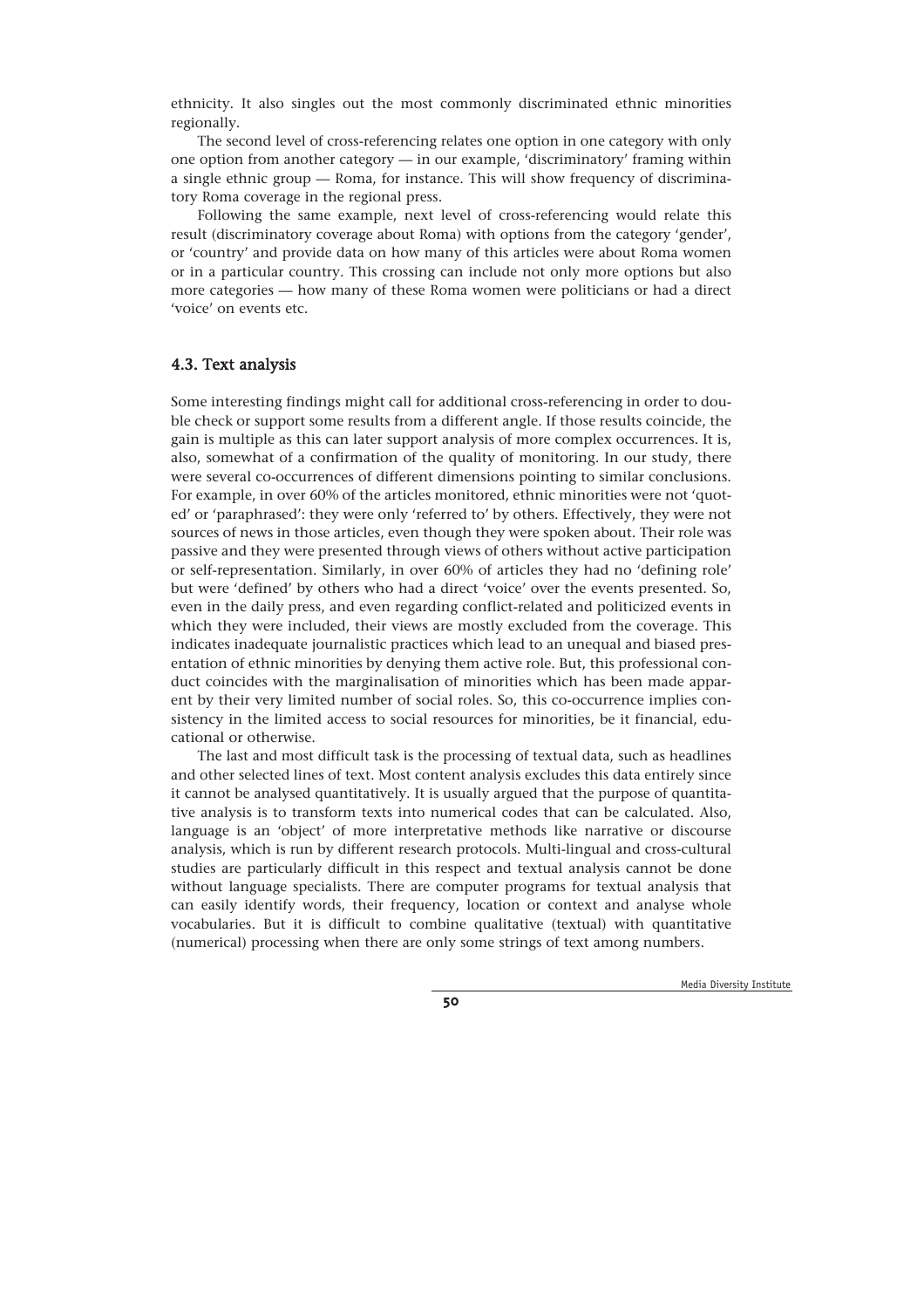In our monitoring, textual data came from two categories; 'identification' and ëattributesí. They were only included for elementary indication of linguistic differences between countries and the relevance of studying them. Even this was not easy as the semantic fields of words do not translate in different languages. For example, there are many ways to say 'rebel' in Serbian, and some of them evoke entirely different emotions. So, without going into language subtleties it was important to at least note how the press identifies certain ethnic groups, whether they were regularly referred to as 'Roma', 'Gypsies' or 'dark-skin boys', for example. Insight into the prevailing patterns of identifying actors demonstrates weather the press usually attempts to simply 'name' or to attaché a loaded meaning to groups by referring to them either as 'Albanian National Army' or 'fighters', 'rebels' or 'terrorists'. Textual data was, therefore, used to complement the results of quantitative analysis and to highlight particularly obvious findings.

Media Monitoring Manual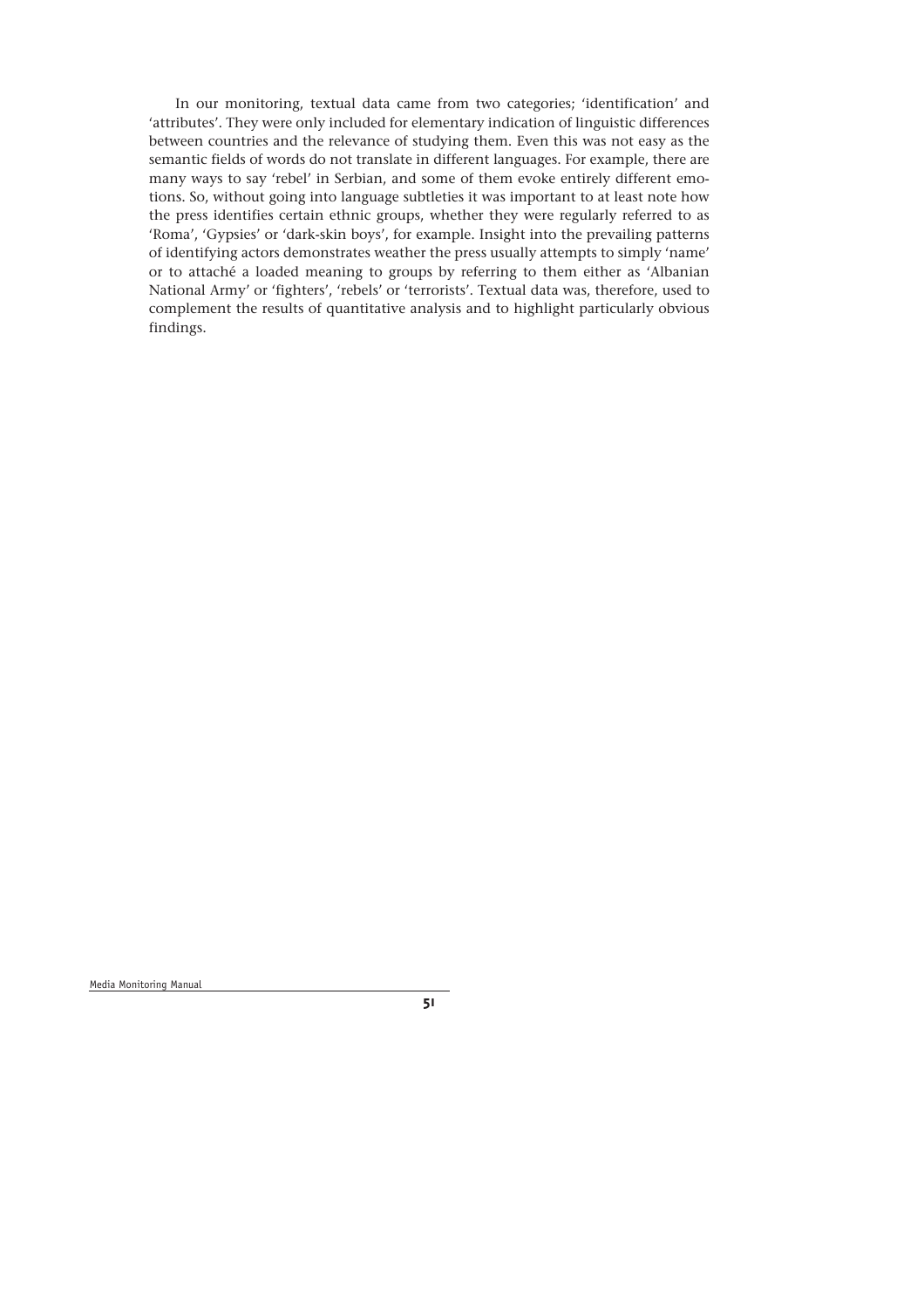5. **Monitoring report** 

Media Diversity Institute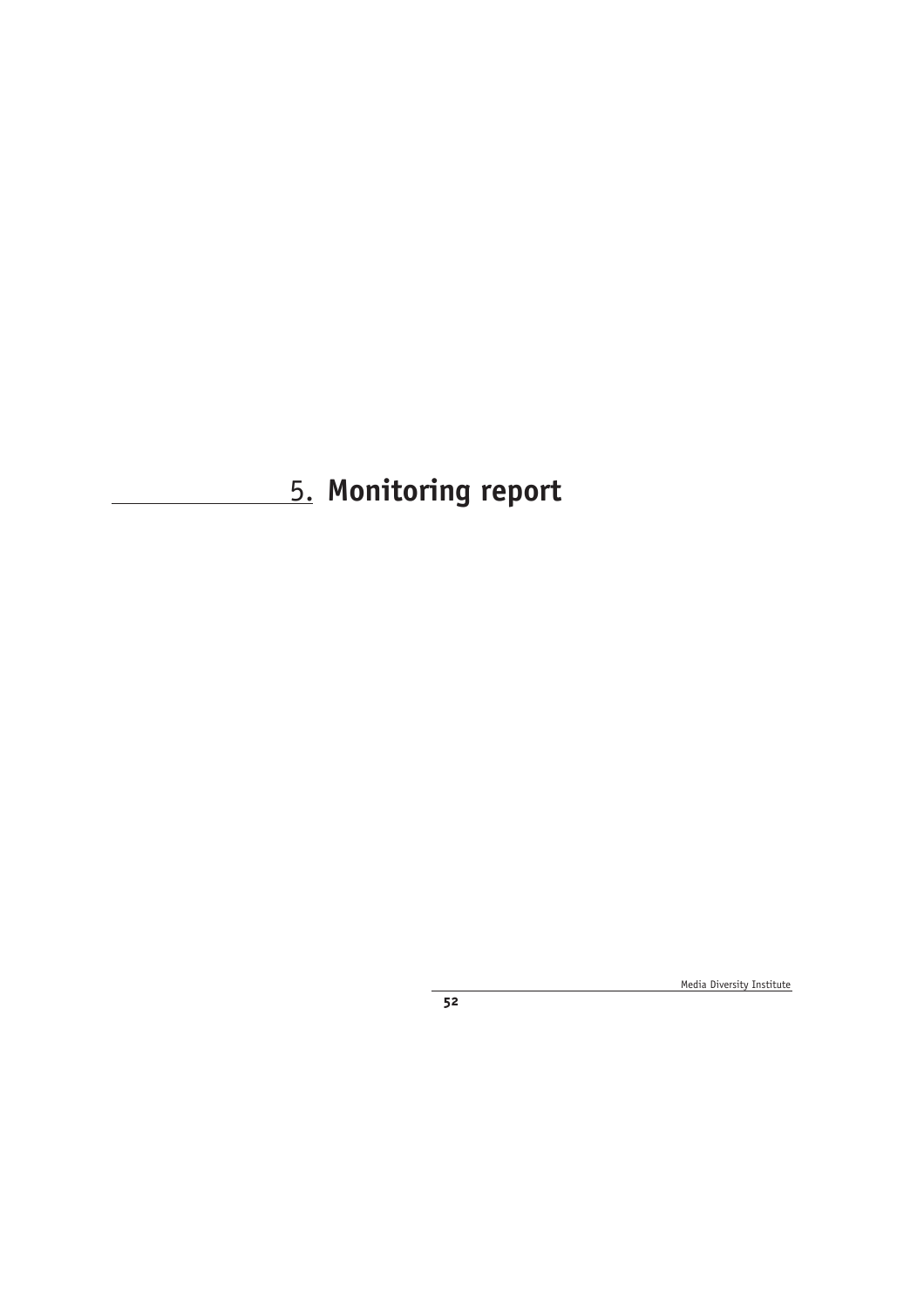### Monitoring report

ll monitoring must conclude with a report on its major findings. The type of report All monitoring must conclude with a report on its major findings. The type of report depends on the study objectives and it may assume a number of forms, lengths and presentation styles. It needs to present what was accomplished, go back to the initial research questions and discuss them in the light of empirical evidence. It is a very demanding part of the project as it also provides context for interpretation of the findings. Data does not prove anything by itself; it's significance comes from plausible explanations.

The report is further determined by the purpose for monitoring. If it is motivated by a policy initiative, like if our report was commissioned by a government ministry, for example, it would probably focus on discriminatory practices and their political implications. If a human rights organization initiates monitoring about the same subject, the report may focus more on detecting forms of discrimination and how particular groups fall victim. For a professional organisation of journalists, the report would probably indicate the inadequate standards and professional behavior that leads to misrepresentation, and may have suggestions on how to rectify this.

Each of these separate reports could be written on the basis of the same monitoring. Sometimes results are rich enough to offer material for an extensive study. In that case, it helps to include references for more than one project, to review relevant literature, the results of other similar studies, or references to public opinion surveys on ethnic distance, for example. Evidence might then contribute to a more ambitious debate about media performance or diversity reporting. Even in not so ambitious cases, findings can be reported in different types of texts, as in our example, in which we provided a research report and a book of findings.

#### 5.1. Research report

Regardless of the purpose or project objectives a report has to address certain topics:

*1. Information about the project.* The report needs to state the monitoring problem, its objectives, hypotheses and some notes on methodology. This information is to help readers find out what kind of material they are dealing with. A note on methodology is especially important and it should indicate the media used, the time frame and the techniques of monitoring, sampling and units of analysis. Readers should be able to identify this individually. Project design maps the research territory and is crucial for how a selected problem will be analyzed. Some of this information is essential and necessary, but some is only relevant for debate on methodology or for clearing possible doubts about results. In the case of comprehensive studies, this would extend to include a general theoretical framework and operational definitions of the concepts

Media Monitoring Manual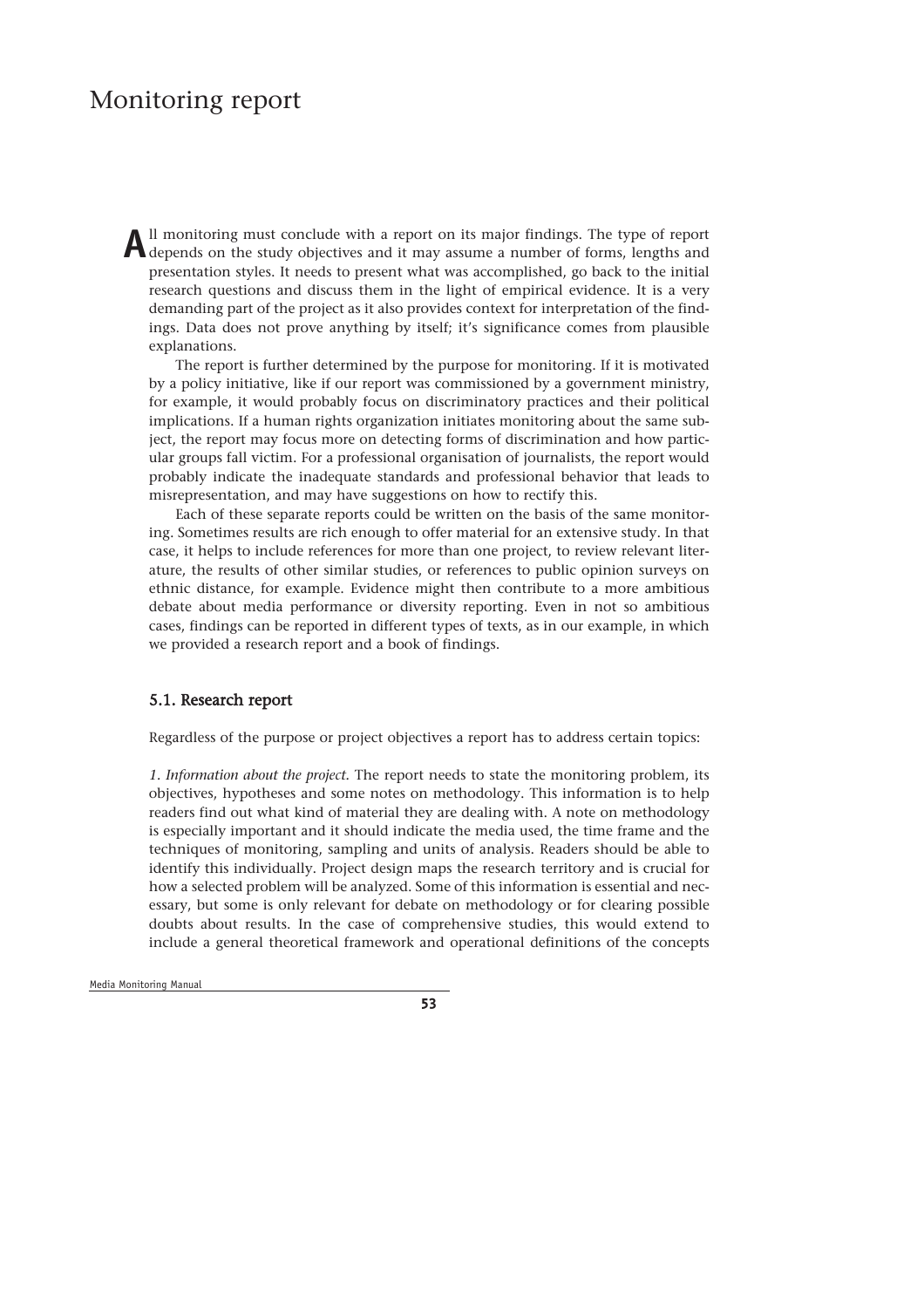and terms used. In our example, it would be on the importance of media images, the relevance of ethnic minorities coverage for reporting diversity and forms of symbolic discrimination, etc.

*2. Major conclusions.* The report should open with crucial conclusions referring to monitoring objectives. Usually, there are only a few major conclusions and they summarise overall findings about the essential dimensions of the research. Conclusions are not easy to reach; they follow from evidence but also from their proper interpretation.

*3. Monitoring findings.* Monitoring findings are at the core of the report. Their presentation and discussion relates directly to the research hypotheses. One of the most difficult parts of research is to explain the findings in a relevant way. The best way is always to refer to the questions that motivated the research. Is it easier to answer them now? Does the new evidence allow you to describe, interpret, explain and compare information better? Do findings support the major hypotheses? Validation of hypotheses, their acceptance or rejection, should lead to these answers. For example, from documenting inadequate journalistic practices in covering minorities  $-$  frequency of items, largely conflict-focused coverage, few minority sources quoted, discriminatory headlines, bias interpretation and derogatory naming  $-$  it follows that it was correct to hypothesise that this is a common practice throughout the region, which both supports and encourages fallacies of ethnic minority insubordination.

*4. Major problems.* Sometimes it is very useful to state the problems or obstacles in the monitoring and how they were dealt with. Quite often, they concern methodology issues and address difficulties in defining, categorizing or classifying media material. If conceptual work is not done properly, the monitoring might generate insignificant or unrelated data. It usually happens when monitors count and calculate whatever is easy to monitor or something that is expected from monitoring, like the exact number of lines for somebodyís quote, or the number of appearance without notifying the context. Well focused monitoring can save both time and effort.

The report is not an all-inclusive, closed set of findings about the subject. It is one interpretation of the issue, which is highly probable and backed up with research evidence.

#### 5.2. Research findings

A report does not include or refer to all the research findings, nor does it exhaust the interpretative potential they offer. Monitoring data, therefore, should be made available in a more comprehensive form for interested readers or as a potential source for analysis. This form of data presentation should be concise but as informative as possible and include a vast selection of results.

One useful way of presenting findings is to compile a book of charts, a collection of graphically expressed data. Charts are easy to follow and it is even better if they are complimented with respective tables. The book should open with some basic reading

Media Diversity Institute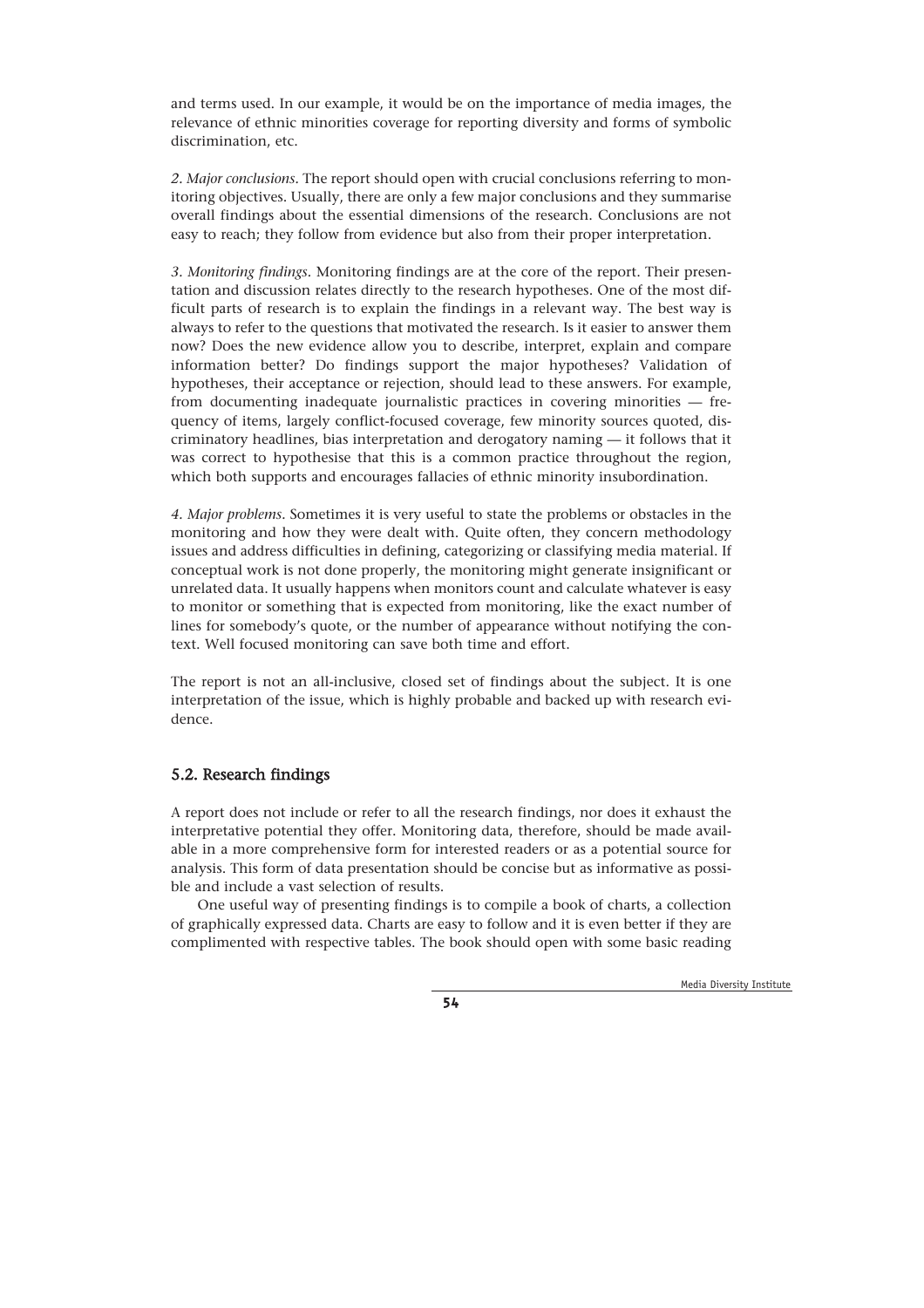indications of what was analysed, by what means and with what objectives. This means it can be an independent reading of any other project material. The material should be organised to provide easy access by different readers without needing to follow the sequence applied in a coding schedule. One possible way might be to systematise findings into four large sections: 'general data', 'topics', 'actors' and 'countries'. The 'general data' section should contain data referring to the whole region and mostly to the media format of articles - their type, placement, focus, framing, headlines etc. The section entitled 'actors' would present findings about minority actors — their social roles, gender, 'voice', visual presentation etc. 'Topics' should contain data about themes of the articles and 'countries' would provide basic data for each country.

A book of charts can be organized as a graphical narration about the monitoring, as in the example offered in Appendix 9. The major conclusions and research findings which were parts of the Report from our monitoring are also presented in the Appendix 8.

Media Monitoring Manual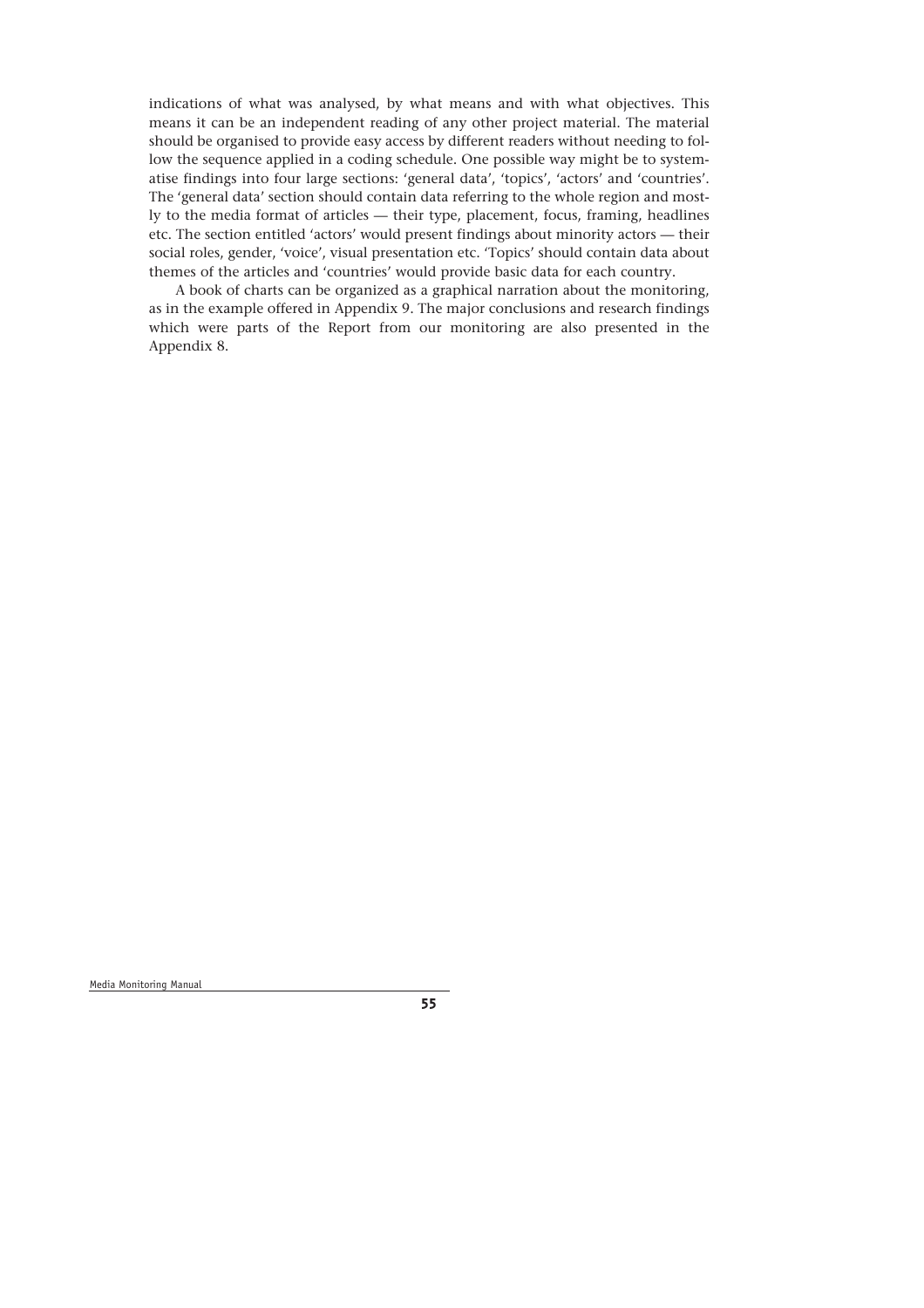6. **Conclusion**

Media Diversity Institute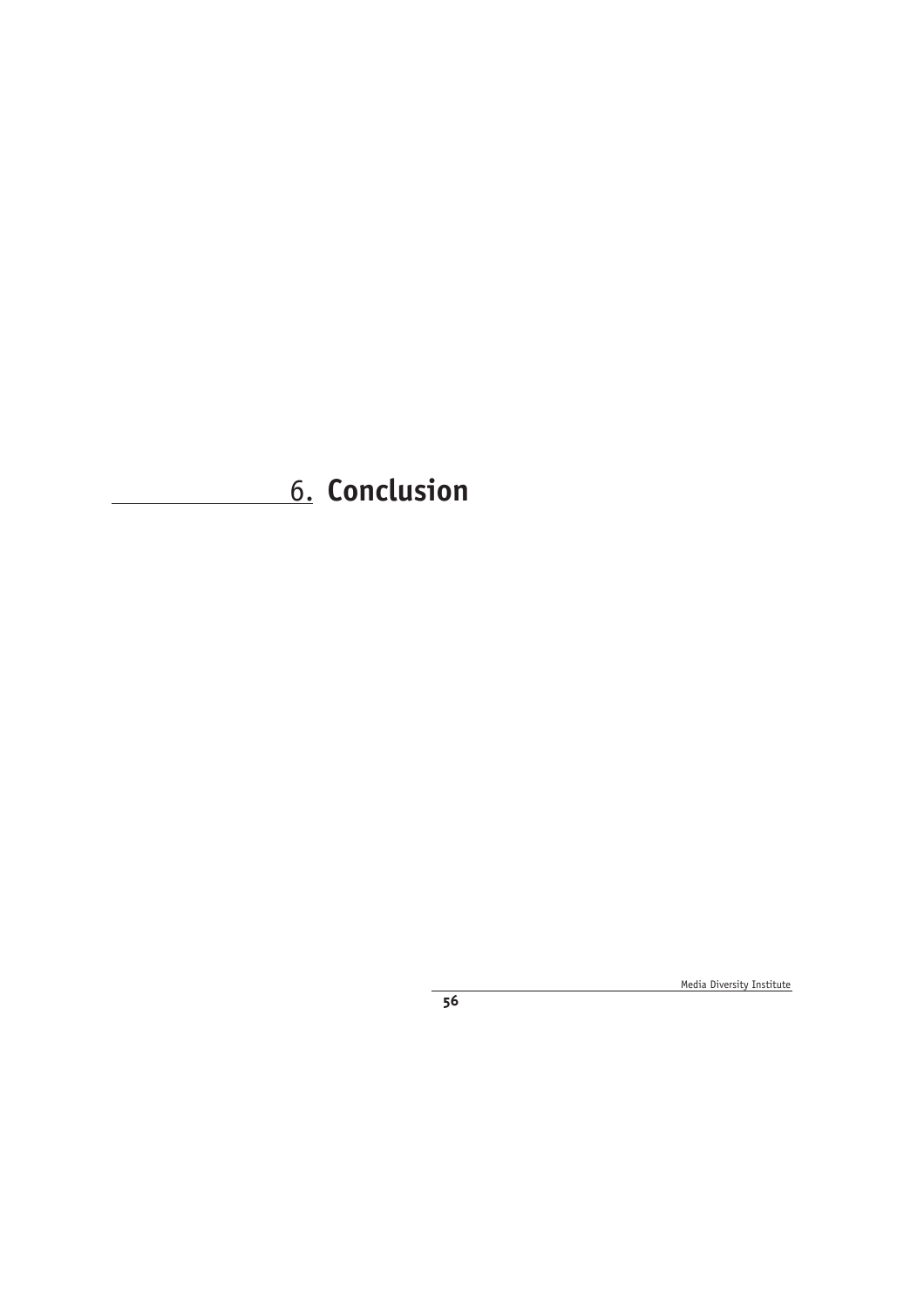## Conclusion

eading daily newspapers is an everyday ritual for many people. It is almost a form of Reading daily newspapers is an everyday ritual for many people. It is almost a form of their civic education. The media, and the newspaper press have been doing it for centuries already, provide people with definitions of events, accidents, entertainment, role models. They provide texts and images used to map 'reality' as we know it. So how we read them is important. And, it is not only how we read what is explicitly written, but also what goes unsaid. Implicit media messages are sent by the definition, selection and narration of what society is allowed to perceive, accept and criticise.

People rely on media images  $-$  on their combination of 'good' and 'bad', of 'us' and 'them', of 'old' and 'new' and of 'normal' and 'deviant'. In doing so the media offer more than information. They provide stories about reality and sometimes they are stories of exclusion and hatred, stories of a refusal to accept 'difference'. Of denying others for not being like 'us'. Some of their meanings are not immediately visible; some change over time or become apparent only in a different context. But many of them are simply brushed off as 'only words'.

According to the Oxford Dictionary, amongst its many meanings, 'monitor' is the name for a type of lizard which gives an early warning about crocodiles. As important as it is for the animal world to survive the peril of crocodiles, it is equally important for humanity to survive the social ills that early warning may prevent. As recent conflicts have demonstrated, those who incite hatred, those who aim to hurt and humiliate others are ready to do more than just talk. And they even warned us in their very public messages of hatred that they would cause such devastation.

Media Monitoring Manual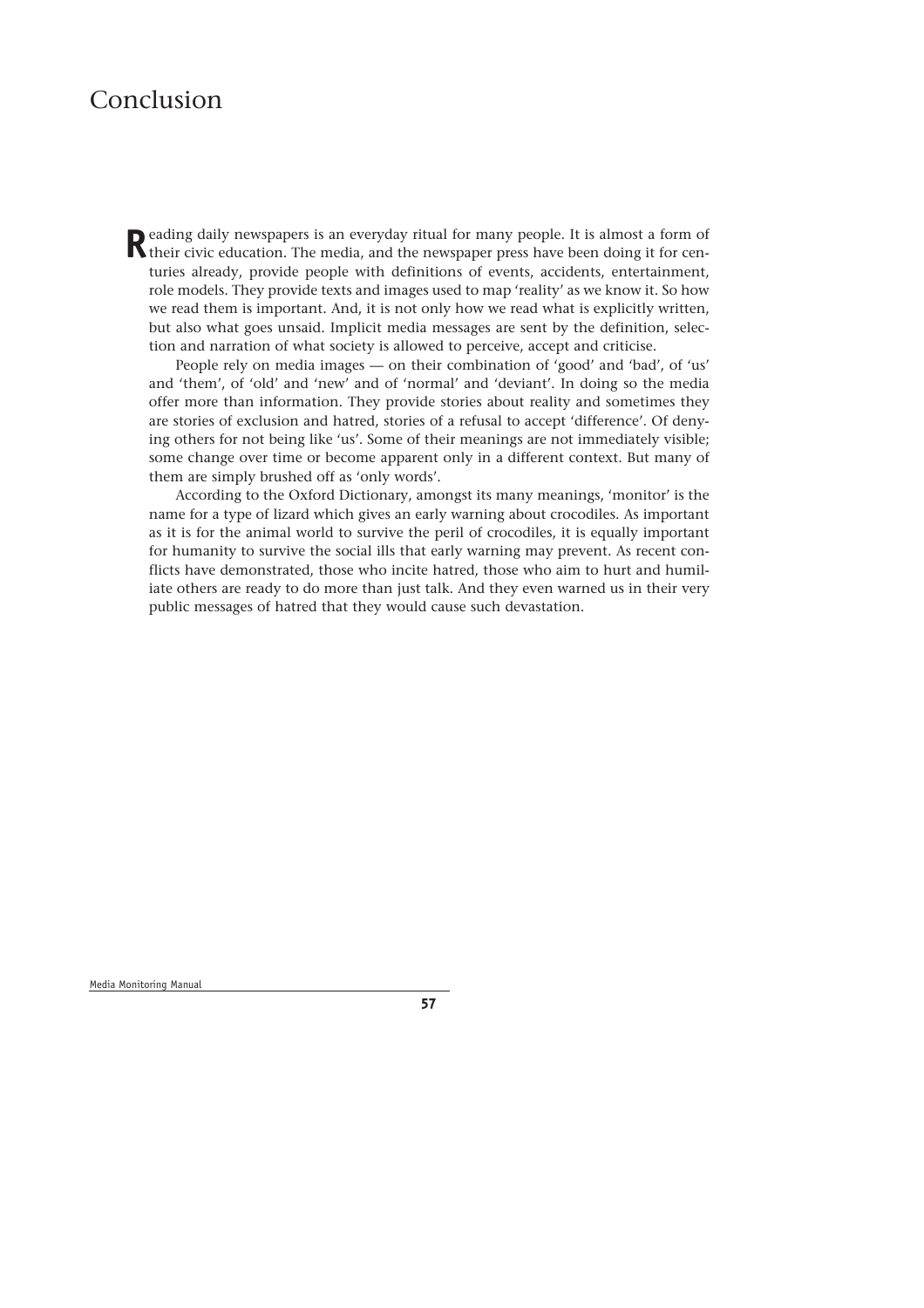#### Selected literature

- ó A. Asa Berger, *Media Research Techniques*; Sage, London (1988)
- ó A. Hanse, S. Cottle, R. Nerine & C. Newbold, *Mass Communication Research Methods;* Sage, London (1998)
- $-$  G. Gerbner & L. Gross (1976), "Living With Television: The Violence Profile", *Journal of Communication, 26 (2), 173*-199 (1976)
- ó Glasgow Media Group, *Bad News*; Routledge & Kegan Paul, London (1987)
- ó J.W. Carey, *Communication as Culture*; Unwin Hyman, London (1989)
- ó J. Fiske, *Television Culture*; Routledge, London (1987)
- ó K. Erjavec, S. Hrvatin & B. Kelbl *We about the Roma;* Open Society Institute*,* Ljubljana (2000)
- ó L. van Zoonen, *Feminist Media Studies*; Sage, London (1994)
- ó M. Lenkova.(ed.), *Hate Speech in the Balkans;* http://www.greekhelsinki.gr,
- ó S. Hall (ed.), *Representation*; Open University, London (1998)
- ó T.A. van Dijk, *Discourse as Social Interaction;* Sage, London (1997)
- ó Revealed: How UK Media Fuelled Race Prejudice, http://www.cronicleworld.org

Media Diversity Institute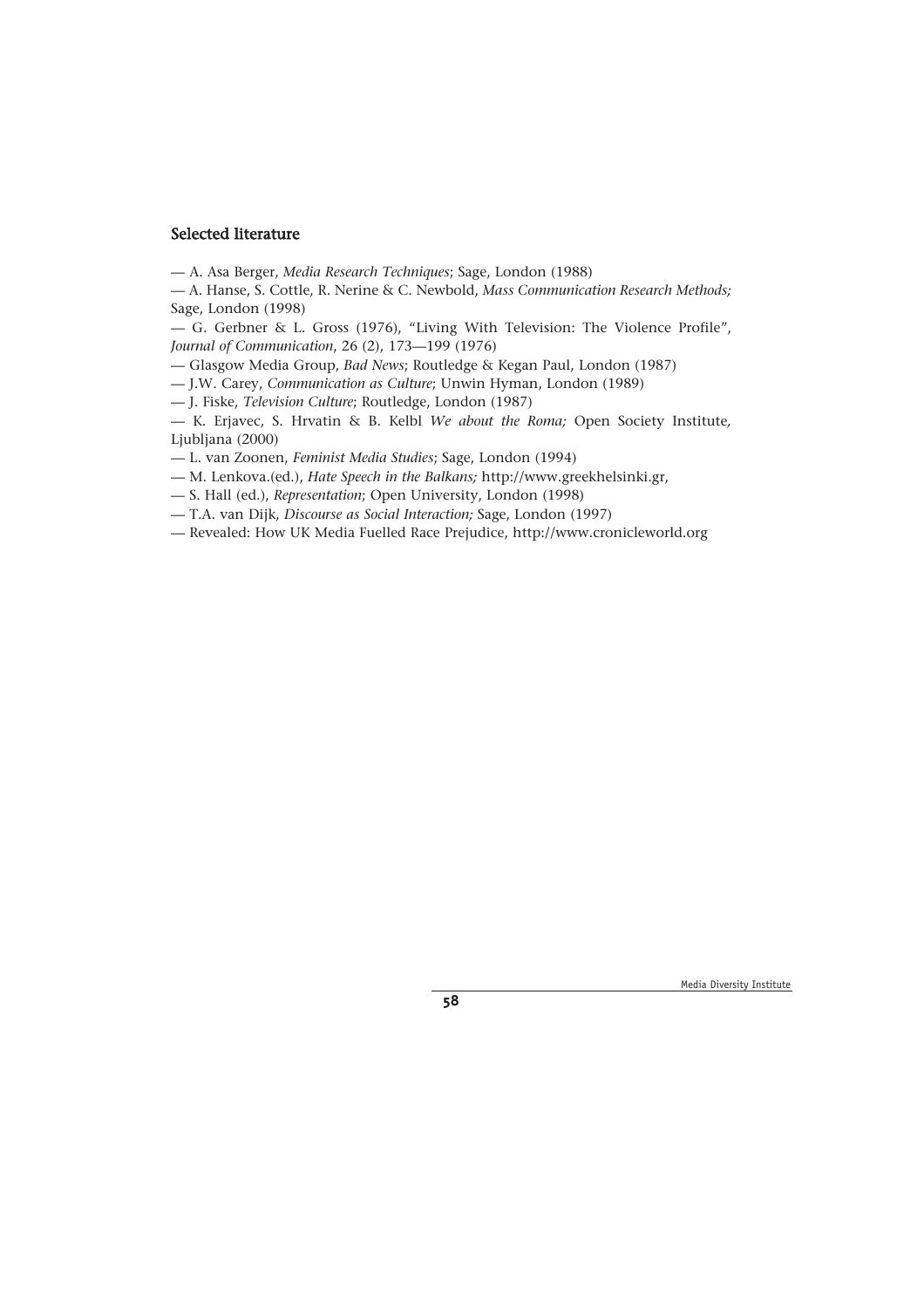Media Monitoring Manual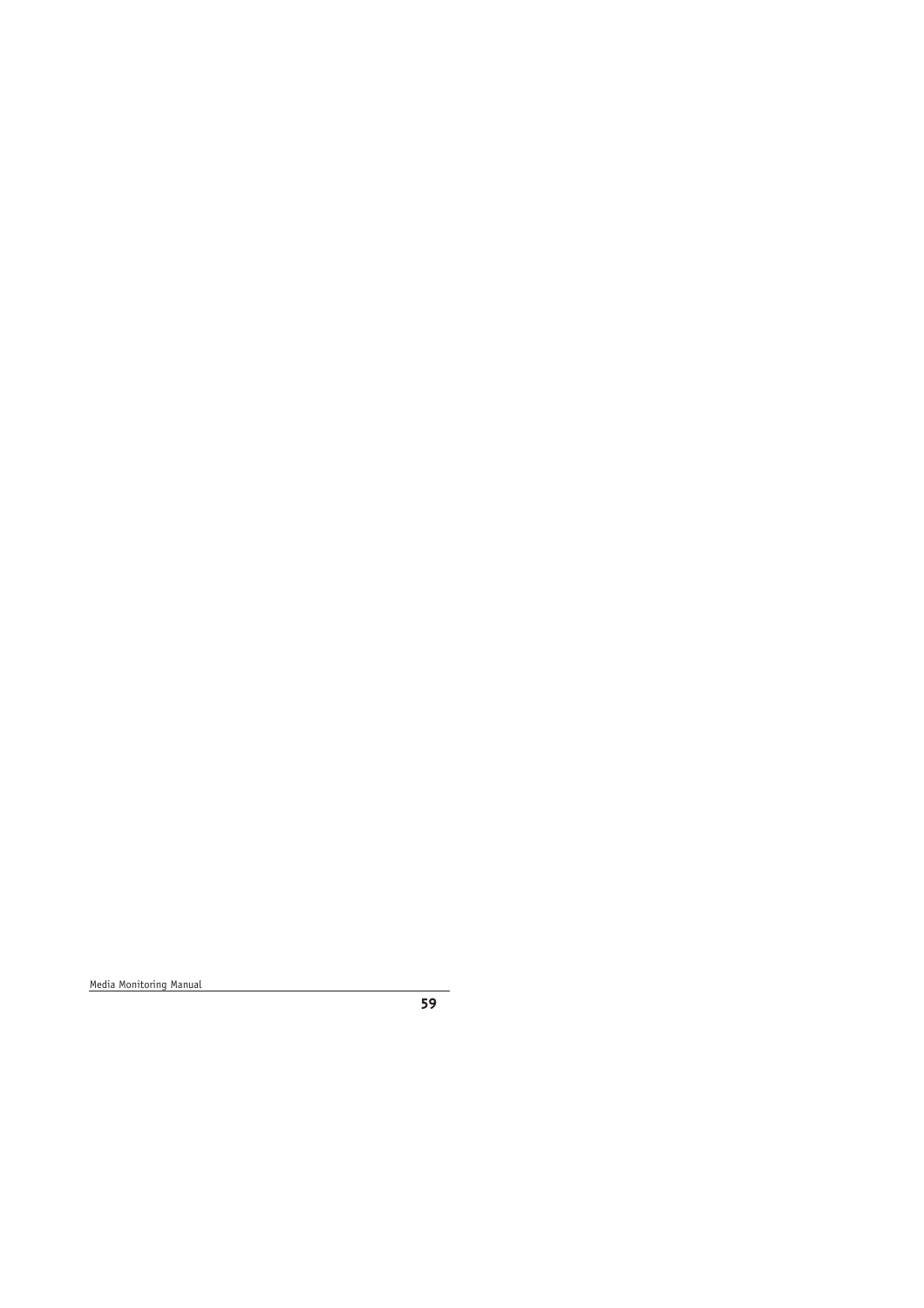7. **Appendices**

Media Diversity Institute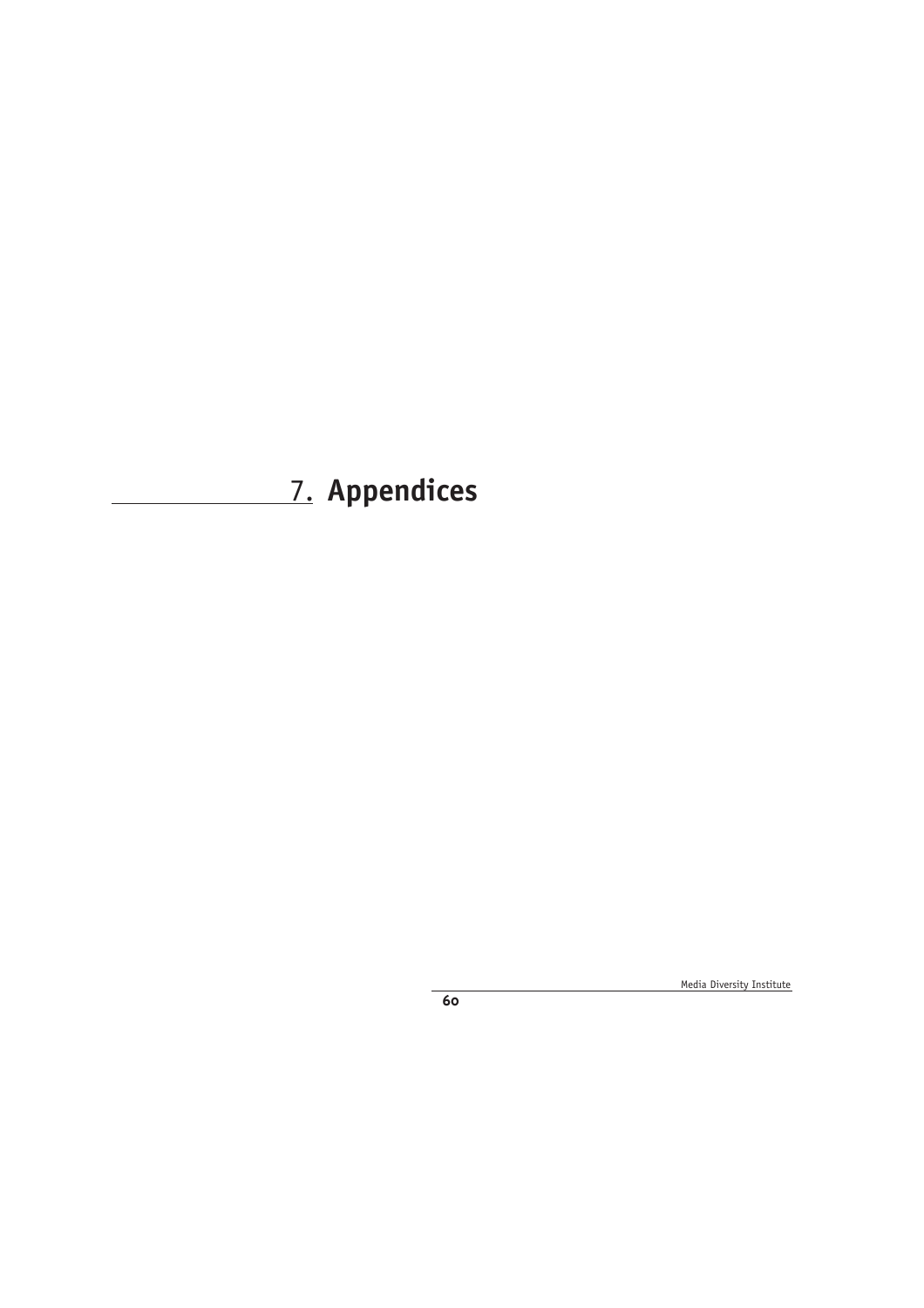# Appendix 1 Ethnic minorities coverage coding sheet

#### 1. Country ID

- 1. Albania
- 2. Bosnia and Herzegovina
- 3. Bulgaria
- 4. Croatia
- 5. Hungary
- 6. Kosovo
- 7. Macedonia
- 8. Montenegro
- 9. Romania
- 10. Serbia

#### 2. Date-month

#### 3. Newspaper code

1. ALBANIA 2. SHEKULLI 3. DNEVNI AVAZ 4. NEZAVISNE NOVINE 5. TRUD 6. 24 CASA 7. JUTARNJI LIST 8. VECERNJI LIST 9. NEPSABADSAG 10. METRO 11. KOHA DITORE 12. BOTA SOT 13. DNEVNIK 14. UTRINSKI 15. VJESTI 16. DAN 17. ADEVARUL 18. LIBERTATEA 19. POLITIKA 20. BLIC

Media Monitoring Manual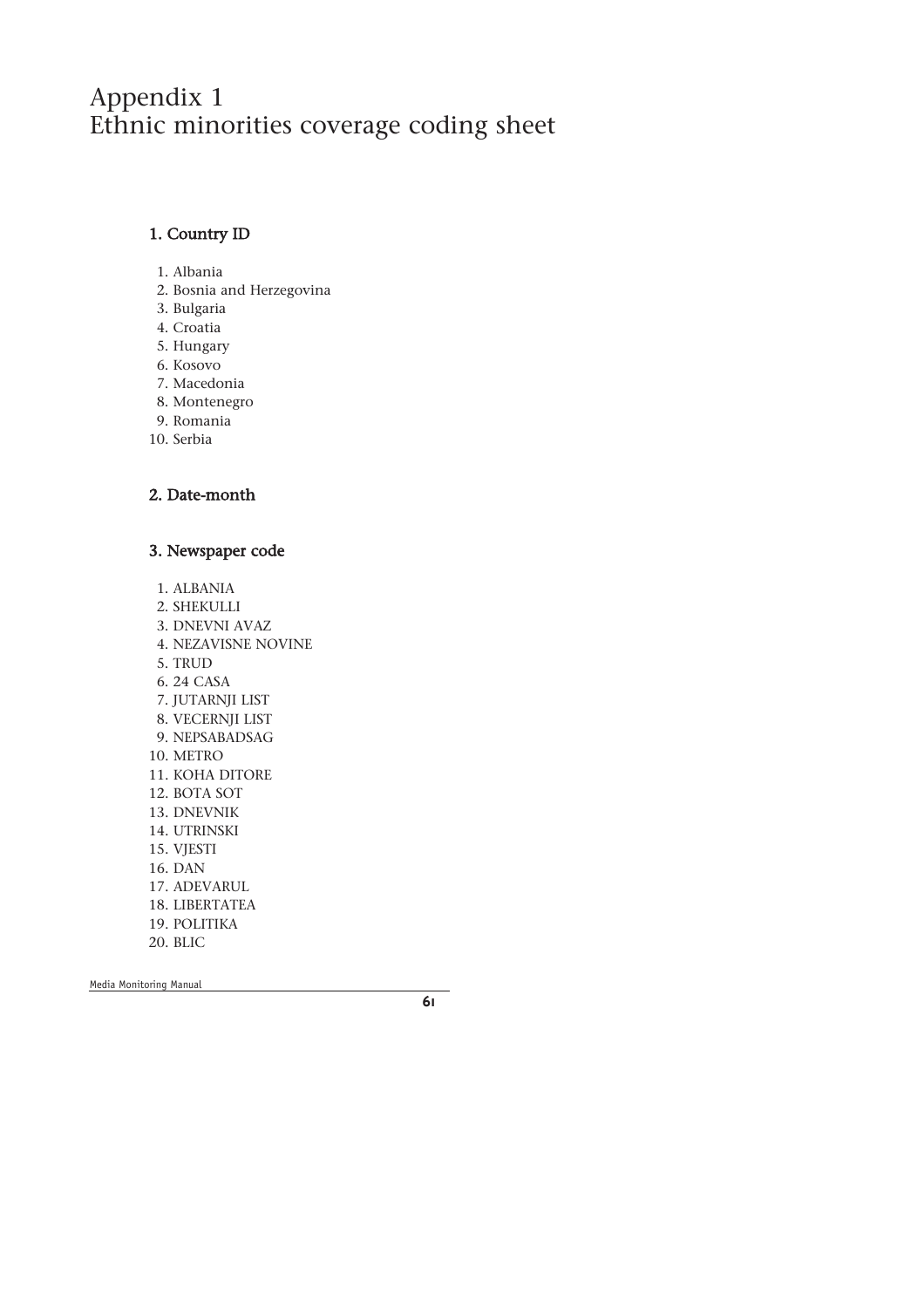#### 4. Page of publication

#### 5. Headline

- 1. Related to the article content
- 2. Not directly related to the article content
- 3. No headline
- 9. Other:

#### 6. Headline type

- 1. Sensationalistic, discriminatory
- 2. Descriptive, informative, non-sensationalistic
- 3. No headline
- 9. Other:

#### 7. Section of the newspaper

- 1. Front page
- 2. Foreign pages
- 3. Political pages
- 4. Economy pages
- 5. Society pages
- 6. Culture
- 7. Criminality pages
- 8. Sports
- 9. Supplement
- 10. Other:

#### 8. Type of article / item

- 1. News story
- 2. Brief
- 3. Feature article
- 4. Editorial
- 5. Letter
- 9. Other:

Media Diversity Institute

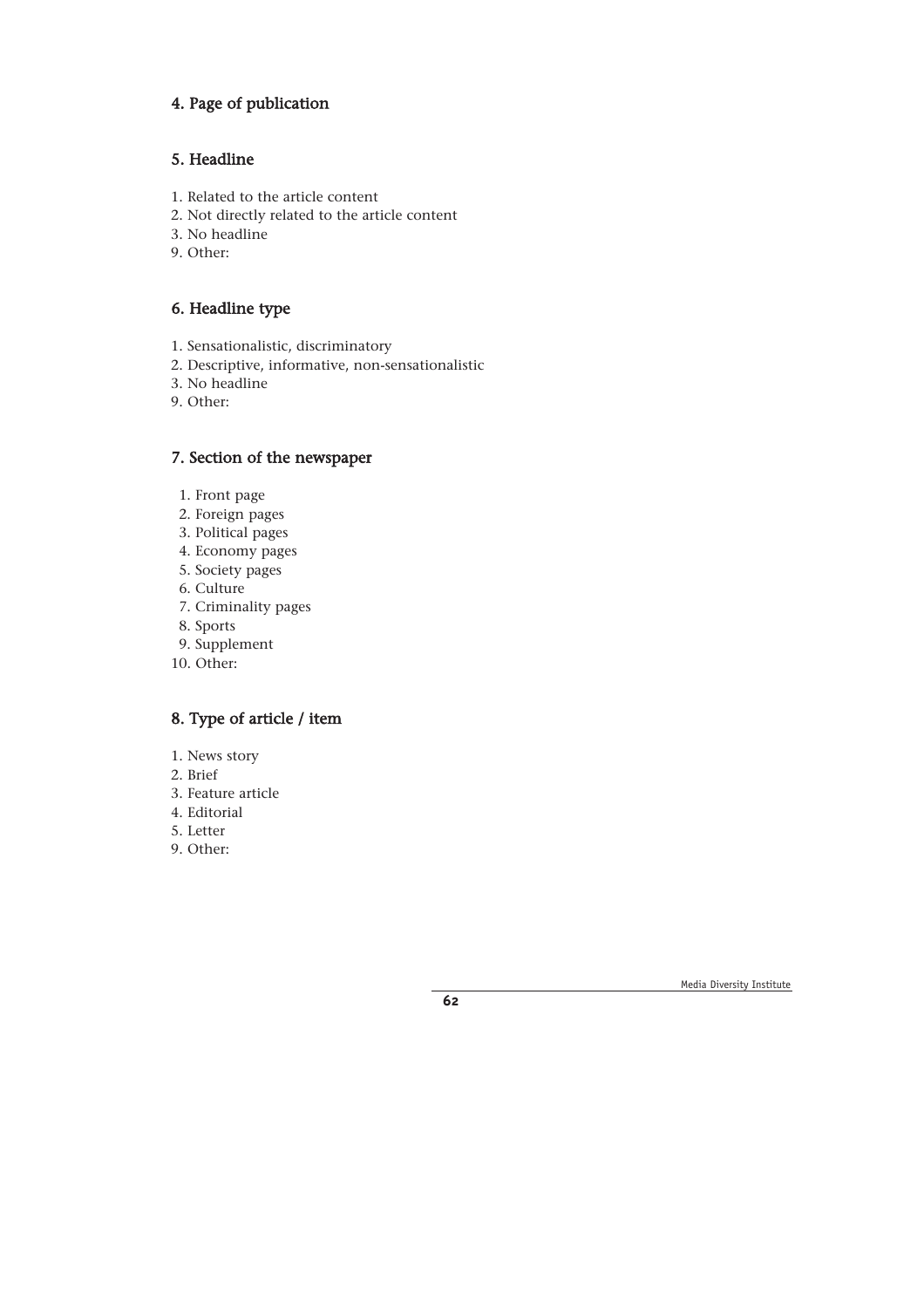#### 9. Salience of the item

- 1. Very long item
- 2. Long item
- 3. Medium item
- 4. Short item
- 5. Very short item

#### 10. Focus of the item

- 1. Main focus of the item
- 2. Secondary focus of the item
- 3. Just related to the main focus

#### 11. Visual presentation  $-$  type

- 1. Photograph
- 2. Illustration  $-$  sketch, drawing, comics
- 3. Graphics data, tables, graphs, maps
- 4. None
- 9. Other:

#### 12. Visual presentation  $-$  content

- 1. Individual
- 2. Crowd
- 3. Object
- 4. None
- 9. Other:

#### 13. Topic of the item: conflict

1. Violent ethnic conflict  $-$  i.e. serious violent conflict of certain duration, not an individual incident (Macedonia).

2. Conflict-related activities  $-$  i.e. activities that are not related to the actual violent confrontation but are working towards sustaining that confrontation (arming of troops, harassing of population, police actions, rebel activities etc.).

3. Conflict solving activities - i.e. negotiation, cease fire, peace initiatives.

4. Truth and reconciliation activities  $-$  i.e. investigations into the truth about previous conflicts (official investigation about victims, fact revealing activities, trails, commemorations, etc.).

Media Monitoring Manual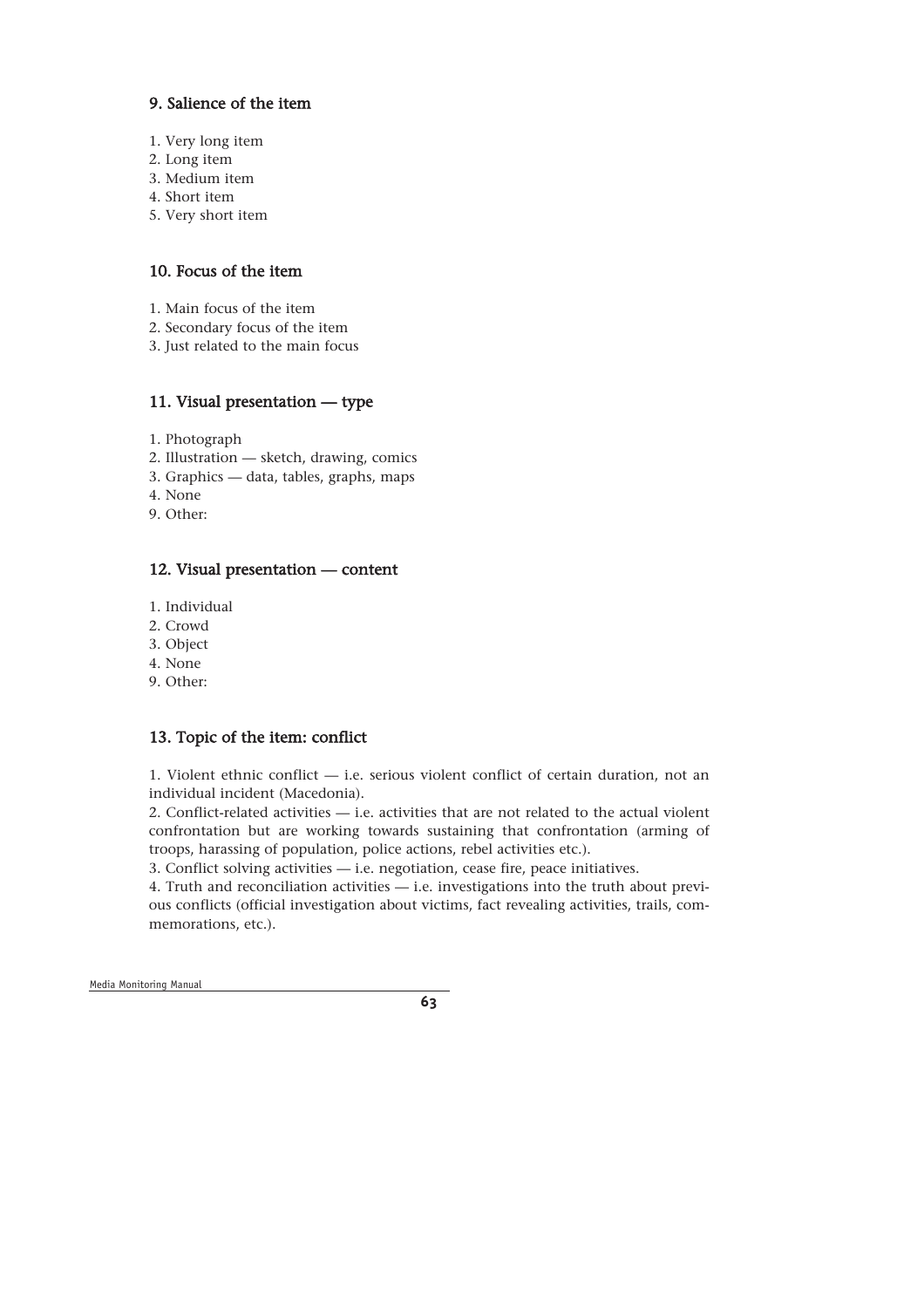5. Lasting non-violent disputes  $-$  i.e. non-violent political, economic, social etc. conflicts.

6. Ethnic incidents  $-$  i.e. individual occurrences, exceptional events, criminal activities that might involve violence but are not part of a continuous confrontation. 9. Other:

#### 14. Topic of the item: minority policy

1. Government minority policy  $-$  i.e. general political initiatives regarding minority policy, new legal proposals, policy measures, their consequences, criticism, debate etc. 2. Social issues – i.e. human interest stories on social issues, everyday life, standard of living etc.

3. Cultural issues — i.e. minority education, trade, culture, information policy, general identity or assimilation stories.

9. Other:

#### 15. Topic of the item: everyday life

1. Exceptional achievement  $-$  i.e. 'positive example' stories, individual positive examples within negative context.

2. Political, business, and social activities of the minority  $-$  i.e. inclusion of minority in the activities of the mainstream society.

3. Cultural activity  $-$  i.e. customs, rituals, tradition etc.

4. Criminal activity.

5. General background stories, history  $-$  i.e. stories about the past, historical cases of discrimination, or cooperation, general background analysis etc. 9. Other:

#### 16. Topic of the item: ethnic issues in the region

1. Everyday life, feature stories, culture, education etc. of respective minority in other countries - i.e. Hungarian press coverage of Hungarians living in Croatia.

2. Political activities of respective minority in other countries  $-$  i.e. Albanian press coverage of Albanians requesting constitutional changes in Macedonia.

3. Government policy affecting minority in other countries — i.e. Romanian press coverage of the implications of Hungarian Status Law.

4. Major inter-ethnic event in the region, if covered systematically.

9. Other:

#### 17. Ethnic minorities covered

List attached.

Media Diversity Institute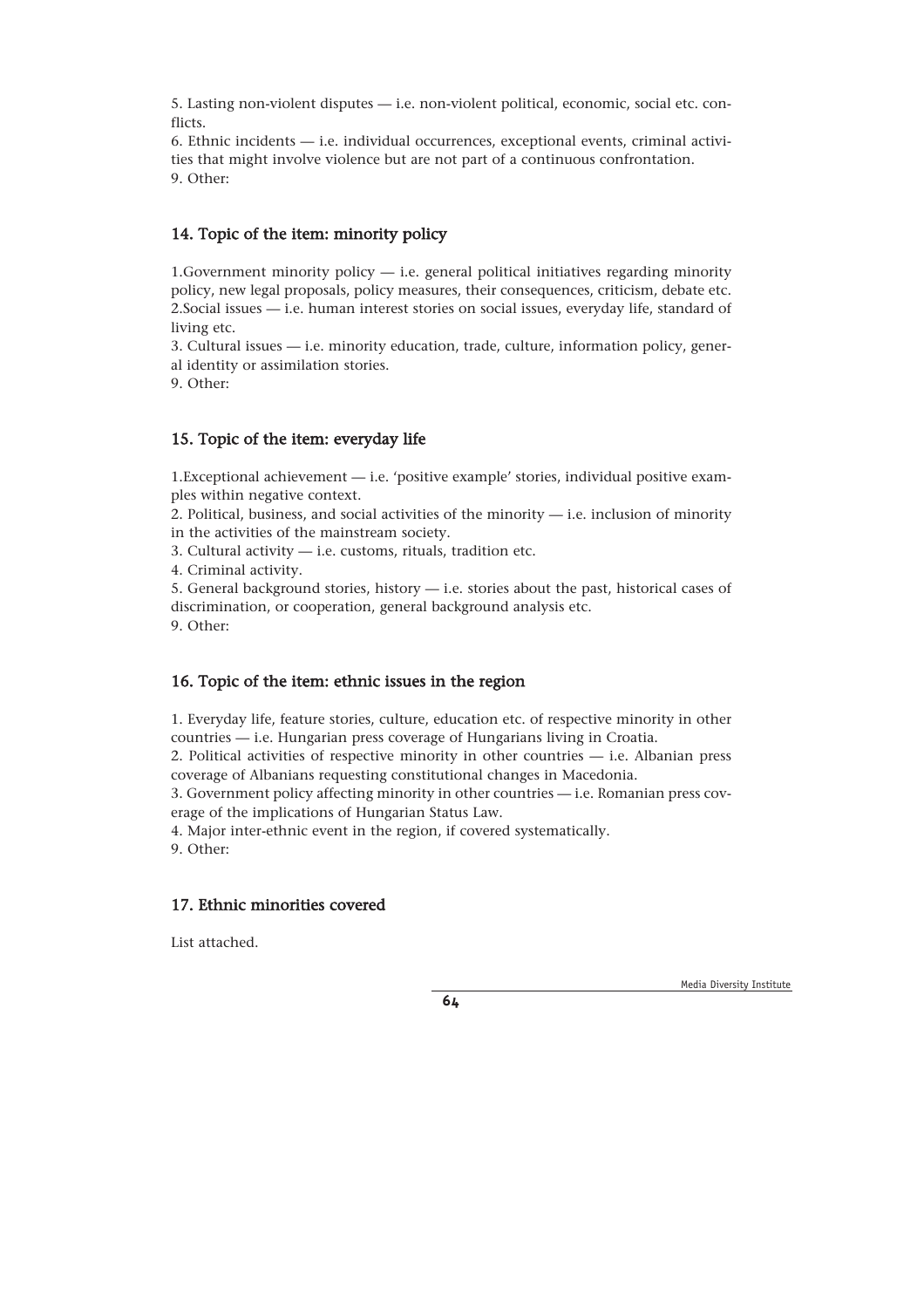#### 18. Actor's social role:

- 1. Vox populi, man/woman on the street
- 2. Ethnic issues/human rights activist
- 3. Politician
- 4. State official
- 5. Expert
- 6. Artist
- 7. Celebrity/show buzz
- 8. Criminal
- 9. Sportsman/woman
- 10. Fighter, member of a military group
- 11. Witness
- 12. Collectivity, write:
- 13. Other:

#### 19. Actor's gender

- 1. Female
- 2. Male
- 9. Other:

#### 20. Generalization of actor' activity

- 1. As an individual case
- 2. As representative of a larger group
- 3. As typical for the whole ethnic group
- 4. As typical for minorities in general

#### 21. Identification of the actor: (about the actor)

\* Write the name or collective designation given by the newspaper e.g. terrorist, rebels, activists etc.

#### 22. Actor's contribution in the presentation of the event

- 1. Defining actor
- 2. Defined actor
- 3. Both defining and being defined

Media Monitoring Manual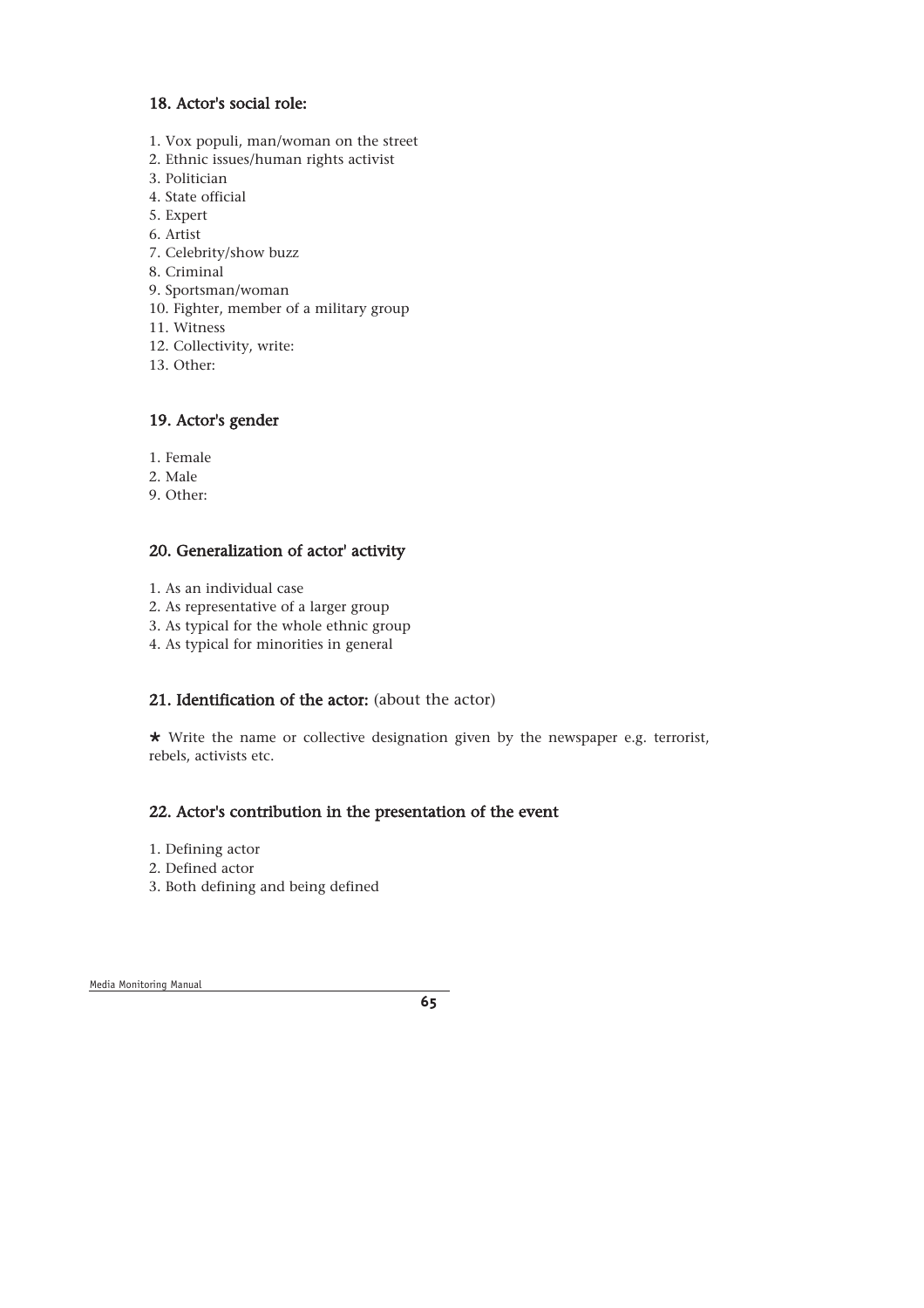#### 23. Actor's voice

- 1. Directly quoted
- 2. Paraphrased
- 3. Referred to but not quoted
- 9. Other:

#### 24. Major attributes: (about actor's activities)

\* Write the exact words used to qualify the actor or, if possible, identify the stereotype or metaphor used to 'explain' the actors behavior.

#### 25. Framing of the story:

- 1. Diagnostic/descriptive
- 2. Prognostic
- 3. Evaluative/interpretative
- 4. Mobilization
- 5. Discriminatory

Media Diversity Institute

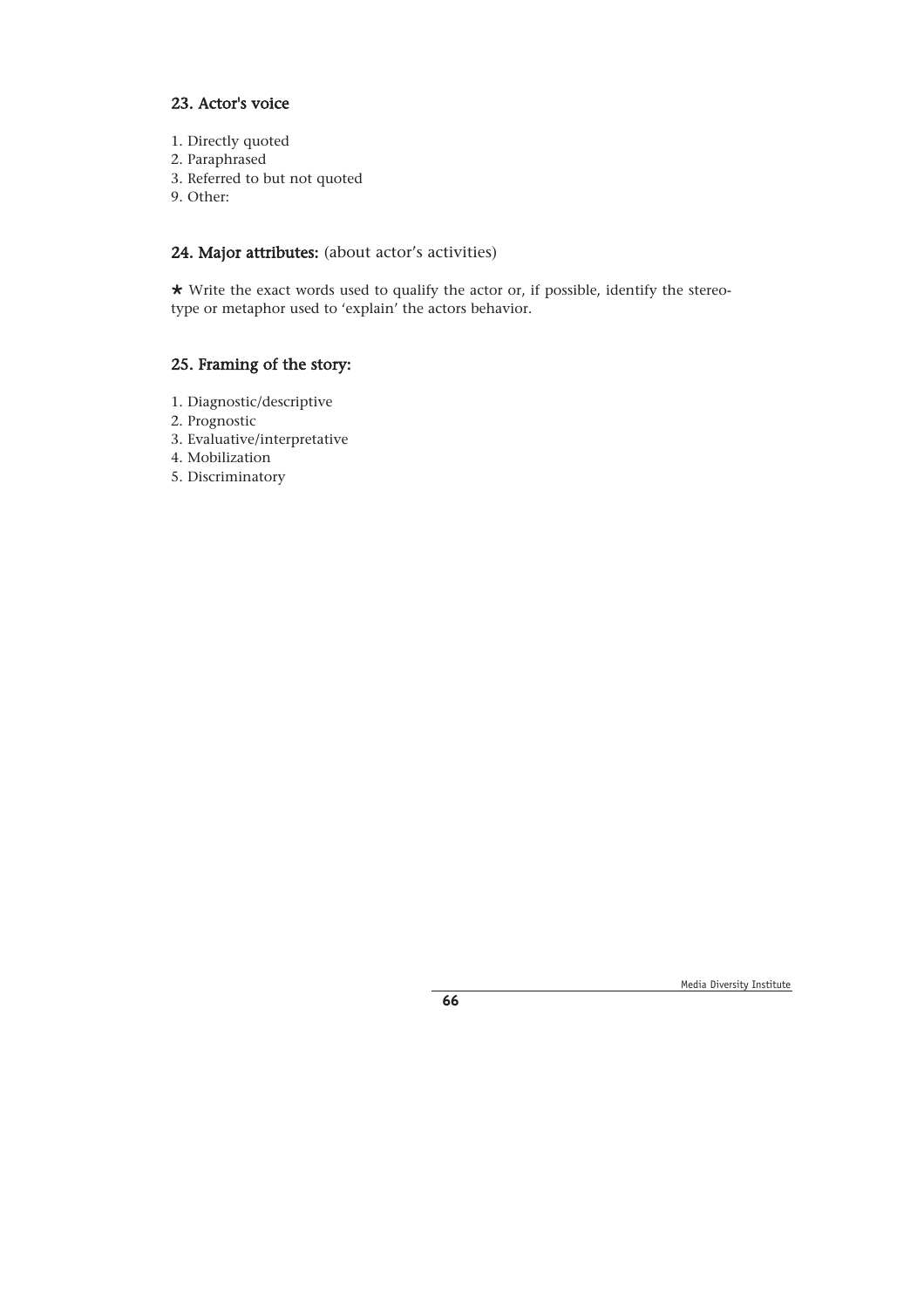# Appendix 2 List of newspapers selected for monitoring

#### Albania. Of 16 national dailies, monitored were:

1. ALBANIA  $-$  broadsheet, circulation 7000 2. SHEKULLI - tabloid, circulation 22 000

#### Bosnia and Herzegovina. Of 3 dailies in the Muslim-Croat Federation and one in Republic Serbska, monitored were:

1. DNEVNI AVAZ  $-$  the largest broadsheet in MCF 2. NEZAVISNE NOVINE - only daily newspaper in RS

#### Bulgaria. Of 6 national dailies, monitored were:

1. TRUD - serious issues, tabloid layout, circulation 450.000 2. 24 CASA  $-$  serious issues, tabloid layout, circulation 350.000

#### Croatia. Of 7 national dailies, monitored were:

1. JUTARNII LIST – serious issues, tabloid layout, circulation 130 000 2. VECERNJI LIST - serious issues, tabloid layout, circulation 200 000

#### Hungary. Of 9 national dailies, monitored were:

1. NEPSABADSAG — broadsheet, circulation 300 000 2. METRO - tabloid, international chain, free of charge, Budapest region

#### Kosovo. Of 6 national dailies, monitored were:

1. KOHA DITORE - tabloid layout, serious content, circulation 20 000, extra 15 000 for Western Europe 2. BOTA SOT - tabloid, circulation 20 000

#### Macedonia. Of 6 national dailies, monitored were:

1. DNEVNIK - broadsheet, circulation 50 000 2. UTRINSKI VESNIK - broadsheet, circulation 30-35 000

#### Montenegro. Of 5 national dailies, monitored were:

1. VJESTI – tabloid layout, serious issues, circulation 20 000–25 000

2. DAN - tabloid layout, serious issues, circulation 15 000-20 000

#### Romania. Of 20 national dailies, monitored were:

1. ADEVARUL – broadsheet, circulation 150 000 3. LIBERTATEA - tabloid, circulation 115 000

#### Serbia. Of 9 national dailies, monitored were:

1. POLITIKA  $-$  broadsheet, circulation 90 000 $-130$  000

2. BLIC - tabloid layout, serious issues, circulation 155 000-170 000

Media Monitoring Manual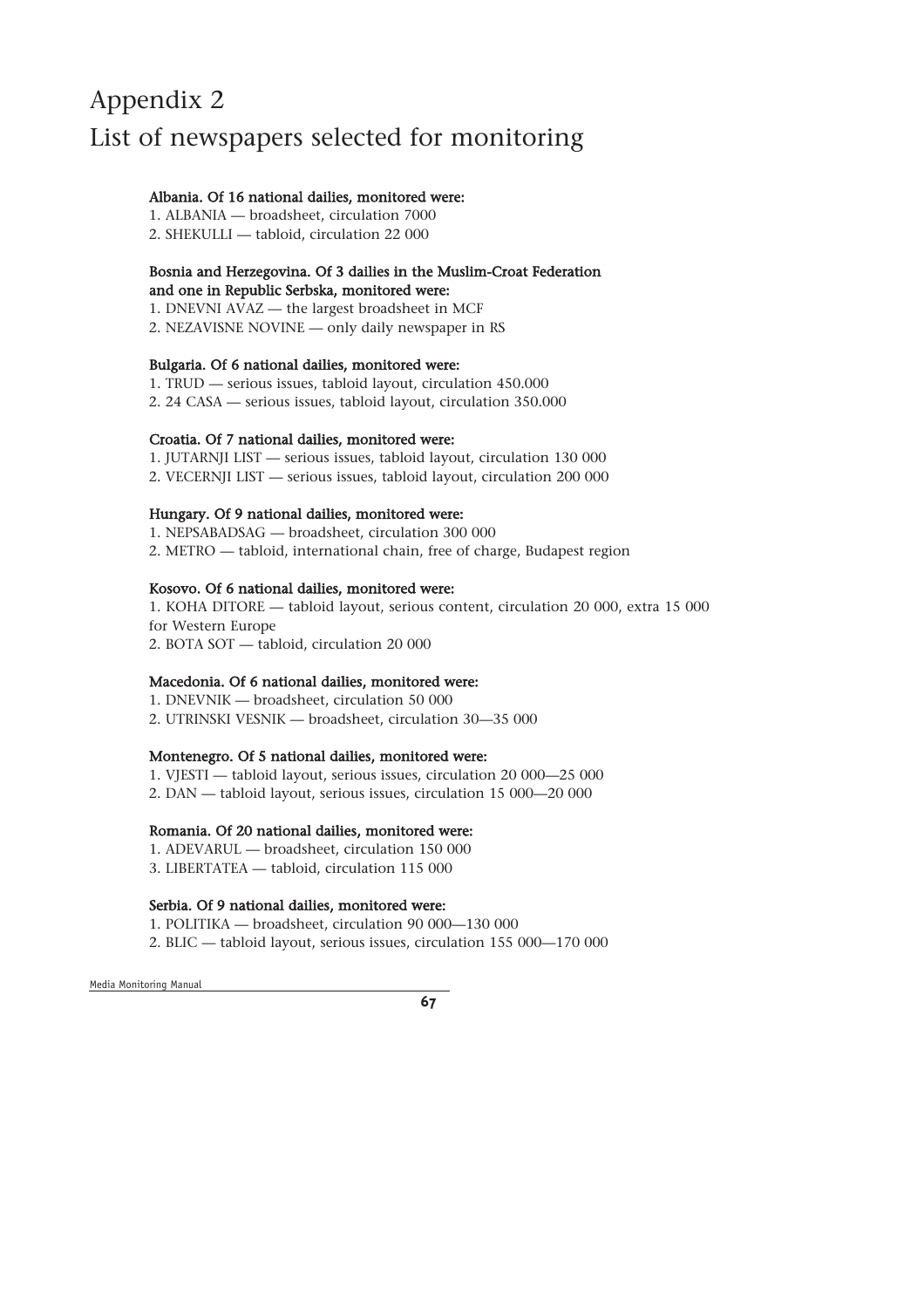# Appendix 3 List of ethnic minorities

1. Greeks (Albania) 2. Macedonians (Albania) 3. Montenegrins (Albania) 4. Vlahs, Roma (Albania) 5. Serbs (Federation) 6. Croats (Federation) 7. Bosniacs (RS) 8. Croats (RS) 9. Roma (BIH) 10. Jewish (BIH) 11. Albanians (BIH) 12. Checks (BIH) 13. Poles (BIH) 14. Turks (BIH) 15. Armenians (Bulgaria) 17. Jewish (Bulgaria) 18. Pomaks (Bulgaria) 19. Roma (Bulgaria) 20. Turks (Bulgaria) 21. Serbs (Croatia) 22. Muslims (Croatia) 23. Slovenians (Croatia) 24. Hungarians (Croatia) 25. Ilalians (Croatia) 26. Albanians (Croatia) 27. Roma (Croatia) 28. Jewish (Croatia) 29. Roma (Hungary) 30. German (Hungary) 31. Slovaks (Hungary) 32. Romanians (Hungary) 33. Slovenians (Hungary) 34. Serbs (Hungary)

- 35. Croats (Hungary)
- 36. Ruthen (Hungary)
- 37. Greek (Hungary)
- 38. Bulgarian (Hungary)
- 39. Armenian (Hungary)
- 40. Jewish (Hungary)
- 41. Albanians (Kosovo)
- 42. Montenegrins (Kosovo)
- 43. Serbs (Kosovo)
- 44. Roma (Kosovo)
- 45. Turks (Kosovo)
- 46. Turks (Macedonia)
- 47. Roma (Macedonia)
- 48. Vlahs (Macedonia)
- 49. Serbs (Macedonia)
- 50. Jewish (Macedonia)
- 51. Bosniacs/Muslims (Macedonia)
- 53. Albanians (Macedonia)
- 54. Albanians (Montenegro)
- 55. Serbs (Montenegro)
- 56. Croats (Montenegro)
- 57. Roma (Montenegro)
- 58. Muslims/Bosniacs (Montenegro)
- 59. Jewish (Romania)
- 60. Germans (Romania)
- 61. Hungarians (Romania)
- 62. Roma (Romania)
- 63. Turks (Romania)
- 64. Tartars (Romania)
- 65. Italians (Romania)
- 66. Albanians (Romania)
- 67. Aromenians (Romania)
- 68. Ukrainians (Romania)
- 69. Russian-Lipovans (Romania)
- 70. Slovaks (Romania)
- 71. Slovenians (Romania)
- 72. Chechs (Romania)

**68**

Media Diversity Institute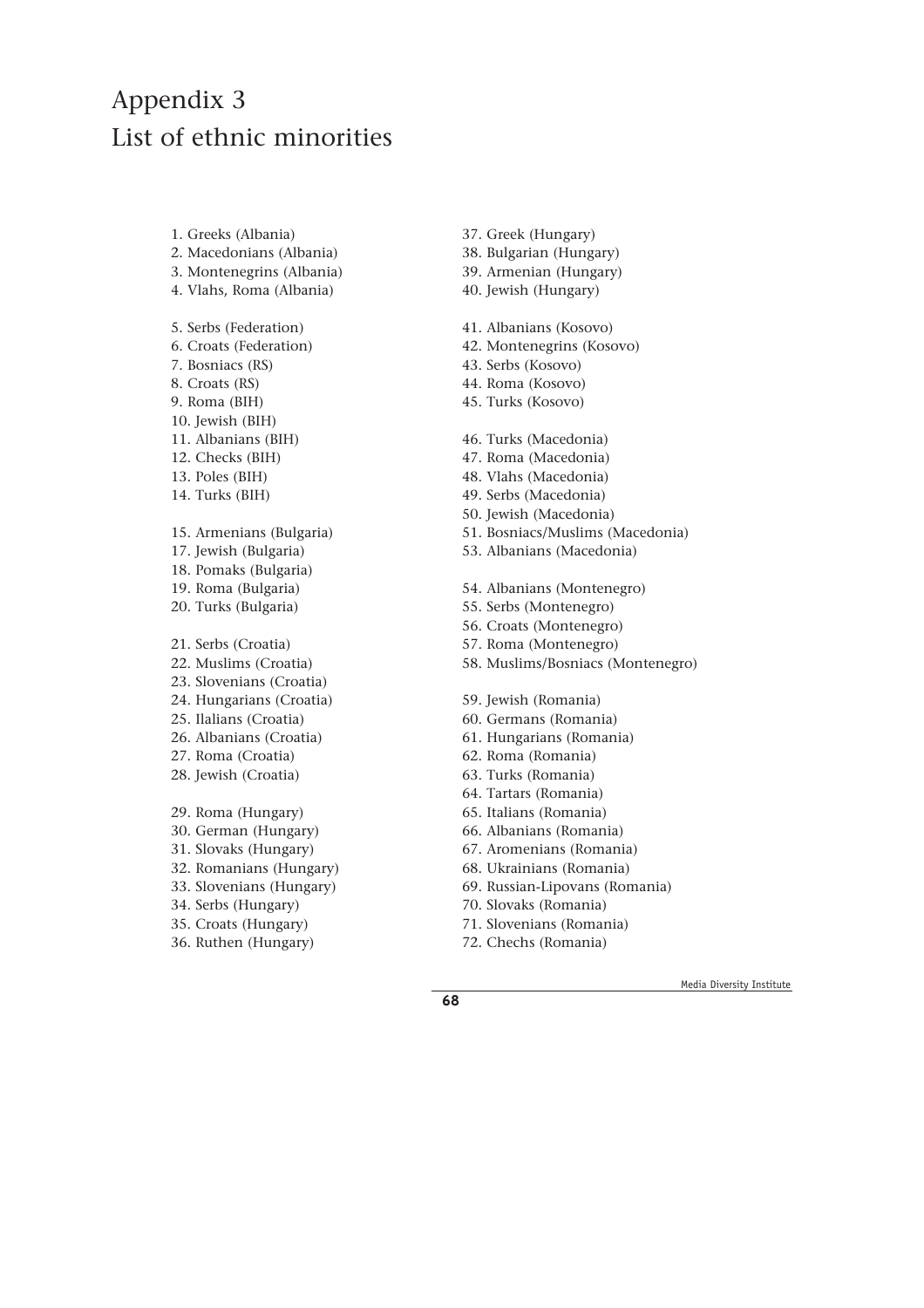- 73. Bulgarians (Romania)
- 74. Aramanians (Romania)
- 75. Serbs (Romania)
- 76. Croats (Romania)
- 77. Albanians (Serbia)
- 78. Hungarians (Serbia)
- 79. Croats (Serbia)
- 80. Bosniaks/Muslims (Serbia)
- 81. Roma (Serbia)
- 82. Gora (Serbia)
- 83. Slovaks (Serbia)
- 84. Rusins (Serbia)
- 85. Turks (Serbia)
- 86. Jewish (Serbia)

90. Minorities in general

99. Other

Media Monitoring Manual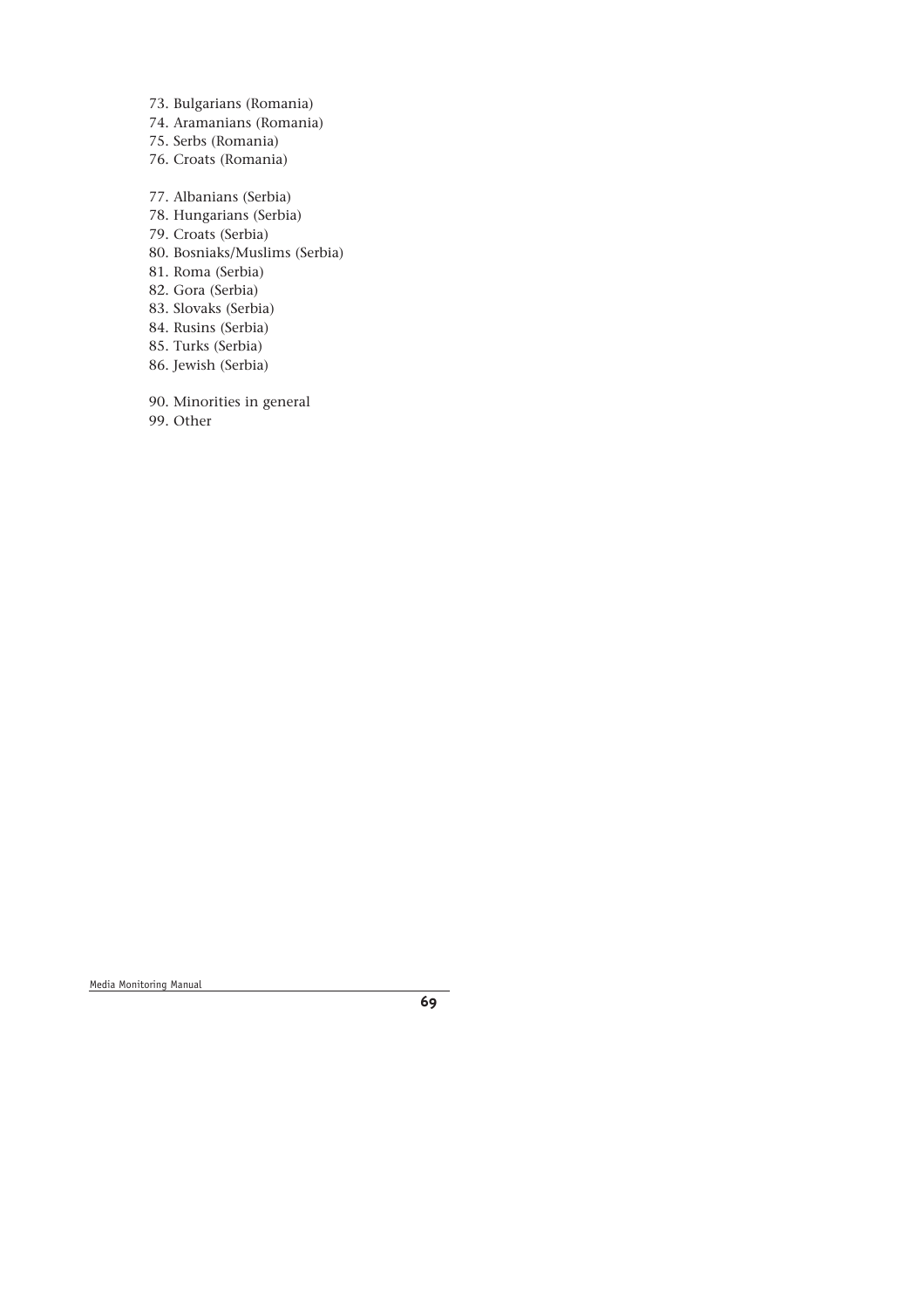# Appendix 4<br>Data sheet Data sheet Appendix 4

|  |  |  |  |  | Country<br>${\rm ID}$                     |                          |
|--|--|--|--|--|-------------------------------------------|--------------------------|
|  |  |  |  |  | Date                                      | $\mathcal{L}$            |
|  |  |  |  |  | Paper                                     | $\mathbf{\omega}$        |
|  |  |  |  |  | Page                                      | 4                        |
|  |  |  |  |  | Head-<br>line                             | S                        |
|  |  |  |  |  | Headline<br>type                          | $\circ$                  |
|  |  |  |  |  | Section                                   | $\overline{\phantom{0}}$ |
|  |  |  |  |  | Item<br>type                              | $\infty$                 |
|  |  |  |  |  | Salience                                  | $\circ$                  |
|  |  |  |  |  | Focus                                     | $\overline{0}$           |
|  |  |  |  |  | $\ensuremath{\mathsf{VP}}\xspace$<br>type | $\Box$                   |
|  |  |  |  |  | VP<br>content                             | $\overline{z}$           |
|  |  |  |  |  | Conflict                                  | $\overline{3}$           |
|  |  |  |  |  | Minority<br>policy                        | 14                       |
|  |  |  |  |  | Everyday<br>life                          | 51                       |
|  |  |  |  |  | Regional<br>issues                        | $\overline{6}$           |
|  |  |  |  |  | Actor 1                                   | 17                       |
|  |  |  |  |  | Actor 2                                   | 17                       |
|  |  |  |  |  | Social<br>role 1                          | $\overline{8}$           |
|  |  |  |  |  | Social<br>role 2                          | $\overline{8}$           |
|  |  |  |  |  | Gender 1                                  | $\overline{61}$          |
|  |  |  |  |  | Gender 2                                  | $\overline{61}$          |
|  |  |  |  |  | Generali-<br>zation 1                     | $\overline{0}$           |
|  |  |  |  |  | Generali-<br>zation 2                     | $\overline{0}$           |
|  |  |  |  |  | Identi-<br>fication 1                     | 17                       |
|  |  |  |  |  | Identifi-<br>cation 2                     | $\overline{17}$          |
|  |  |  |  |  | Defining 1                                | 22                       |
|  |  |  |  |  | Defining 2                                | 22                       |
|  |  |  |  |  | Voice 1                                   | 23                       |
|  |  |  |  |  | Voice 2                                   | $\overline{23}$          |
|  |  |  |  |  | Attributes                                | $24\,$                   |
|  |  |  |  |  | Framing                                   | 25                       |
|  |  |  |  |  |                                           |                          |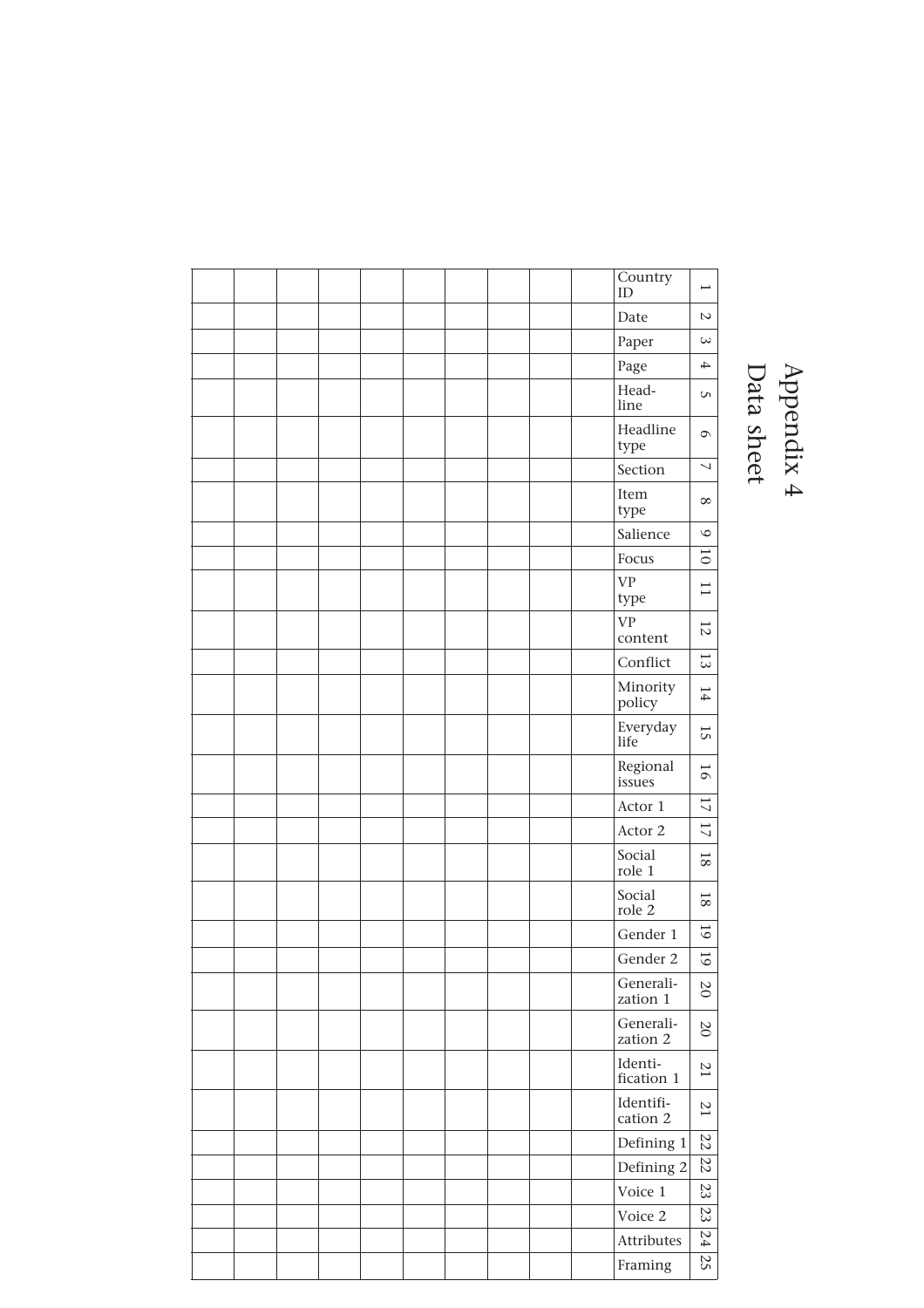# Appendix 5 Major coding instructions

#### Selection of items

The whole body of newspaper will be considered, from the front to the last page. The unit of analysis is an individual ITEM — selected article with its belonging headlines and photographs, a body of text and visuals, distinguishable from the rest of the newspaper by its distinct content and graphics, regardless of it journalistic genre or placement.

#### Criteria of selection

All items referring to a particular ethnic minority or minorities in general, or items having a topic directly related to minority issues (legal changes, minority policies, general debate about discrimination etc.).

Items about ethnic group members, when their ethnic origin is not directly referred to but is known or recognizable to the monitor, will be noted separately in the end notes and will be used in the report .

#### 1. Country ID

Country code will include ID number of each article for easier processing and identification

*Example*: Albania country code 1 and 001 for article number  $1 -$  makes 1001, 1002  $$ article number 2,  $2075$  — article number 75 from Bulgaria etc.

#### 2. Date-month

Standardize dates as: 02-nov

#### 3. Newspaper code

Use only the newspaper's code - *Nepsabadshag* 9, *Dnevni Avaz* 3, *Trud* 5 etc.

#### 4. Page of publication

Important for identificaton of the article more than for analysis.

#### 5. Headline

If there is a headline establish its relation to the article. Code 1 if the headline coincides with its content, either as a quote or when it is clearly referring to events/actors in the same manner as the story.

#### 6. Headline type

Even if the headaline has some informative value, but is cleraly sensationalistic, discriminatory or provokes strong sensation  $-$  code 1.

Media Monitoring Manual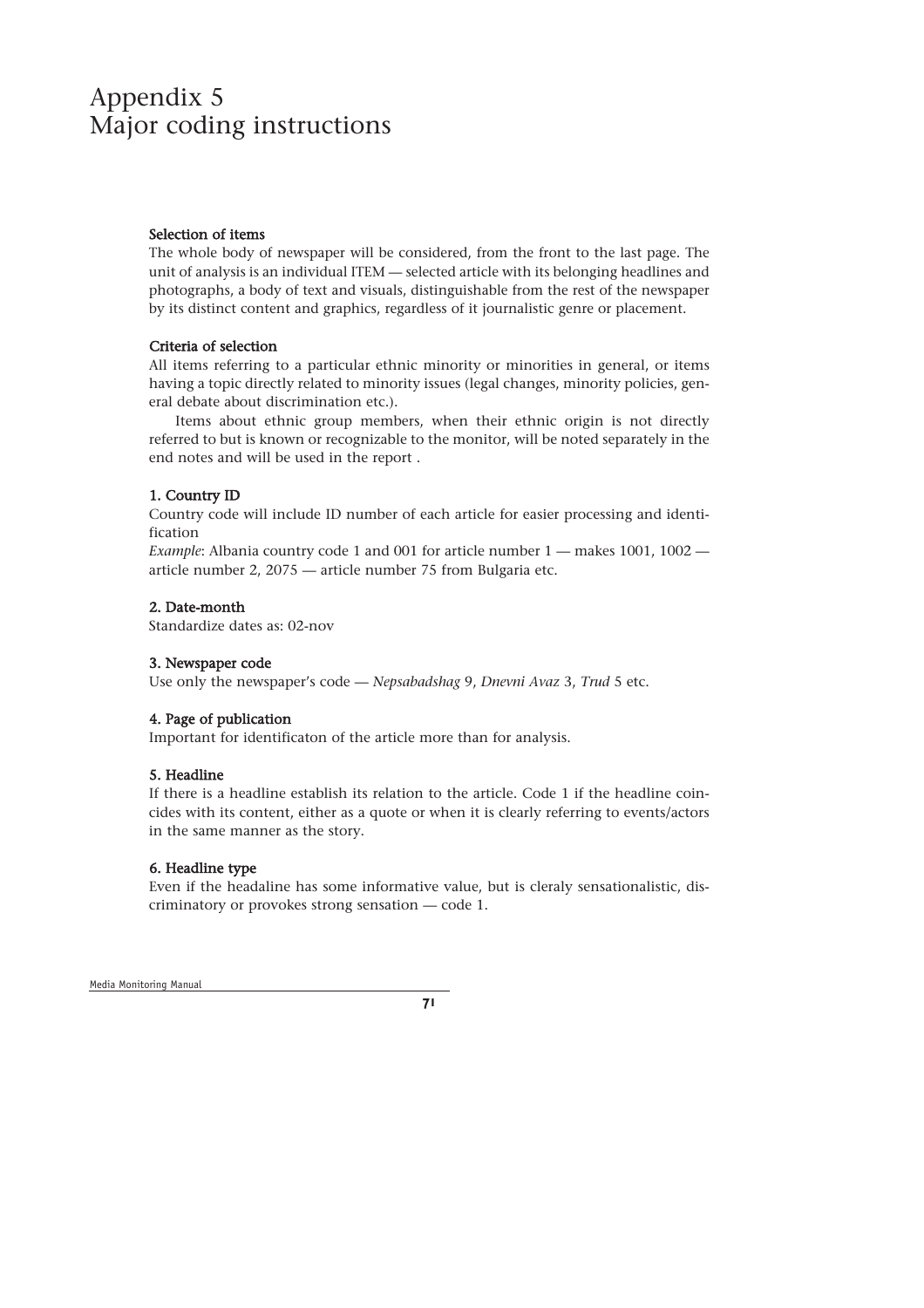#### 7. Section of the newspaper

It is importat to capture importance/salience of the item given by placement and not fomal heading of the pages.

If the whole item is in the front page  $-$  code 1.

If there is a front page announcement, or just initial few lines on the front page, and the body of article is somwhere else in the paper, code double number of the section where it is placed  $-$  e.g if the text is in the foreign pages but announced on the front page code 22, or if it is in sports pages with front page announcement 55 etc.

Leisure, TV, various entertainment goes under 'supplement'.

### 8. Type of article/item

A major distinction is made between news stories which include any informative genre and other relevant types of stories such as:

 $\star$  feature: refers to the story specially produced by the newspaper with timing not directly related to daily events — analysis, background story, reportage, interview, investigative article etc.

ÿ editorial, commentaries, columns, and

\* letters of the readers, 'voice of the people', expert voices in form of letters etc.

News stories are not further distingushed except for a brief  $\sim$  a very samll news item. Salience of other news stories will be captured by other categories as well.

#### 9. Salience of the item

Instead of pure quantitative crietria items to be distingushed by relative measurements:

 $\star$  very long item is almost a full page, large headings, illustrations etc. not only the actual text but the whole volume that visually belongs to the same item take almost the whole page;

 $\star$  long item is one which is arround or more than half a page large, again with all the including parts;

\* medium item is an average item for the standard of the paper analysed, between quarter and half the page, try to establishe the medium item for each paper first;

 $\star$  short item is approx. a qaurter of the page, or smaller;

\* very short item is a brief, small news, note, few lines etc.

### 10. Focus of the item

Major focus of the item means that ethnic issue/actor makes up more than half of the article content  $-$  quantitatively and in terms of importance.

Secondary focus means that it is not dominant, makes up less than half of the article contant and importance.

Just mentioned is for the cases when ethnic issue/actor is just indicated, noted, but not elaborated in any way.

#### 11. Illustration/visual presentation

Visual presentation refers to all visuals within articles about ethnic minorities and not only their appearances.

Media Diversity Institute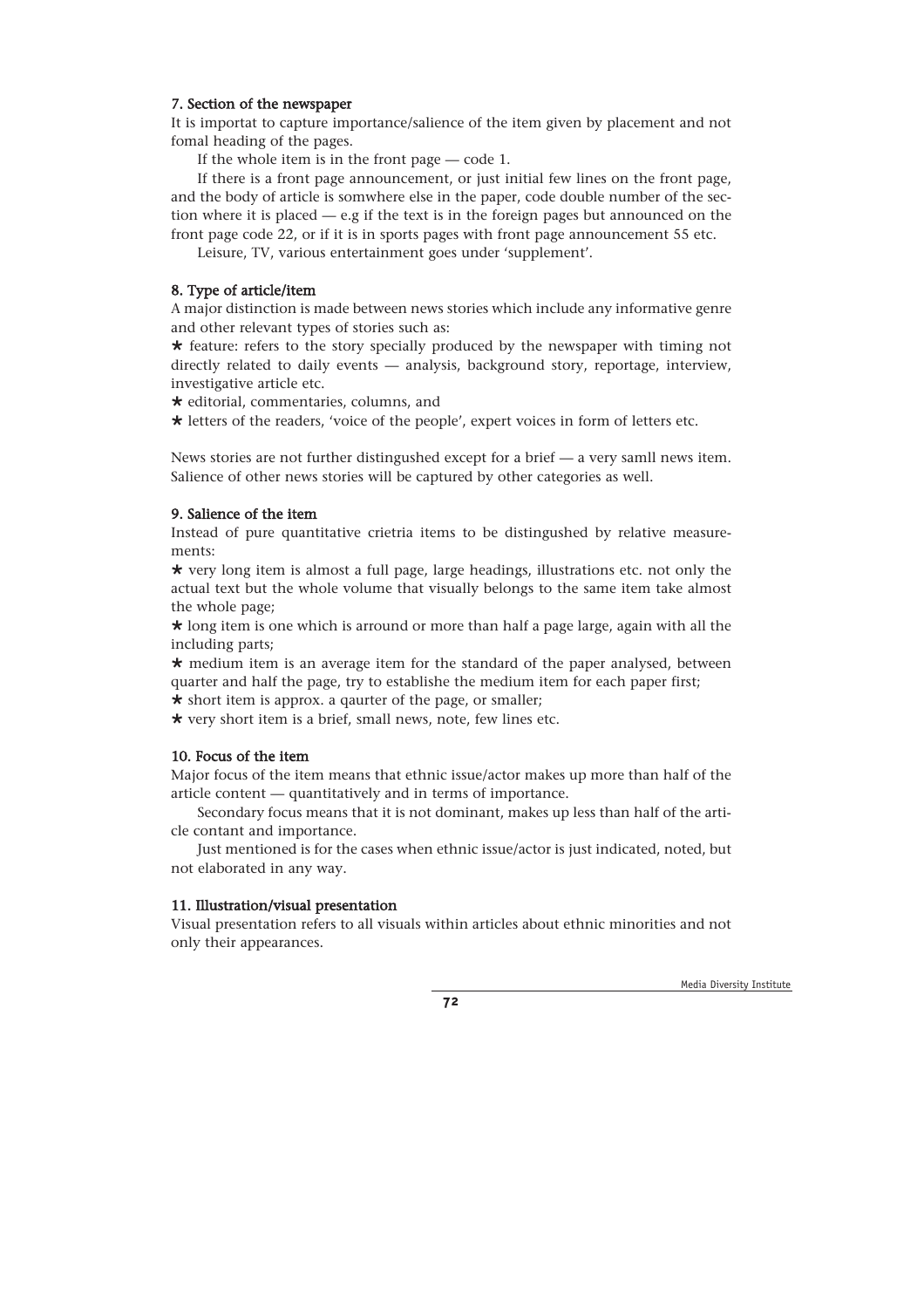#### 12. Visual presentation  $-$  content

Classification of the visual presentation by 'content' only focuses on ethnic minorities.

Code 1 only when the photograph is of a member of ethnic minority group or its representative.

Use other if the photograph presents any other individual – author of the text, or individual not from the ethnic minority in the story to distinguish them from visuals of minority members/groups.

### 13-16. Major topic of the item

More than one topic can be coded in each article, but maximum three, and if one is obviously dominant, do code 1.

The four 'topics' are also four 'frames' defined by content attributes therefore only one of subcategories within each can be coded  $-$  e.g. if the story is about conflict choose one type from section 13 , but if there are policy measures discussed in the same story, than code 1 of 14 as well.

Please code major  $-$  first in importance  $-$  topic only by number, and add  $*$  after the codes for the second and third, so we can distinguish them in latter analysis.

#### 17. Ethnic minority covered

Minority group focused on in the item is treated as an 'actor', and more than one actor per article can be coded. This is in cases when the article is about two or three distinct minority groups: Roma-Turkish dispute in a Bulgarian village, or Serbian and Croat joint problems in Bosnia etc. In case of more actors each of them is coded separately in columns  $17-24$ . First complete  $17-24$  for one, and than go back  $17-24$  for the second and if, necessary, third.

For each minority group there is a separate code. So if there is a story about Roma boy in Romanian paper — the actor coded is 62, but if there is a story about Roma boy in Hungary but in Romanian paper the actor coded is 29.

More members of the same ethnic group, if more than one appear in the story  $$ i.e. a politician, a witness and a criminal for instance, are coded by the same code in columns 17 and than each of them separately through other codes from 18 till 24. If the article is about more groups, or uses two or three minorities just as illustrative of general trend — code 90. minorities in general.

#### 18. Actor's social role

Actor's social role refers to the role of the individual who is being singled out in the item  $-$  a witness, a political party leader, singer etc. Do indicate other roles that appear but are not listed.

#### 19. Actor's gender

Other is for cases where actor is presented collectivelly and no gender can be identified. It will be applied to most collective social roles  $-$  unless a group of mothers or obviously clearly stated gender specific group.

Media Monitoring Manual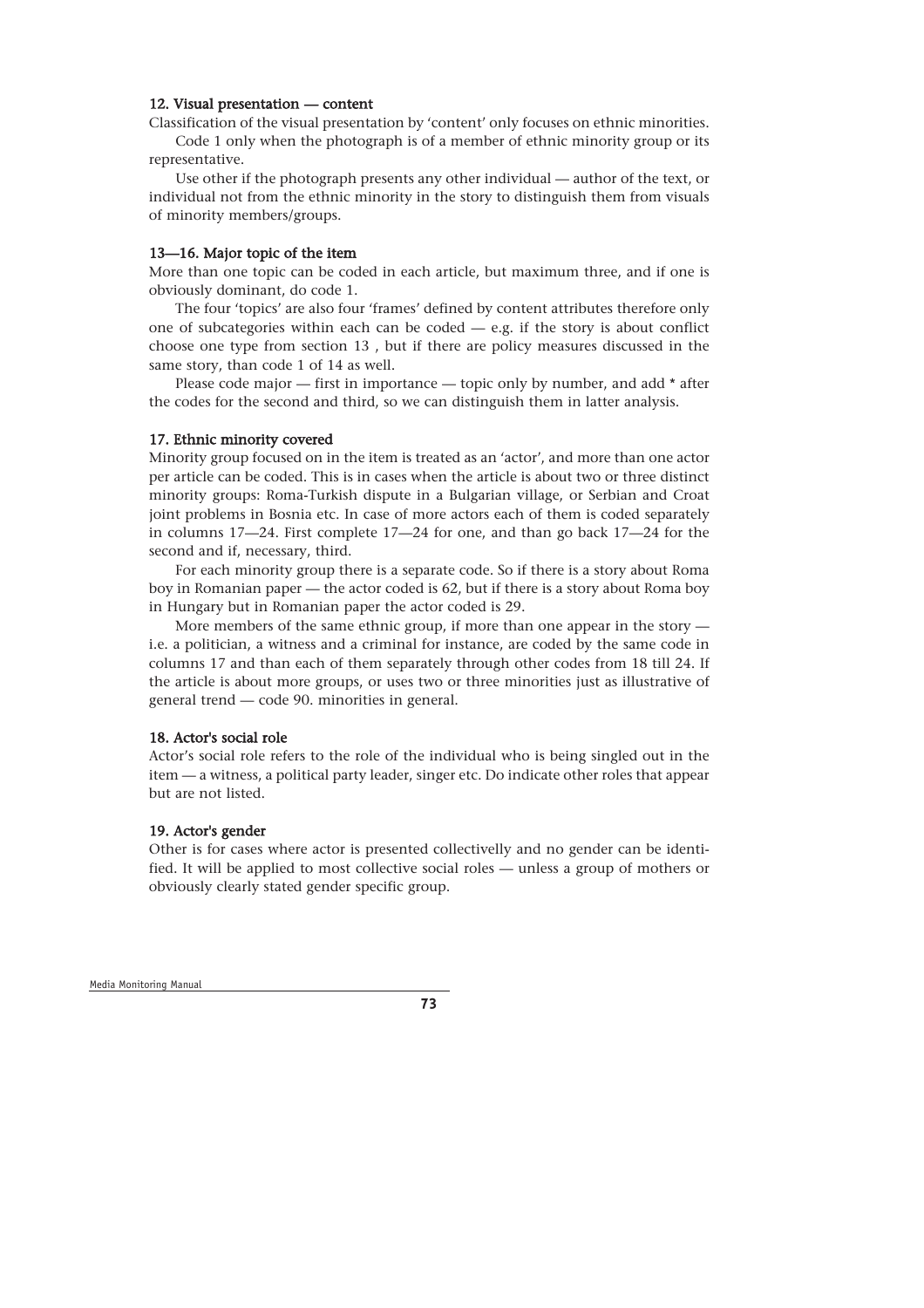#### 20. Generalization of actor' activity

Carefully distingush if the story is treating the 'event' as an individualized, singular occurence or is presenting it as representative of larger group behaviour. Distniguish the level of generalization by clear references in the text.

## 21. Identification of the actor: (about the actor)

This is 'naming', 'labeling' used to identify the actor as such. Do quote the exact words and names used by the paper – terrorist, rebels, activists etc.

### 22. Actor's contribution in the presentation of the event

Defining activity of the analyzed actor. Is s/he defining the position in the article or is s/he being defined by others , or both are present.

#### 23. Actor's voice

The 'speaking' position of the analysed actor, code only one and where more than one is applicable chose the most important — first 'directly quoted', than 'paraphrased', than 'reffered to'.

#### 24. Major attributes (about actor's activities)

Major attributes or metaphors used to explain actor's activities: obvious stereotypes, labels, 'common-sense' names should be recognized and quoted using quotation marks.

Also, if there are none, do try to recognize explaining metaphors through which the actors behavior is presented  $-$  i.e. 'Roma do not pay taxes' or 'Roma can only get rich through illegal activities' as in the case of the story on King Chabba we discussed in Budapest.

### 25. Framing of the story

General approach to the topic expressed in the item, general understanding that underpins the reporting both in terms of media selectivity, placement, focus, choice of rhetoric and presentation. This is an overall assessment of the coder about authors approach to the minority in the story.

#### Coding suggestions:

1. Look at the whole paper carefully and select the articles for analysis.

2. Keep the coding sheet always in front of you, do not try to memorize it and insert the codes carefully.

3. Code x in every space without a number  $-$  for second actor or topic if there is none  $-$  nothing can stay empty.

4. Double check data after you insert it, try to avoid typing mistakes.

5. Contact me as soon as you face a problem or just want to consult.

6. Open a separate file for notes and send them together with the analyzed week. Pls. do keep notes, they will be useful for writing a report — note down anything you find interesting, important, relevant etc.

Media Diversity Institute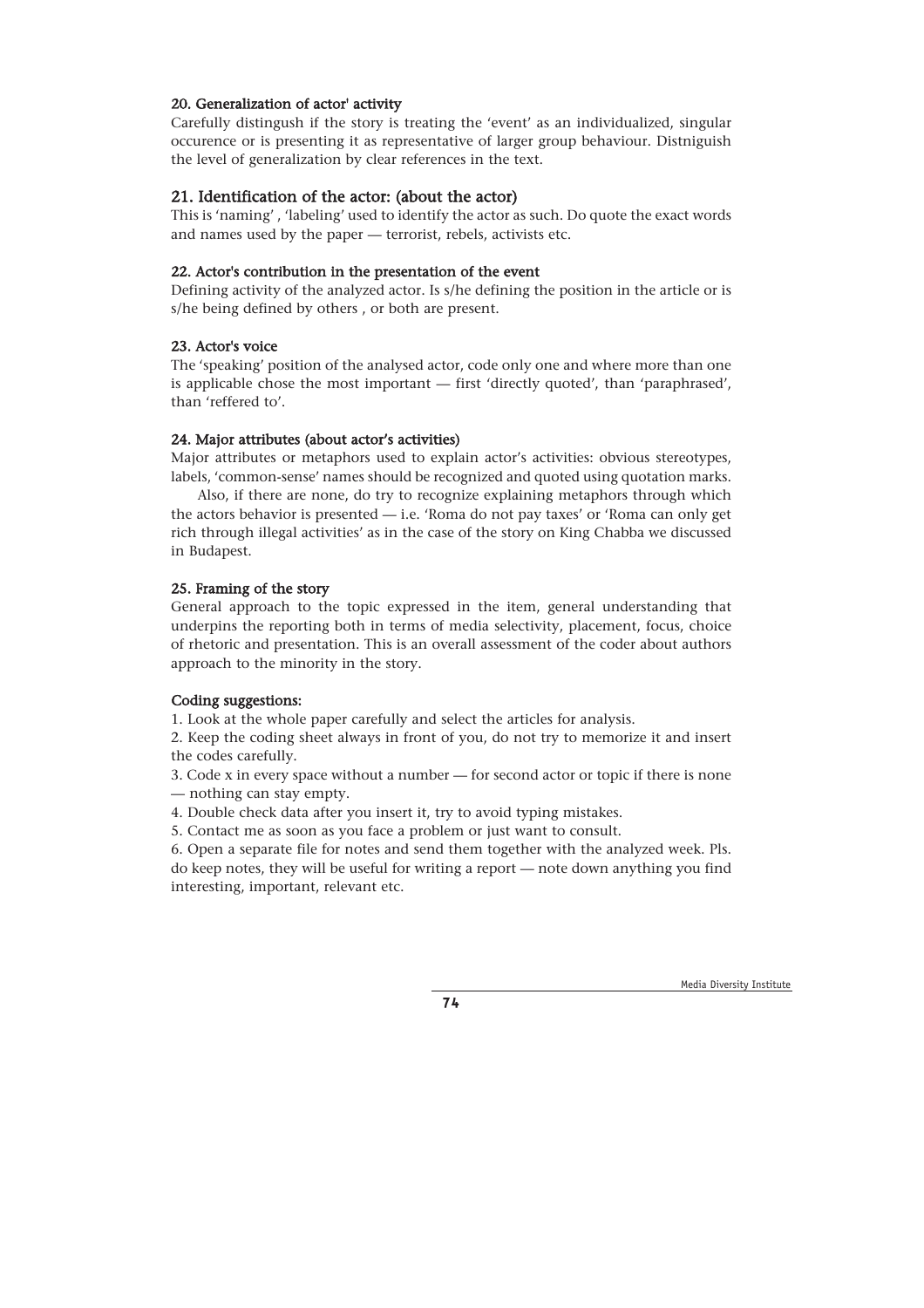## Appendix 6 Coding instructions after the testing week

1. ID: ARTICLE ID NUMBER IS NECESSARY. After the country code add article number starting with 001. Some of you have done it some did not as indicated in your sheets. Please, correct this before you start anything else, as your memory is still fresh and you will not be able to locate articles for correction otherwise.

6. HEADLINE TYPE: As none of you have large number of discriminatory or sensationalistic headlines, note down some of them as examples for further reporting. Include in the notes two or three headlines that you think deserve to be selected because of its illustrative nature.

As only one of you asked I assume it is clear to others — sensationalistic OR discriminatory means that both this types are coded under same number and not that headlines have to have both these qualities. Same goes for descriptive OR informative.

9. SALIENCE: When compared with 8. TYPE OF ARTICLE some of you coded 8.(1) news story as 9.(5) very short which is NOT POSSIBLE. Very short is only for a brief. Also, sometimes 8.(2) brief was 9.(4) short and even (3) medium. This is also NOT POS- $SIBLE - a brief is a very small item or several very small news grouped together or a$ small news that is not a full news story in itself. Even if sometimes they are longer than others that you code as very short, they can still be  $9(5)$  — not all the medium items are the same lenght either. Keep the code short for small items other than brief.

10. PHOTOGRAPH: If you have more than one photograph or photo and illustration code 1 and add \* after the number. In the notes, write down using the code number of the article, the total amount. This is easier since only two of you had this case so far.

13, 14, 15, 16 TOPIC: Most of you had majority of articles with one topic — or clearly dominant topic. Only one of you had systematically more (even all four) in one article. For cases of more topics: it is not important to capture everything in the article  $$ i.e. if it is 'regional issues' get one from this selection and if it is only about event in the region DO NOT select from others CONFLICT or EVERYDAY LIFE. For instance items about conflict in Macedonia or elections in Kosovo, for all of you in other countries ( except Albania, Serbia, Montenegro) it is  $16(4)$  – major event in the region.

17. ETHNIC MINORITY: If you find a minority which is not on the list use 99 and write the name. Also use this code for cases as 'all Hungarians leaving abroad'.

MAJOR CHANGE: Nobody had a case of there actors, even two are rare. Therefore TAKE THE ACTOR 3 COLUMN OUT, and ALL THE REST REFERING TO IT FROM 17

Media Monitoring Manual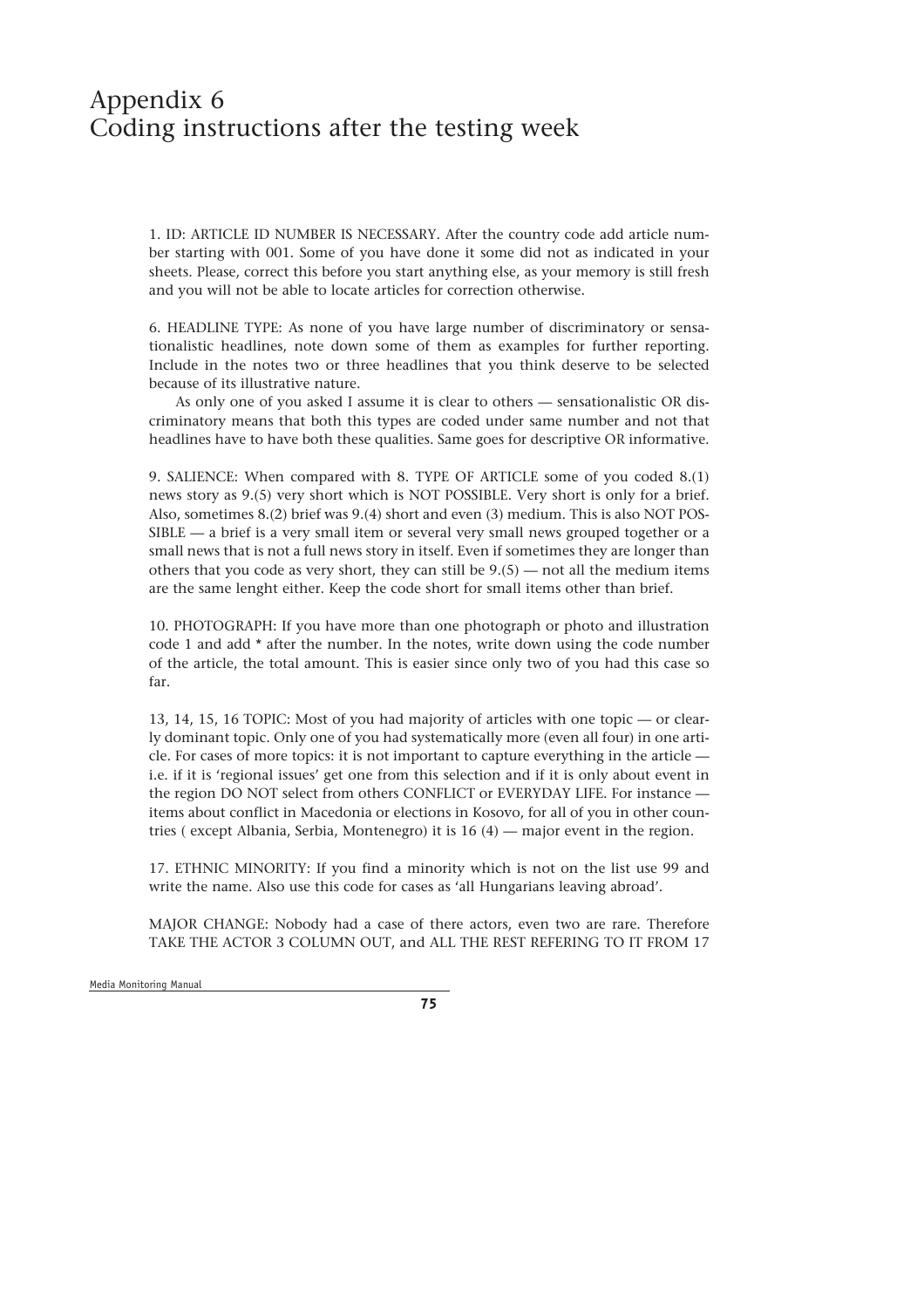TO 24. Again, social role, gender, generalization etc. for Actor 1 code always in columns 1, and for Actor 2 in columns 2. If there is no actor two code x in the second columns.

18. SOCIAL ROLE: Must be identified everywhere. If you have collectivity as actor  $-\mathbf{a}$ political party, cultural organization, military group etc. — code 12 and do write down what it is.

21. IDENTIFICATION: you have to write down how the actor is named: ë all Serbsí, 'individual name', 'party leader', 'Albanian farmers', 'Hungarian minority' etc. You can not write none, as they are referred somehow in the article. Use x when there is no actor.

23. VOICE: Code only one type of expression for each actor, starting with the most important  $-$  if you already coded 1 do not add 2 or 3 for the same actor.

24. MAJOR ATTRIBUTES: This was really a difficult one. Take columns 2 and 3 out  $$ and leave only one column. THIS MEANS THAT IT REFERS TO THE CHARACTERIZA-TION OF THE WHOLE EVENT NOT ONLY PARTICULAR ACTOR'S ACTIVITY.

The point is to capture how the event is explained. If you find an obvious stereotype quote it, use quotation marks, but if not, RECOGNIZE THE EXPLAINING CLUE that was offered for the readers.

*Example:* Serbs and Albanians can live together in Kosovo, Bosnia is ethnically divided country, Hungarians have to be more open-minded to enter Europe etc.

Some of you have done it excellently and if you want I will distribute it as an example.

NOTES: A suggestion, open the sheet 2 in the same file for notes. Just start with dates and ID number, so the notes will be in the same data sheet.

When coding 9. Other  $-$  indicate what it is, so we can see weather to include it in the report.

Media Diversity Institute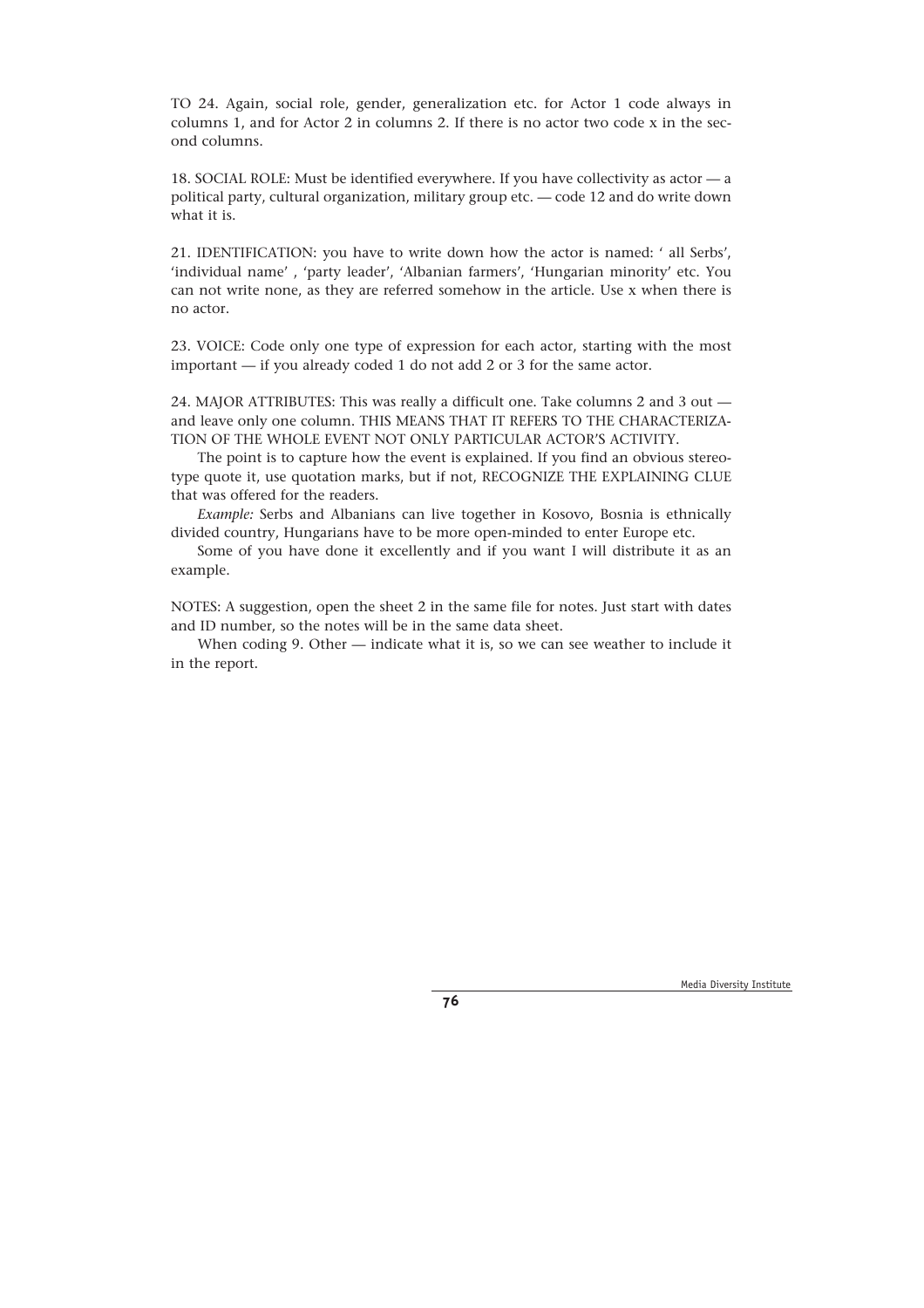## Appendix 7 Data processing examples Different levels of data cross referencing

## 1.Level one

PRESENTATION OF DATA BY A CODING CATEGORY

## **FRAMING OF THE ITEMS**

| <b>FRAMING</b> | No.  | $\%$  |
|----------------|------|-------|
| Descriptive    | 988  | 61.6  |
| Prognostic     | 90   | 5.61  |
| Evaluative     | 361  | 22.51 |
| Mobilizational | 91   | 5.67  |
| Discriminatory | 74   | 4.61  |
| <b>TOTAL</b>   | 1604 | 100   |

## **FRAMING OF THE ITEMS**



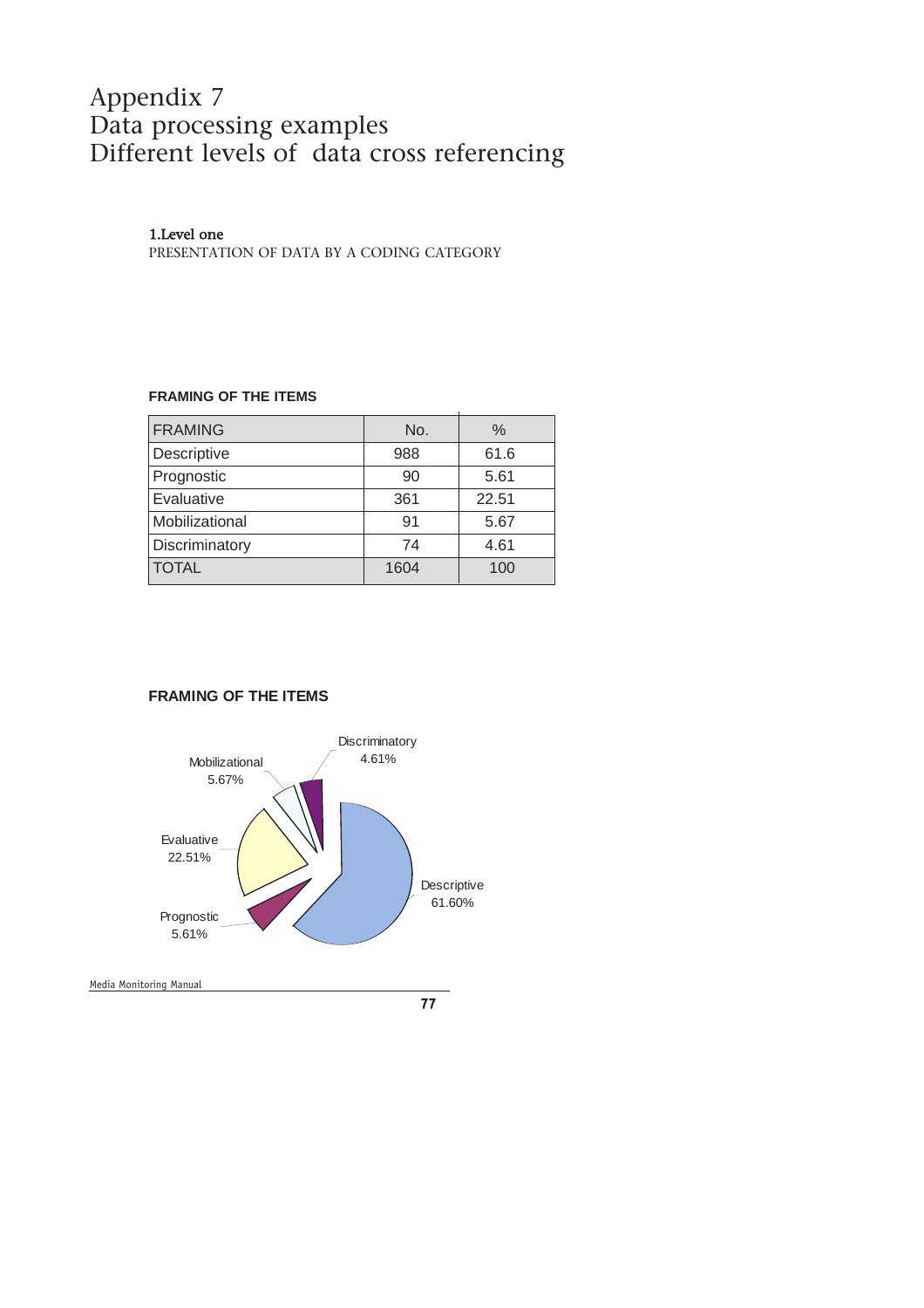## 2. Level two

CROSS REFERENCING: DISCRIMINATORY FRAMING WITH ACTORS APPEARING IN THOSE ARTICLES

## **DISCRIMINATORY FRAMING: ACTORS**

| <b>ACTORS</b>         | No.            | $\frac{0}{0}$ |
|-----------------------|----------------|---------------|
| Roma (BG)             | 1              | 1.16          |
| Turks (BG)            | 1              | 1.16          |
| Serbs (Cro)           | 10             | 11.63         |
| Roma (Cro)            | $\overline{2}$ | 2.32          |
| Albanians (Kos)       | 11             | 12.79         |
| Serbs (Kos)           | 25             | 29.07         |
| Roma (Mac)            | 1              | 1.16          |
| Albanians (Mac)       | 6              | 6.98          |
| Hungarians (Ro)       | 6              | 6.98          |
| Roma (Ro)             | 17             | 19.78         |
| Turks (Ro)            | 1              | 1.16          |
| Albanians (Ser)       | 1              | 1.16          |
| Roma (Ser)            | 1              | 1.16          |
| Minorities in general | 3              | 3.49          |
| Total                 | 86             | 100           |



Media Diversity Institute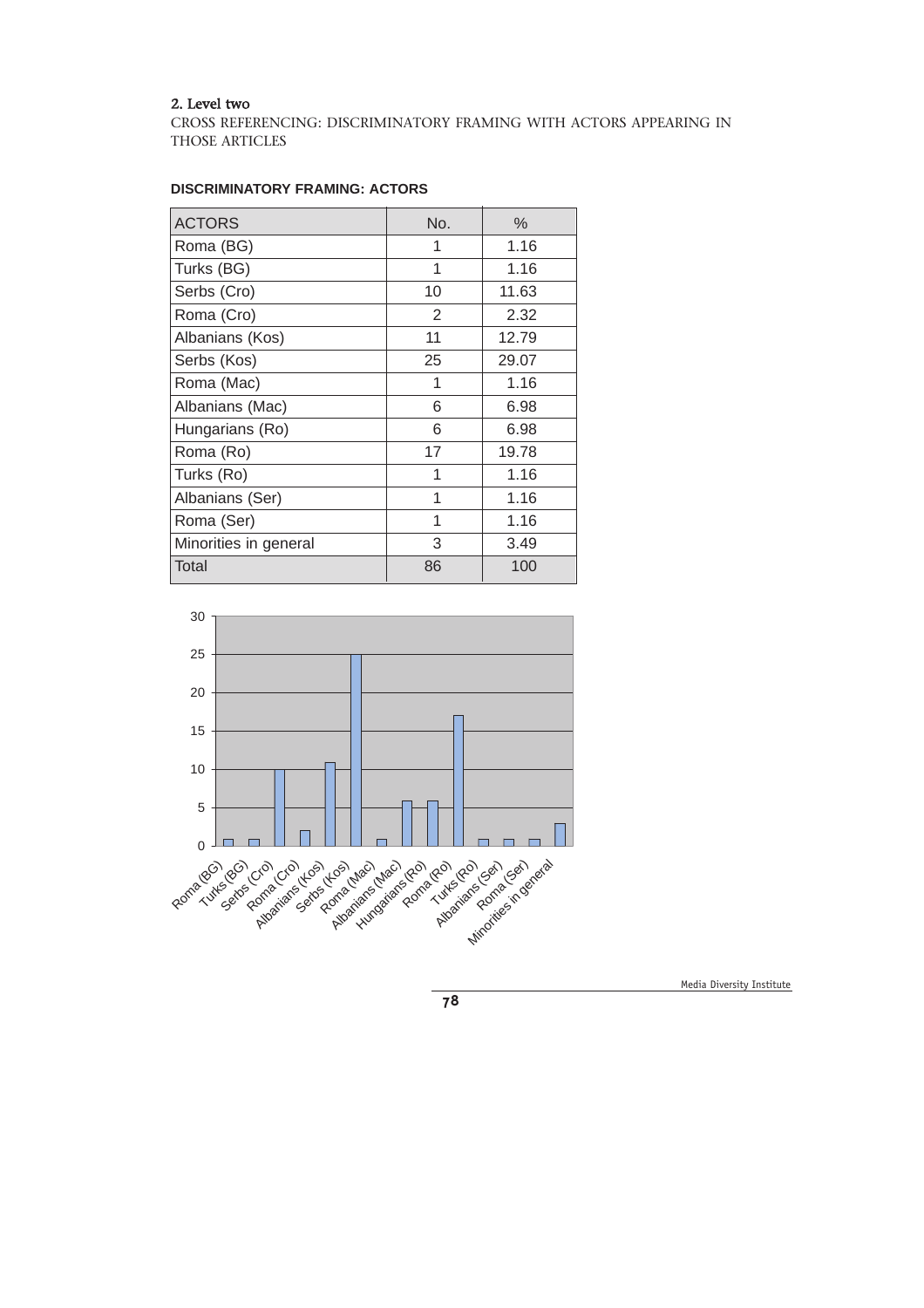## 3. Level three

FURTHER GROUPING OF ACTORS CROSS REFERENCED WITH DISCRIMINATORY FRAMING

## **DISCRIMINATORY FRAMING: ACTORS**

| <b>ACTORS</b>         | <b>Items</b>  | $\%$  |
|-----------------------|---------------|-------|
| Serbs                 | 35            | 40.7  |
| Roma                  | 22            | 25.58 |
| Albanians             | 18            | 20.93 |
| Hugarians             | 6             | 6.98  |
| Minorities in general | 3             | 3.49  |
| <b>Turks</b>          | $\mathcal{P}$ | 2.32  |
| Total                 | 86            | 100   |

## **DISCRIMINATORY FRAMING: ACTORS**



Media Monitoring Manual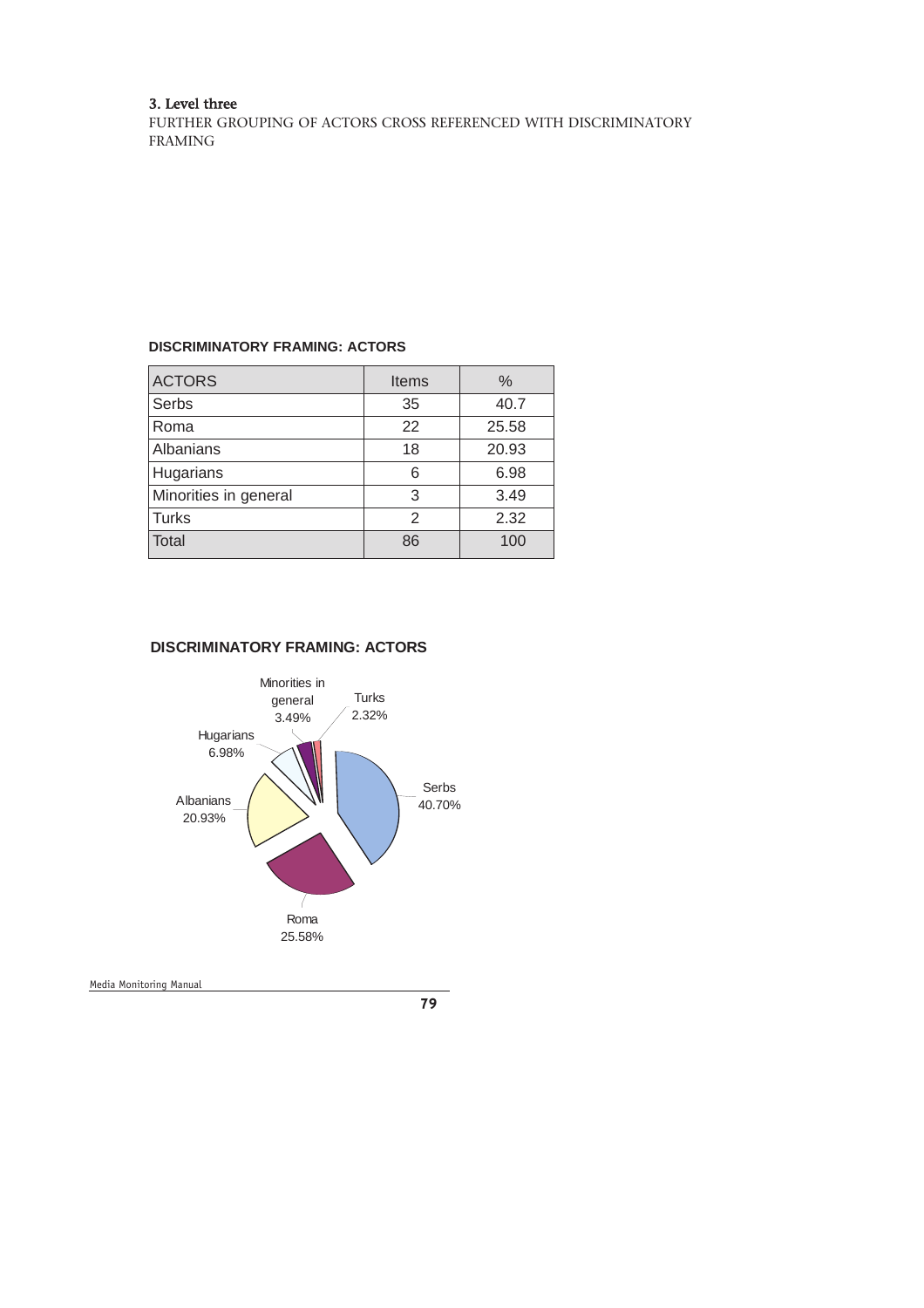**Appendix 8**

Media Diversity Institute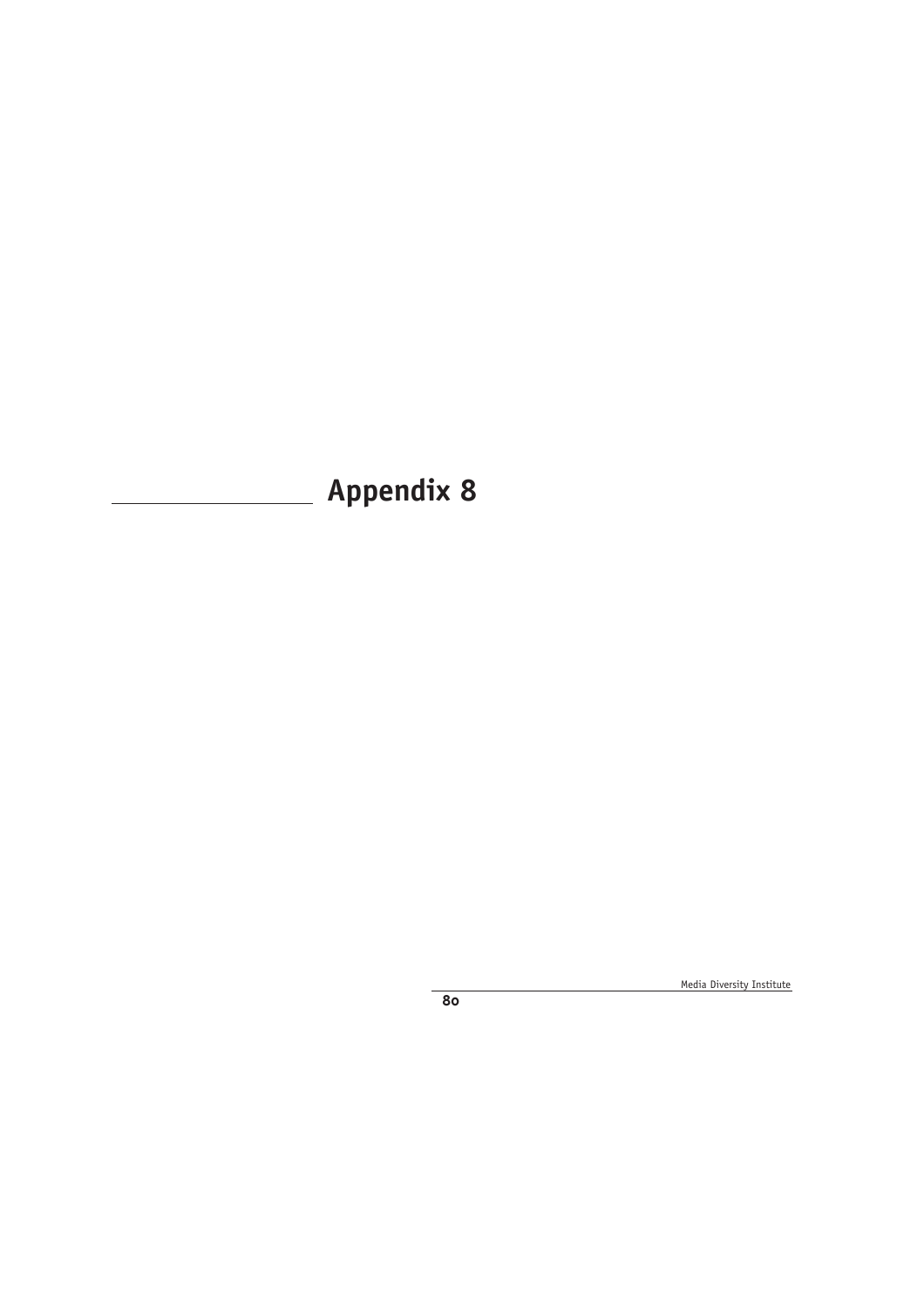## Research report Mirroring images: Ethnic minorities in the South East European press

## Abstract

**C** ritical analysis of discriminatory reporting is vital in developing a more responsible<br> **C** press. press.

The following comparative analysis highlights some of the ethnic stereotypes and prejudices common throughout the region. It also reveals how the media perpetuates them.

Major daily newspapers influence the formation of dominant political discourse, usually close to official policy position, but also affect everyday understanding of events. Media coverage therefor conditions public perception of otherness and indicates broader political strategies of inclusion, or exclusion of minorities in political life.

This report is based on content analysis of the mainstream press in 10 South East European countries. It focused on minority coverage, in the region which has experienced major inter-ethnic conflicts during the past decade. At the time of monitoring in late  $2001$ , conditions among the countries differed markedly  $-$  from ongoing ethnic conflict (Macedonia), to those close in time or proximity to conflict (Serbia, Kosovo, Albania, Montenegro), from post-conflict situations (Bosnia, Croatia), to countries without recent violent ethnic confrontation (Bulgaria, Hungary, Romania). As ethnic minorities constitute a significant portion of the population in each country, successful transition in those nations require more democratic and tolerant minority policies.

Media Monitoring Manual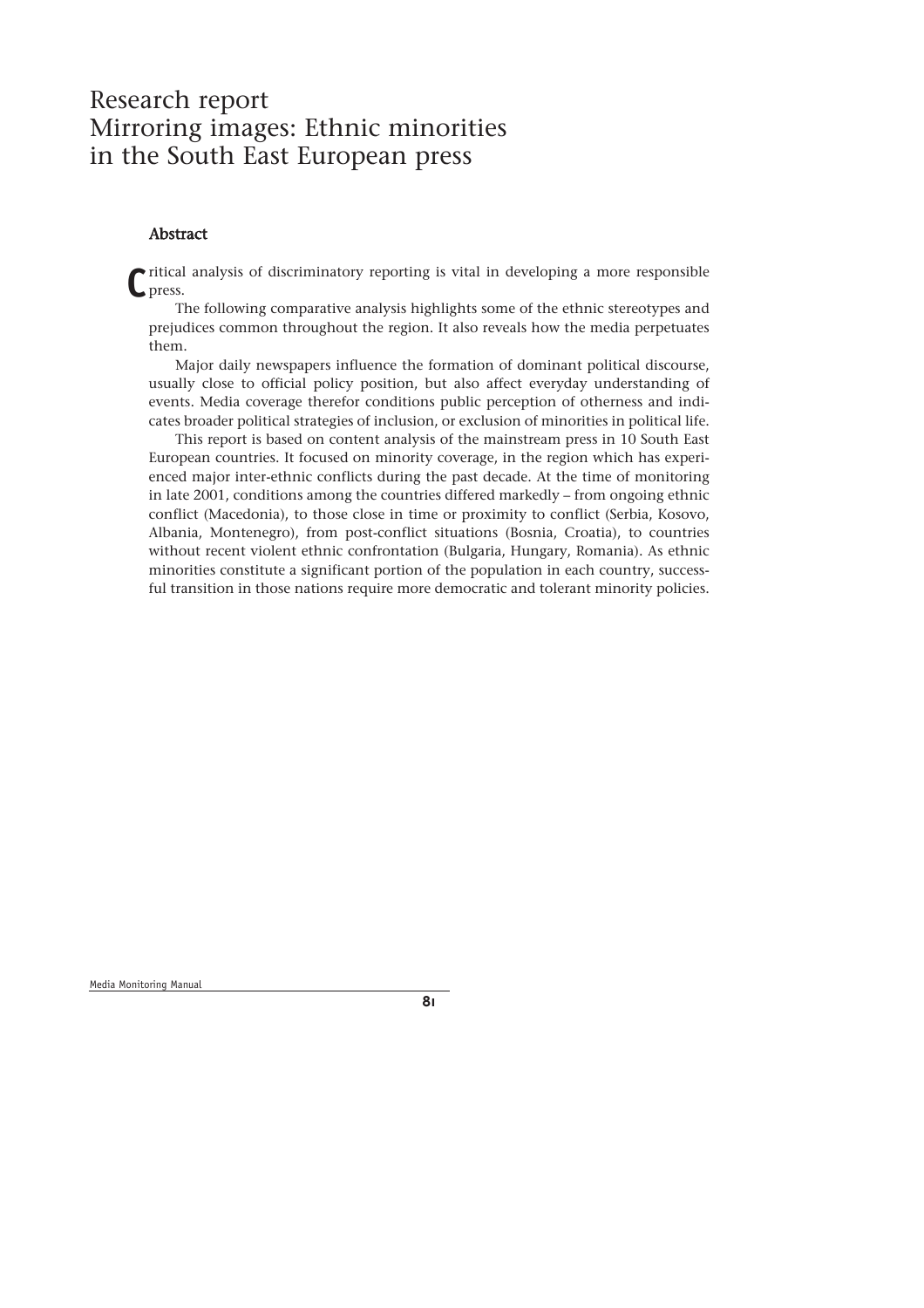## About the monitoring

onitored and analyzed content was taken from one month's reporting by 20 main-M onitored and analyzed content was taken from one month's reporting by 20 main-<br>stream newspapers in 10 South East European countries in November 2001. The quality of ethnic minority coverage was analyzed to compare forms of discriminatory treatment and journalistic practices that perpetuate it. Ethnic minorities constitute a significant part of the population throughout the region, but during the past decade these differences were often misused and transformed into sparks for violent conflict. The objective of this comparative content analysis was to reveal underlying similarities between countries' differences with regard to:

 $\star$  relations between social stability, levels of discrimination and press intolerance;

 $\star$  similar journalistic standards and practices resulting in intolerance and unfair treatment of diversity issues.

 $\star$  widespread, deeply-rooted stereotypes and prejudices that govern common understanding of minority-majority relations;

Two major newspapers per country were monitored. They were selected for their large circulation, non-state or non-party ownership, and for being representative of press diversity in their countries. Those newspapers are:

- ÿ Albania: *Albania* and *Shekulli;*
- ÿ Bosnia and Herzegovina: *Dnevi avaz* and *Nezavisne novine;*
- ÿ Bulgaria: *Trud* and *24 casa;*
- ÿ Montenegro: *Vjesti* and *Dan;*
- ÿ Croatia: *Jutarnji list* and *Vecernji list;*
- ÿ Kosovo: *Koha ditore* and *Bota sot;*
- ÿ Hungary: *Nepsabadsag* and *Metro;*
- ÿ Macedonia: *Dnevnik* and *Utrinski vesnik;*
- ÿ Romania: *Adevarul* and *Libertatea;*
- ÿ Serbia: *Politika* and *Blic.*

Each newspaperís entire contents was analyzed, and coverage of all ethnic minorities included. Methodology was designed to provide comparative insight into regional characteristics but, also, to capture specifics of minority coverage in each country.

This research is part of a larger educational project of Media Diversity Institute aimed at capacity building for media and non-government organisations interested in diversity reporting. One of the project objectives was the development of the Media Monitoring Manual. This research served as a form of inter-active training - a proposed research protocol was tested through this monitoring mission. In the process, media analysts from various countries, through their common training and work, formed a team suitable for further comparative research.

Media Diversity Institute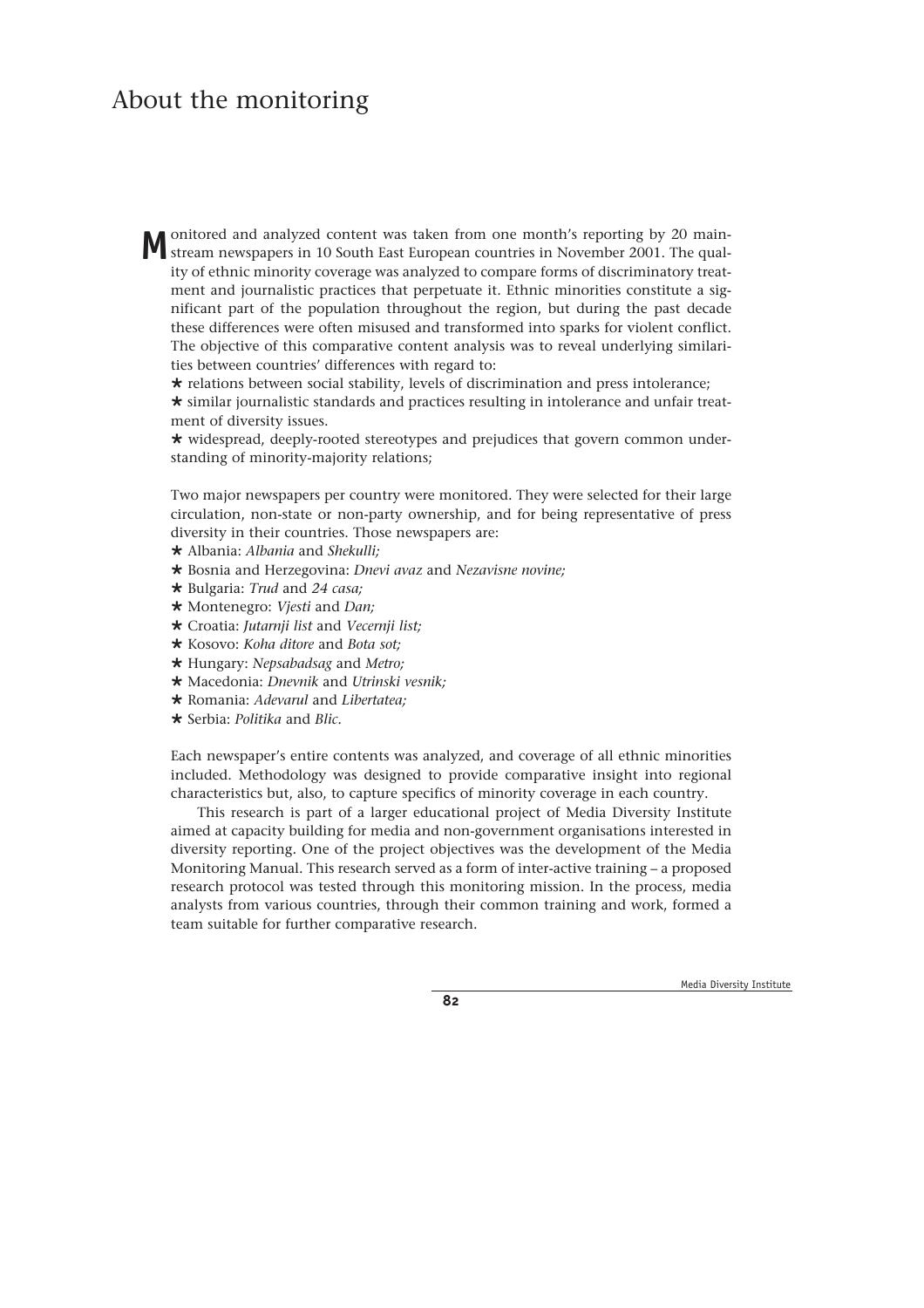Project author Dr Snjezana Milivojevic, of the Institute of Social Sciences, Belgrade, received project support from several people. Project advisory board members are Dr Vera Messing (Center for Independent Journalism, Budapest), Professor Terhi Rantanen (London School of Economics and Politics), Professor Colin Sparks (Westminster University, London) and Professor Brian Winston (Westminster University, London). The monitoring team consisted of nine analysts from the region: Ilda Londo (Albania), Nevena Rsumovic (Bosnia and Herzegovina), Danail Danov (Bulgaria), Igor Kanizaj (Croatia), Dr Vera Messing (Hungary), Anton Berishai (Kosovo), Antoaneta Ivanova (Makedonia), Georgiana Ilie (Romania) and Ana Solovic (Montenegro, Serbia).

The European Commission funded the project.

Media Monitoring Manual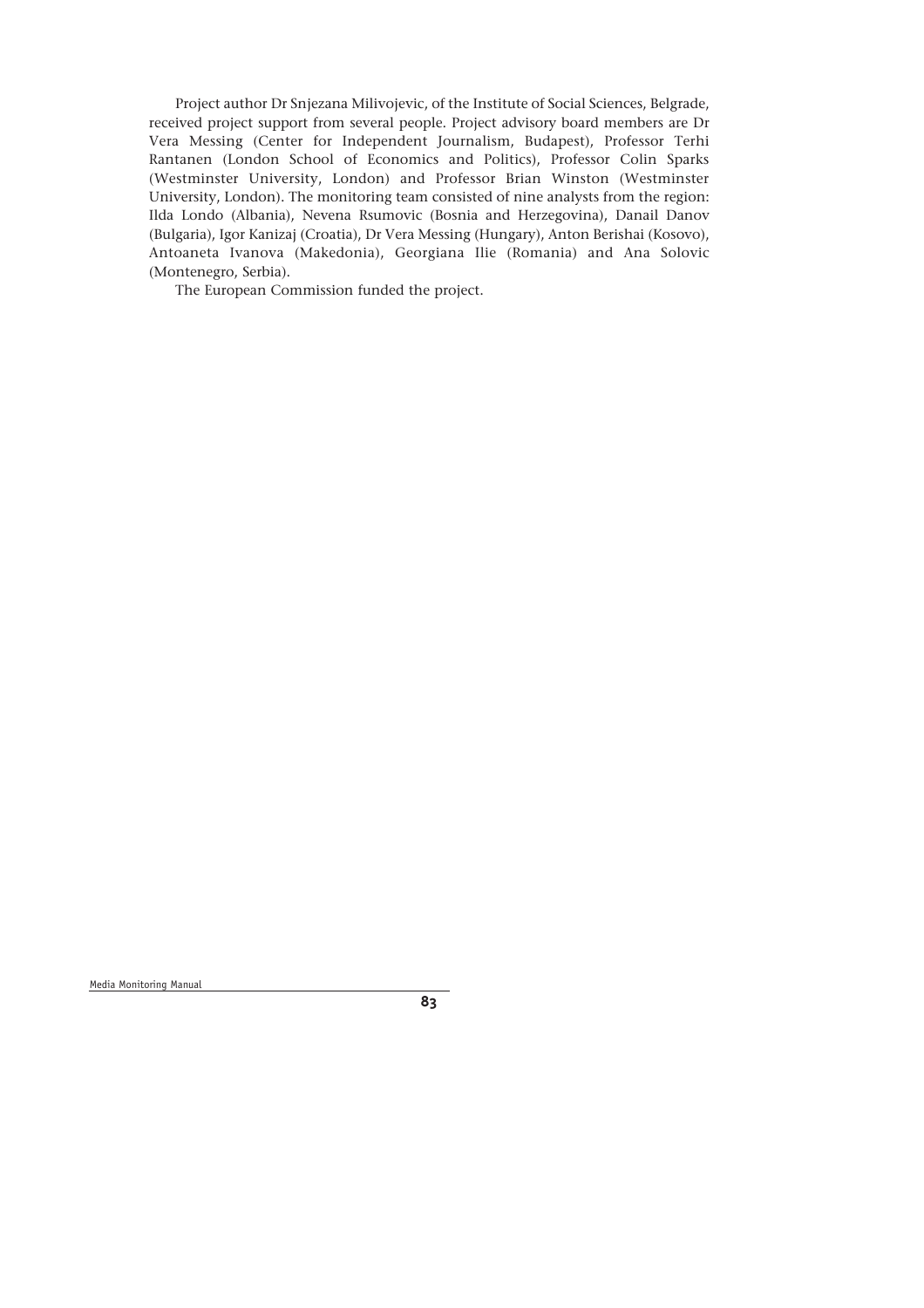# Major research findings: I Political stability and minority coverage

oth the quantity and degree of politisation of conflict-related coverage increases under **B** oth the quantity and degree of politisation of conflict-related coverage increases under conditions of political instability and disharmony in ethnic relations. As conditions stabilise, both the amount of coverage and level of intolerance for ethnic differences decrease.

Conflict resolution may also be followed by increased invisibility and ignorance of ethnic actors or issues as a form of their exclusion from public life. In the absence of conflict, attention of the press quite often turns to minorities in other countries - that is to say the minority there that is of the same ethnicity as their country's main group - rather than domestic minorities issues in their own country.

General press trends split the regional press into two groups:

## First group: Areas experiencing violent ethnic conflicts or those in proximity to violent ethnic conflicts

#### *Macedonia, Serbia, Montenegro, Albania and, with certain differences, Kosovo*

*General:* Conflicts get more coverage, between 10 and 20 percent over the regional amount. Highly-politicised reporting, more visible discrimination, isolation of individual ethnic groups, and highly interpretative reporting are more visible here.

#### MACEDONIA (318 articles, 19.83 percent of the total amount)

Dominating the monitored coverage were constitutional changes, a general amnesty and disarmament of paramilitaries. More than half of all articles were about violent confrontation with the Albanian minority; an additional quarter was about demanded constitutional changes. Relations with the Albanian minority were the only minority issue and Albanians was the major ethnic group covered - they made up 80 percent of all actors. Only Serbian and Roma minorities made a significant appearance in the press. Ten times more articles had more discriminatory headlines than discriminatory content and with rare exceptions (two articles about Roma) they were always about Albanians. The press is generally very interpretative  $-$  less than one quarter of monitored articles was news stories, the remaining three-quarters were various feature articles, editorials and letters to the editor.

#### SERBIA (219 articles, 13.65 percent of the total amount)

Half of the analysed items concerning ethnic minorities was devoted to parliamentary elections in Kosovo, and presented them only from a minority angle. Serbian community election participation is the focus, and the whole event is defined as a test of

Media Diversity Institute

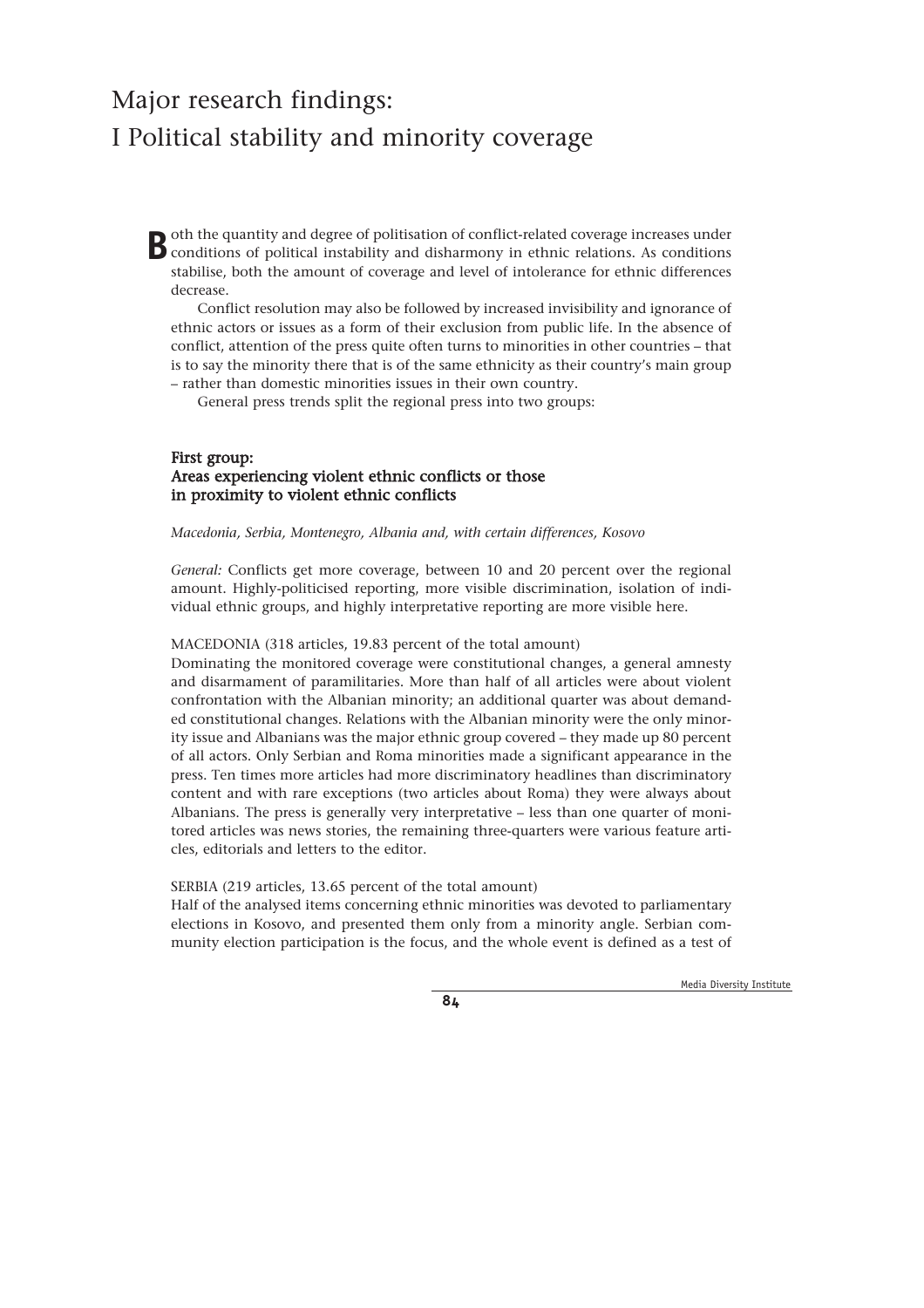the minority policy for new Kosovo authorities. The Serbian minority in Kosovo is used as an instrument — primarily, politicians represent them from Belgrade and their activity is measured according to policies in Serbia. Final decisions on election participation are expected from Belgrade. The most frequently covered actors are almost equally, Albanians (42 percent) and Serbs (41 percent). Roma and Bosniacs get little note, at 4 percent each, and other ethnic groups are barely mentioned. Openly discriminatory articles are rare (around 3 percent) but there are more discriminatory headlines (nearly 10 percent) – almost always about Albanians.

#### MONTENEGRO (196 articles, 12.22 percent of the total amount)

Monitoring points to the importance of covering ethnic minorities in Montenegroís prospects for national independence. The press is highly polarised, politically, which also affects minority coverage. In one part of it an inclusive reporting strategy makes minorities and their issues extremely visible. Coverage is also less conflict-based and more oriented toward everyday action and minority policy, but this only applies to the significant ethnic groups of Albanians and Bosniacs. Other Montenegro media, with a different political orientation, is more tuned to regional issues, primarily Kosovo, Macedonia and Croatia. Discriminatory articles are very rare (only two), but more articles have discriminatory headlines (around 10 percent), most often concerning Albanians.

#### ALBANIA (179 articles, 11.16 percent of the total amount)

The proximity of violent ethnic conflicts involving the Albanian ethnic community in bordering Kosovo and Macedonia directly influences the domestic political scene. Only one of the analysed articles is about minorities living in Albania, dealing with Roma cultural life. Three fourths of the articles are about Albanians living abroad and the remaining fourth is on Kosovo non-Albanians. There are no openly discriminatory articles but there are discriminatory headlines (around 7 percent) and lot of interpretative coverage with editorials totaling 10 percent.

#### EXCEPTION: KOSOVO (77 articles, 4.8 percent of the total amount)

The first elections after the arrival of international forces were treated as an ordinary political event by the press. There was an extremely small number of articles about minorities. The Serbian minorityís possible non-participation in the elections was only presented as a problem in a single ethnic group, and treated as a minor issue. An obvious minimising of ethnic issues and groups came as a result of post-conflict changes in the majority-minority situation. Serbs were seen as an insignificant minority rather than in any dominating role. Almost a quarter of the articles written during the monitoring period carried heavy discriminatory reporting and was always about Serbs.

Media Monitoring Manual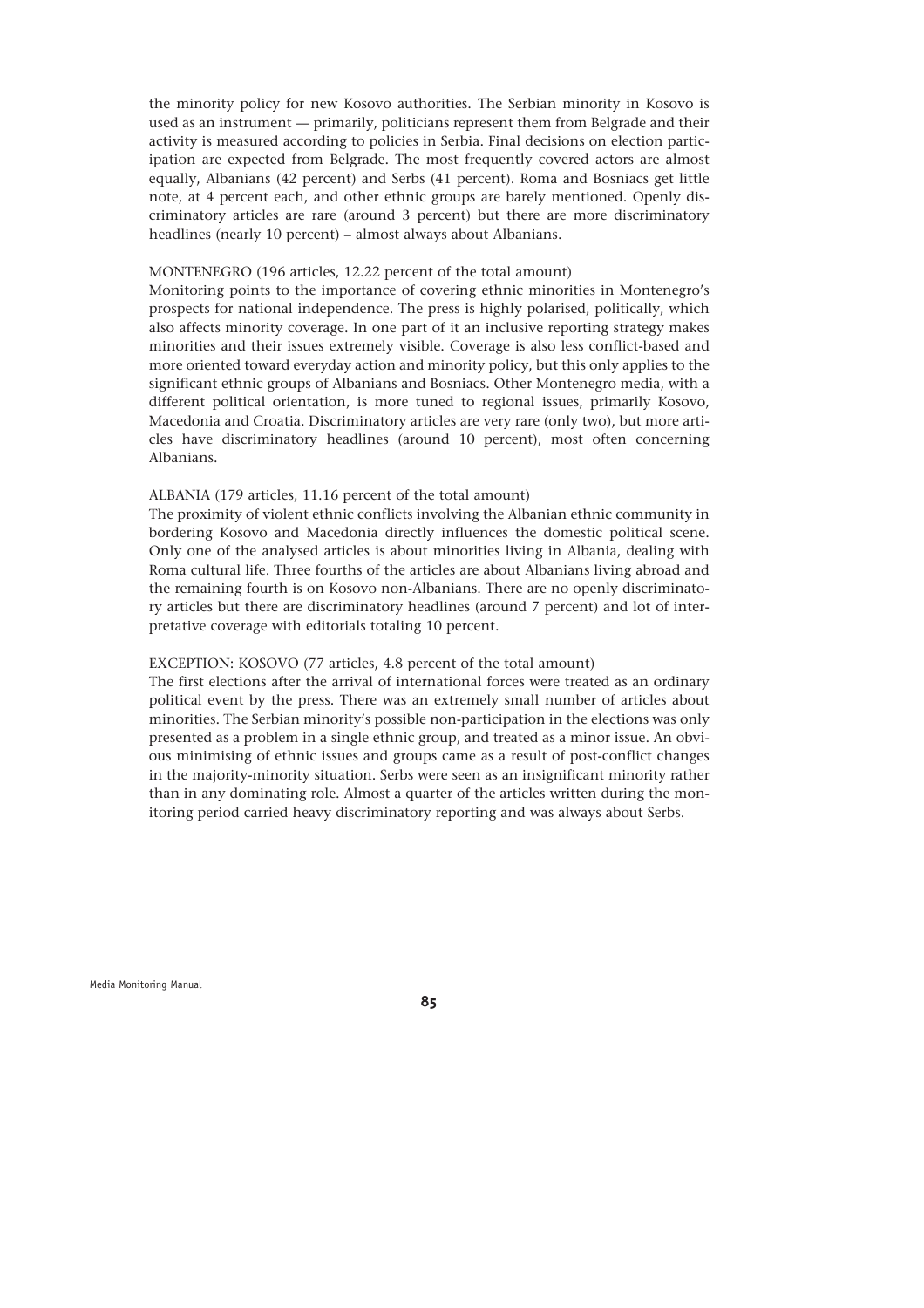## Second group: Post-conflict societies or those with an absence of recent violent conflict

#### *Hungary, Bosnia and Herzegovina, Croatia, Bulgaria and Romania*

*General:* Less minority coverage, between 5 and 10 percent of the regional amount. More emphasis on minority policy, everyday life and individual ethnic incidents. The press tends to cover minorities in other countries – that is to say the minority there that is of the same ethnicity as their country's main group  $-$  rather than minority issues in their own country. A higher level of discrimination is seen in post-conflict nations than in the countries without recent violent conflicts.

#### HUNGARY (160 articles, 9.98 percent of the total amount)

The fairly high amount of ethnic coverage in evidence is probably connected to one important event – the introduction of a status law concerning Hungarian minorities in neighboring countries. The law sparked plenty of debate and media attention for one fifth of the analysed content. A lot of attention was devoted to Hungarian minorities in the region – they are actors in almost 40 percent of the monitored articles. The most extensively covered minority are Roma, with a quarter of the stories concerning them. Roma are usually reported in conflict context, and one third of articles with discriminatory headlines are about them. Articles about Jews also often carry discriminatory headlines – four cases out of 13 analysed articles were noted.

#### BOSNIA AND HERZEGOVINA (129 articles, 8.04 percent of the total amount)

One newspaper in BiH was selected from the Federation and one from Republika Srpska, with a very similar pattern emerging in both regions, but with different minorities in focus. Minority issues are a little more prominent in the Federation's press. Events from the recent past are an important issue and almost one quarter of all articles are about consequences of recent fighting. Kosovo is slightly ahead of Macedonia in regional issue coverage. More articles are written about Serbs than Croats, but Bosniacs is rarely treated as a minority. The constitutional status of the three major ethnic groups is debated more than the position of minorities outside these groups. Jews is the only other minority group given significant coverage. There are no openly discriminatory articles, and the general tone is less conflict-driven than in other regions, possibly because of new strict media regulations.

#### CROATIA (114 articles, 7.11 percent of the total amount)

Analysis of newspapers shows that post-conflict reporting still strongly emphasizes the past. Half of the articles on minorities are about Serbs and very many of them, almost a third, are very discriminatory. Articles about Serbs mostly focused on recent war crimes and even when not openly discriminatory, such a focus paints a negative picture of the whole group. Out of nine articles about women, eight is about a Serb woman convicted of war crimes. Croats living abroad also received considerable attention, for about a quarter of the surveyed articles and Jews were the only other minority with significant coverage.

Media Diversity Institute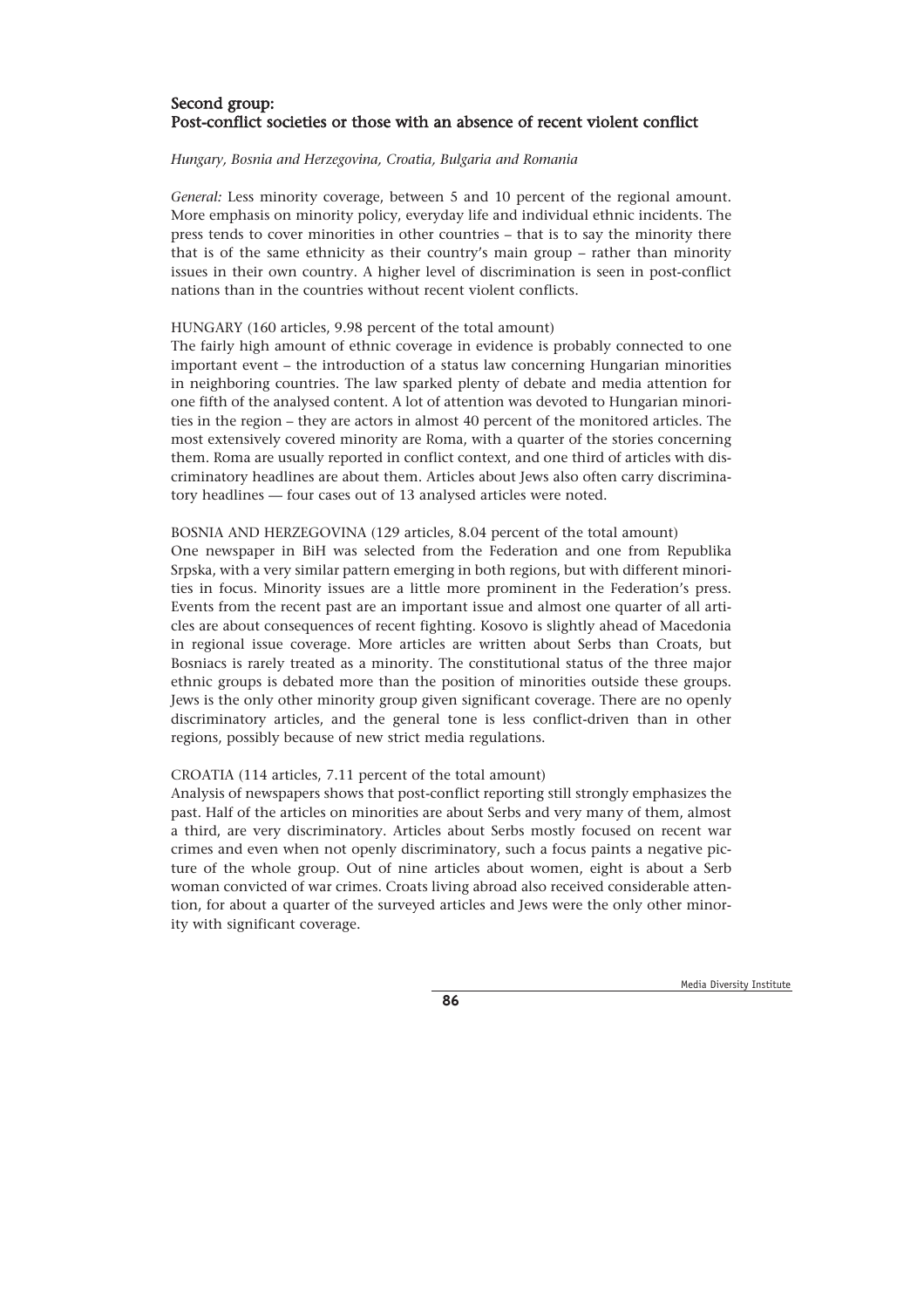#### BULGARIA (108 articles, 6.73 percent of the total amount)

Coverage of minorities in a country without recent violent conflicts is generally less antagonistic. But the proportion of discriminatory articles is not much less than elsewhere, especially on material concerning the largest ethnic groups. Turks and Roma was the most heavily covered — together they attracted nearly 70 percent of the coverage. Conflict reporting is nearly completely absent and focus leans toward minority policy or various everyday life activities. Close to 10 percent of the articles about Turks have discriminatory features. Out of five articles about women, three focused on the Roma: one on a fortuneteller, another on a little girl getting married, and third on a woman connected to the murder of her baby.

#### ROMANIA (104 articles, 6.48 percent of the total amount)

Although not extensive, minority coverage during the monitored month was very conflict oriented and quite often discriminatory. Roma and Hungarian minorities dominate the press, and they are actors in nearly 80 percent of the related articles. Conflict issues are very much in evidence with close to 40 percent of the articles on long-lasting, non-violent conflicts or various individual incidents. Crime dominates reporting about minorities in everyday life situations, almost 45 percent, and the actors are always Roma. The majority of discriminatory articles, which total around one fourth, are also about Roma. Women are actors on only three occasions and all of them are Roma. One is about a helpful neighbour, another on a drug-addict mother, and one about a victim of Roma pimps and drug dealers.

Media Monitoring Manual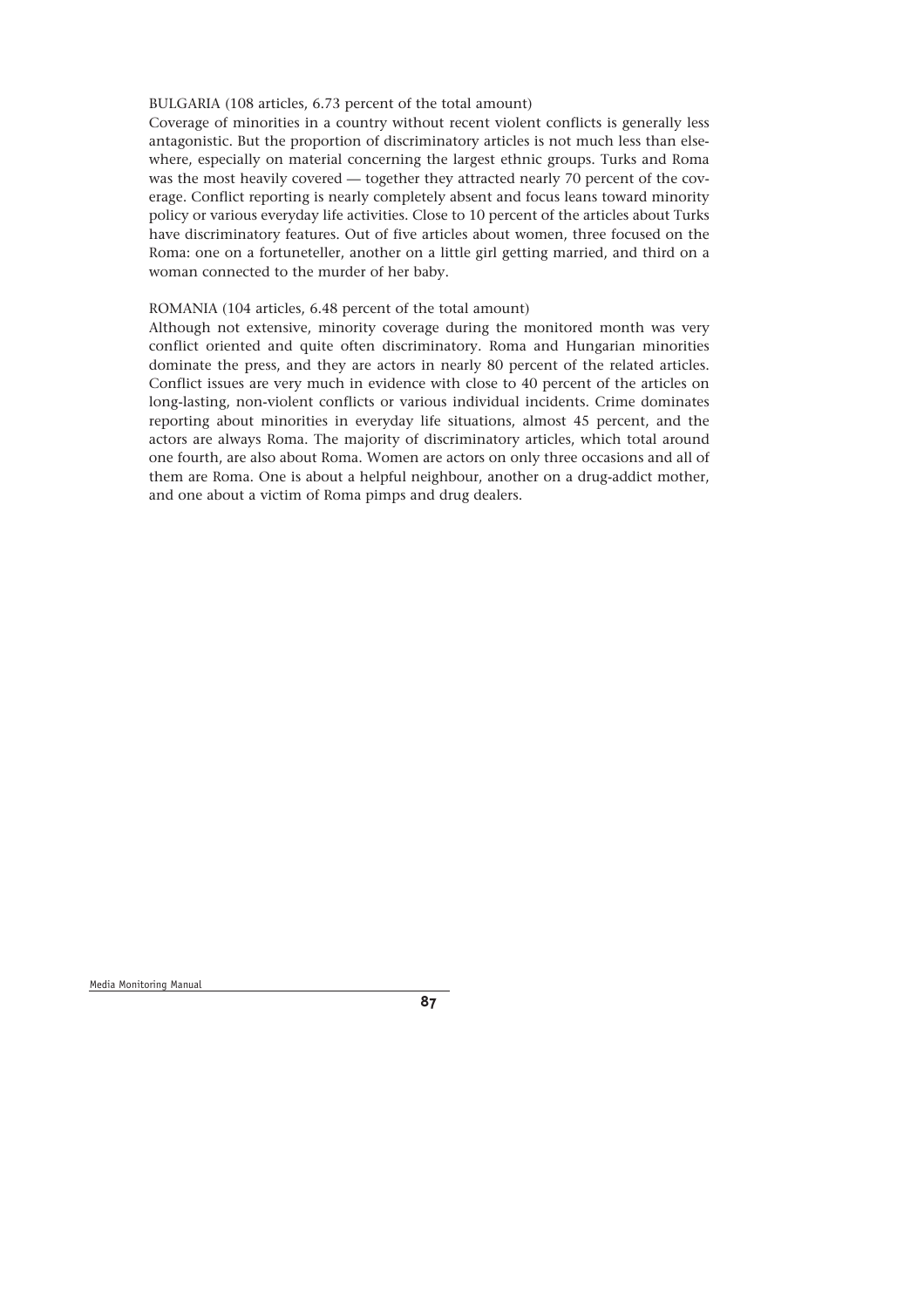## II Content of the coverage

## 1. Major topics

onflict, minority policy, everyday activities and regional ethnic issues were designated **C** for monitoring after the pilot study results indicated that they were the most frequent topics.

Items were classified according to overall content qualities, topic choice, journalistic approach and type of narrative. Group conflict issues included articles on violent ethnic clashes along with various individual non-violent incidents, because both refer to inter-ethnic conflicts. Articles on political regulation of minority status were classified under minority policy, while the everyday life topic applied to texts about culture, sport, business and other minority group activities. Ethnic issues in the region were also analysed as they often influence domestic minority-majority relations.

Conflict and regional issues each account for about one third of the stories. One fifth of the articles cover various everyday activities, where one sixth is devoted to minority policy issues. (Chart 1)

Articles often deal with more than one issue and do not fit neatly in the research categories. A majority of them have a dominant topic, but approximately 5 percent of the articles covered two topics.

## Chart 1

#### **TOPICS OF THE ITEMS**



Media Diversity Institute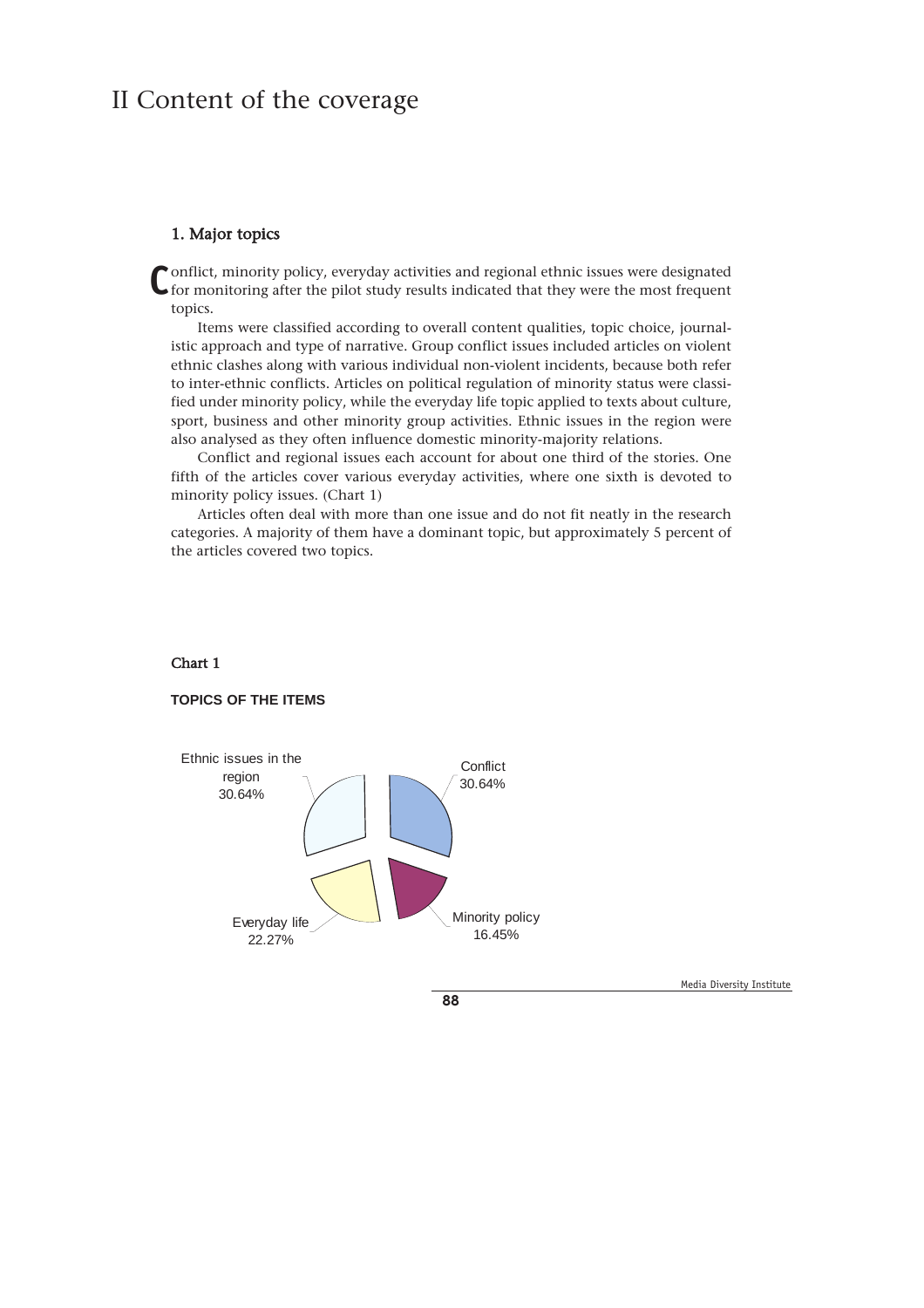### 2. Conflict-related reporting

Almost one third of the articles are directly devoted to conflict reporting about events that provoke, sustain, or perpetuate conflict.

Domination of conflict issues is obvious in countries with recent violent ethnic confrontation. It is more obvious in Kosovo, where it amounts to almost 80 percent than in Macedonia where it amounts to 45 percent of the articles. But in Macedonia an additional one fifth of the articles deal with various conflict-motivated policy issues (22 percent) and various conflicts in the region (11 percent) making the overall conflict reporting more frequent.

Conflict coverage gets high visibility in countries geographically or historically close to violent ethnic conflicts. More than half of the articles in Serbia is directly conflict-related, and in neighbouring Montenegro about one third. In Bosnia-Herzegovina and Croatia, most conflict reporting investigates the past and is primarily presented as "truth revealing" coverage. In Croatia, all conflict-motivated reporting follows this pattern, and there is almost no coverage of reconciliation initiatives. (Chart 2)

Conflict reporting differs in countries without recent violent ethnic confrontation. In Bulgaria, coverage never focuses on conflict but one fifth of minority news coverage focuses on their criminal activity. In Hungary, direct conflict-related reporting is also rare at 7 percent, but it is very frequent in Romania, at 37 percent. (Chart 3)

#### Chart 2

### **CONFLICT**





Media Monitoring Manual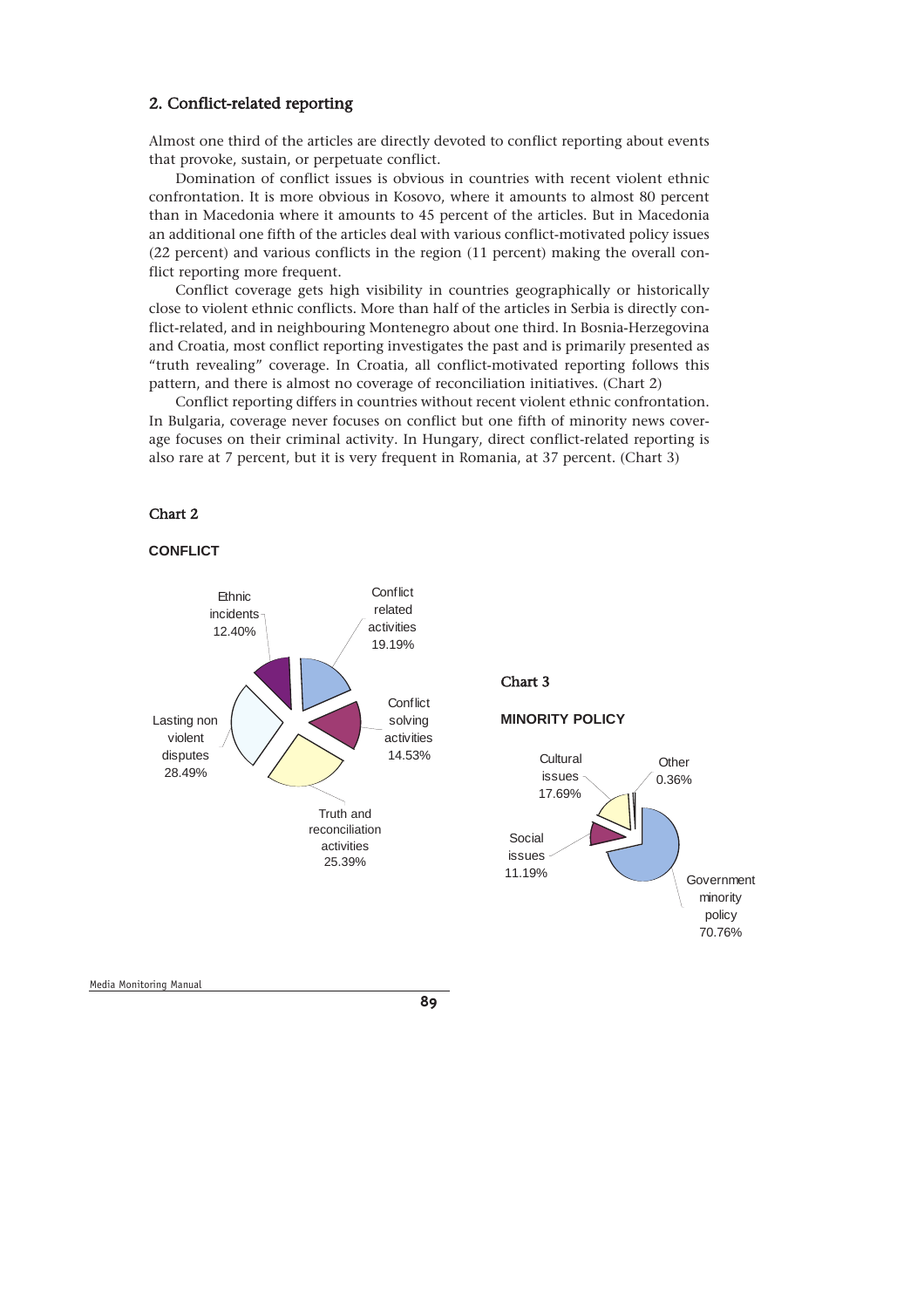Within three remaining topics  $-$  ethnic issues in the region, everyday life and minority policy – the most frequent individual issues are also potential conflicts or individual incidents. The most extensively covered regional events are those in Kosovo and Macedonia, where crime takes up to one fifth of the coverage. (Chart 4; Chart 5)

Considering all these various forms, conflict reporting dominates up to two thirds of the analysed content.

## Chart 4

## **ETHNIC ISSUES IN THE REGION**





#### **EVERYDAY LIFE**

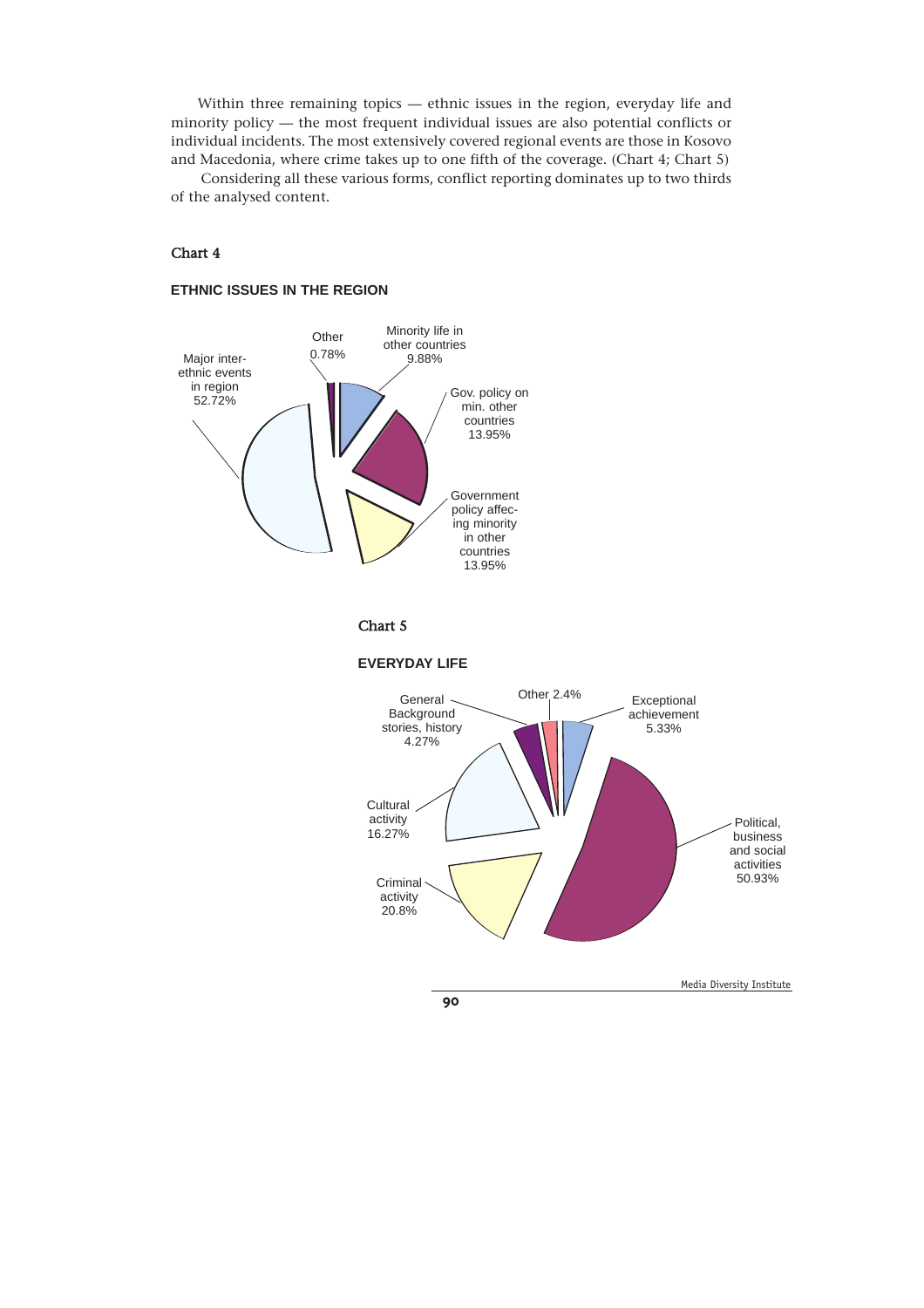## 3. Highly politicised coverage

Ethnic differences are presented as political in almost 90 percent of the related articles.

Ethnic diversity is generally interpreted as a potential source of political problems and divisions. Stories about sport, culture, business, and everyday life - that would provide for more positive and tolerant coverage of ethnic differences — are all within the remaining 10 percent. Even within this part, almost half of the articles refer to crime in minority groups.

Ethnic issues is normally placed in political sections of the newspapers with over 40 percent on political pages, nearly one sixth on society pages, more than a quarter in international politics and slightly less than 5 percent on the front page. The ratio is even more striking in articles worthy of the front page: almost 80 percent are related to domestic political events and an additional 13 percent to international politics. In more stable and democratic environments, ethnic minority reporting is more diversified and more inclusive, where discrimination is less visible. Quite often sport and criminal pages are more relevant for research than political sections or front pages. In the South East European press, ethnic differences remain a highly politicised issue. (Chart 6)

## Chart 4

#### **SECTION OF THE NEWSPAPER**

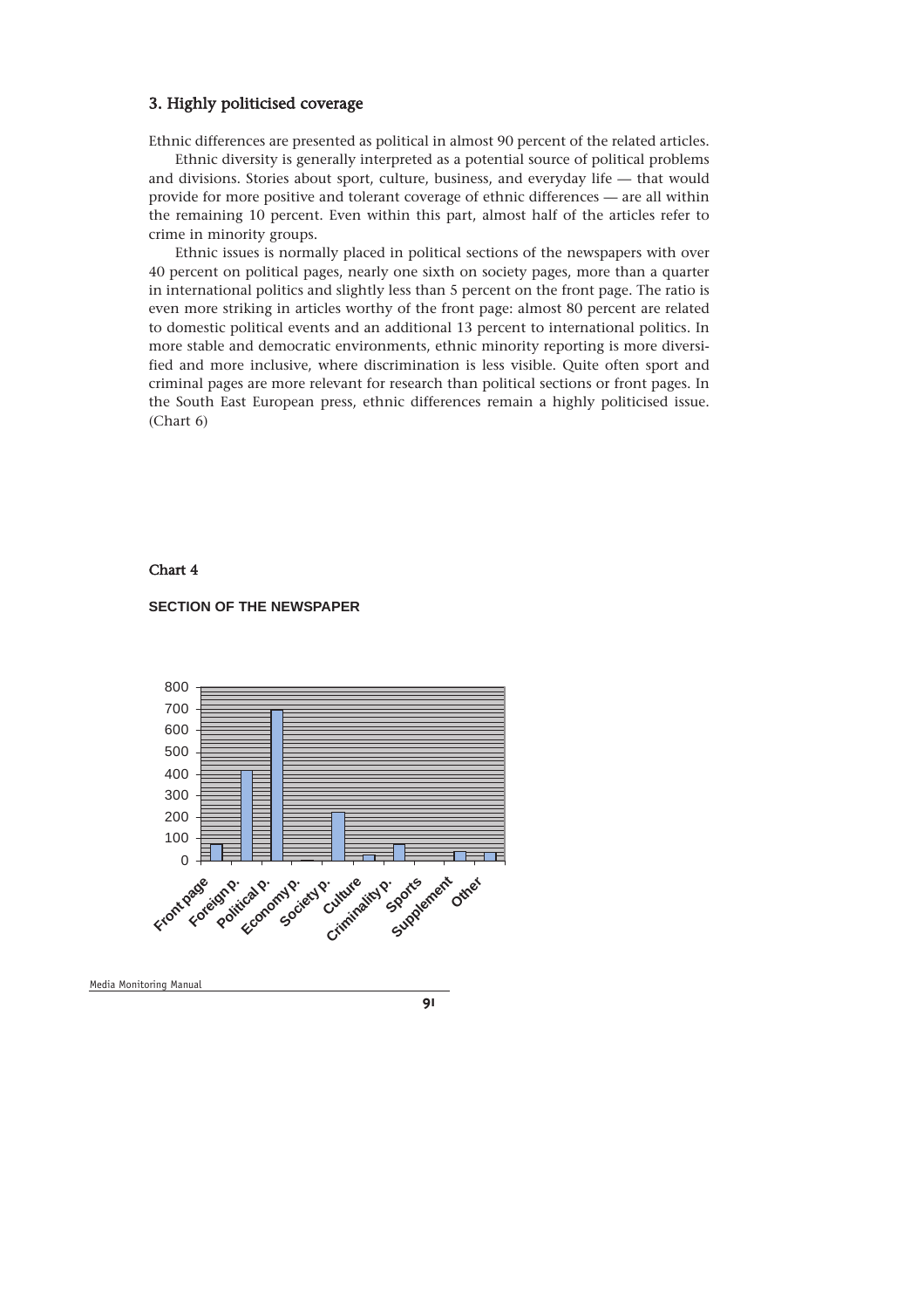## III Presentation of ethnic actors

## 1. Selection of minorities

he region covered is ethnically very diverse. Out of 90 groups listed for analysis, thirty groups are noted as mentioned in the press, but only 10 attracted substantial coverage. At the same time, around a fifth of the articles had more than one actor. Sometimes they were from different ethnic groups and sometimes from the same, but with different social roles and positions in the article, and there are more actors than stories or topics. **T**

Albanians are the most extensively covered minority in the region at almost 40 percent followed by Serbians and then Roma. The first two were directly involved in recent ethnic conflict, but Roma attracts the majority of discriminatory coverage throughout the region.

Ethnic actors mainly deserve media attention when they are from minority groups in a conflict relationship with the majority.

Some ethnic groups receive much discriminatory reporting in more than one country. Over one fourth of overall Roma coverage has some discriminatory features  $-27$  percent. Serbs and Albanians, as groups that are frequently reported on, are the target of discriminatory coverage in several countries at 17 percent and 15 percent, respectively. (Chart 7)

Some minorities are often discriminated against only where they constitute a large minority, like Hungarians in Romania - almost one quarter - or Turks in Bulgaria close to 10 percent. Some other groups are discriminated against only in certain countries: as with Jews in Hungary, or Croatia. Discriminatory coverage about Jews from these two countries constitutes one third of the articles carried about them in the region.

Media Diversity Institute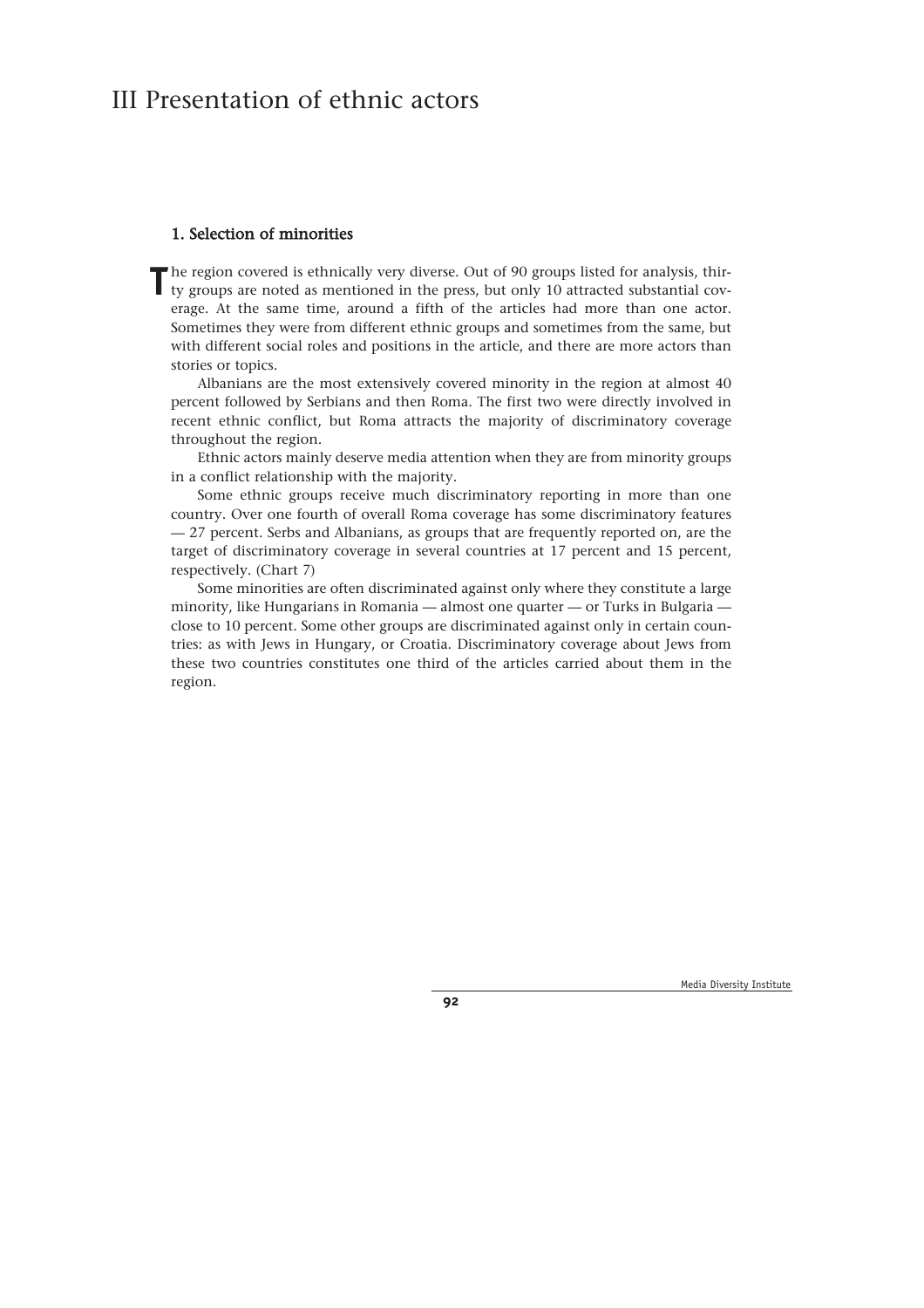## Chart 7

| Roma<br>188<br>Albanians<br>807<br>Armenians<br>6<br>Bosniacs/Muslims<br>72<br>2<br><b>Bulgarians</b><br>Checks<br>3<br>Croats<br>64<br>1<br>Egyptians<br>1<br>Germans<br>$\overline{2}$<br>Greeks<br>133<br>Hungarians<br>Italians<br>4<br>Jewish<br>25<br>Macedonians<br>3<br>12<br>Montenegrins<br>1<br>Poles<br>3<br>Romanians<br>454<br>Serbs<br>$\overline{c}$<br>Tartars<br>57<br><b>Turks</b><br>Vlahs<br>3<br><b>Balkan minorities</b><br>1<br><b>BG</b> minorities<br>1<br><b>BiH minorities /RS</b><br>15 |
|----------------------------------------------------------------------------------------------------------------------------------------------------------------------------------------------------------------------------------------------------------------------------------------------------------------------------------------------------------------------------------------------------------------------------------------------------------------------------------------------------------------------|
|                                                                                                                                                                                                                                                                                                                                                                                                                                                                                                                      |
|                                                                                                                                                                                                                                                                                                                                                                                                                                                                                                                      |
|                                                                                                                                                                                                                                                                                                                                                                                                                                                                                                                      |
|                                                                                                                                                                                                                                                                                                                                                                                                                                                                                                                      |
|                                                                                                                                                                                                                                                                                                                                                                                                                                                                                                                      |
|                                                                                                                                                                                                                                                                                                                                                                                                                                                                                                                      |
|                                                                                                                                                                                                                                                                                                                                                                                                                                                                                                                      |
|                                                                                                                                                                                                                                                                                                                                                                                                                                                                                                                      |
|                                                                                                                                                                                                                                                                                                                                                                                                                                                                                                                      |
|                                                                                                                                                                                                                                                                                                                                                                                                                                                                                                                      |
|                                                                                                                                                                                                                                                                                                                                                                                                                                                                                                                      |
|                                                                                                                                                                                                                                                                                                                                                                                                                                                                                                                      |
|                                                                                                                                                                                                                                                                                                                                                                                                                                                                                                                      |
|                                                                                                                                                                                                                                                                                                                                                                                                                                                                                                                      |
|                                                                                                                                                                                                                                                                                                                                                                                                                                                                                                                      |
|                                                                                                                                                                                                                                                                                                                                                                                                                                                                                                                      |
|                                                                                                                                                                                                                                                                                                                                                                                                                                                                                                                      |
|                                                                                                                                                                                                                                                                                                                                                                                                                                                                                                                      |
|                                                                                                                                                                                                                                                                                                                                                                                                                                                                                                                      |
|                                                                                                                                                                                                                                                                                                                                                                                                                                                                                                                      |
|                                                                                                                                                                                                                                                                                                                                                                                                                                                                                                                      |
|                                                                                                                                                                                                                                                                                                                                                                                                                                                                                                                      |
|                                                                                                                                                                                                                                                                                                                                                                                                                                                                                                                      |
|                                                                                                                                                                                                                                                                                                                                                                                                                                                                                                                      |
| 1<br><b>CRO</b> minorities                                                                                                                                                                                                                                                                                                                                                                                                                                                                                           |
| $\overline{2}$<br>Csango                                                                                                                                                                                                                                                                                                                                                                                                                                                                                             |
| FRY minorities/SER<br>11                                                                                                                                                                                                                                                                                                                                                                                                                                                                                             |
| Kosovo minorities<br>40                                                                                                                                                                                                                                                                                                                                                                                                                                                                                              |
| Gora in Kosovo<br>1                                                                                                                                                                                                                                                                                                                                                                                                                                                                                                  |
| <b>MAC</b> minorities<br>7                                                                                                                                                                                                                                                                                                                                                                                                                                                                                           |
| 23<br>Minorities in general                                                                                                                                                                                                                                                                                                                                                                                                                                                                                          |
| <b>RO</b> minorities<br>2                                                                                                                                                                                                                                                                                                                                                                                                                                                                                            |
| <b>Russians</b><br>1                                                                                                                                                                                                                                                                                                                                                                                                                                                                                                 |
| 1948<br>Total                                                                                                                                                                                                                                                                                                                                                                                                                                                                                                        |

| <b>MAJOR ACTORS</b>   | No.  |
|-----------------------|------|
| Roma                  | 188  |
| Albanians             | 807  |
| Serbs                 | 454  |
| Hungarians            | 133  |
| Bosniacs/Muslims      | 72   |
| Croats                | 64   |
| <b>Turks</b>          | 57   |
| Kosovo minorities     | 40   |
| Minorities in general | 23   |
| Jewish                | 25   |
| Total                 | 1863 |

| <b>OTHER ACTORS</b>       | No.            |
|---------------------------|----------------|
| Egyptians                 | 1              |
| Germans                   | 1              |
| Montenegrins              | 12             |
| Armenians                 | 6              |
| Romanians                 | 3              |
| <b>Bulgarians</b>         | $\overline{2}$ |
| <b>Tartars</b>            | $\overline{2}$ |
| Checks                    | 3              |
| Vlahs                     | 3              |
| <b>Balkan minorities</b>  | 1              |
| <b>BG</b> minorities      | 1              |
| <b>BiH minorities /RS</b> | 15             |
| <b>CRO</b> minorities     | 1              |
| Csango                    | 2              |
| <b>FRY</b> minorities/SER | 11             |
| Greeks                    | $\overline{2}$ |
| Gora in Kosovo            | 1              |
| <b>MAC</b> minorities     | 7              |
| Italians                  | 4              |
| <b>RO</b> minorities      | $\overline{2}$ |
| <b>Russians</b>           | 1              |
| Macedonians               | 3              |
| Poles                     | 1              |
| Total                     | 85             |

Media Monitoring Manual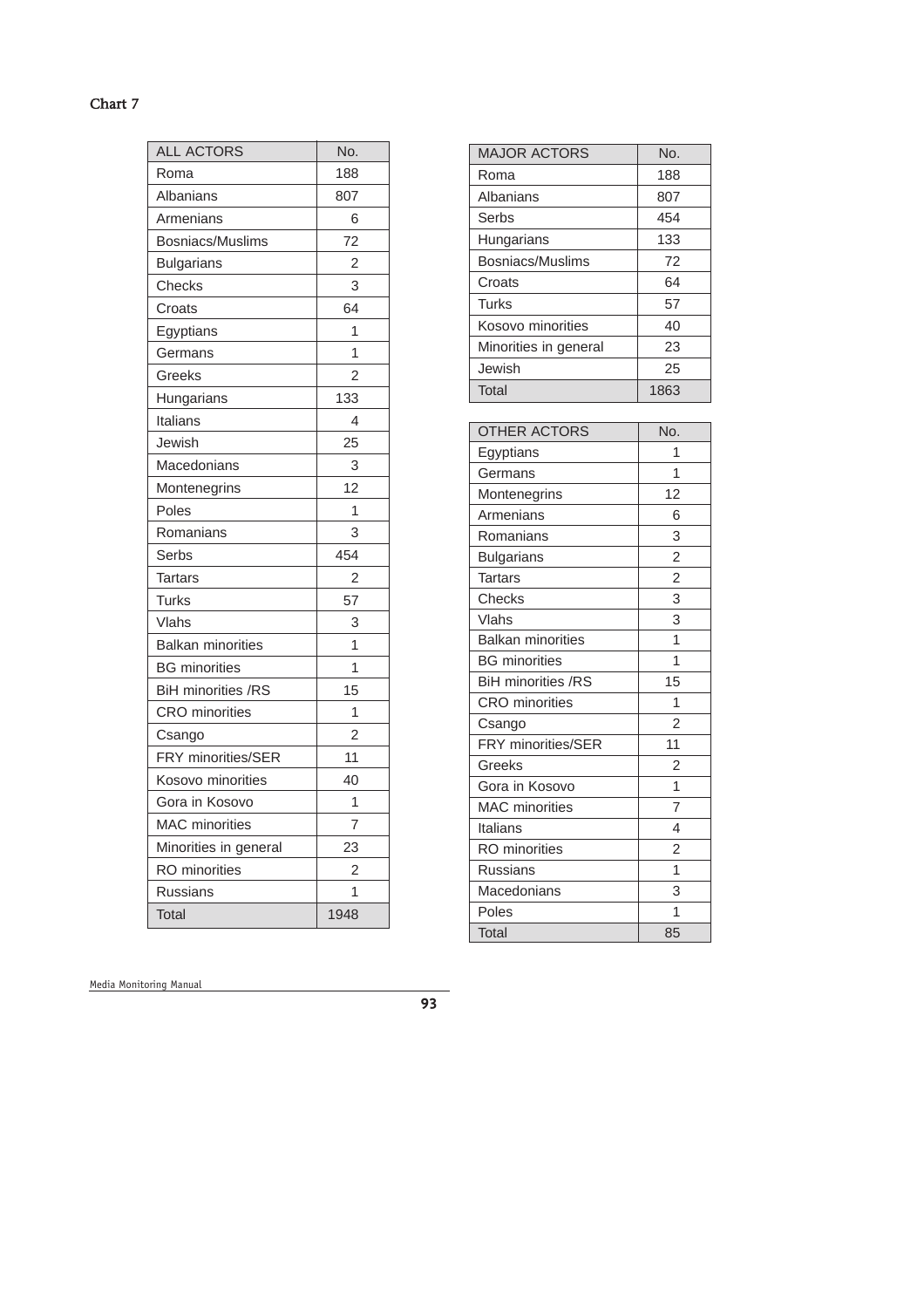### 2. Social roles

Even when not openly discriminatory, coverage often depersonalises and socially devalues ethnic minorities. In various forms this is present in up to 60 percent of stories. This percentage corresponds to the amount of articles where others define ethnically-connected people, and where they are mostly only referred to and not quoted or paraphrased. This image problem appears to be a consequence of journalists' work, and not a real picture of minorities.

Ethnic actors appear mostly in various political roles (37 percent), simply as ethnic minority (29 percent) and in military roles (15 percent). Within the remaining 20 percent, most frequently they are victims as displaced peoples, returning refugees, or possibly in some professional role. The prevailing collective image of minorities leave whole ethnic groups appearing like single actors mainly in politically or military active roles. (Chart 8)

### Chart 8



#### **ACTOR'S SOCIAL ROLES**

**94**

Media Diversity Institute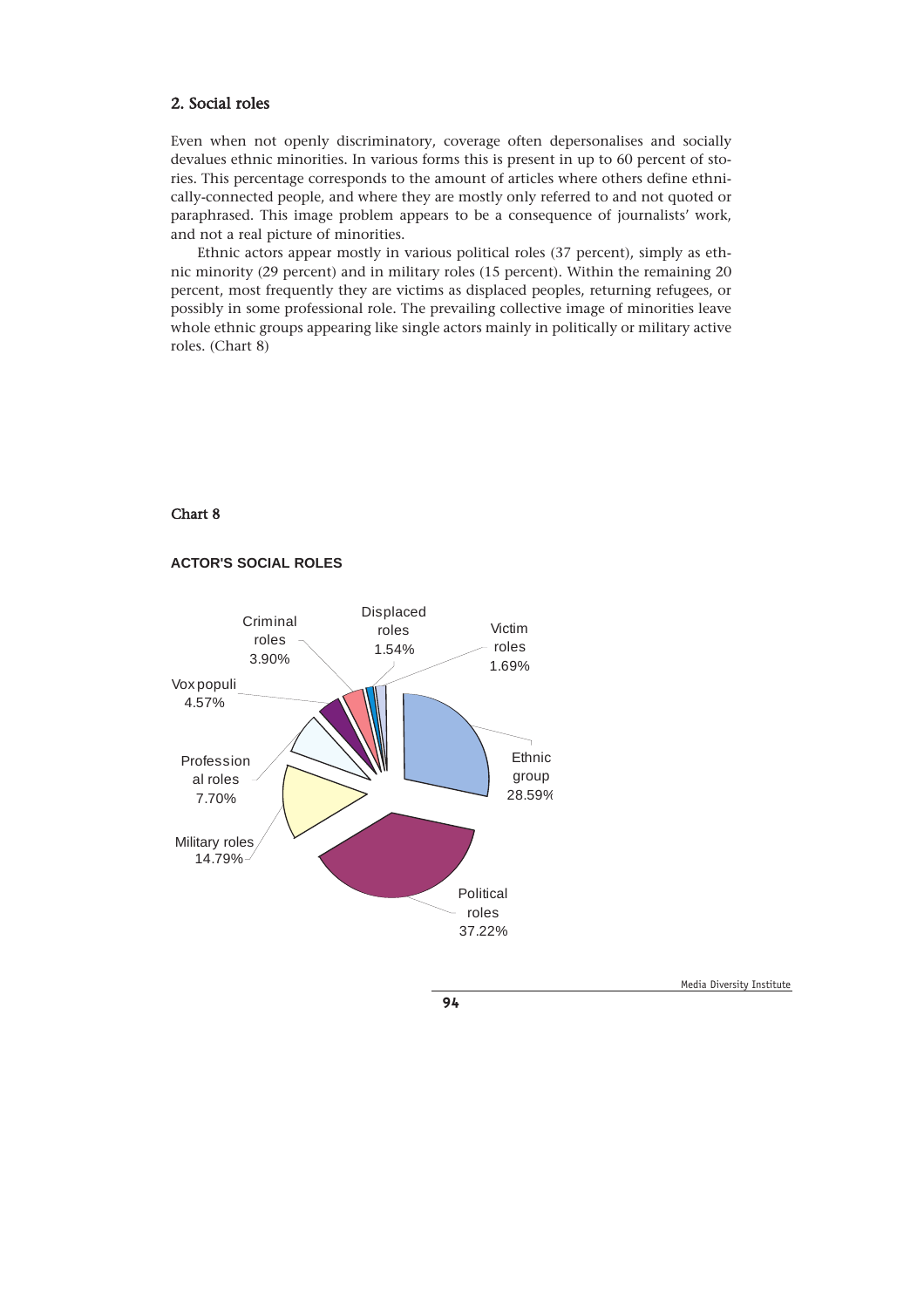Ethnic groups seen as a whole is common at almost one half of all articles. Individualised actors are mostly politicians and state officials. Criminals are counted as receiving double the attention of issue experts. Incident witnesses and anonymous participants of events are also occasionally individualised, but rarely ever is artists or celebrities at less than 1 percent. (Chart 9; Chart 10)

Chart 9

## **INDIVIDUAL VS. COLLECTIVE SOCIAL ROLES**



## Chart 10





Media Monitoring Manual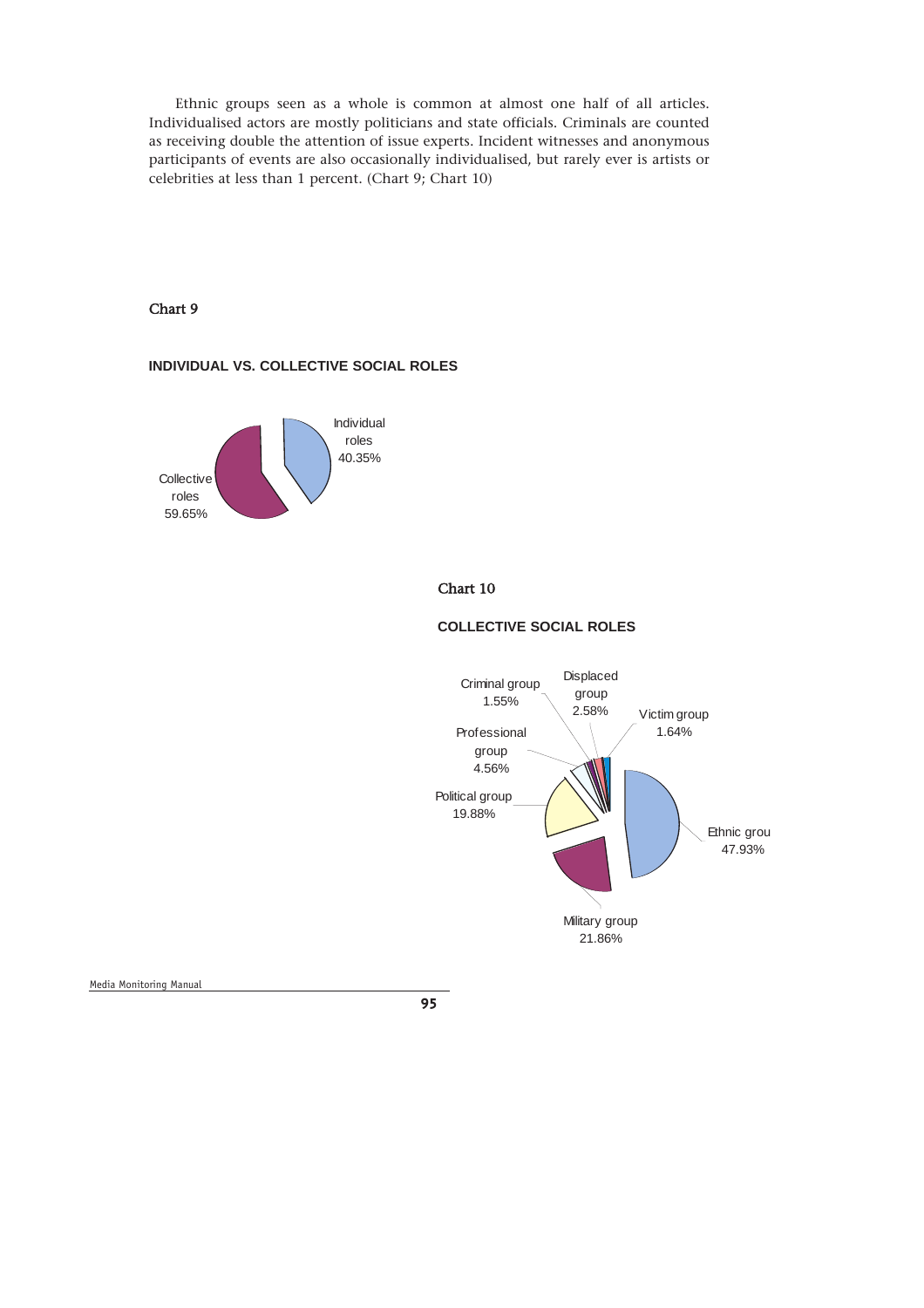## 1. Media format

### Chart 11

## **AMOUNT OF COVERAGE: NEWSPAPERS**



The development of tabloids has generally results in depolitization of the erally results in depolitization of the press coverage including ethnic minorities. Where analysed papers differ clearly as "broadsheet" and "tabloid", as in Romania and Hungary, the amount of coverage in the former gets up to three times more than in the latter.

Where similar-format newspapers dominate the market, as with semitabloids like those in Croatia and Bulgaria, the difference between these papers is much less and usually within 10 percent. Where both newspapers are of similar format, but in opposing political positions, the differences is between 10 and 20 percent.

There are cases when the amount of discriminatory headlines, even completely discriminatory articles, is higher in the tabloid press. (Chart 11)

| Coverage        |                  |     |                 |     |       |
|-----------------|------------------|-----|-----------------|-----|-------|
| Country         | Papers           | No. | Papers          | No. | Total |
| Albania         | Albania (1)      | 107 | Shekulli (2)    | 72  | 179   |
| <b>BiH</b>      | Dnevni avaz (3)  | 55  | Nezavisne (4)   | 74  | 129   |
| <b>Bulgaria</b> | Trud $(5)$       | 60  | 24 Casa (6)     | 48  | 108   |
| Croatia         | Jutarnji (7)     | 63  | Vecernji (8)    | 51  | 114   |
| Hungary         | Nepsabadsag (9)  | 123 | Metro $(10)$    | 37  | 160   |
| Kosovo          | Koha ditore (11) | 52  | Bota sot (12)   | 25  | 77    |
| Macedonia       | Dnevnik (13)     | 154 | Utrinski (14)   | 164 | 318   |
| Montenegro      | Viesti (15)      | 89  | Dan (16)        | 107 | 196   |
| Romania         | Adevarul (17)    | 81  | Libertatea (18) | 23  | 104   |
| Serbia          | Politika (19)    | 140 | Blic (20)       | 79  | 219   |
| Total           |                  |     |                 |     | 1604  |

Media Diversity Institute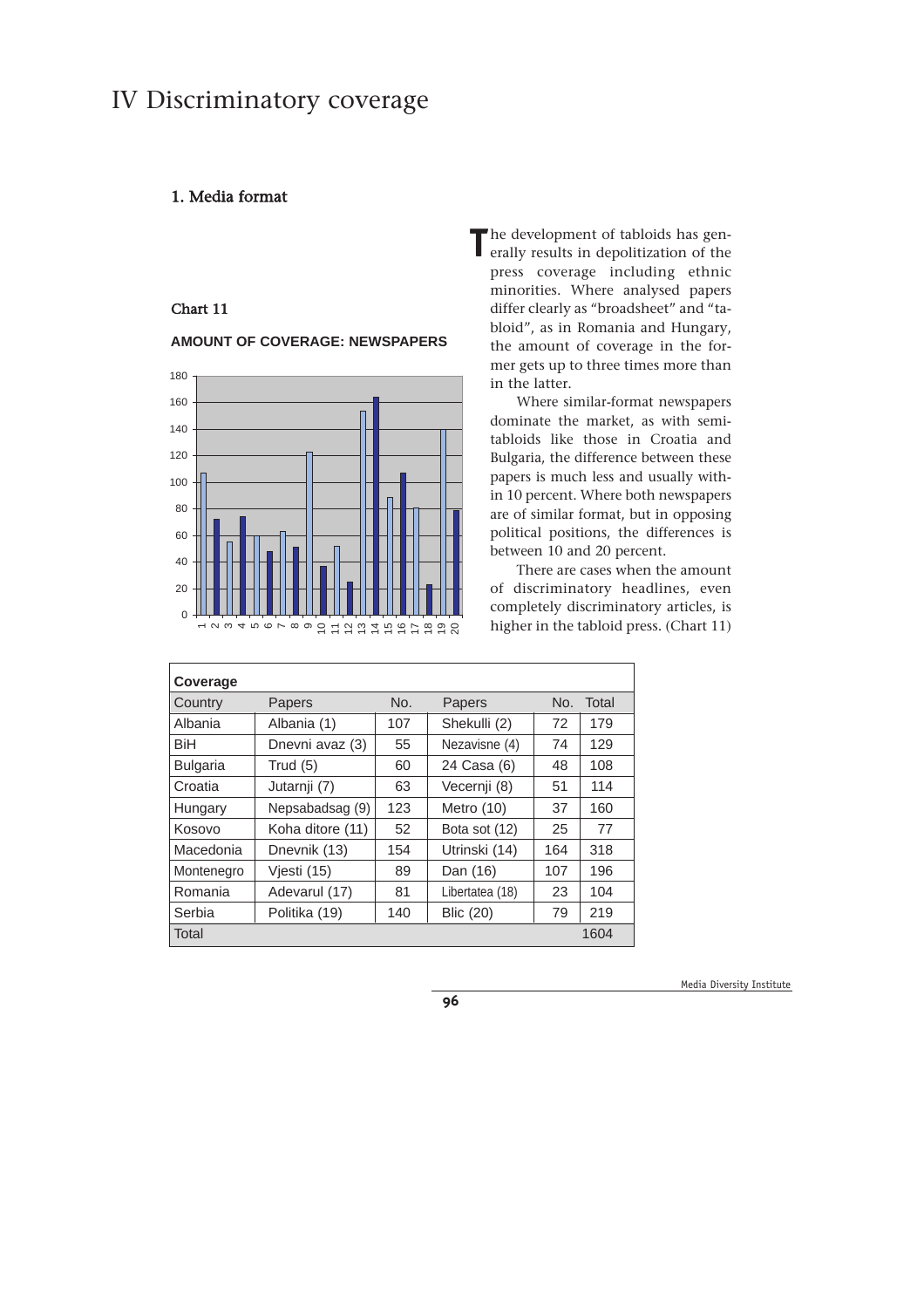The highest ratio is in *Bota sot* – of 25 articles, 19 have discriminatory headlines and 15 discriminatory content. There are also highly circulated broadsheets with very discriminatory content. *Adevarul* carried 15 discriminatory headlines and 26 discriminatory stories out of 81 articles. *Nepsabadsag* had 25 discriminatory headlines in 123 articles.

Discriminatory headlines are equally frequent in semi-tabloids, like in *Vecernji list* where 17 out of 51 articles have discriminatory headlines, or in *Trud* with 12 discriminatory headlines in 60 articles.

## 2. Visible discriminatory coverage

Almost a fifth of the analysed coverage contains some visible discriminatory features and most of these are seen immediately in the headline.

More than 15 percent of the stories are titled discriminatorily or for sensationalism, which can spark prejudices. In all of the studied cases, article content is not entirely truthful, and this weighs into the role of journalists in their responsibility to fairness. An additional 3 percent of the articles are discriminatory in general approach, or presentation. This group includes only openly and clearly identifiable intimidating content. (Chart 12)

## Chart 12 **HEADLINES: TYPE**



Media Monitoring Manual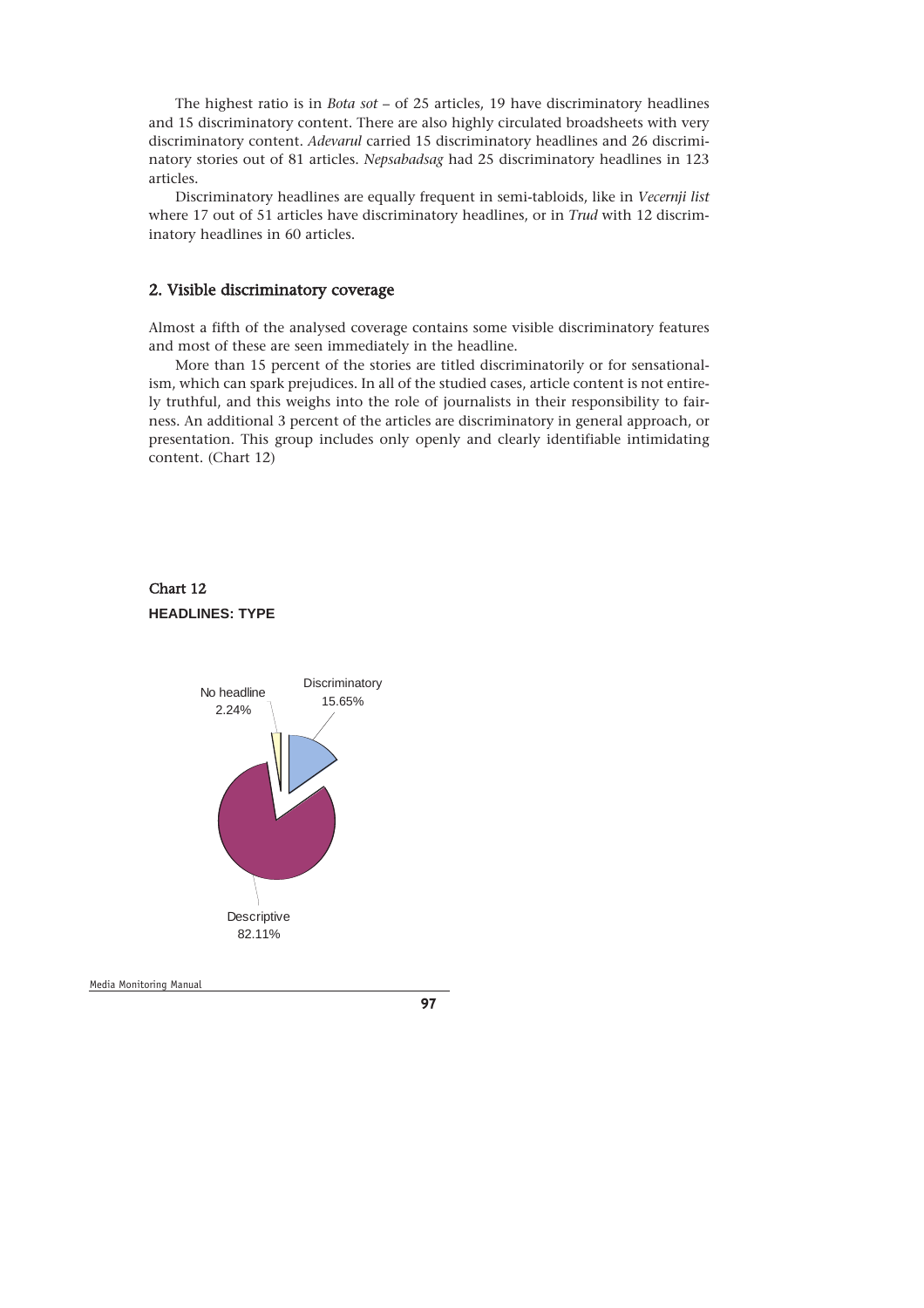Many more items are potentially discriminatory, as up to 40 percent of the articles is interpretative with evaluation, prognostication or mobilisational content.

Such a high proportion of interpretative over descriptive writing offers room for judgment about actors and events, even when the facts are still not completely known in developing stories.

The amount of evaluative approaches corresponds to the distribution of story types and 40 percent fall into various interpretative genres. Varied informative stories account for another 45 percent with briefs and shorts taking up the last 15 percent. Feature articles total a third of the interpretative stories. These are stories that are not only, or necessarily, affected by events, but also by editors' decisions about the importance and timing in certain issues.

Interpretative articles double that of letters to the editor, but they vary across the region. Editorials are more frequent in Albania and Romania, but letters to the editor is more common in Serbia and Hungary.

### 3. Less visible forms of discrimination

Many less obvious forms of discrimination are also directly produced by inadequate journalistic practices.

Unprofessional, inconsiderate routines foster ethnic stereotypes and contribute to prejudices. This conduct supports and encourages beliefs that ethnic members are less active and socially less important.

In up to two thirds of the articles, ethnic actors are presented only in general terms. The absence of individual actors depersonalises ethnic members and stimulates their image as undifferentiated others.

In two thirds of the articles, people from other backgrounds define ethnic actors, and almost by the same percent these ethnic actors are neither quoted nor paraphrased. The press therefore intensifies their social passivity by not allowing them to self-define their actions. It follows information about their activities comes from other sources. (Chart 13; Chart 14)

Minority actors are seldom seen in the newspapers. More than half of the articles about them have no visual material, and when they do it photographs in 40 percent of the cases. Those photographs are not always relevant to the text, and only a third of them features ethnic members. (Chart 15)

Nearly 85 percent of the articles do not treat events as individual occurrences. Too often they are generalised as typical for larger groups, even whole ethnic minorities.

Coverage is often conflicting, incidental and highly-politicised, so negative and conflict features are universalised and easily projected from the individual level to entire ethnic groups.

Media Diversity Institute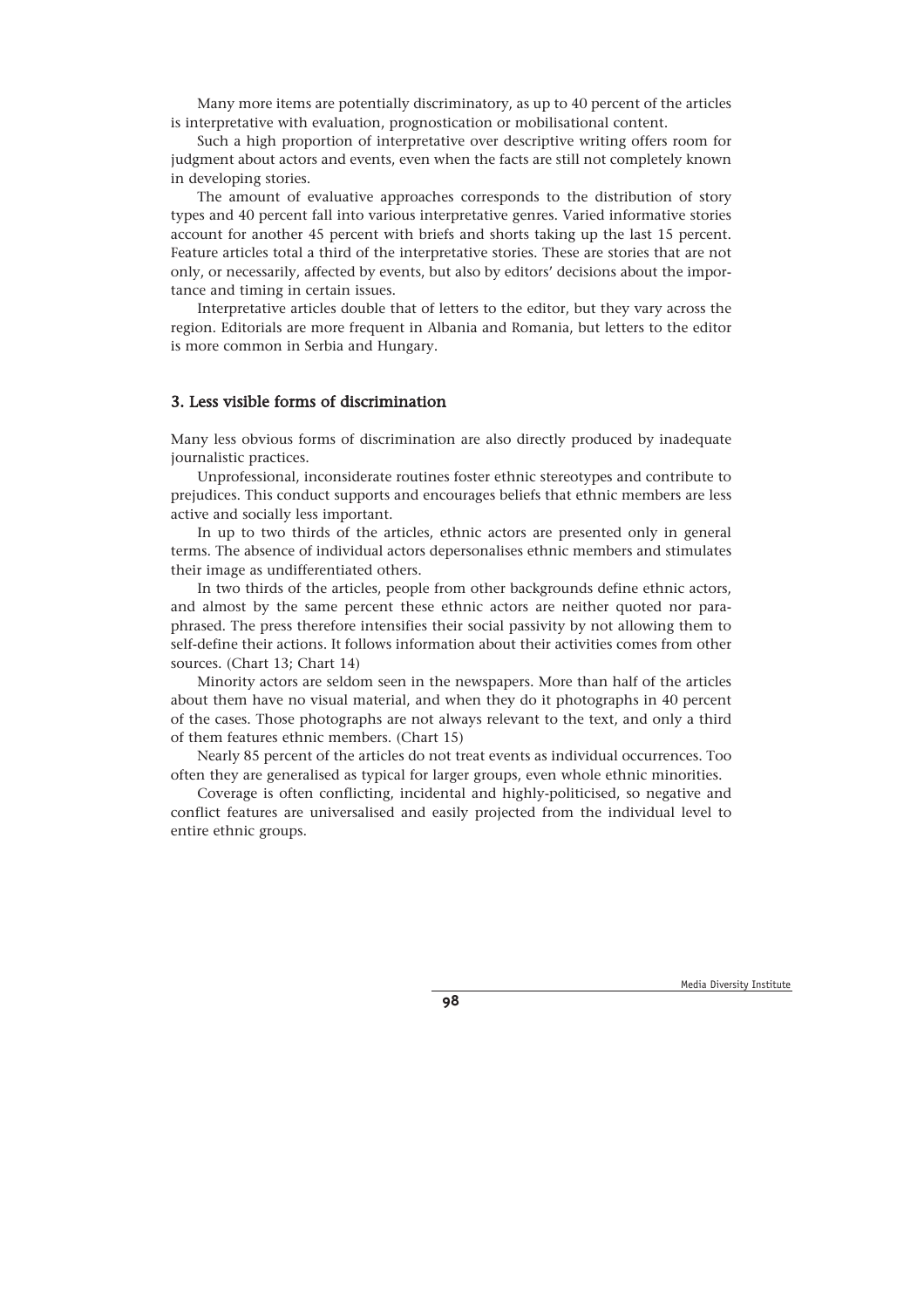## Chart 13 **ACTOR'S DEFINING ROLE**







## Chart 15

## **VISUAL PRESENTATION: PHOTOGRAPHS**



**99**

Media Monitoring Manual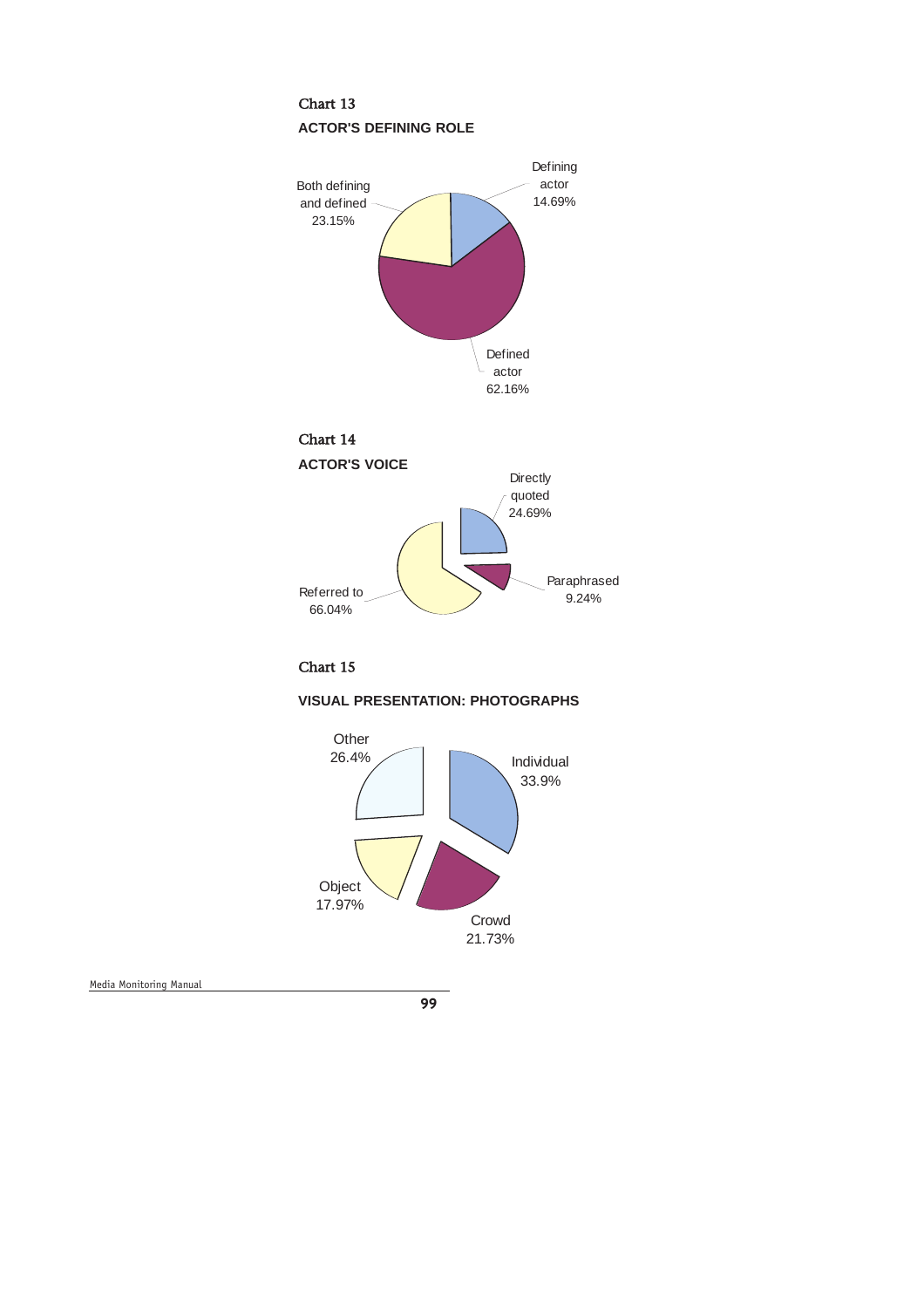## V Minority within minorities

**W** omen, already marginalised, are further discriminated against as members of ethnic communities. communities.

As the majority of actors are described in terms of their social groups (such as Roma children, Kosovo non-Albanians, Albaninan politicial factors, Jewish community, Hungarians in Transylvania, Turkish business community etc.) there gender is not specified (62 percent). (Chart 16)

When actors are individualised, women make up less than 3 percent of all of them: three and half times less than men at 35 percent.

Some social roles, however, connected with more power, transgress this rigid exclusion. Close to one third of the women appearing in the press serve in political, or government jobs (20 percent politicians and 10 percent state officials), making this their most significant individual social role. (Chart 17)

## Chart 16

**ACTOR'S GENDER**

### Media Diversity Institute Male 35.47% Nonspeci fied 61.60% Female 2.93% **Criminal** 19.30% **Expert** 4% Artist 5.26% State official 10.53% Politician 21.05% NGO activist 1.75% Vox populi 26.32% Victim, other 12.28% Chart 17 **FEMALE ACTORS: SOCIAL ROLES**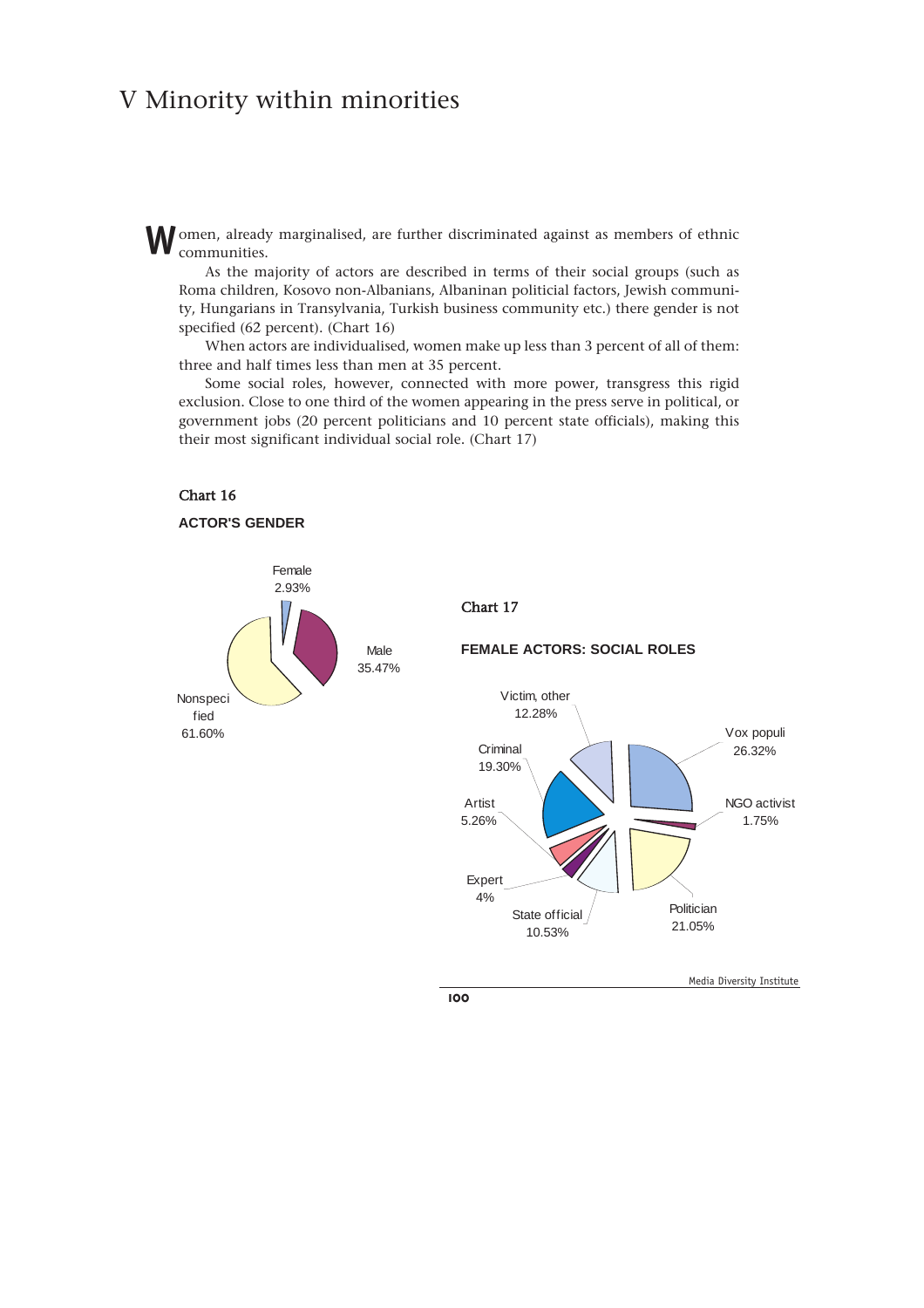The majority of women appear in roles that comply with the dominant patriarchal pattern – women are mostly victims and witnesses of events (40 percent).

Women have a defining role in two thirds of the articles and in half of the stories they are quoted or paraphrased. Women often attract more media attention, however, in the more socially insignificant roles of witness, or person on the street opinionating on some question. This does not threaten the status quo as persons speaking from the lower end seldom undermine power relations. (Chart 18; Chart 19)

Patriarchal structure of discrimination is, infects, most visible in disproportionate social roles assigned to men and women in South East Europe – male actors are mostly politicians and fighters female-witnesses and victims.

## Chart 18









Media Monitoring Manual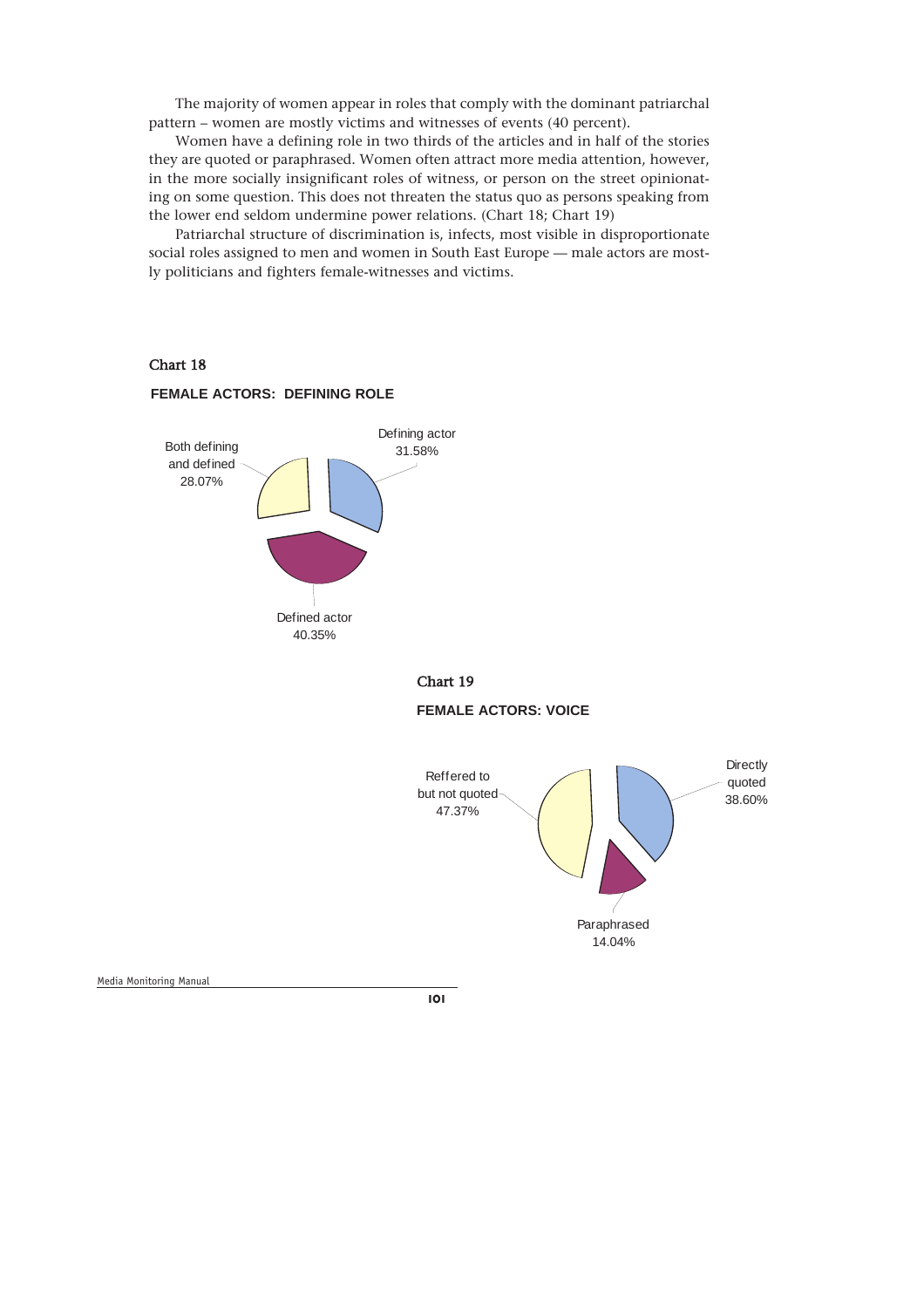## Major conclusions

Comparative content analysis of mainstream South East European press revealed both differences and common features in ethnic minority coverage.

 $\star$  Differences between countries confirm that current political conditions and the quality of inter-ethnic relations affect reporting in obvious, but not necessarily equal ways.

 $\star$  Similarities indicate that press coverage reflects the prevalent understanding of minority-majority relations, usually based on deep-rooted patterns of perceived otherness.

 $\star$  Also, they point out some similar journalistic practices that contribute to poor diversity and toward intolerance through the press.

Therefore, major research findings demonstrate that:

1. Ethnic minorities coverage are related to political stability and the quality of interethnic relations in each country.

ÿ Politicised and conflict-related coverage increases under conditions of political instability and disharmony in ethnic relations.

 $\star$  As conditions stabilise, both the amount of coverage and level of intolerance toward ethnic differences decreases.

 $\star$  Increased invisibility and ignorance of ethnic actors or issues may also follow conflict resolution.

\* In the absence of conflict, attention of the press quite often turns more toward ethnic communities in other countries – that is to say the minority there that is of the same ethnicity as their country's main group – rather than domestic minorities issues in their own country.

2. Widespread, deeply-rooted stereotypes and prejudices that govern common understanding of minority-majority relations is reflected in the press. They form patterns of perceived otherness that are often common throughout the region. These patterns influence the general approach to ethnic diversity and affect images of major ethnic groups regardless of political conditions.

\* Ethnic diversity is generally a political issue. Difference are mostly comprehended and interpreted as politically significant: either as a threat to national unity or as a sign of difference, which could prompt political conflict. This reflects in ethnic distance between groups and toward mistrust of minorities.

\* The common image of a minority group is one of a non-differentiated whole: presented through collective groups rather than individuals, whose members are mostly male and behave in similar ways. This complies with a stereotypical view that they are all the same, and that ethnic origin is crucial in the behaviour of minority members.

Media Diversity Institute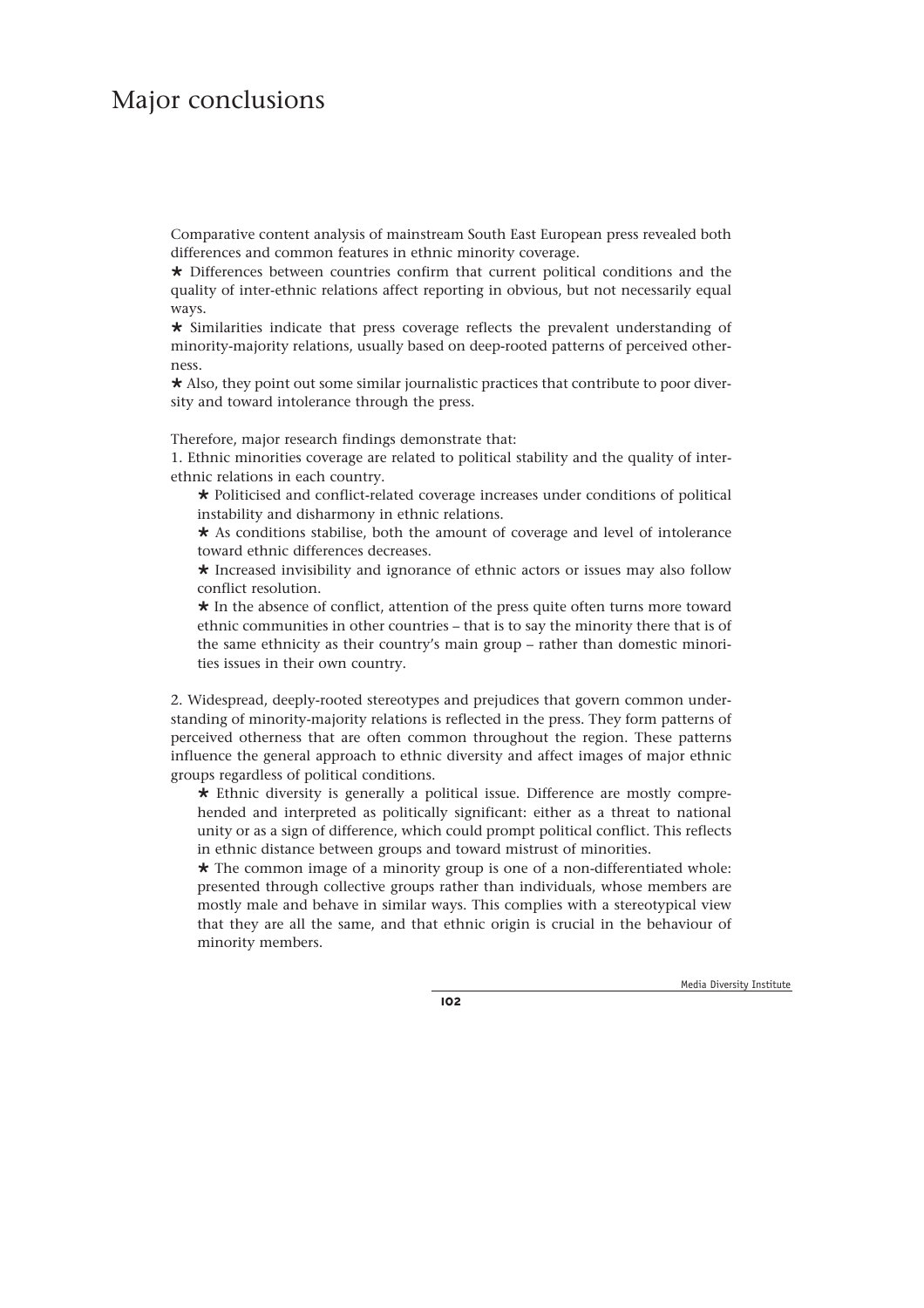$\star$  Almost without exception, there is an ethnic group in each country that attracts most of its discriminatory reporting. It is always a significant group  $-$  either large, or with a long history of tensions with the majority, or group commonly discriminated against in the region.

3. Media standards and journalistic practices that contribute to poor diversity and intolerance are often common throughout the region. This kind of behaviour by journalists supports and encourages beliefs that ethnic members is less active and socially less important.

 $\star$  Varied and competing newspaper formats prompt higher media standards that also affect minority coverage. Compared to broadsheets, tabloids clearly depoliticise coverage as they have less content, is less analytical, and carry less interpretative reporting. Tabloids introduce more simplified, sensational and some discriminatory coverage. Minority issues require a cautious and tolerant understanding of differences and most tabloids are not likely to provide that.

Inadequate journalism standards contribute directly to a depersonalised and passive image of ethnic peoples. Quite often they are not quoted or visually presented, nor do they get a chance to self-interpret their activities. Additionally, gender structure of ethnic groups reveals multiple discrimination – women, already marginalised, are further discriminated against when from ethnic communities.

Journalism, more sensitive to ethnic diversity, would provide better room for excluded groups in the common pictures of South East European societies.

Media Monitoring Manual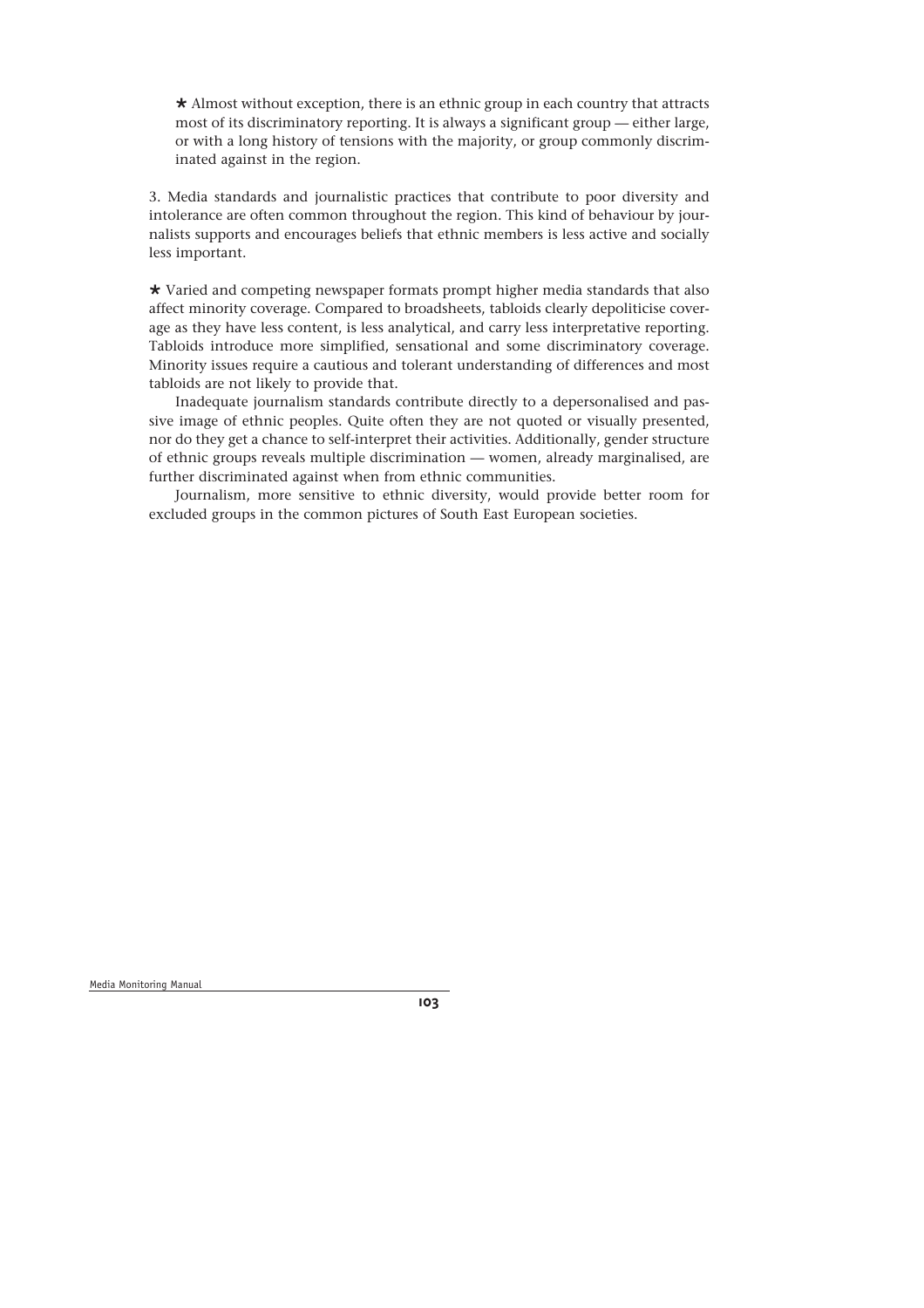# Appendix 9 Research findings

## How to read the charts

**h** he following tables and charts present findings from the monitoring. These tables and charts are organized according to the features of the analyzed articles. The first section contains comparative data about the entire region and the second presents data by countries. **T**

There are 1604 analyzed items, and when the amount of items is concerned, this is the number referred to as the total. An item is a newspaper text selected as an unit of analysis. It is an article with its belonging headlines and photographs- a body of text and visuals distinguishable from the rest of the newspaper by its distinct content and graphics, regardless of its journalistic genre. Values are always expressed in absolute numbers in the column 'No' and percentage in the column '%'.

Items were selected for analysis when they were about a particular ethnic minority, minorities in general, or if their topic was directly related to minority issues: legal changes, minority policies, debate about discrimination, etc. Ethnic minorities in the article are called actors. There were stories with two different actors, so their total exceeds the number of items at 1948. In tables and charts about actors this is the number referred to as the total.

Content was classified under four major blocks of topics that were defined as most frequent, based on a pilot study. Each of these blocks contain several possible issues providing for further classification of the content variety. As there were articles dealing with more than one issue, the number of topics is also larger than the number of items, 1684, and this number is the total when topic qualities are presented.

Complete research findings are available at Media Diversity Institute's web site

#### www.media-diversity.org.

Media Diversity Institute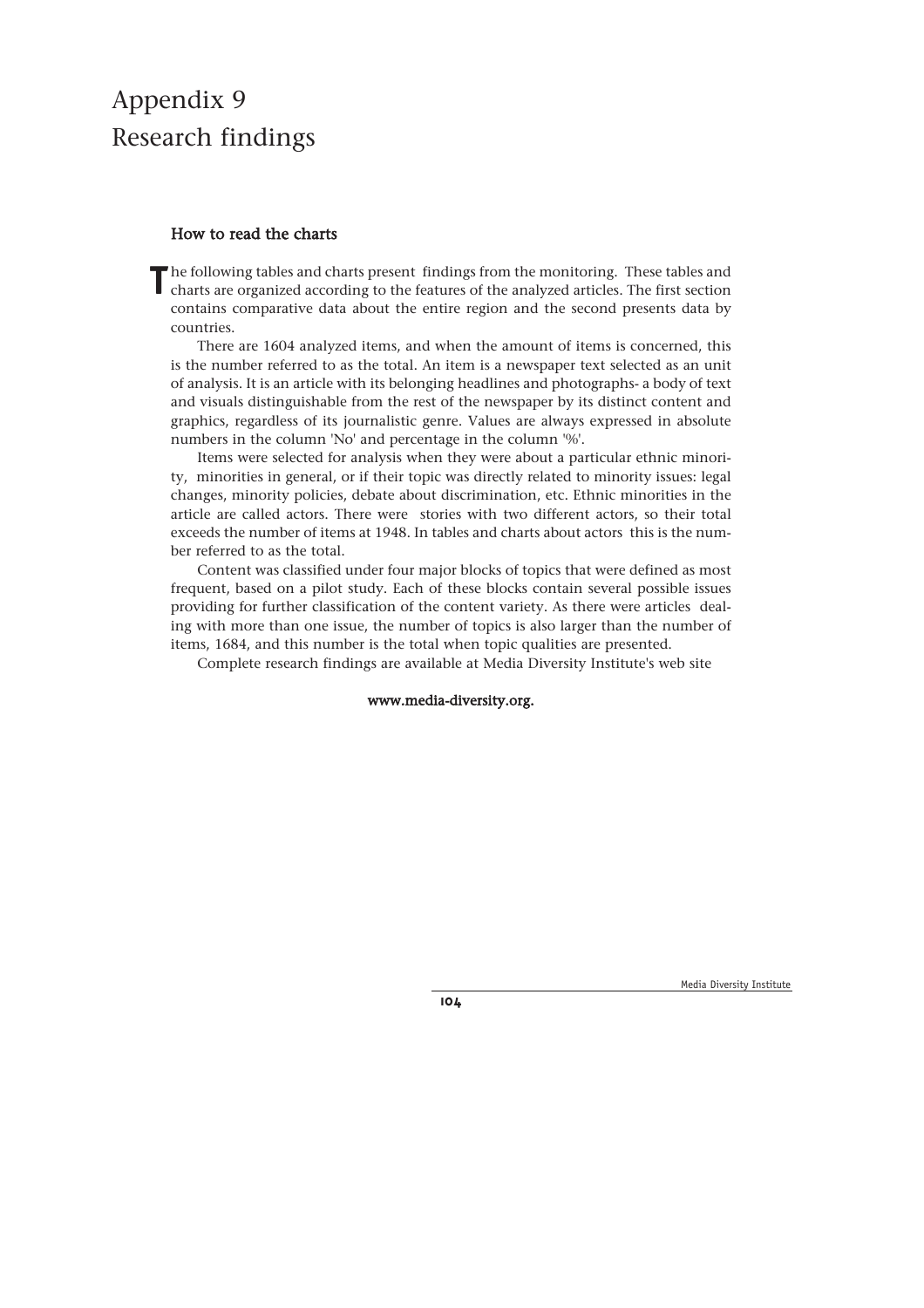Snježana Milivojević, Ph.D. in Sociology, is Research Fellow of the Institute of Social Sciences in Beograd. She was also a visiting lecturer, University of Massachusetts (1989) and Chevening Scholar, St. Antony's College, Oxford (2001), and has published extensively in the field of media studies.

Media Monitoring Manual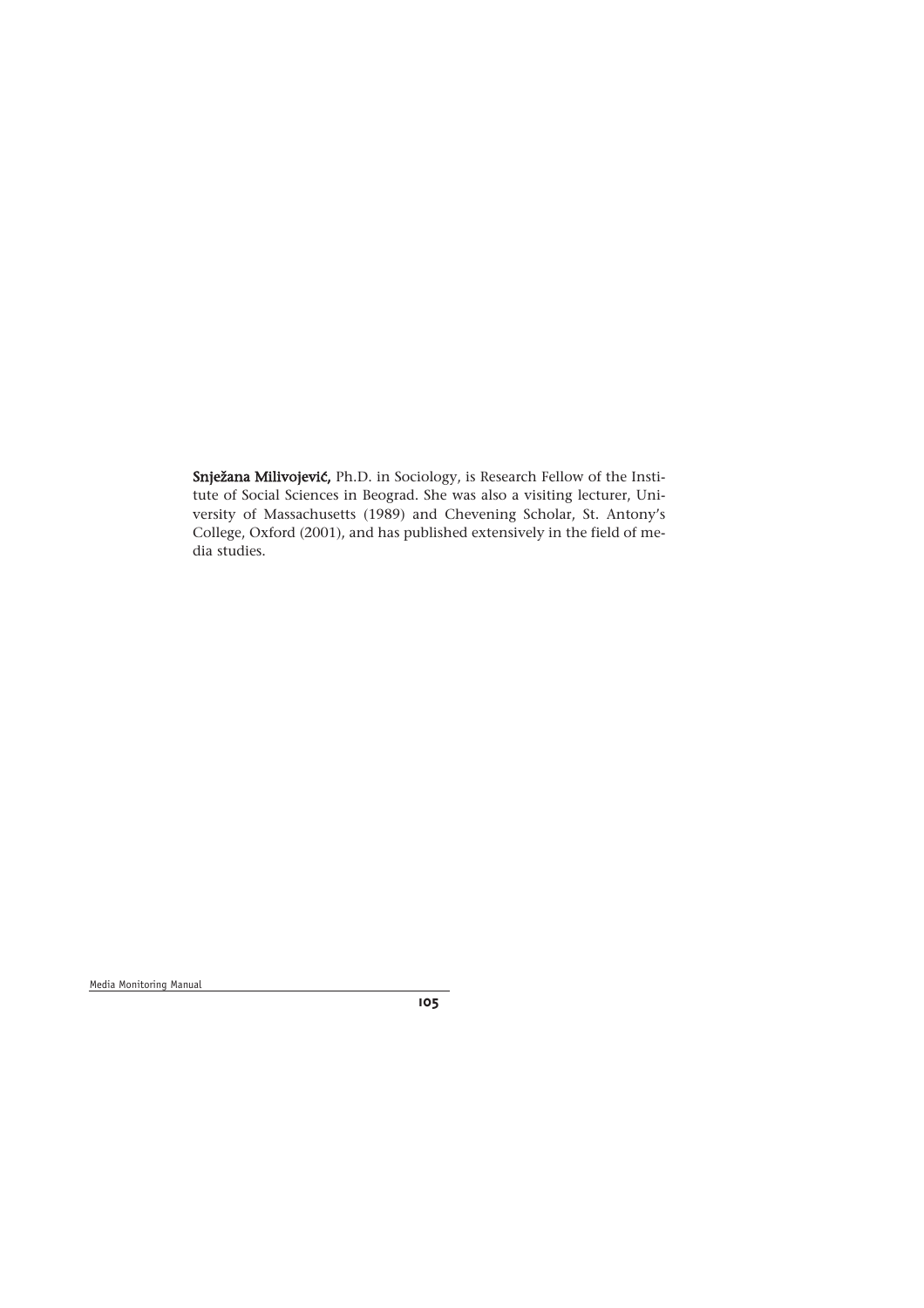Media Diversity Institute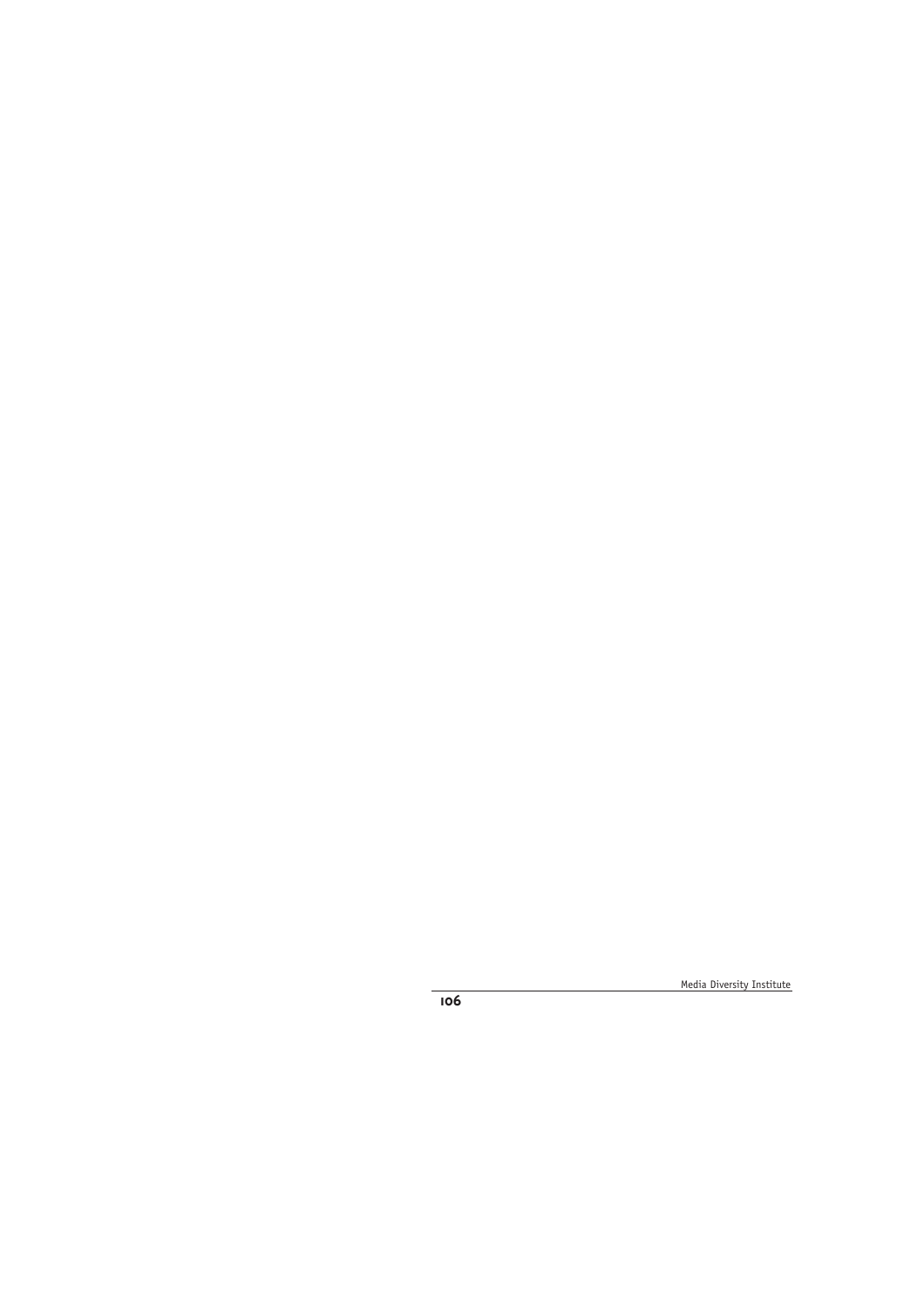

<sup>*I*</sup> he London-based Media Diversity Institute is a non-profit, non-partisan organisation which promotes conflict resolution through diversity reporting in developing societies. The institute's Reporting Diversity Network (RDN), brings together journalists, news organisations, media assistance centres, journalism schools and others in a collaborative effort to mobilise the power of the news media in support of a deeper public understanding of diversity, minority communities, inter-group conflict, and human rights. The RDN promotes the highest standards of professional journalism as they relate to coverage of minorities, diversity, and inter-ethnic relations, and develops the tools, training vehicles and practical reporting initiatives required to implement those standards.

Fair, accurate, sympathetic and in-depth reporting is vital in promoting understanding between different groups. The media has all too often been used as a weapon, promoting prejudice and discrimination. MDI aims to change that and turn media into a tool for strengthening human rights and democracy.

We do this primarily through education, training and co-operation with:

 $\star$  practicing journalists;

**T**

- $\star$  journalism professors and academics;
- $\star$  media owners and decision-makers:
- $\star$  media, human rights and minority organisations.

Our comprehensive approach, dealing with the issue of diversity from all angles, is the Institute's unique characteristic. We train journalists and media managers in best practice; we teach minority organisations how to communicate with the media; we work on strengthening minority media and we work with the journalism professors who will train future generations of journalists. MDI activities are divided into nine main areas:

1. diversity awareness training for journalists and media decision-makers;

2. practical diversity training and professional development for mid-career journalists; 3. diversity reporting news production initiatives, including team-reporting and news agency projects;

4. diversity curriculum development, in cooperation with journalism faculties;

5. media and public relations training for minority groups;

6. projects designed to promote reconciliation through the media;

7. production of diversity handbooks, resource manuals and training manuals;

8. post-conflict professional development for journalists, with a special emphasis on Post Trauma Stress Disorder (PTSD);

9. media monitoring of diversity-related issues.

Media Monitoring Manual